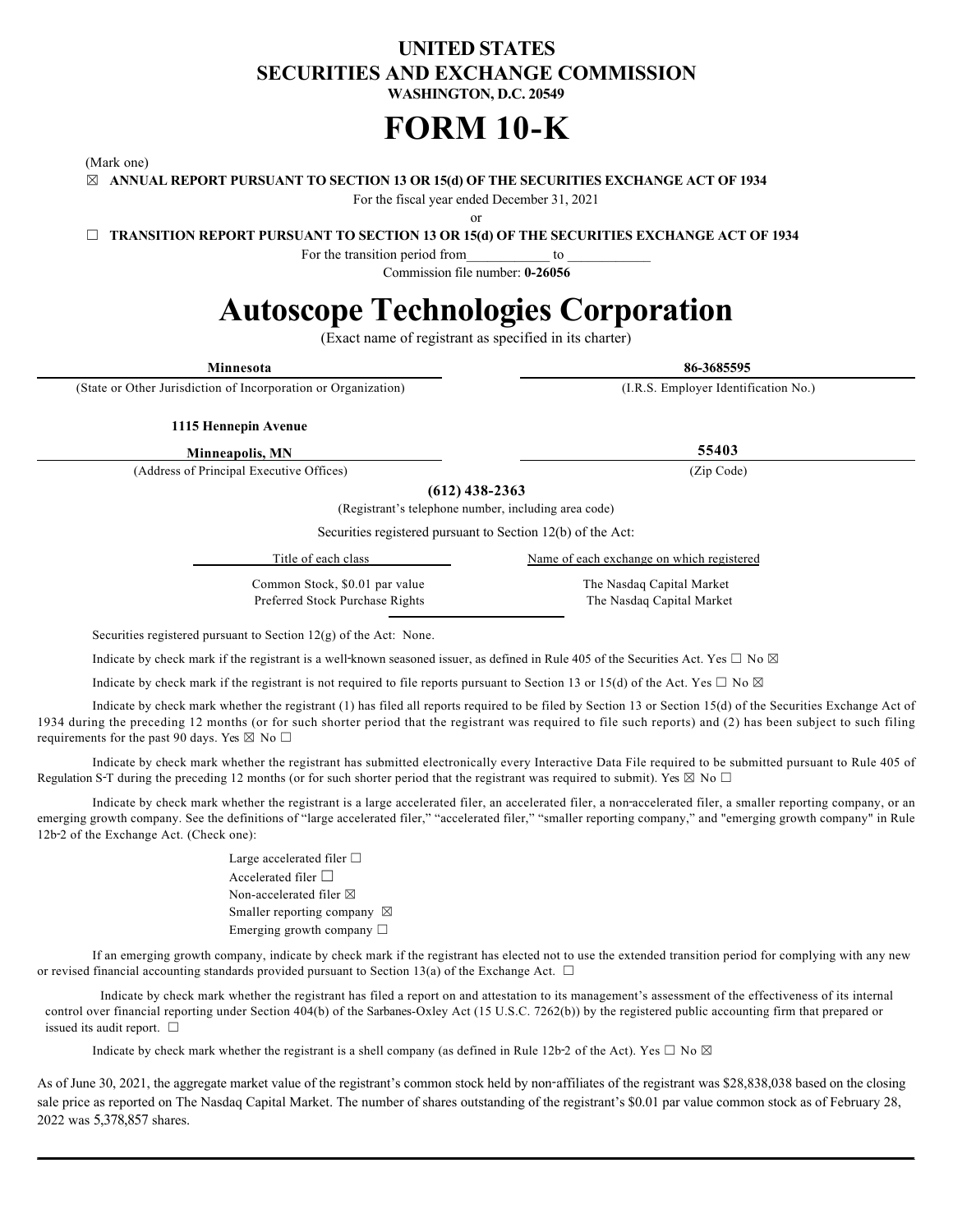# **DOCUMENTS INCORPORATED BY REFERENCE**

Proxy Statement for the 2022 Annual Meeting of Shareholders (Proxy Statement) Part III

**Document Parts Into Which Incorporated**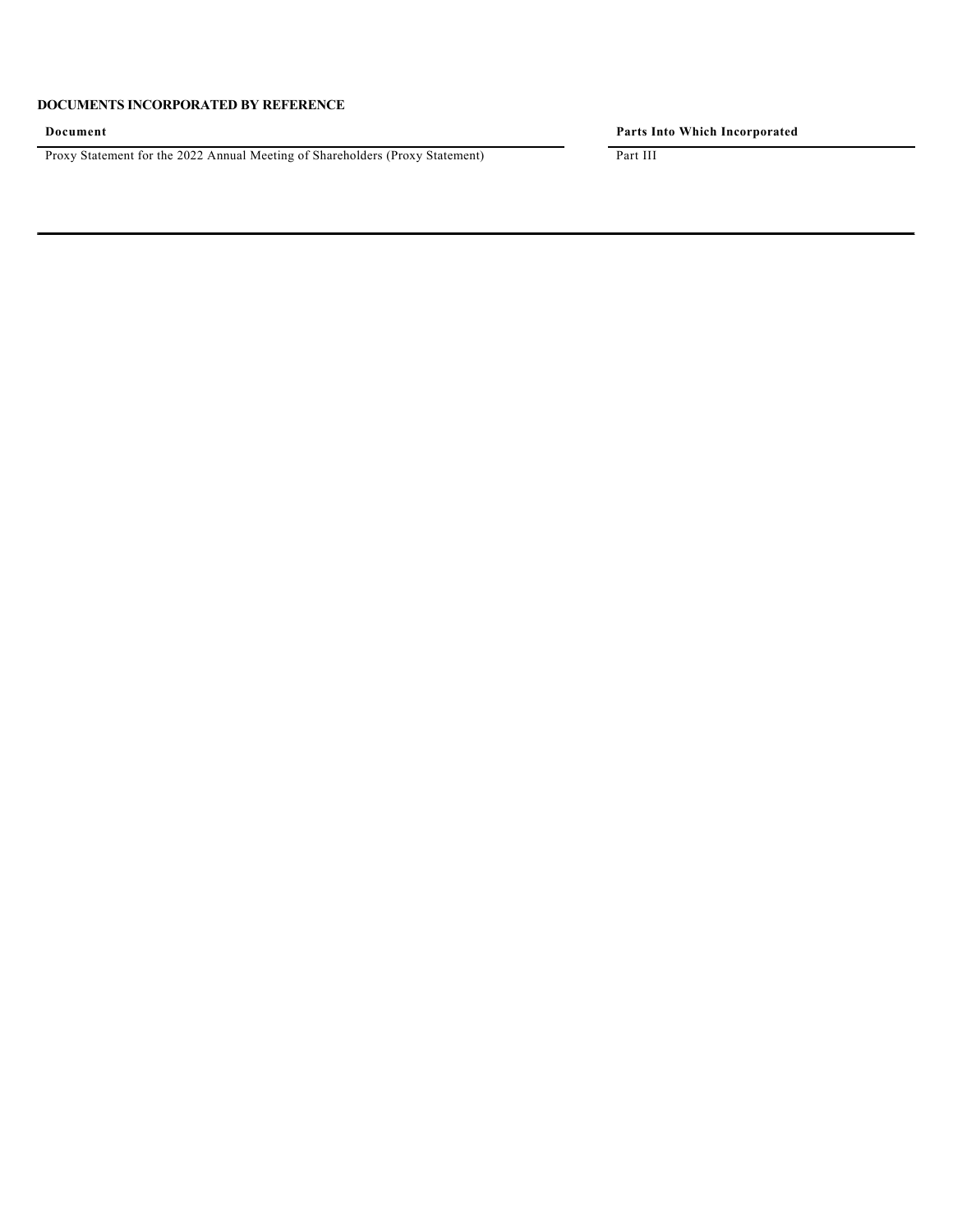**Table of Content Page Number** 

| <b>PARTI</b>         |                                                                                                              | 1      |
|----------------------|--------------------------------------------------------------------------------------------------------------|--------|
| Item 1.              | <b>Business</b>                                                                                              | 1      |
| Item 1A.             | <b>Risk Factors</b>                                                                                          | $\tau$ |
| Item 1B.             | <b>Unresolved Staff Comments</b>                                                                             | 18     |
| Item 2.              | Properties                                                                                                   | 18     |
| Item 3.              | <b>Legal Proceedings</b>                                                                                     | 18     |
| Item 4.              | <b>Mine Safety Disclosures</b>                                                                               | 18     |
| <b>PART II</b>       |                                                                                                              | 19     |
| Item 5.              | Market for Registrant's Common Equity, Related Stockholder Matters and Issuer Purchases of Equity Securities | 19     |
| Item $6.$            | [Reserved]                                                                                                   | 19     |
| Item 7.              | <u>Management's Discussion and Analysis of Financial Condition and Results of Operations</u>                 | 20     |
| Item 7A.             | Quantitative and Qualitative Disclosures About Market Risk                                                   | 26     |
| Item 8.              | <b>Financial Statements and Supplementary Data</b>                                                           | 26     |
| Item 9.              | Changes in and Disagreements with Accountants on Accounting and Financial Disclosure                         | 52     |
| Item 9A.             | <b>Controls and Procedures</b>                                                                               | 52     |
| Item 9B.             | Other Information                                                                                            | 53     |
| Item 9C.             | Disclosure Regarding Foreign Jurisdictions that Prevent Inspections                                          | 53     |
| <b>PART III</b>      |                                                                                                              | 54     |
| Item 10.             | Directors, Executive Officers and Corporate Governance                                                       | 54     |
| Item 11.             | <b>Executive Compensation</b>                                                                                | 54     |
| Item $12$ .          | Security Ownership of Certain Beneficial Owners and Management and Related Stockholder Matters               | 54     |
| Item $13$ .          | Certain Relationships and Related Transactions, and Director Independence                                    | 54     |
| <u>Item 14.</u>      | <b>Principal Accountant Fees and Services</b>                                                                | 54     |
| <b>PARTIV</b>        |                                                                                                              | 55     |
| Item 15.             | <b>Exhibits and Financial Statement Schedules</b>                                                            | 55     |
|                      | Item 16. Form 10-K Summary                                                                                   | 55     |
| <b>Signatures</b>    |                                                                                                              | 56     |
| <b>Exhibit Index</b> |                                                                                                              | 57     |
|                      |                                                                                                              |        |

i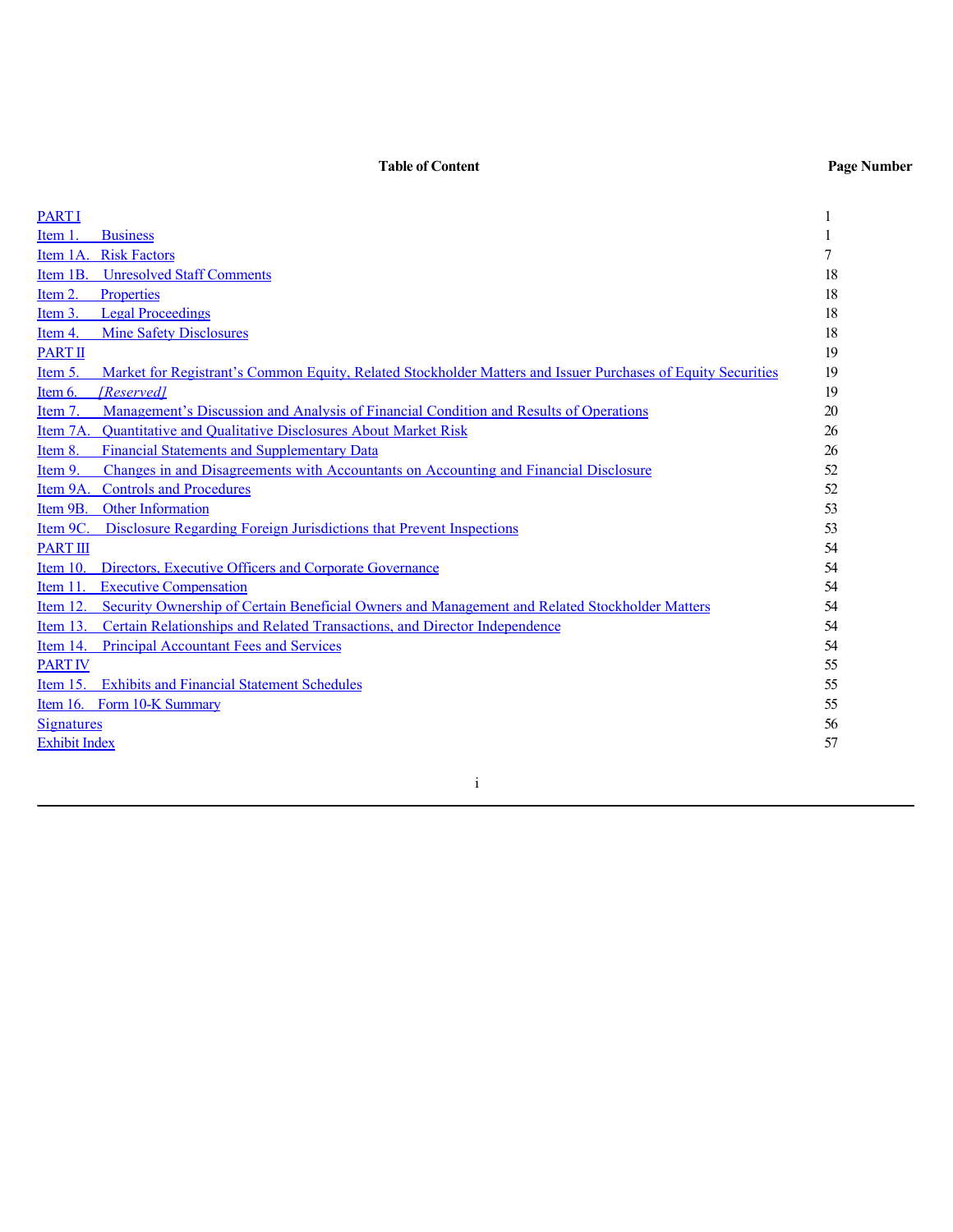# <span id="page-3-0"></span>**[PART I](#TOC)**

#### <span id="page-3-1"></span>**[Item 1. Business](file:///C:/BackGroundJobs/LiveBackgroundServices/PublishPkgNEW/App_Data/HTML/1e1f32b4-53b6-44a4-b414-231e3a02ea6c/Main.htm#)**

#### *Reorganization*

On July 21, 2021, a holding company reorganization was completed (the "Reorganization") in which Image Sensing Systems, Inc. ("ISNS") became a wholly-owned subsidiary of the new parent company named "Autoscope Technologies Corporation" ("Autoscope"), which became the successor issuer to ISNS. As a result of the Reorganization, Autoscope replaced ISNS as the public company trading on the Nasdaq Stock Market under the ticker symbol "AATC," and outstanding shares of ISNS's common stock automatically converted into shares of common stock of Autoscope. As used in this Annual Report Form 10-K, the "Company", "we", "us" and "our" or its management or business at any time before the effective date of the Reorganization refer to those of ISNS as the predecessor company and its wholly-owned subsidiaries and thereafter to Autoscope and its wholly-owned subsidiaries, except as otherwise specified or to the extent the context otherwise indicates. The Reorganization is intended to be a tax-free transaction for U.S. federal income tax purposes for the Company's shareholders. Autoscope was incorporated on April 23, 2021 under the laws of the State of Minnesota, and ISNS was incorporated in Minnesota on December 20, 1984.

#### *General*

Autoscope creates value through owning and supporting operating subsidiaries and investments, anchored by core investments in the fields of technology and engineering. Autoscope's main subsidiary is ISNS.

ISNS is a global company committed to providing above-ground detection technology products for advanced traffic management systems, traffic data collection applications, and related markets. ISNS pioneered video image processing, also known as machine vision, for vehicle detection and continues to be an industry leader today. ISNS's industry leading products include the Autoscope® video or video products, RTMS® radar or radar products ("RTMS"), and IntellitraffiQ®, or iQ products, which provide end users with the tools needed to optimize traffic flow and enhance driver safety. ISNS's technology analyzes signals from sophisticated sensors and transmits the information to management systems and controllers or directly to users. ISNS's products provide end users with complete solutions for the intersection and transportation markets.

ISNS's technology is a process in which software, rather than humans, examines outputs from various types of sophisticated sensors to determine what is happening in a field of view. In the Intelligent Transportation Systems ("ITS") industry, this process is a critical component of managing congestion and traffic flow. In many cities, it is not possible to build roads, bridges and highways quickly enough to accommodate the increasing congestion levels. During 2020, congestion levels decreased significantly as a result of COVID-19 related government lockdowns, although automobile travel has rebounded in many areas, causing congestion levels to begin returning to previous levels (per INRIX 2020 Global Traffic scorecard). In 2021, on average, United States commuters lost 36 hours a year in congestion, which cost an average of \$564 per driver in wasted time (per INRIX 2021 Global Traffic scorecard). We believe this growing use of vehicles will make our ITS solutions increasingly necessary to complement existing and new roadway infrastructure to manage traffic flow and optimize throughput.

We believe ISNS's solutions are technically superior to those of our competitors because they have a higher level of accuracy, limit the occurrence of false detection, are generally easier to install with lower costs of ownership, work effectively in a multitude of light and weather conditions, and provide end users the ability to manage inputs from a variety of sensors for a number of tasks. It is our view that the technical advantages of ISNS's products make our solutions well suited for use in ITS markets.

We believe the strength of our distribution channels positions us to increase the penetration of our technology-driven solutions in the marketplace. Autoscope video products are marketed in the United States, Mexico, Canada and the Caribbean through exclusive agreements with Econolite Control Products, Inc. ("Econolite"), which we believe is the leading distributor of ITS intersection control products in these markets.

RTMS radar systems are marketed to a network of distributors globally. On a limited basis, we may sell directly to the end user. Autoscope video products are marketed outside the United States, Mexico, Canada and the Caribbean through a combination of distribution and direct sales channels through our office in Spain. Our end users primarily include governmental agencies and municipalities.

With more than 140,000 installations in over 70 countries worldwide, ISNS remains dedicated to helping improve safety and efficiency for cities and highways by providing meaningful and reliable data through innovative technologies, applications, and solutions.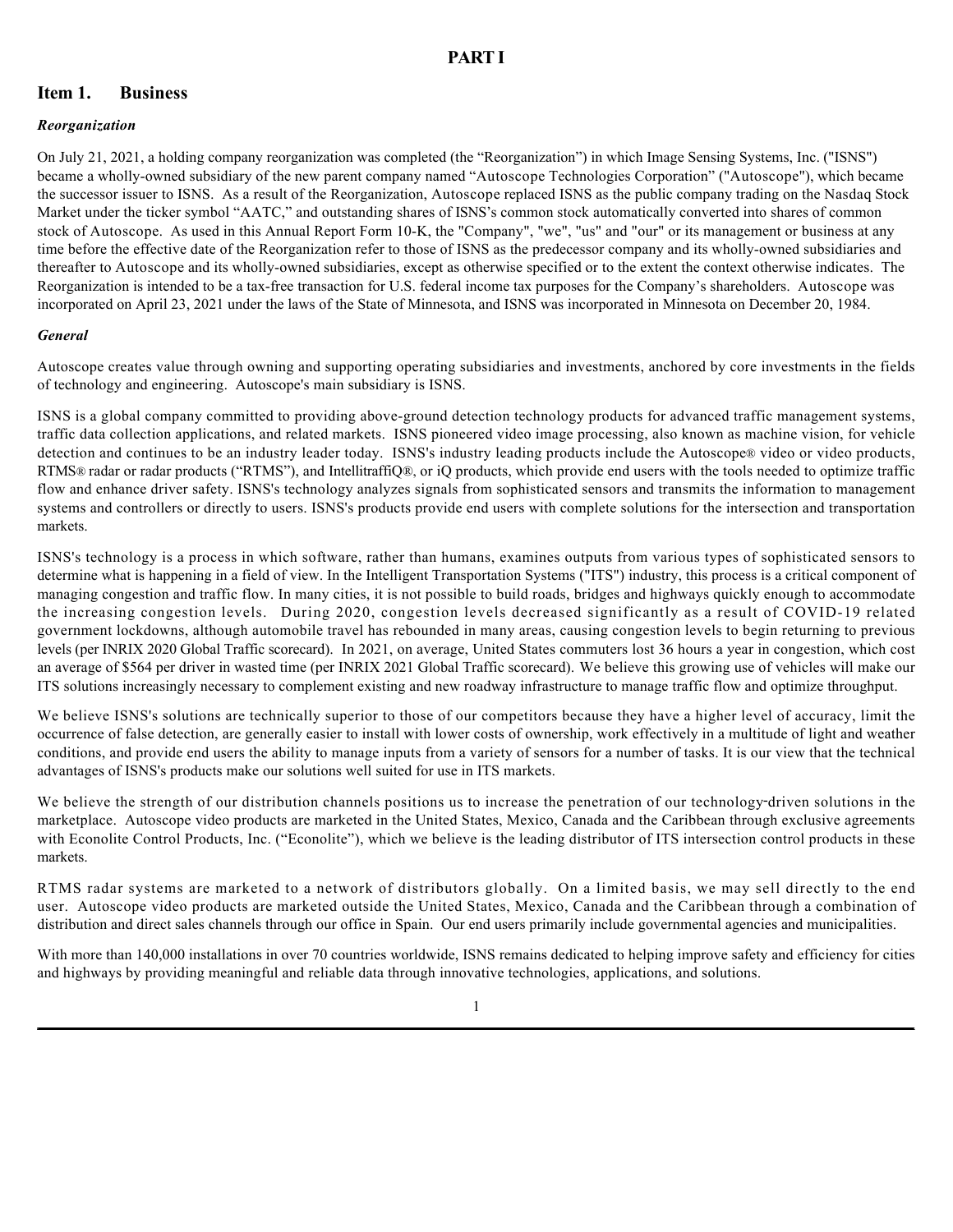#### **Industry Overview**

*The Intelligent Transportation Systems Market*. ITS encompasses a broad range of information processing and control electronics technologies that, when integrated into roadway infrastructure, help monitor and manage traffic flow, reduce congestion and enhance driver safety. The ITS market has been built around the detection of conditions that impact the proper operation of roadway infrastructure. ITS applications include a wide array of traffic management systems, such as traffic signal control, tolling and variable messaging signs. ITS technologies include video vehicle detection, inductive loop detection, sensing technologies (such as radar), floating cellular data, computational technologies and wireless communications.

In traffic management applications, vehicle detection products are used for automated vehicle detection and are a primary data source upon which ITS solutions are built. Traditionally, automated vehicle detection is performed using inductive wire loops buried in the pavement. However, in-pavement loop detectors are costly to install, difficult to maintain, expensive to repair and not capable of either wide-area vehicle detection without installations of multiple loops.

Above-ground detection solutions for ITS offer several advantages to in-pavement loop detectors. Above-ground detection solutions tend to have a lower total cost of ownership than in-pavement loop detectors because above-ground solutions are non-destructive to road surfaces, do not require closing roadways to install or repair, and are capable of wide-area vehicle detection with a single device, thus enabling one input device to do the work of many in-pavement loops. Due to their location above-ground, these solutions have no exposure to the wear and tear associated with expanding and contracting pavement and generally less exposure to the vibration and compaction caused by traffic. Furthermore, in the event of malfunction or product failure, above-ground detection solutions can be serviced and repaired without shutting down the roadway. Each of these factors results in greater up-time and increased reliability of above-ground detection solutions compared to in-pavement loop detectors. These technology solutions also offer a broader set of detection capabilities and a wider field of view than in-pavement loop detectors. In addition, a single unit video- or radar-based system can detect and measure a variety of parameters, including vehicle presence, counts, speed, length, time occupancy, headway and flow rate as well as environmental factors and obstructions to the roadway. An equivalent installation using loops would require many installations per lane.

We believe that several trends are driving the growth in ITS and adjacent market segments:

*Proliferation of Traffic*. In many countries, there has been a surge in the number of vehicles on roadways. Due to the growth of emerging economies and elevated standards of living, more people desire and are able to afford automobiles. The number of vehicles utilizing the world's roadway infrastructure is growing at a quicker pace than new roads, bridges and highways are being constructed. According to the Federal Highway Administration, American drivers put a record 3.28 trillion miles on public roads and highways in 2019, an increase of 0.6% from 3.26 trillion miles in 2018. However, we believe the effects of the COVID-19 pandemic caused traffic congestion in the U.S. to decrease in 2020, although it has been increasing as the pandemic subsides due to increased vaccination rates and the removal of stay-at-home and other restrictive mandates. Overall, the growth in roadway infrastructure is failing to match the surge in the number of vehicles using it. Aboveground detection-based traffic management and control systems address the problem by monitoring high traffic areas and analyzing data that can be used to mitigate traffic problems.

*The Demographics of Urbanization*. Accelerated worldwide urbanization drives the creation and expansion of middle classes and produces heightened demand for automobiles. Because automobiles can be introduced to a metropolitan area faster than roadway infrastructure can be constructed, the result is continuously worsening traffic. Expanding the roadway infrastructure is slow and costly to implement, and often environmentally undesirable, so government agencies are increasingly turning to technology-based congestion solutions that optimize performance and throughput of existing and new roadway infrastructure. Detection is the requisite common denominator for any technology‑based solution.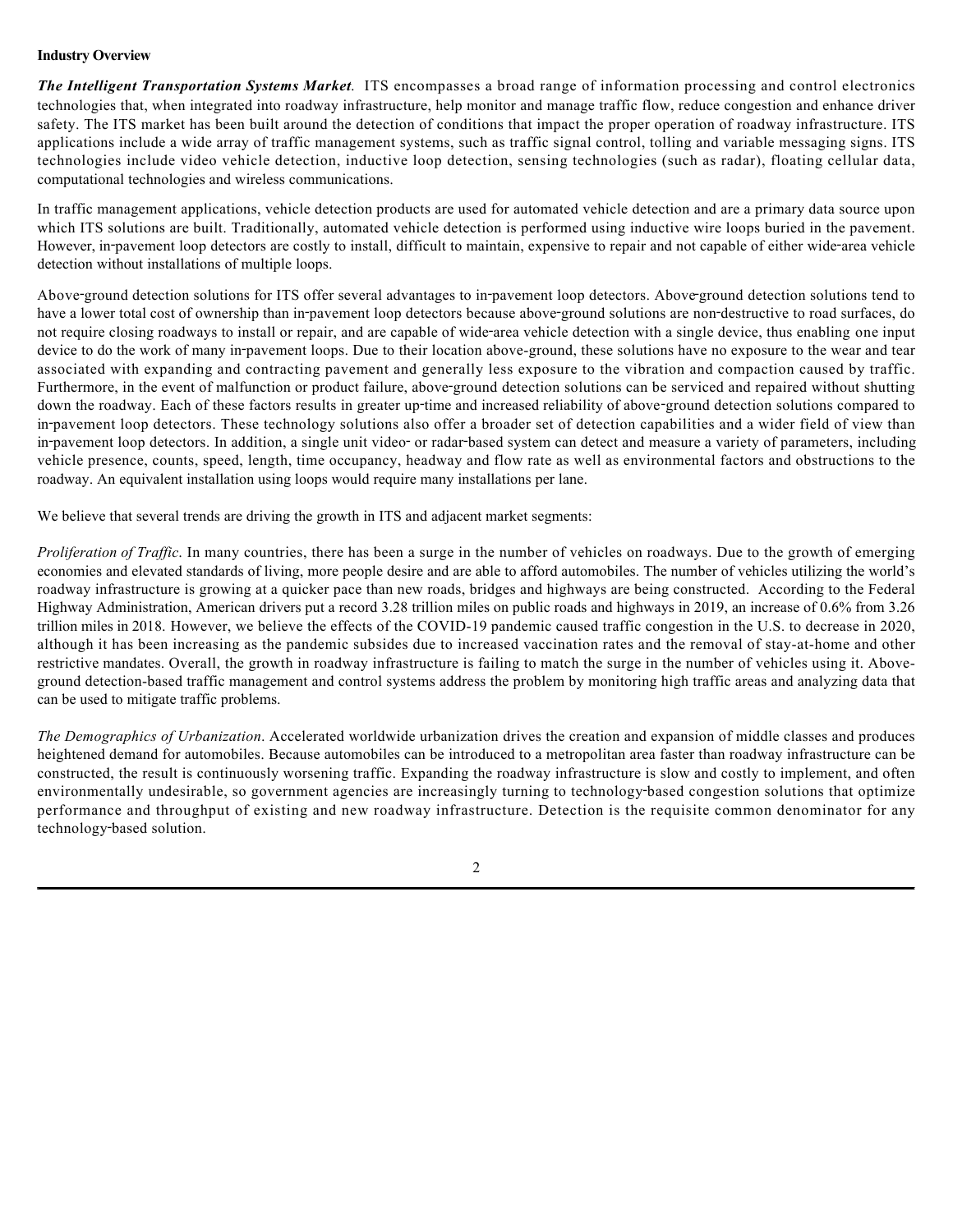*The Melding of Large City Service Domains*. Large cities require a wide range of service domains, including traffic. These cities are increasingly turning to centralized management of these service domains, employing a command and control model that requires sharing and integrating data across service domains to operate effectively and lower total cost. For example, data collected for the traffic management service domain is relevant to all of the other service domains. This means that each sensor can supply information to multiple domain services. In turn, the sharing of detection information across service domains should increase the level of sophistication required to process and interpret that information. Additionally, above-ground detection products are more capable of performing certain complicated tasks than humans. This results in the realization of "smart city" initiatives through above-ground detection solutions that are cost effective, which we believe will result in the extensive proliferation of sophisticated sensors and detection devices.

*Solutions for Adjacent Markets*. We believe that the adjacent markets of ITS, connected vehicles and security/surveillance are converging, and that this convergence will accelerate as above-ground detection systems become more cost effective now that a single sensor can be used for multiple purposes. Because the technologies involved are closely related, our sensor technology can be adapted to or is already capable of addressing these adjacent markets.

#### **Our Competitive Strengths**

We are a leading provider of above-ground detection products and solutions for the ITS industry. We have the following competitive strengths that we expect will continue to enhance our leadership position:

*Leading Proprietary Technologies and Strong Global Brand Recognition*. Over the last three decades, we have developed or acquired a proprietary portfolio of complex software algorithms and applications that we have continuously enhanced and refined. These algorithms, which include our advanced signal processing technologies, allow our video and radar products to capture and analyze objects in diverse weather and lighting conditions and to balance the accuracy of positive detection and the avoidance of false detections. Due to the strength of our proprietary technologies, we believe we command premium pricing. Above-ground detection technologies similar to ours are also difficult to develop and refine in a commercially viable manner. We are therefore well positioned to quickly introduce innovative next-generation products to market.

*Proven Ability to Develop, Enhance and Market New Products*. We are continually developing and enhancing our product offerings. Over the last three decades, we have demonstrated our ability to lead the market with new products and product enhancements. For example, the Autoscope Solo system was the first fully integrated color camera, zoom lens and machine vision processor in the above-ground detection market. Our RTMS Radar was the first radar-based technology solutions for ITS applications, and we continue to lead the market with technology enhancements and new products. Furthermore, in 2020 we introduced the RTMS Echo, an industry-leading, powerful IoT-ready device that has been built from the ground up to provide access to more actionable data than any radar on the market. We have successfully collaborated with our long‑term channel partners to market these products. We believe that developing, enhancing and marketing new products with our partners can translate into strong organic revenue growth and higher levels of profitability.

*Leading Distribution Channel*. Since 1991, we have maintained a relationship with Econolite, which has the exclusive right to manufacture, market and distribute our Autoscope video products in the United States, Mexico, Canada and the Caribbean. We believe that Econolite is one of the leading distributors of ITS control products in North America and the Caribbean. This relationship enhances our ability to commercialize and market new products and allows us to focus more resources on developing advanced signal processing software algorithms.

*Broad Product Portfolio*. Our product portfolio leverages our core software‑based algorithms to enable end users to detect and monitor objects in a designated field of view. We believe that our family of Autoscope video, RTMS radar, and IntellitraffiQ software products allows us to offer a broad product portfolio that meets the needs of our end users.

*Experienced Management Team and Engineering Staff*. Our management team and engineering staff are highly experienced in the ITS and software industries. Additionally, the continuity of our engineering staff should allow the uninterrupted development of new or improved products.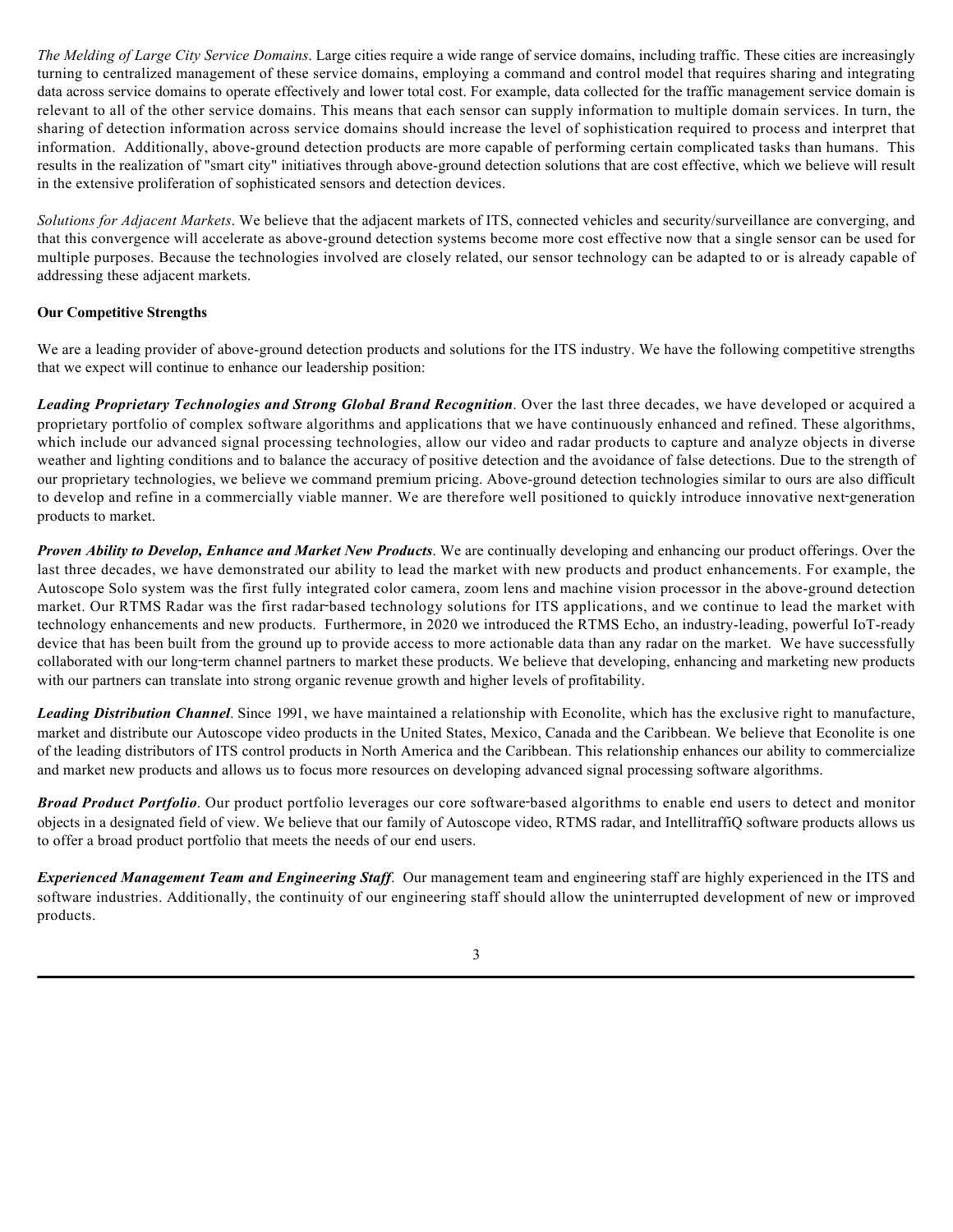#### **Our Growth Strategy**

As part of our growth strategy, we seek to:

*Enhance and Extend Our Technology Leadership in ITS*. We believe we have established ourselves as a leading provider of technology in the ITS market segment. We believe that we continue to have an opportunity to accelerate our growth. We plan to do this by improving the accuracy and functionality of our products and opportunistically expanding our product offering into adjacent markets, as well as expanding our portfolio and channels through licensing. Having developed and introduced our next-generation RTMS radar product, we expect to take advantage of our technical leadership in ITS and further differentiate us from our competitors.

*Expand into Adjacent Markets*. One of our core competencies is the development and implementation of advanced above-ground detection platforms. While our focus has been on the application of this technology to the transportation market, we are now seeing more opportunities to deploy our highly accurate and ruggedized systems into adjacent markets. These adjacent opportunities are largely driven by the convergence of user needs and expectations within the transportation, safety, surveillance, and broader "smart-city" markets. We are continuously refining our technology road-map in response to emerging technology enablers and market needs. We believe our recent product introductions and near-term research and development initiatives will enable us to become a leading supplier of critical detection components that provide actionable data across incremental markets.

*Increase the Scope of Our Distribution and Direct Sales*. We have made substantial investments in product adjustments to tailor our solutions to the differing needs of our international end users and in new product acquisitions for both domestic and international markets. We have also invested in sales and marketing expansion, with a focus on our European subsidiaries. Markets in Eastern Europe, the Asia/Pacific region, the Middle East, Africa and South America, which have historically lagged North America and Western Europe in their use of above-ground detection, have begun to increase the adoption of detection technology in their traffic systems. We intend to take advantage of the accelerated pace of the adoption of above-ground detection throughout the developing world by increasing end user awareness of our products and applications as well as improving user aptitude.

*Expand Through Strategic Acquisitions and Investments.* We believe that we have the opportunity to create future value by focusing on high-return growth opportunities while seeking acquisitions which can leverage our existing assets and infrastructure. Over the past several years, we have seen improved bottom line profitability and cash flow, and by reorganizing and building on the success of the Autoscope video products, we will work on growing the business with a focus on organic opportunities while also examining acquisitions and partnerships that can leverage the reputation, assets and talents within the Company. We intend to transform the Company into a group of profitable business lines marketed to a diverse customer base that generates sustainably higher earnings.

#### **Our Products and Solutions**

Our vehicle and traffic detection products are critical components of many ITS applications. Our Autoscope video systems and RTMS radar systems convert sensory input collected by video and radar modules into vehicle detection and traffic data used to operate, monitor and improve the efficiency and safety of roadway infrastructure. At the core of each product line are proprietary digital signal processing algorithms and sophisticated embedded software that analyze sensory input and deliver actionable data to integrated applications. We invested approximately \$2.2 million and \$3.3 million on research and development in 2021 and 2020, respectively, to develop and enhance our product technology. Our digital signal processing software algorithms represent a foundation on which to support additional product development into the automatic incident detection (AID) market. A diagram displaying our fundamental product architecture is shown below.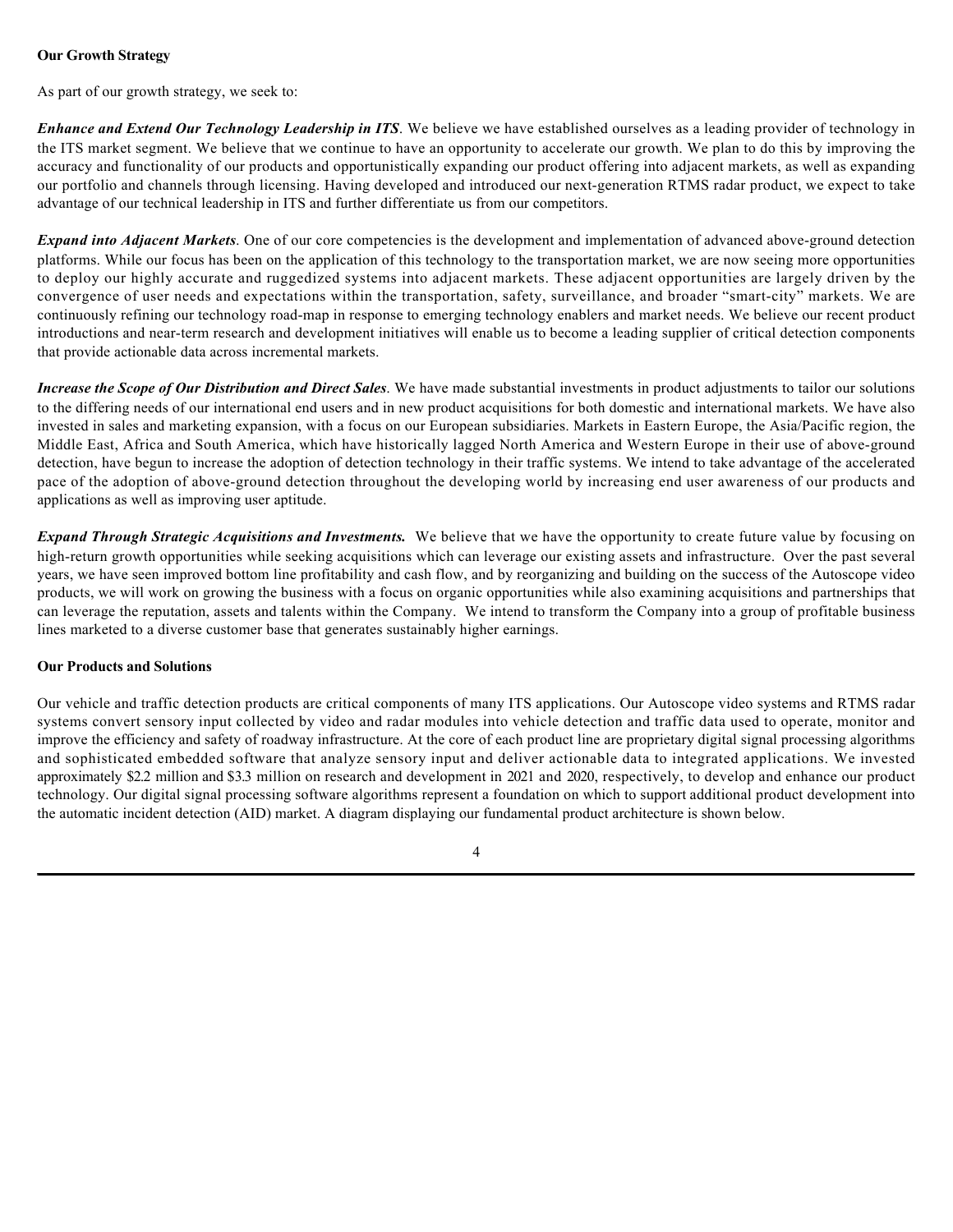#### **The Image Sensing Product Architecture**



*Autoscope Video*. Our Autoscope video system processes video input from a traffic scene in real time and extracts the required traffic data, including vehicle presence, bicycle presence/differentiation, counts, speed, length, time occupancy (percent of time the detection zone is occupied), turning movements (quantifying the movement of vehicles) and flow rate (vehicles per hour per lane). Autoscope supports a variety of standard video cameras or can be purchased with an integrated high-definition video camera. For intersections, the system communicates with the intersection signal controller, which changes the traffic lights based on the data provided. The data may also be transmitted to a traffic management center via the internet or other standard communication means and processed in real time to assist in traffic management and stored for later analysis for traffic planning purposes.

The Autoscope system comes in two varieties. Autoscope Vision is our flagship integrated product that includes a color high-definition, zoom camera and a machine vision processing computer contained in a compact housing that is our leading offering in the North American market. Autoscope Pn-520 is our card-only machine vision processing computer that is located in an intersection signal controller, control hub, incident management center or traffic management center that receives video from a separate camera. The Pn-520 and its variants are our top selling Autoscope products in international markets. Autoscope rack-based products offer digital MPEG‑4 video streaming, high-speed Ethernet interface, web browser maintenance and data and video over power line communications. The Autoscope Vision product offers high definition streaming video, built-in WiFi for quick and easy setup, cost-effective three-wire cable, and full screen object detection and motion tracking algorithm technology for best in class detection accuracy.

*RTMS Radar*. Our RTMS radar systems use radar to measure vehicle presence, volume, occupancy, speed and classification information for roadway monitoring applications. Data is transmitted to a central computer at a traffic management center via standard communication means, including wireless. Data can be processed in real time to assist in traffic management and stored for later analysis for traffic planning purposes.

RTMS radar is an integrated radar transmitter/receiver and embedded processor contained in a compact, self-contained unit. The unit is typically situated on roadway poles and side-fired, making it especially well-suited for highway detection applications.

The RTMS radar system is available in different varieties which include the RTMS Sx-300 and the RTMS Echo. RTMS Sx-300 is a non-intrusive radar for the detection and measurement of traffic on roadways and is currently our leading offering in both North America and the Middle East. The RTMS Sx-300 HDCAM has a high-definition camera that provides the user with visual setup confirmation, data capture and real-time traffic surveillance. The Sx-300 HDCAM has been deployed in North America for various applications such as ramp metering and wrong way driver detection. We also offer a wrong way module that interfaces with the Sx-300 HDCAM digital video stream and leverages our video detection algorithms to detect occurrences of vehicles driving in the incorrect direction. The event is captured and sent to the end users via short message service (SMS) and email in parallel with actuation or roadside or in-pavement warning systems. The RTMS Echo we launched in 2020 is the culmination of a two-year development effort resulting in best in class per-vehicle speed calculation, Wi-Fi connectivity, the ability to store 1 million individual vehicle records, and a powerful application programming interface (API) that unlocks new insights and value for our customers. Designed and tested for global applicability, the Echo will become the flagship of the RTMS product portfolio for years to come.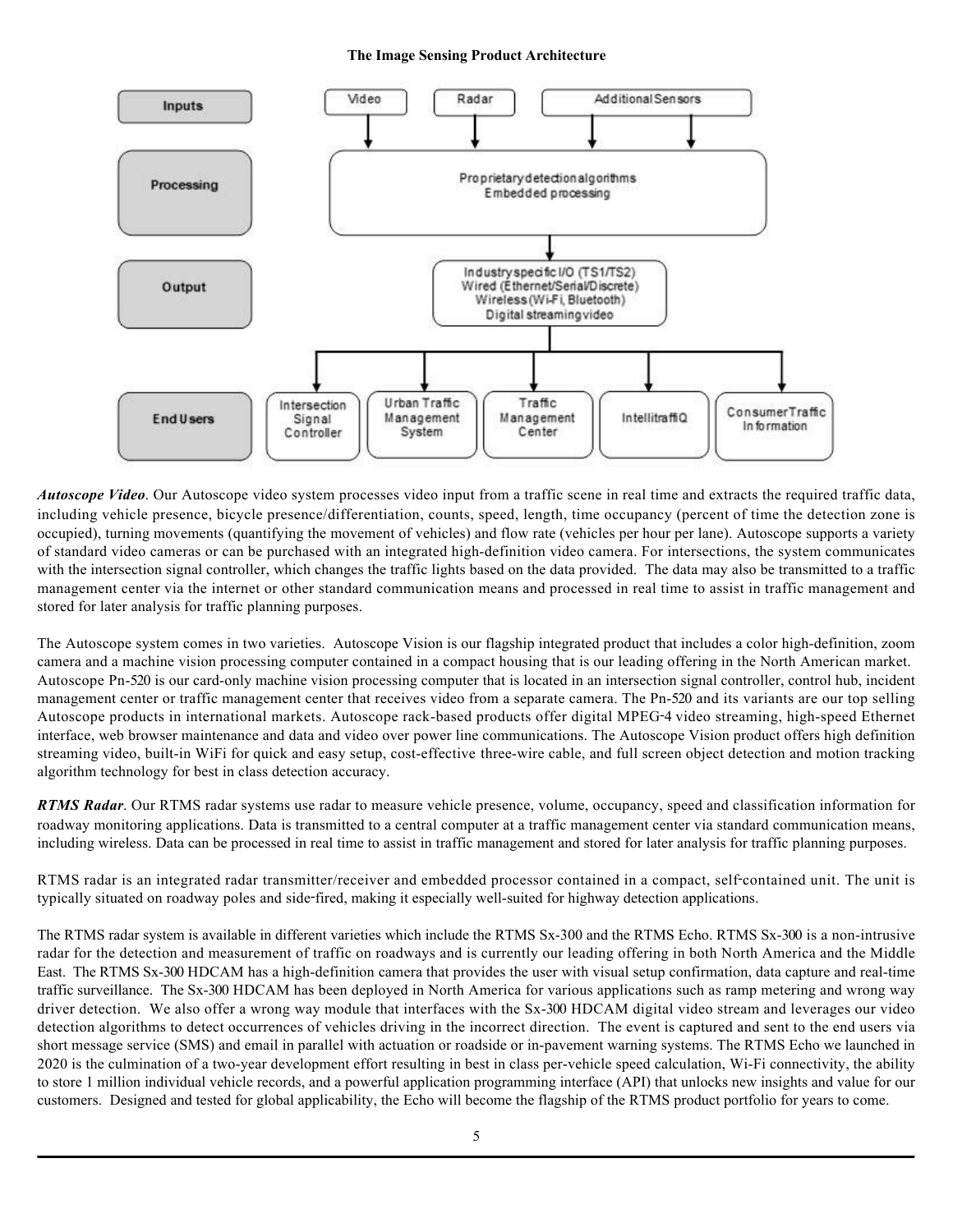*IntellitraffiQ*. Our IntellitraffiQ software provides traffic measurement and data collection across large and small areas. An enterprise-level system capable of monitoring traffic in hundreds of locations, IntellitraffiQ's simple yet powerful user interface helps traffic operation centers make decisions to keep traffic flowing smoothly.

IntellitraffiQ currently is available in an on-premise system that allows traffic managers the ability to monitor their network of sensors from one screen within the traffic management center. The IntellitraffiQ maps provide an interactive map of their sensor network, while displaying data coming directly from the sensors in the field.

#### **Distribution, Sales and Marketing**

We market and sell our products globally. Together with our partners, we offer a combination of high-performance detection technology and experienced local support. Our end users primarily consist of federal, state, city and county departments of transportation, port, highway, tunnel and other transportation authorities. The decision-makers within these entities typically are traffic planners and engineers, who in turn often rely on consulting firms that perform planning and feasibility studies. Our products sometimes are sold directly to system integrators or other suppliers of systems and services who are operating under subcontracts in connection with major road construction contracts.

*Sales of Autoscope Video in the United States, Mexico, Canada and the Caribbean*. We have granted Econolite an exclusive right to manufacture, market and distribute the Autoscope video system in the United States, Mexico, Canada and the Caribbean. The agreement with Econolite grants it a first refusal right that arises when we make a proposal to Econolite to extend the license to additional products in the United States, Mexico, Canada and the Caribbean and a first negotiation right that arises when we make a proposal to Econolite to include rights corresponding to Econolite's rights under our current agreements in countries not in these territories. Econolite provides the marketing and technical support needed for its sales in these territories. Econolite pays us a royalty on the revenue derived from its sales of the Autoscope system. We provide second-tier technical support for Autoscope and video products. We have the right to terminate our agreements with Econolite if it does not meet minimum annual sales levels or if Econolite fails to make payments as required by the agreements. In 2008, the term of the original agreement with Econolite, as amended, was extended to 2031. The agreement can be terminated by either party upon three years' notice.

*Sales of RTMS Radar in North America, the Caribbean and Latin America*. We market the RTMS radar systems to a network of distributors covering countries in North America, the Caribbean and Latin America. On a limited basis, we sell directly to the end user. We provide technical support to these distributors from our various North American locations.

*Sales in Europe, Asia, the Middle East and Africa*. We market our Autoscope video and RTMS radar product lines of products to a network of distributors covering countries in Europe, the Middle East, Africa and Asia through our wholly-owned subsidiary in Spain. On a limited basis, we sell directly to the end user. Technical support to these distributors is provided by our wholly-owned subsidiary in Spain, with second-tier support provided by our engineering groups. From time to time, we may grant exclusive rights to Econolite for markets outside of our significant markets for certain jurisdictions or product sales based on facts and circumstances related to the opportunities.

#### **Competition**

We compete with companies that develop, manufacture and sell traffic management devices using video and radar sensing technologies as well as other above-ground detection technologies based on laser, infrared and acoustic sensors. For ITS applications, we also compete with providers of in-pavement loop detectors and estimate that more than 60% of the traffic management systems currently in use in the U.S. use in-pavement loop detectors. For competition with other above-ground detection products, we typically compete on performance and functionality, and to a lesser extent on price. When competing against providers of loop detectors, we compete principally on ease of installation and the total cost of ownership over a multi-year period, and to a lesser extent on functionality.

Among the companies that provide direct competition to Autoscope video worldwide are Iteris, Inc., Miovision Technologies Incorporated, Wavetronix, LLC, FLIR Systems, Inc., GRIDSMART, Signal Group Inc. (Peek), Citilog S.A., Sensys Inc., and Smartmicro Inc. Among the companies that provide direct competition to RTMS radar worldwide are Wavetronix, LLC, Houston Radar, LLC, MS Sedco Inc., and Smartmicro Sensors GmbH. In addition, there are smaller local companies providing direct competition to the Company in specific markets throughout the world. We are aware that these and other companies will continue to develop technologies for use in traffic management applications. One or more of these technologies could in the future provide increased competition for our systems.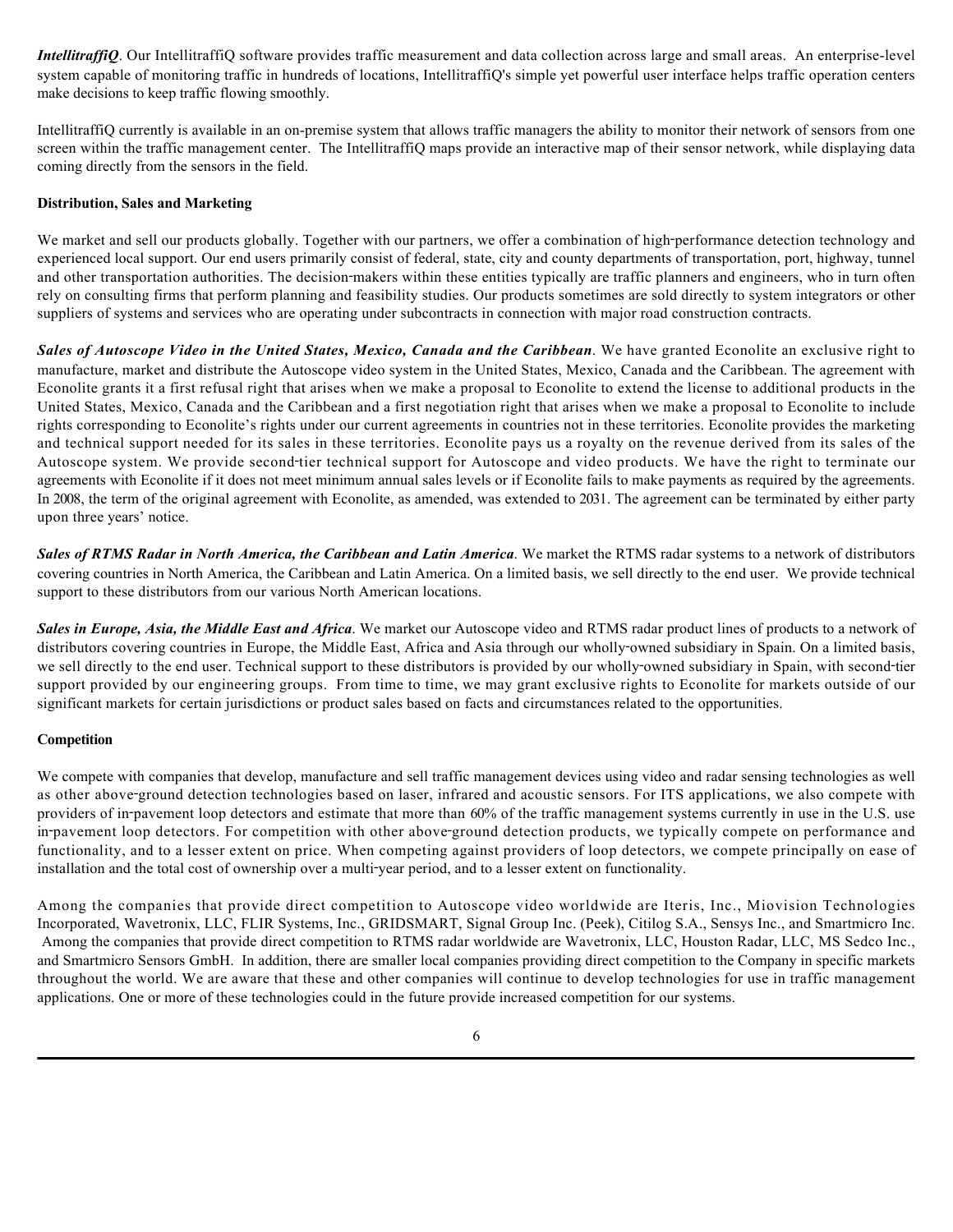#### **Manufacturing**

Autoscope video products for sale under the Econolite license agreement are manufactured through agreements with Econolite. Econolite is responsible for setting warranty terms and must provide all service required under this warranty. In Europe and Asia, we engage contract manufacturers to manufacture the Autoscope family of products.

We engage E.I. Microcircuits, Inc. ("E.I. Micro") to manufacture our radar products and perform warranty and post-warranty repairs for all radar units sold.

We typically provide a two- to three-year warranty on our products.

Most of the hardware components used to manufacture our products are standard electronics components that are available from multiple sources. Although some of the components used in our products are obtained from single-source suppliers, we believe other component vendors are available should the necessity arise. The European Parliament has enacted a directive for the restriction of the use of certain hazardous substances in electrical and electronic equipment ("RoHS"). To our knowledge, our contract manufacturing and component vendors in Europe and Asia comply with the European directive on RoHS.

#### **Intellectual Property**

To protect our rights to our proprietary know-how, technology and other intellectual property, it is our policy to require all employees and consultants to sign confidentiality agreements that prohibit the disclosure of our confidential information to any third parties. These agreements also require disclosure and assignment to us of any discoveries and inventions made by employees and consultants while they are devoted to our business activities. We also rely on trade secret, copyright and trademark laws to protect our intellectual property. We have also entered into exclusive and non-exclusive license and confidentiality agreements relating to our own and third-party technologies. We aggressively protect our processes, products, and strategies as proprietary trade secrets. Our efforts to protect intellectual property and avoid disputes over proprietary rights include ongoing review of third-party patents and patent applications.

#### **Environmental Matters**

We believe our operations are in compliance with all applicable environmental regulations within the jurisdictions in which we operate.

#### **Employees**

As of December 31, 2021, we had 36 employees, consisting of 35 employees in North America and one employee in Europe. None of our employees are represented by a union.

#### <span id="page-9-0"></span>**[Item 1A. Risk Factors](file:///C:/BackGroundJobs/LiveBackgroundServices/PublishPkgNEW/App_Data/HTML/1e1f32b4-53b6-44a4-b414-231e3a02ea6c/Main.htm#)**

#### **Information Regarding Forward**‑**Looking Statements**

This Annual Report on Form 10‑K contains forward‑looking statements within the meaning of Section 27A of the Securities Act of 1933, as amended, and Section 21E of the Securities Exchange of 1934, as amended. Forward-looking statements represent our expectations or beliefs concerning future events and can be identified by the use of forward-looking words such as "believes," "may," "will," "should," "intends," "plans," "estimates," or "anticipates" or other comparable terminology. Forward‑looking statements are subject to risks and uncertainties that may cause our actual results to differ materially from the results discussed in the forward‑looking statements. Some factors that might cause these differences include the factors listed below. Although we have attempted to list these factors comprehensively, we wish to caution investors that other factors may prove to be important in the future and may affect our operating results. New factors may emerge from time to time, and it is not possible to predict all of these factors, nor can we assess the effect each factor or combination of factors may have on our business.

We further caution you not to unduly rely on any forward-looking statements because they reflect our views only as of the date the statements were made. We undertake no obligation to publicly update or revise any forward-looking statements whether as a result of new information, future events or otherwise.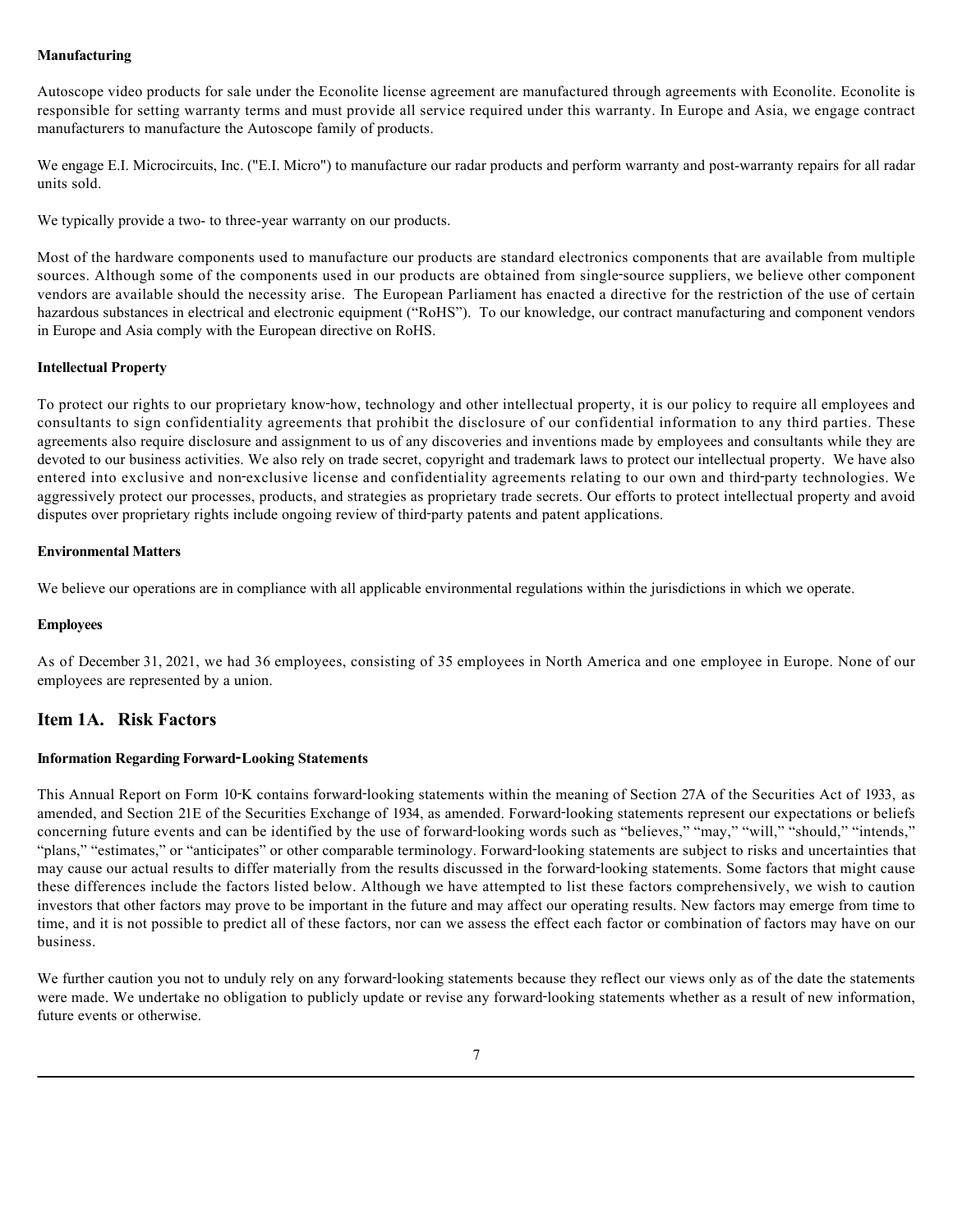#### **Risks Related to Our Business**

### *If governmental entities elect not to use our products due to budgetary constraints, project delays or other reasons, our revenue may fluctuate severely or be substantially diminished.*

Our products are sold primarily to governmental entities. We expect that we will continue to rely substantially on revenue and royalties from sales of our systems to governmental entities. In addition to normal business risks, it often takes considerable time before governmental initiated projects are developed to the point at which a purchase of our systems would be made, and a purchase of our products also may be subject to a time‑consuming approval process. Additionally, governmental budgets and plans may change without warning. Other risks of selling to governmental entities include dependence on appropriations and administrative allocation of funds, changes in governmental procurement legislation, and regulations and other policies that may reflect political developments, significant changes in contract scheduling, competitive bidding and qualification requirements, performance bond requirements, government shutdowns, intense competition for government business, and termination of purchase decisions for the convenience of the governmental entity. Substantial delays in purchase decisions by governmental entities, or governmental budgetary constraints, could cause our revenue and income to drop substantially or to fluctuate significantly between fiscal periods.

#### *A majority of our gross profit has been generated from sales of our Autoscope family of products, and if we do not maintain the market for these products, our business will be harmed.*

Historically, a majority of our gross profit has been generated from sales of, or royalties from the sales of, our Autoscope products. Gross profit from Autoscope sales accounted for approximately 82% of our gross profit in 2021 and 81% in 2020. We anticipate that gross profit from the sale of Autoscope systems will continue to account for a substantial portion of our gross profit for the foreseeable future. Any significant decline in sales of our Autoscope system would have a material adverse impact on our business, financial condition and results of operations.

#### *If Econolite's sales volume decreases or if it fails to pay royalties to us in a timely manner or at all, our financial results will suffer.*

We have agreements with Econolite under which Econolite is the exclusive distributor of the Autoscope video system in the United States, Mexico, Canada and the Caribbean. Our current agreements grant Econolite a first refusal right that arises when we make a proposal to Econolite to extend the license to additional products in the United States, Mexico, Canada and the Caribbean. In addition, the agreements grant Econolite a first negotiation right that arises when we make a proposal to Econolite to include rights corresponding to Econolite's rights under our current agreements in countries not in these territories. In exchange for its rights under the agreements, Econolite pays us royalties for sales of the Autoscope video system. Since 2002, a substantial portion of our revenue has consisted of royalties resulting from sales made by Econolite, including 64% in 2021 and 63% in 2020. Econolite's account receivable represented 60% of our accounts receivable at December 31, 2021 and 78% of our accounts receivable at December 31, 2020. We expect that Econolite will continue to account for a significant portion of our revenue for the foreseeable future. Any decrease in Econolite's sales volume could significantly reduce our royalty revenue and adversely impact earnings. A failure by Econolite to make royalty payments to us in a timely manner or at all will harm our financial condition. In addition, we believe sales of our products are a material part of Econolite's business, and any significant decrease in Econolite's sales of the other products it sells could harm Econolite, which could have a material adverse effect on our business and prospects.

#### *As a result of our continuing review of our business, we may have to undertake further restructuring plans that would require additional charges, including incurring facility exit and restructuring charges.*

We continue to evaluate our business, which may result in restructuring activities. We may choose to divest certain business operations based on management's assessment of their strategic value to our business, consolidate or close certain facilities or outsource certain functions. Decisions to eliminate or limit certain business operations in the future could involve the expenditure of capital, consumption of management resources, realization of losses, transition and wind-up expenses, reduction in workforce, impairment of assets, facility consolidation and the elimination of revenues along with associated costs, any of which could cause our operating results to decline and may fail to yield the expected benefits. For more information regarding our restructuring and divestiture activities in 2021 and 2020, see the discussion in Note 13 of our Notes to Consolidated Financial Statements included elsewhere in this Annual Report on Form 10-K.

#### *The features and functions in our products have not been as widely utilized as traditional products offered by our competitors, and the failure of our end users to accept the features and functions in our products could adversely affect our business and growth prospects.*

Video and radar technologies have not been utilized in the traffic management industry as extensively as other more traditional technologies, mainly in-pavement loop detectors. Our financial success and growth prospects depend on the continued development of the market for advanced technology solutions for traffic detection and management and the acceptance of our current Autoscope video and RTMS radar systems and also future systems we may develop as reliable, cost-effective alternatives to traditional vehicle detection systems. We cannot assure you that we will be able to utilize our technology profitably in other products or markets. If our end users do not continue to increase their acceptance of the features and functions provided by our current systems or other systems we may develop in the future, our business and growth prospects could be adversely affected.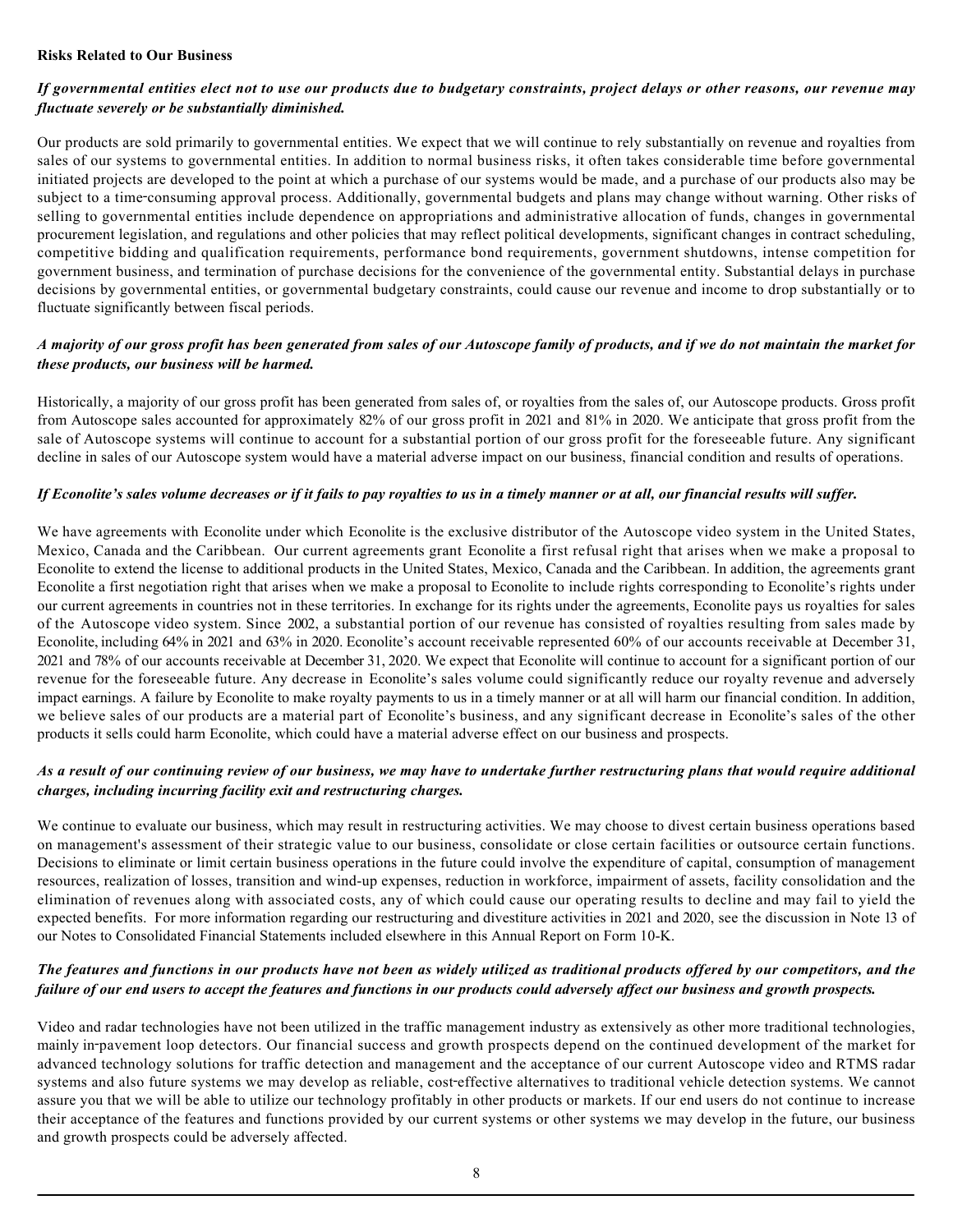#### *Our operating costs tend to be fixed, while our revenue tends to be seasonal, thereby resulting in operating results that fluctuate from quarter to quarter.*

Our expense levels are based in part on our product development efforts and our expectations regarding future revenues and, in the short-term, are generally fixed. Our quarterly revenues, however, have varied significantly in the past, with our first quarter historically being the weakest due to weather conditions in parts of North America, Europe and Asia that make roadway construction more difficult. Additionally, our international revenues have a significant large project component, resulting in a varying revenue stream. We expect the seasonality of our revenue and the fixed nature of our operating costs to continue in the foreseeable future. Therefore, we may be unable to adjust our spending in a timely manner to compensate for any unexpected revenue shortfall. As a result, if anticipated revenues in any quarter do not occur or are delayed, our operating results for the quarter would be disproportionately affected. Operating results also may fluctuate due to factors such as the demand for our products; product life cycle; the development, introduction and acceptance of new products and product enhancements by us or our competitors; changes in the mix of distribution channels through which our products are offered; changes in the level of operating expenses; end user order deferrals in anticipation of new products; competitive conditions in the industry; and economic conditions generally. No assurance can be given that we will be able to achieve or maintain profitability on a quarterly or annual basis in the future.

#### *Increased competition may make it difficult for us to acquire and retain end users. If we are unsuccessful in developing new applications and product enhancements, our products may become noncompetitive or obsolete.*

Competition in ITS is continuing to grow. Some of the companies that may compete with us in the business of developing and implementing traffic control, related security systems and connected vehicles have substantially more financial, technological, marketing, personnel and research and development resources than we have. Therefore, they may be able to respond more quickly than we can to new or changing opportunities, technologies, standards or end user requirements. If we are unable to compete successfully with these companies, the market share for our products will decrease, and competitive pressures may seriously harm our business.

Additionally, the market for vehicle detection is continuously seeking more advanced technological solutions to problems. Technologies such as embedded loop detectors, pressure plates, pneumatic tubes, radars, lasers, magnetometers, acoustics and microwaves that have been used as traffic sensing devices in the past are being enhanced for use in the traffic management industry, and new technologies may be developed. We are aware of several companies that are developing traffic management devices using machine vision technology or other advanced technology. Floating vehicle and/or radio frequency identification (RFID) tagged license plate initiatives are under consideration and may be implemented. We expect to face increasingly competitive product developments, applications and enhancements. New technologies or applications in traffic control systems from other companies or the development of new and emerging technologies and applications, including vehicle-to-vehicle (V2V) communications, mobile applications, and new algorithms or sensor technologies, may provide our end users with alternatives to our products and could render our solutions noncompetitive or obsolete. If we are unable to increase the number of our applications and develop and commercialize product enhancements and applications in a timely and cost-effective manner that respond to changing technology and satisfy the needs of our end users, our business and financial results will suffer.

#### *We may not achieve our growth plans for the expansion of our business.*

In addition to market penetration, our long-term success depends on our ability to expand our business through new product development, mergers and acquisitions, and/or geographic expansion.

*New product development* would require that we maintain our ability to improve existing products, continue to bring innovative products to market in a timely fashion, and adapt products to the needs and standards of current and potential customers. Our products and services may become less competitive or eclipsed by technologies to which we do not have access or which render our solutions obsolete.

*Geographic expansion* would be primarily outside of the U.S. and hence will be disproportionately subject to the risks of international operations discussed in this Annual Report on Form 10-K.

*Mergers and acquisitions* would be accompanied by risks which may include:

- difficulties identifying suitable acquisition candidates at acceptable costs;
- unavailability of capital to conduct acquisitions;
- failure to achieve the financial and strategic goals for the acquired and combined businesses;
- difficulty assimilating the operations and personnel of the acquired businesses;
- disruption of our ongoing business and distraction of management from the ongoing business;
- dilution of existing shareholders and earnings per share;
- unanticipated, undisclosed or inaccurately assessed liabilities, legal risks and costs; and
- difficulties retaining our key vendors, customers or employees or those of the acquired business.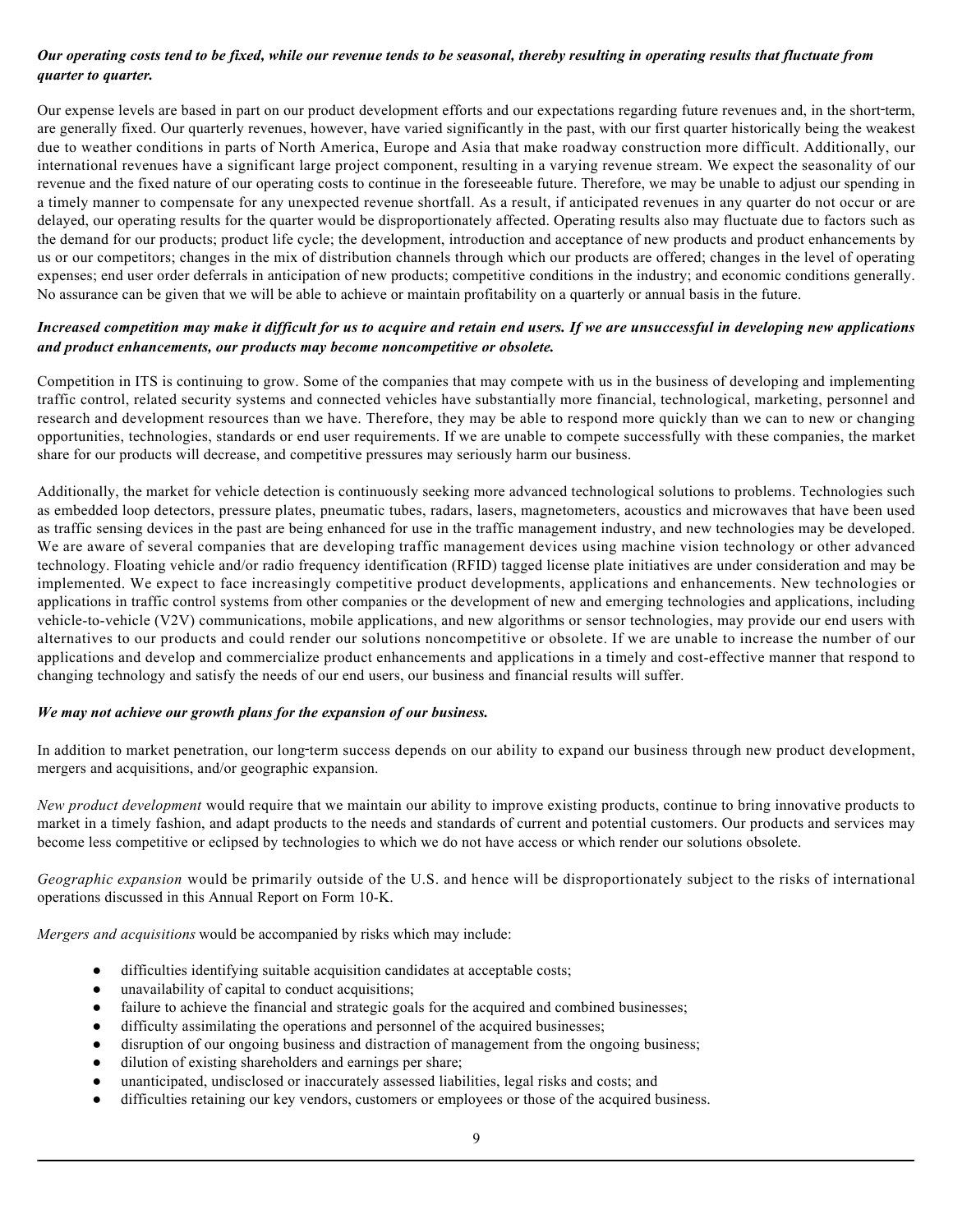In addition, acquisitions of businesses having a significant presence outside the U.S. will increase our exposure to the risks of international operations discussed in this Annual Report on Form 10-K.

#### *Our dependence on third parties for manufacturing and marketing our products may prevent us from meeting customers' needs in a timely manner.*

We do not have, and do not intend to develop in the near future, internal capabilities to manufacture our products. We have entered into agreements with Econolite to manufacture the Autoscope system and with E.I. Microcircuits, Inc. to manufacture the RTMS radar products and related products for sales in the United States, Mexico, Canada and the Caribbean. We work with suppliers, most of whom are overseas, to manufacture the rest of our products. Due to the coronavirus, or COVID-19, pandemic, which the World Health Organization declared in March 2020, some of our suppliers have expressed concern about lead times and availability of components, especially those components coming out of Asia. We have been assessing our inventory positions and taking actions to minimize any disruptions to our supply chain, although such actions may not be successful. There are a number of risks associated with our dependence on contract manufacturers, including reduced control over delivery schedules; reliance on the quality assurance procedures of third parties; potential uncertainty regarding manufacturing yields and costs; potential lack of adequate capacity during periods of high demand; limited warranties on components; potential misappropriation of our intellectual property; and potential manufacturing disruptions (including disruptions caused by geopolitical events, war or military actions, work stoppages, natural disasters or international health emergencies such as the COVID-19 pandemic). If Econolite, E.I. Microcircuits, Inc., or our other suppliers are unable to manufacture our products in the future, we may be unable to identify other manufacturers able to meet product and quality demands in a timely manner or at all. Our inability to find suitable manufacturers for our products could result in delays or reductions in product shipments, which in turn may harm our business reputation and results of operations. In addition, we have granted Econolite the exclusive right to market the Autoscope video system and related products in the United States, Mexico, Canada and the Caribbean. Consequently, our revenue depends to a significant extent on Econolite's marketing efforts. Econolite's inability to effectively market the Autoscope video system, or the disruption or termination of that relationship, could result in reduced revenue and market share for our products.

## *We and our third-party manufacturers may experience difficulty obtaining materials or components for our products, or the cost of materials or components may increase, either of which may prevent us from meeting customers' needs in a timely manner and could therefore reduce our sales.*

Although substantially all of the hardware components incorporated into our products are standard electronics components that are available from multiple sources, we and our third-party manufacturers obtain some of the components from a single source. Some materials or components may become scarce or difficult to obtain in the market or they may increase in price, especially with the inflationary pressures that have recently emerged in the global economies. This could force us or our manufacturers to identify new suppliers, which could increase our costs, affect the quality of materials, reduce our sales and profitability, or harm our customer relations by delaying product deliveries due to increased lead times, any of which could harm our business. For example, the COVID-19 pandemic and other factors have caused and may continue to cause disruptions of the global and more local supply chains for certain components necessary for our products, and we do not know the magnitude of or how long any such impact may continue.

#### *Regulations related to the use of conflict*‑*free minerals may increase our costs and cause us to incur additional expenses.*

The Dodd-Frank Wall Street Reform and Consumer Protection Act contains provisions to improve the transparency and accountability of the use by public companies in their products of minerals mined in certain countries and to prevent the sourcing of such "conflict" minerals. As a result, the Securities and Exchange Commission enacted annual disclosure and reporting requirements for public companies who use these minerals in their products, which apply to us. Under the rules, we are required to conduct due diligence to determine the source of any conflict minerals used in our products. Although we expect to file the required report on a timely basis, our supply chain is broad-based and complex, and we may not be able to easily verify the origins for all minerals used in our products. To the extent that any information furnished to us by our suppliers is inaccurate or inadequate, we could face reputational and enforcement risks. In addition, the conflict mineral rules could reduce the number of suppliers who provide components and products containing conflict-free minerals and thus could disrupt our supply chain or that of our manufacturers and increase the cost of the components used in manufacturing our products and the costs of our products to us. Any increased costs and expenses could have a material adverse impact on our financial condition and results of operations.

#### *Some of our products are covered by our warranties and, if the cost of fulfilling these warranties exceeds our warranty allowance, it could adversely affect our financial condition and results of operations.*

Unanticipated warranty and other costs for defective products could adversely affect our financial condition and results of operations and our reputation. We generally provide a two- to three-year warranty on our product sales. These warranties require us to repair or replace faulty products, among other customary warranty provisions. Although we monitor our warranty claims and provide an allowance for estimated warranty costs, unanticipated claims in excess of the allowance could have a material adverse impact on our financial condition and results of operations. Additionally, we rely on our third-party manufacturers to fulfill our warranty repair obligations to our customers. Adverse changes in these parties' abilities to perform these repairs could cause a delay in repairs or require us to source other parties to perform the repairs and could adversely affect impact our financial condition and results of operations. In addition, the need to repair or replace products with design or manufacturing defects could adversely affect our reputation.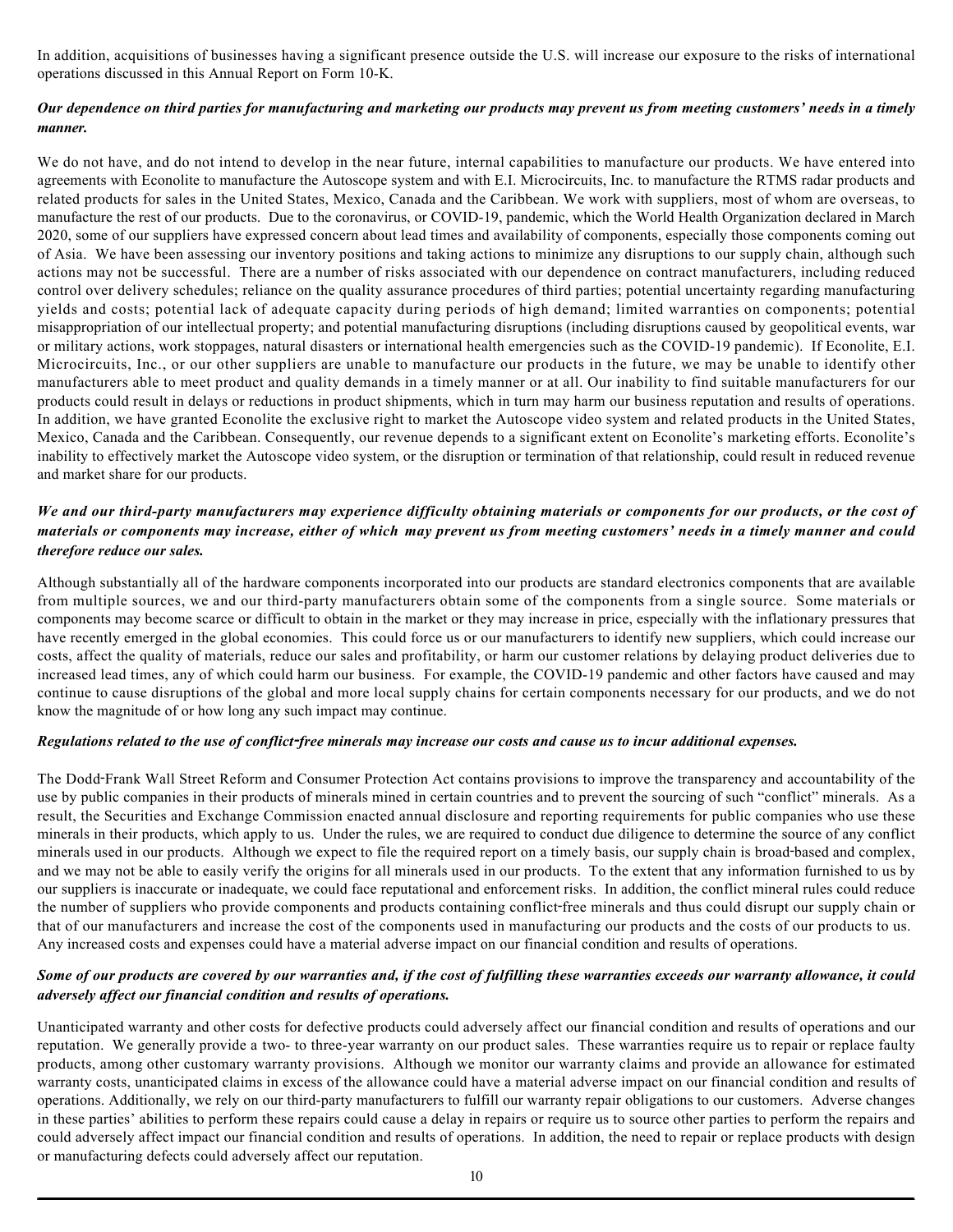### *We may face increased competition if we fail to adequately protect our intellectual property rights because of challenges to or misappropriations of our intellectual property rights, and any efforts to protect our intellectual property rights may result in costly litigation.*

Our success depends in large measure on the protection of our proprietary technology rights. We rely on trade secret, copyright and trademark laws, confidentiality agreements with employees and third parties, and patents, all of which offer only limited protection. We cannot assure you that the scope of these protective measures will exclude competitors or provide competitive advantages to us. We also cannot assure you that we will become aware of all instances in which others develop similar products, duplicate any of our products, or reverse engineer or misappropriate our proprietary technology. If our proprietary technology is misappropriated, our business and financial results could be adversely affected. Litigation may be necessary in the future to enforce our intellectual property rights, to protect our trade secrets or to determine the validity and scope of the proprietary rights of others. In addition, we may be the subject of lawsuits by others who claim we violate their intellectual property rights.

Intellectual property litigation is very costly and could result in substantial expense and diversions of our resources, either of which could adversely affect our business and financial condition and results of operations. In addition, there may be no effective legal recourse against infringement of our intellectual property by third parties, whether due to limitations on enforcement of rights in foreign jurisdictions or as a result of other factors.

We have not applied for patent protection in all countries in which we market and sell our products. Consequently, our proprietary rights in the technology underlying our systems in countries other than the U.S. will be protected only to the extent that trade secret, copyright or other non‑patent protection is available and to the extent we are able to enforce our rights. The laws of other countries in which we market our products may afford little or no effective protection of our proprietary technology, which could harm our business.

#### *We plan to continue introducing new products and technologies and may not realize the degree or timing of benefits we initially anticipated, which could adversely affect our business and results of operations.*

We regularly invest substantial amounts in research and development efforts that pursue advancements in a range of technologies, products and services. Our ability to realize the anticipated benefits of these advancements depends on a variety of factors, including meeting development, production, certification and regulatory approval schedules; the execution of internal and external performance plans; the availability of supplier-produced parts and materials; the performance of suppliers and vendors; achieving cost efficiencies; the validation of innovative technologies; and the level of end user interest in new technologies and products. These factors involve significant risks and uncertainties. We may encounter difficulties in developing and producing these new products and may not realize the degree or timing of benefits initially anticipated. In particular, we cannot predict with certainty whether, when or in what quantities our current or potential end users will have a demand for products currently in development or pending release. Moreover, as new products are announced, sales of current products may decrease as end users delay making purchases until such new products are available. Any of the foregoing could adversely affect our business and results of operations.

#### *Our business could be adversely affected by product liability and commercial litigation.*

Our products or services may be claimed to cause or contribute to personal injury or property damage to our customers' employees or facilities. Additionally, we are, at times, involved in commercial disputes with third parties, such as customers, distributors, vendors and others. See Item 3 and Note 15 of our Notes to Consolidated Financial Statements included elsewhere in this Annual Report on Form 10-K. The ensuing claims may arise singularly, in groups of related claims, or in class actions involving multiple claimants. Such claims and litigation are frequently expensive and time-consuming to resolve and may result in substantial liability to us, which liability and related costs and expenses may not be recoverable through insurance or any other forms of reimbursement.

#### *Our business could be affected by various legal and regulatory compliance risks, including those involving antitrust, environmental, antibribery or anti-corruption laws and regulations.*

We are subject to various legal and regulatory requirements and risks in the U.S. and other countries in which we have facilities or sell our products involving compliance with antitrust, environmental, anti-bribery and anti-corruption laws and regulations, including the U.S. Foreign Corrupt Practices Act and the U.K. Anti-Bribery Act. Although we have adopted internal policies and procedures with the intention of assuring compliance with these laws and regulations, our employees, contractors, agents and licensees involved in our international sales may take actions in violation of such policies. Any future adverse development, ruling or settlement could result in charges that could have an adverse effect on our results of operations or cash flows.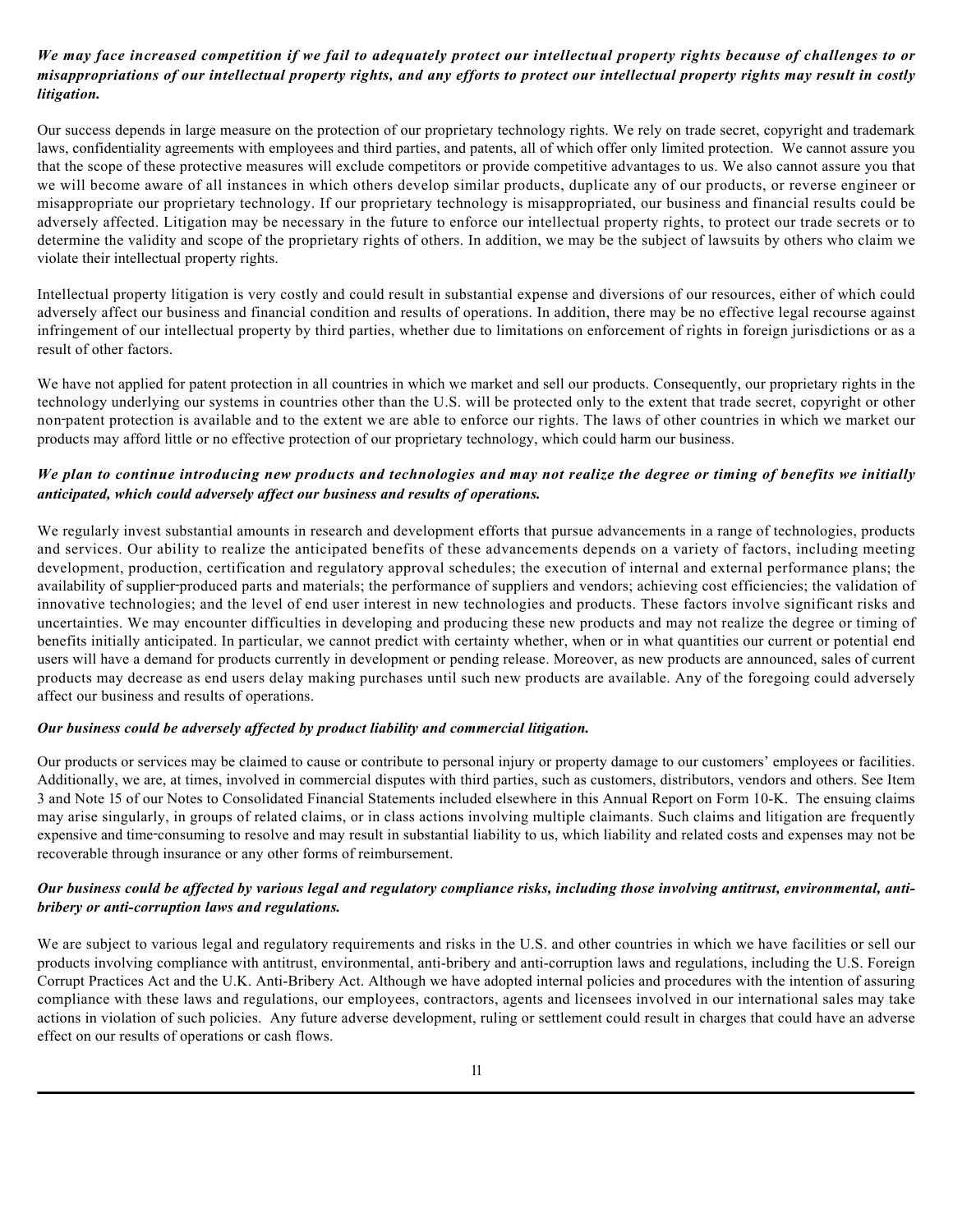#### *We price a segment of our product portfolio at a premium compared to other technologies. As such, we may not be able to quickly respond to emerging low*‑*cost competitors, and our inability to do so could adversely affect revenue and profitability.*

We price a segment of our product portfolio at a premium as compared to products using less sophisticated technologies. As the technological sophistication of our competitors and the size of the market increase, competing low‑cost developers of machine vision products for traffic are likely to emerge and grow stronger. If end users prefer low‑cost alternatives over our products, our revenue and profitability could be adversely affected.

#### *Our revenue could be adversely affected by the emergence of local competitors and local biases, especially in international markets.*

Our experience indicates that local officials that purchase traffic management products in the international markets we serve often favor products that are developed and manufactured locally. As local competitors to our products emerge, local biases could erode our revenue in Europe, Asia and elsewhere and adversely affect our sales and revenue in those markets.

#### *We sell our products internationally and are subject to various risks relating to such international activities, which could harm our international sales and profitability.*

Sales outside of the United States, including export sales from our U.S. business locations, accounted for approximately 13% of our total revenue in 2021 and 16% of our total revenue in 2020. By doing business in international markets, we are exposed to risks separate and distinct from those we face in our U.S. operations. Our international business may be adversely affected by changing political and economic conditions in foreign countries. Additionally, fluctuations in currency exchange rates could affect demand for our products or otherwise negatively affect profitability. Engaging in international business inherently involves a number of other difficulties and risks, including:

- export restrictions and controls relating to technology;
- pricing pressure that we may experience internationally;
- exposure to the risk of currency value fluctuations where payment for products is denominated in a currency other than U.S. dollars;
- variability in the U.S. dollar value of foreign currency-denominated assets, earnings and cash flows;
- required compliance with existing and new foreign regulatory requirements and laws, including the General Data Protection Regulation (GDPR) in the European Union and similar laws in other jurisdictions;
- evolving foreign events, including the effect of the United Kingdom's withdrawal from the European Union, may adversely affect our revenues and could subject us to new regulatory costs and challenges (including the transfer of personal data between the European Union and the United Kingdom and new customer requirements), in addition to other adverse effects that we are unable to effectively anticipate;
- laws and business practices favoring local companies;
- longer payment cycles;
- difficulty of enforcing agreements, including patent and trademarks, and collecting receivables through foreign legal systems;
- disputes with parties outside of the U.S., which may be more difficult, expensive and time-consuming to resolve than disputes with parties located in the U.S.;
- political and economic instability, including volatility in the economic environment of the United Kingdom and the European Union;
- tax rates in certain foreign countries that exceed those in the U.S. and the imposition of withholding requirements on foreign earnings;
- higher danger of terrorist activity, war or civil unrest compared to domestic operations;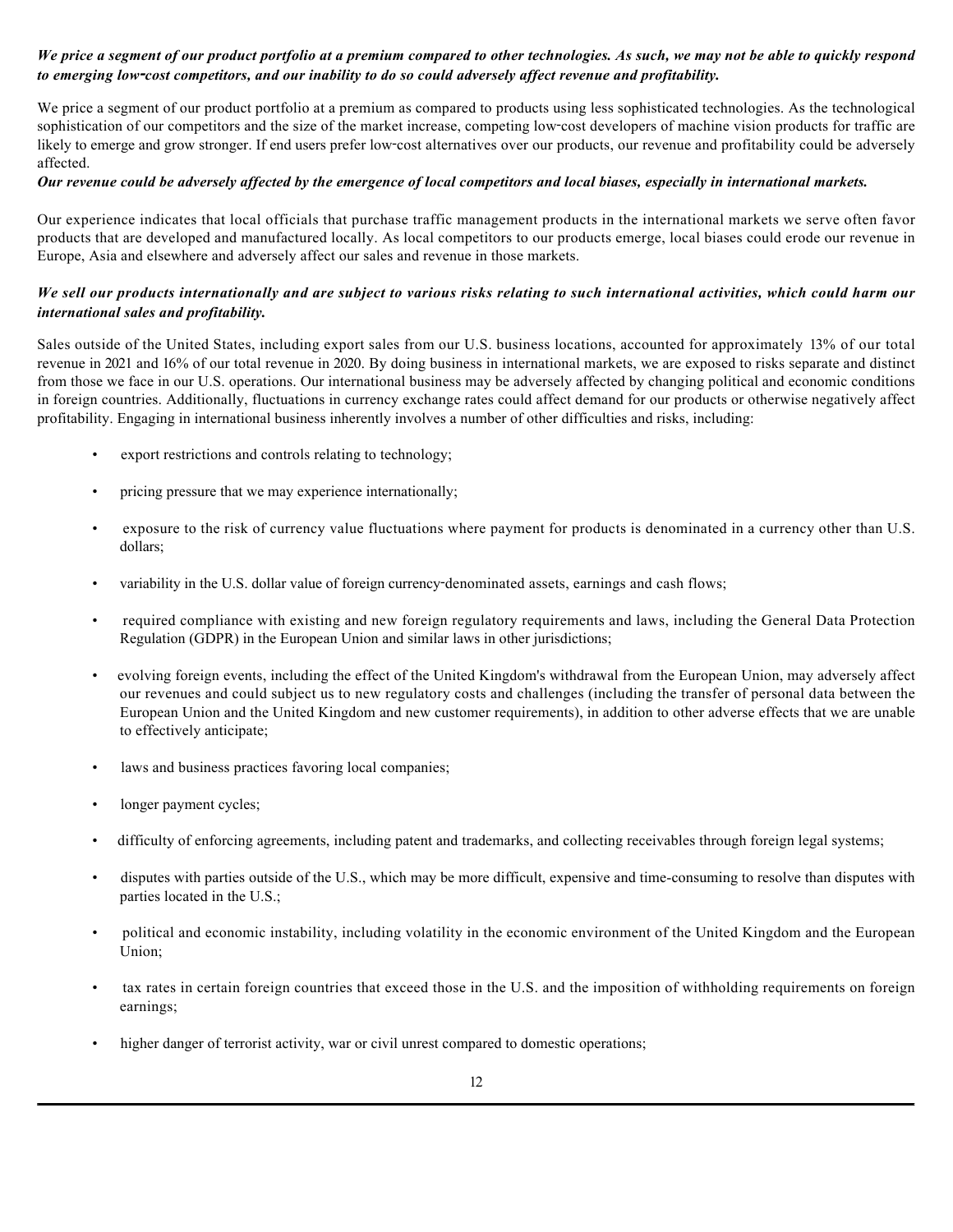- disruptions to our global and more local supply chains, including disruptions caused by geopolitical events, war and other military actions, work stoppages, natural disasters, or international health emergencies, such as the COVID-19 pandemic;
- difficulties and costs of staffing and managing foreign operations; and
- difficulties in enforcing intellectual property rights.

Our exposure to each of these risks may increase our costs, lengthen our sales cycle and require significant management attention. One or more of these factors may harm our business.

#### *We are subject to certain data privacy regulations, which expose us to certain risks if we do not comply with these requirements.*

As a U.S. entity with global business, we are subject to regulatory compliance requirements under the European Union GDPR that require our business to comply with security and privacy controls to protect personal data and privacy of European Union citizens for transactions that occur within European Union member states and similar laws in other countries. A failure to comply with these requirements could negatively impact our business and financial condition. In addition, similar regulations regarding data protection and privacy rights are emerging in the U.S., such as California, and have the potential to negatively impact our business and financial condition.

#### *Changes in U.S. trade policies may adversely impact our business and financial results.*

The Company's operations and performance depend significantly on global, regional and U.S. economic and geopolitical conditions. In recent years, there have been significant changes to U.S. trade policies, legislation, treaties and tariffs, as well as trade policies and tariffs affecting China. These and any other changes to current policies by the U.S. government could affect our business, including potentially through increased import tariffs and other influences on U.S. trade relations with China and other countries. The imposition of tariffs or other trade barriers could increase our costs in certain markets and may cause our customers to find alternative sourcing. In addition, other countries may change their own policies on business and foreign investment in companies in their respective countries. Additionally, it is possible that U.S. policy changes and uncertainty about such changes could increase market volatility and currency exchange rate fluctuations. Market volatility and currency exchange rate fluctuations could have a material adverse effect on our business, financial condition, results of operations or cash flows.

## *Our inability to comply with European and Asian regulatory restrictions over hazardous substances and electronic waste could restrict product sales in those markets and reduce profitability in the future.*

The European Union's Waste Electrical and Electronic Equipment ("WEEE") directive makes producers of electrical goods financially responsible for specified collection, recycling, treatment and disposal of past and future covered products. This directive must be enacted and implemented by individual European Union governments, and certain producers will be financially responsible under the WEEE legislation. This may impose requirements on us, which, if we are unable to meet them, could adversely affect our ability to market our products in European Union countries, and our sales revenues and profitability would suffer as a consequence. In addition, the European Parliament has enacted a directive for the restriction of the use of certain hazardous substances in electrical and electronic equipment. This RoHS legislation restricts the use of substances such as mercury, lead, cadmium and hexavalent cadmium. If we are unable to have our products manufactured in compliance with the RoHS directive, we would be unable to market our products in European Union countries, and our revenues and profitability would suffer. In addition, various Asian governments could adopt their own versions of environment-friendly electronic regulations similar to the European directives, RoHS and WEEE. This could require new and unanticipated manufacturing changes, product testing and certification requirements, thereby increasing cost, delaying sales and lowering revenue and profitability.

#### *Our inability to manage growth effectively could seriously harm our business.*

Growth and expansion of our business could significantly strain our capital resources as well as the time and abilities of our management personnel. Our ability to manage growth effectively will require continued improvement of our operational, financial and management systems and the successful training, motivation and management of our employees. If we are unable to manage growth successfully, our business and operating results will suffer.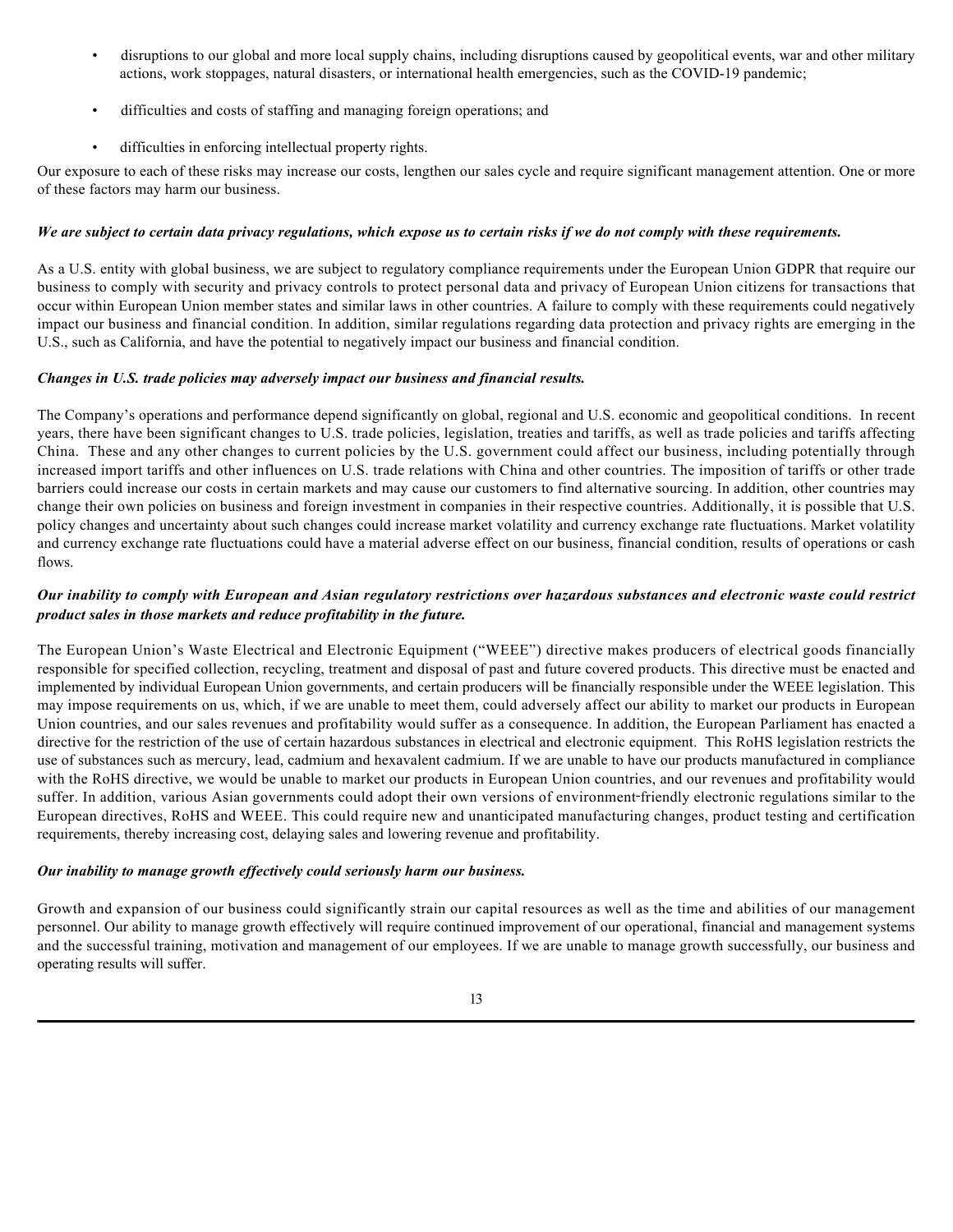#### *Our business operations will be severely disrupted if we lose key personnel or if we fail to attract and retain qualified personnel.*

Our technology depends upon the knowledge, experience and skills of our key management and scientific and technical personnel. Additionally, our ability to continue technological developments and to market our products, and thereby develop a competitive edge in the marketplace, depends in large part on our ability to attract and retain qualified scientific and technical personnel. Competition for qualified personnel is intense, and we cannot assure you that we will be able to attract and retain the individuals we need, especially if our business expands and requires us to employ additional personnel. In addition, the loss of personnel or our failure to hire additional personnel could materially and adversely affect our business, operating results and ability to expand. The loss of key personnel, or our inability to hire and retain qualified personnel, would harm our business.

#### *We may not be successful in integrating any acquired companies into our business, which could materially and adversely affect our financial condition and operating results.*

Part of our business strategy has been to acquire or invest in companies, products or technologies that complement our current products, enhance our market coverage or technical capabilities or offer growth opportunities. For any acquisition, a significant amount of management's time and financial resources may be required to complete the acquisition and integrate the acquired business into our existing operations. Even with this investment of management time and financial resources, an acquisition may not produce the revenue, earnings or business synergies anticipated. Acquisitions involve numerous other risks, including the assumption of unanticipated operating problems or legal liabilities; problems integrating the purchased operations, technologies or products; the diversion of management's attention from our core businesses; restrictions on the manner in which we may use purchased companies or assets imposed by acquisition agreements; adverse effects on existing business relationships with suppliers and customers; incorrect estimates made in the accounting for acquisitions and amortization of acquired intangible assets that would reduce future reported earnings (such as goodwill impairments); ensuring acquired companies' compliance with the requirements of the U.S. federal securities laws and accounting rules; and the potential loss of customers or key employees of acquired businesses. We cannot assure you that any acquisitions, investments, strategic alliances or joint ventures will be completed or integrated in a timely manner or achieve anticipated synergies, will be structured or financed in a way that will enhance our business or creditworthiness, or will meet our strategic objectives or otherwise be successful.

#### *We may be required to recognize impairment charges for long*‑*lived assets.*

As of December 31, 2021, the net carrying value of our long-lived assets (property and equipment, deferred tax assets and other intangible assets) totaled approximately \$10.0 million. In accordance with U.S. generally accepted accounting principles (GAAP), we periodically assess these assets to determine if they are impaired. Significant negative industry or economic trends, a significant and sustained decline in our stock price, disruptions to our businesses, significant unexpected or planned changes in our use of assets, divestitures and market capitalization declines may result in impairments to our goodwill and other long-lived assets. Future impairment charges could significantly affect our results of operations in the periods recognized.

#### *Our stock is thinly traded, and our stock price is volatile.*

Our common stock is thinly traded, with 3,950,867 shares of our 5,378,857 outstanding shares held by non-affiliates as of February 28, 2022. Based on the trading history of our common stock and the nature of the market for publicly traded securities of companies in evolving high-tech industries, we believe there are several factors that have caused and are likely to continue to cause the market price of our common stock to fluctuate substantially. The fluctuations may occur on a day-to-day basis or over a longer period of time. Factors that may cause fluctuations in our stock price include announcements of large orders obtained by us or our competitors, substantial cutbacks in government funding of highway projects or of the potential availability of alternative technologies for use in traffic control and safety, quarterly fluctuations in our financial results or the financial results of our competitors, consolidation among our competitors, fluctuations in stock market prices and volumes, and the volatility of the stock market.

#### *Rising interest rates may affect our ability to obtain financing and may cause us to suffer competitive disadvantages.*

The Company's exposure to changes in interest rates relates primarily to the Company's ability to obtain financing in the future. If obtaining financing is adversely affected by rising interest rates or other factors, it could make it more difficult or expensive for us to obtain financing, which in turn would adversely affect our ability to take advantage of significant business opportunities and to react to changes in market or industry conditions.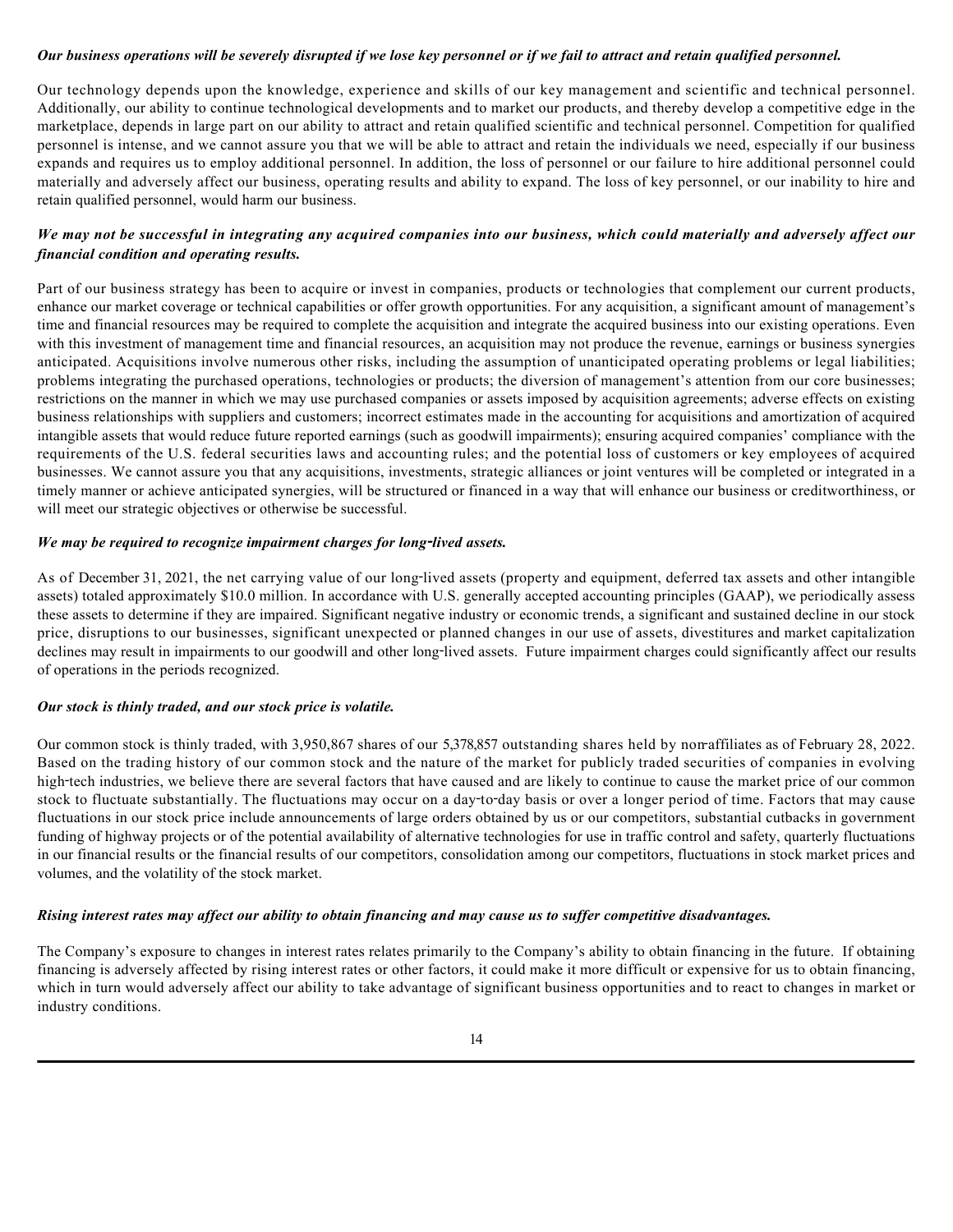#### *The transition away from LIBOR may adversely affect our cost to obtain financing.*

Central banks around the world, including the Board of Governors of the Federal Reserve, have commissioned working groups of market participants and official sector representatives with the goal of finding suitable replacements for the London Interbank Offered Rate ("LIBOR") based on observable market transactions. The U.K. Financial Conduct Authority (FCA), which regulates LIBOR, has announced that it has commitments from panel banks to continue to contribute to LIBOR through the end of 2021, but that it will not use its powers to compel contributions beyond such date. In response, the Alternative Reference Rate Committee ("ARRC") convened to study potential replacement rates to be used as benchmarks. The ARRC has identified the Secured Overnight Financing Rate ("SOFR") as a potential successor rate to LIBOR and published its Paced Transition Plan to encourage the adoption of SOFR. However, there are some key technical and conceptual differences between LIBOR and SOFR.

At this time, there is no consensus as to which rates may become acceptable alternatives to LIBOR. The Federal Reserve Bank of New York and various other authorities have commenced the publication of reforms and actions relating to alternatives to U.S. dollar LIBOR. Although the full impact of such reforms and actions, together with the transition away from LIBOR, remains unclear, these changes may have a material adverse impact on the availability of financing to us and on our financing costs.

#### *Difficult and volatile conditions in the capital, credit and commodities markets and in the overall economy could adversely affect our financial position, results of operations and cash flows, and we do not know if these conditions will improve in the near future.*

Our financial position, results of operations and cash flows could be adversely affected by difficult conditions and significant volatility in the capital, credit and commodities markets and in the overall worldwide economy. The COVID-19 pandemic and resulting disruptions in supply chains, inflation, and rising interest rates are having a negative effect on economies and the performance of stock markets. Although certain economic conditions in the United States have improved, economic growth has been slow and uneven. During economic downturns, governmental entities in particular, which constitute most of our end users, reduce or delay their purchase of our products, which has had and may continue to have an adverse effect on our business. Any uncertainty about the federal budget in the U.S. could have a negative effect on the U.S. and global economy. The continuing impact that these factors might have on us and our business is uncertain and cannot be estimated at this time. Current economic conditions, including the intermittent volatility in the stock market caused by the COVID-19 pandemic, inflation, and rising interest rates, have accentuated each of these risks and magnified their potential effect on us and our business. The difficult conditions in these markets and the overall economy affect our business in a number of ways. For example:

- Although we believe we have sufficient liquidity to run our business, under extreme market conditions, there can be no assurance that financing, if needed, would be available or sufficient, and, in such a case, we may not be able to successfully obtain financing on favorable terms, or at all.
- Continuing market volatility has exerted downward pressure on our stock price, which could make it more difficult or unfavorable for us to raise additional capital in the future.
- Economic conditions could result in customers in our markets continuing to experience financial difficulties, including limited liquidity and their inability to obtain financing or electing to limit spending because of the economy which may result, for example, in customers' inability to pay us at all or on a timely basis and in declining tax revenue for our customers that are governmental entities, which in turn could result in decreased sales and earnings for us.

We do not know if market conditions or the state of the overall economy will improve in the near future, when improvement will occur or if any improvement will benefit our market segment.

#### *Our operations may be adversely affected by cybersecurity risks, and we may incur increasing costs in an effort to minimize those risks.*

Although we take steps to secure our management information systems, the security measures we have implemented may not be effective, and our systems may be vulnerable to theft, loss, damage and interruption from a number of potential sources and events, including unauthorized access or security breaches, natural or man-made disasters, cyberattacks, computer viruses, power loss, or other disruptive events. We may not have the resources or technical sophistication to anticipate or prevent rapidly evolving types of cyberattacks. Attacks may be targeted at us, our customers and suppliers, or others who have entrusted us with information.

Actual or anticipated attacks may cause us to incur increasing costs, including costs to deploy additional personnel and protection technologies, train employees and engage third-party experts and consultants, or in connection with the notifications to employees, suppliers or the general public as part of our notification obligations to the various governmental agencies that govern our business. Advances in computer capabilities, new technological discoveries, or other developments may result in the breach or compromise of technology used by us to protect transaction or other data. Our reputation, brand and financial condition could be adversely affected if, as a result of a significant cyber event or other security issues, our operations are disrupted or shut down; our confidential, proprietary information is stolen or disclosed; we must dedicate significant resources to system repairs or increased cyber security protection; or we otherwise incur significant litigation or other costs.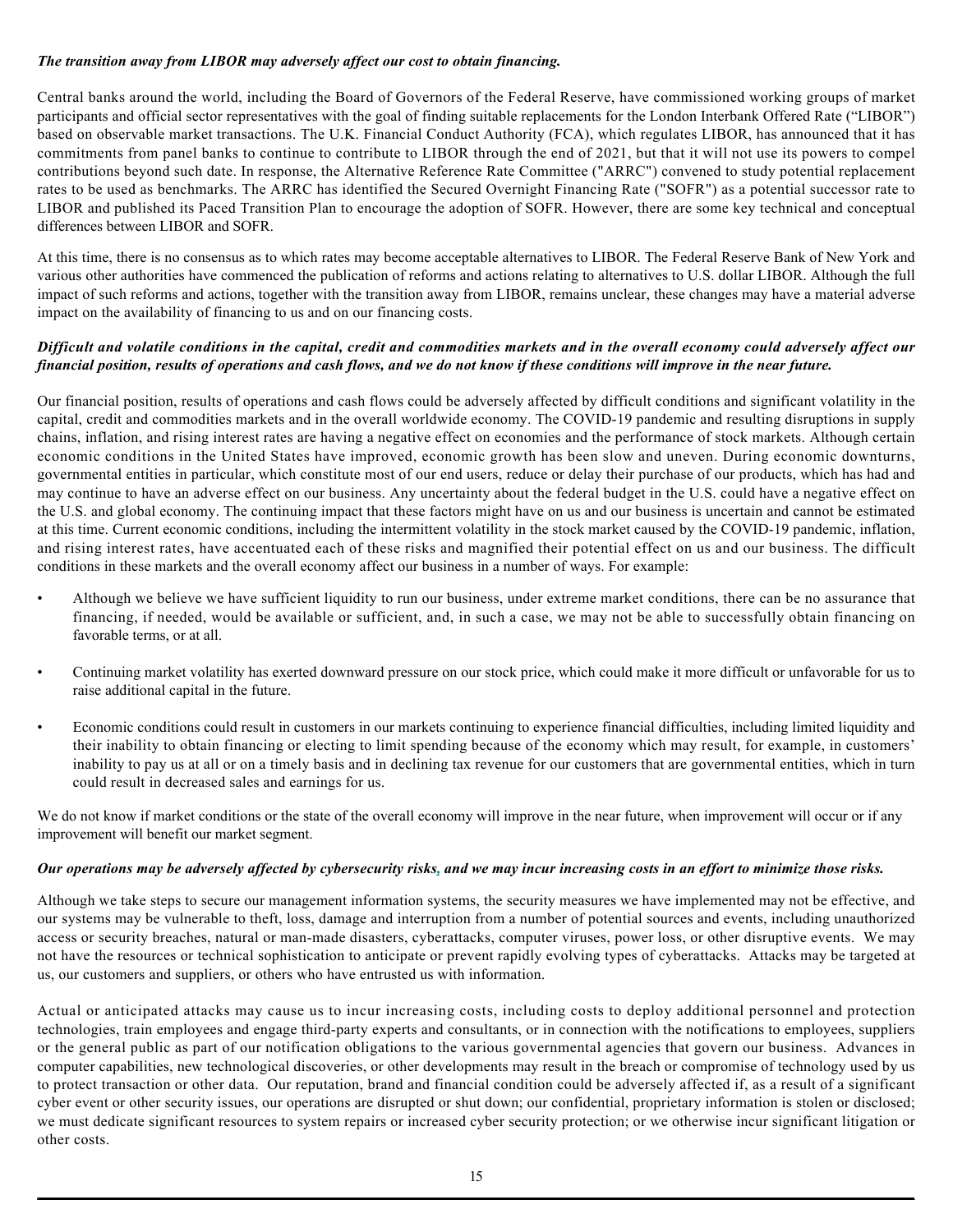#### **Risks Related to the Coronavirus, or COVID-19, Pandemic**

### *The coronavirus, or COVID-19, pandemic has caused, and could continue to cause, severe disruptions in the U.S., regional and global economies and could increase our costs and expenses and have a material adverse effect on our business, financial condition and results of operations.*

In December 2019, the outbreak of a novel strain of coronavirus, called COVID-19, originated in Wuhan, China, and has since spread worldwide, including to the U.S. To date, the COVID-19 pandemic has caused widespread disruptions to the U.S. and global economy and has contributed to significant volatility and negative pressure in financial markets. The global impact of the outbreak is continually evolving and, as additional cases of the virus are identified, many countries, including the U.S., have reacted by instituting quarantines, restrictions on travel, and mandatory closures of businesses. Certain states and cities, including where we or the third parties with whom we engage operate, have also reacted by instituting quarantines, restrictions on travel, "stay at home" rules, restrictions on types of business that may continue to operate, and restrictions on the types of construction projects that may be undertaken.

Although the COVID-19 restrictions imposed have been eased in many cases, the extent to which the COVID-19 pandemic impacts our business, financial condition and results of operations will depend on future developments, which are highly uncertain and cannot be predicted with any confidence, including the scope, severity and duration of the pandemic; the actions taken to contain the pandemic or mitigate its impact, including the adoption, effectiveness, and availability of COVID-19 vaccines; the effect of any relaxation of current restrictions in the community and regions in which we, our customers and end users do business; the direct and indirect economic effects of the pandemic and containment measures; and the emergence of any additional COVID-19 variants. The rapid development and fluidity of this situation precludes any prediction as to the full adverse impact of the COVID-19 pandemic. Nevertheless, the COVID-19 pandemic has affected, and may continue to adversely affect, our business, financial condition and results of operations, and it has had, and probably will continue to have, the effect of exacerbating many of the risks described in this Annual Report on Form 10-K including, but not limited to, the following:

- We currently rely on third parties to, among other things, manufacture, supply and market our products and supply other goods and services to run our business. If any such third party is adversely impacted by restrictions resulting from the COVID-19 pandemic, including staffing shortages, production slowdowns, the closure of facilities, and disruptions in delivery systems, our supply chain may be disrupted, which could limit our ability to manufacture our products and conduct research and development.
- We have established a hybrid work-from-home policy for all employees, other than those who are performing or supporting businesscritical operations or other essential activities. Our increased reliance on personnel working from home has not negatively impacted productivity or disrupted, delayed or otherwise adversely impacted our business.
- The trading price for our common stock have been highly volatile as a result of the COVID-19 pandemic. As a result, we may face difficulties raising capital through any sales of our common stock, or such sales may be on unfavorable terms. In addition, a recession, depression or other sustained adverse market event resulting from the COVID-19 pandemic or other factors could materially and adversely affect our business and the value of our common stock.

#### **Risks Related to Owning Our Common Stock**

#### *Our articles of incorporation and bylaws, Minnesota law and our shareholder rights plan may inhibit a takeover that shareholders consider favorable.*

Provisions of our articles of incorporation and bylaws and applicable provisions of Minnesota law may delay or discourage transactions involving an actual or potential change in our control or change in our management, including transactions in which shareholders might otherwise receive a premium for their shares or transactions that our shareholders might otherwise deem to be in their best interests. These provisions:

- permit the Autoscope Board of Directors to issue up to 4,950,000 shares of preferred stock with any rights, preferences and privileges as it may designate, including the right to approve an acquisition or other change in our control;
- provide that the authorized number of directors may be increased by resolution of the Board of Directors;
- provide that all vacancies, including newly‑created directorships, may, except as otherwise required by law, be filled by the affirmative vote of a majority of directors then in office, even if less than a quorum; and
- eliminate cumulative voting rights, therefore allowing the holders of a majority of the shares of common stock entitled to vote in any election of directors to elect all of the directors standing for election, if they should so choose.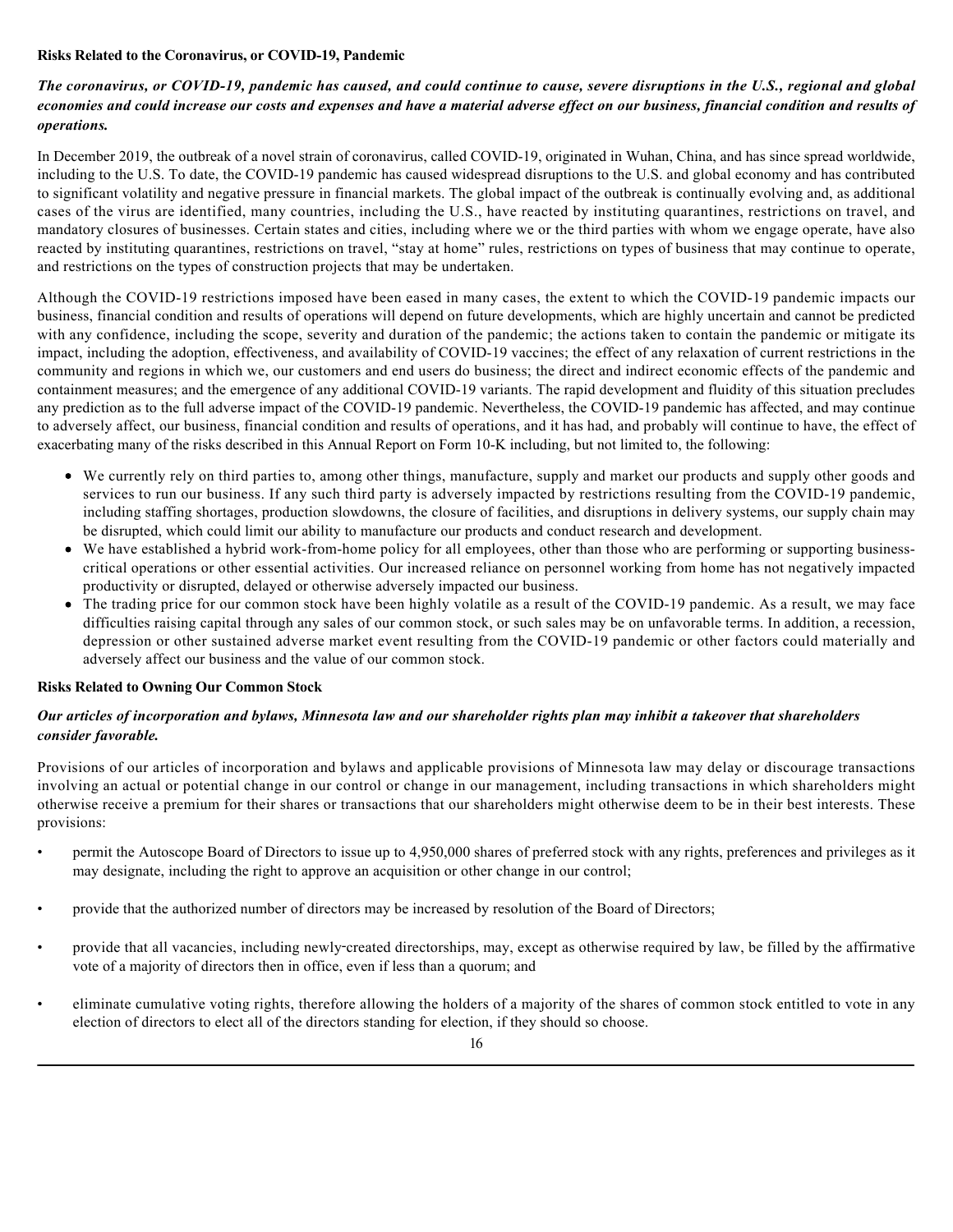Section 302A.671 of the Minnesota Business Corporation Act ("MBCA") generally limits the voting rights of a shareholder acquiring a substantial percentage of Autoscope's voting shares in an attempted takeover or otherwise becoming a substantial shareholder of our company unless holders of a majority of the voting power of all outstanding shares and the disinterested shares approve full voting rights for the substantial shareholder. Section 302A.673 of the MBCA generally limits Autoscope's ability to engage in any business combination with certain persons who own 10% or more of our outstanding voting stock or any of Autoscope's associates or affiliates who at any time in the past four years have owned 10% or more of Autoscope's outstanding voting stock. These provisions of the MBCA may have the effect of entrenching our management team and may deprive shareholders of the opportunity to sell their shares to potential acquirers at a premium over prevailing market prices. This potential inability to obtain a control premium could reduce the price of Autoscope's common stock.

In addition, in June 2013, we adopted a shareholder rights plan and declared a dividend to our shareholders of one preferred share purchase right for each outstanding share of common stock. We adopted amendments to the shareholder rights plan, which were approved by our shareholders, to preserve the value of certain deferred tax benefits to the Company, including those generated by net operating losses, until June 4, 2022. In July 2021, as a result of the Reorganization, the Autoscope Board of Directors adopted an amended and restated shareholders rights plan. Effective March 1, 2022, the Board of Directors adopted an amendment to the shareholders rights plan to extend terms of the plan to June 4, 2024, which is subject to shareholder approval at the shareholder meeting, scheduled for May 2022. Generally, the shareholder rights plan, as amended, provides that if a person or group acquires 4.99% or more of the outstanding shares of common stock of Autoscope, subject to certain exceptions and under certain circumstances, the rights may be exchanged by Autoscope for common stock or the holders of the rights, other than the acquiring person or group, could acquire additional shares of Autoscope's capital stock at a discount of the then current market price. Such exchanges or exercise of rights could cause substantial dilution to a particular acquirer and discourage the acquirer from pursuing the Company. The mere existence of a shareholder rights plan often delays or makes a merger, tender offer or other acquisition more difficult to complete.

#### *We can issue shares of preferred stock without shareholder approval, which could adversely affect the rights of common shareholders.*

Our articles of incorporation permit the Autoscope Board of Directors to establish the rights, privileges, preferences and restrictions, including voting rights, of future series of Autoscope's preferred stock and to issue such stock without approval from Autoscope's shareholders. The rights of holders of our common stock may suffer as a result of the rights granted to holders of preferred stock that may be issued in the future. In addition, Autoscope could issue preferred stock to prevent a change in control of our Company, depriving common shareholders of an opportunity to sell their stock at a price in excess of the prevailing market price.

### *Although we commenced paying dividends on our common stock in May 2021, any future payment of dividends is subject to the approval and discretion of the Autoscope Board of Directors.*

We began to pay cash dividends on our common stock in May 2021, and we currently anticipate declaring and paying cash dividends on our common stock in the foreseeable future. Any payment of cash dividends on our common stock will be subject to the approval of and at the discretion of the Autoscope Board of Directors and will depend upon our operating results, earnings, current and anticipated cash needs, capital requirements, financial condition, future prospects, any contractual restrictions and any other factors deemed relevant by the Board of Directors. Therefore, shareholders should not expect to receive regular dividend income from shares of our common stock.

#### 17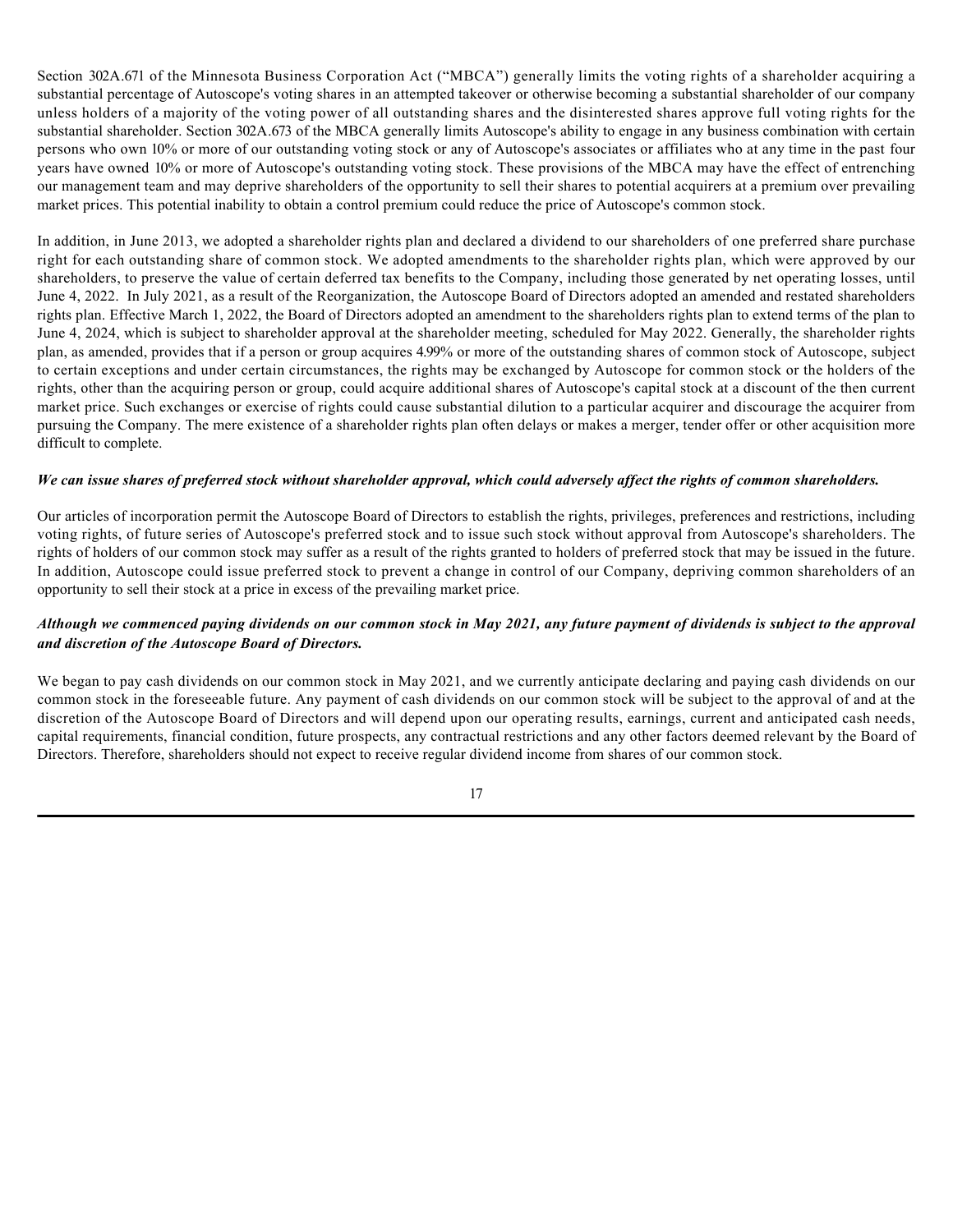<span id="page-20-0"></span>None.

# <span id="page-20-1"></span>**[Item 2. Properties](file:///C:/BackGroundJobs/LiveBackgroundServices/PublishPkgNEW/App_Data/HTML/1e1f32b4-53b6-44a4-b414-231e3a02ea6c/Main.htm#)**

On August 27, 2021 ISNS and TJ&Z Family Limited Partnership, a Minnesota limited partnership ("TJ&Z"), entered into a Purchase Agreement (the "Original Agreement") under which ISNS purchased certain and real personal property (the "Property") from TJ&Z for a total purchase price of \$2,050,000, subject to adjustment if certain conditions were not satisfied (the "Purchase Price"). The Property includes land and a building located at 1115 Hennepin Avenue, Minneapolis, Minnesota (the "Real Property"). The Original Agreement also provided for the sale by TJ&Z to ISNS of all TJ&Z's interest under a billboard lease for a billboard located on the Real Property, business records related to the Real Property, and certain personal property located on the Real Property, all as described in the Original Agreement. The Original Agreement gave ISNS 60 days after the effective date (the "Inspection Period") during which to undertake any studies, tests, and investigations of the Property. On November 4, 2021, ISNS and TJ&Z entered into the First Amendment to Purchase Agreement (the "First Amendment") that extended the Inspection Period from October 26, 2021 to November 26, 2021. (The Original Agreement, as amended by the First Amendment, is referred to as the "Purchase Agreement"). The First Amendment effectively extended the closing date to December 13, 2021 and required ISNS to pay \$50,000 in earnest money in addition to the \$50,000 in earnest money already paid by ISNS under the Original Agreement. On December 10, 2021, ISNS closed (the "Closing") on the purchase of the Property under the terms of the Purchase Agreement and a loan in the original principal amount of \$1,742,500 (the "Loan") from Coulee Bank to ISNS to finance the purchase of the Property. In addition to the \$100,000 in earnest money paid by ISNS as described above and the \$1,742,500 in Loan proceeds, at the Closing, ISNS paid \$230,119 to finance the purchase of the Property and the payment of Closing costs. ISNS fully occupied the Property in February 2022.

We continue to lease and partially occupy approximately 15,962 square feet in our former headquarters at 400 Spruce tree Centre, 1600 University Avenue West, St. Paul, Minnesota 55104. In July 2021, we entered into an amendment to the lease for this space which extended the term of the lease to March 2022. ISNS intends to terminate the lease for our St. Paul space in March 2022. We also lease smaller facilities in Canada and Spain.

We believe that our current space at 1115 Hennepin Avenue in Minneapolis, Minnesota and in Canada and Spain is generally adequate to meet our current expected needs.

# <span id="page-20-2"></span>**[Item 3. Legal Proceedings](file:///C:/BackGroundJobs/LiveBackgroundServices/PublishPkgNEW/App_Data/HTML/1e1f32b4-53b6-44a4-b414-231e3a02ea6c/Main.htm#)**

We are involved from time to time in various legal proceedings arising in the ordinary course of our business, including primarily commercial, product liability, employment and intellectual property claims. In accordance with United States generally accepted accounting principles, we record a liability in our Consolidated Financial Statements with respect to any of these matters when it is both probable that a liability has been incurred and the amount of the liability can be reasonably estimated. With respect to any currently pending legal proceedings, we have not established an estimated range of reasonably possible additional losses either because we believe that we have valid defenses to claims asserted against us or the proceeding has not advanced to a stage of discovery that would enable us to establish an estimate. We currently do not expect the outcome of these matters to have a material effect on our consolidated results of operations, financial position or cash flows. Litigation, however, is inherently unpredictable, and it is possible that the ultimate outcome of one or more claims asserted against us could adversely impact our results of operations, financial position or cash flows. We expense legal costs as incurred.

# <span id="page-20-3"></span>**[Item 4. Mine Safety Disclosures](file:///C:/BackGroundJobs/LiveBackgroundServices/PublishPkgNEW/App_Data/HTML/1e1f32b4-53b6-44a4-b414-231e3a02ea6c/Main.htm#)**

Not applicable.

18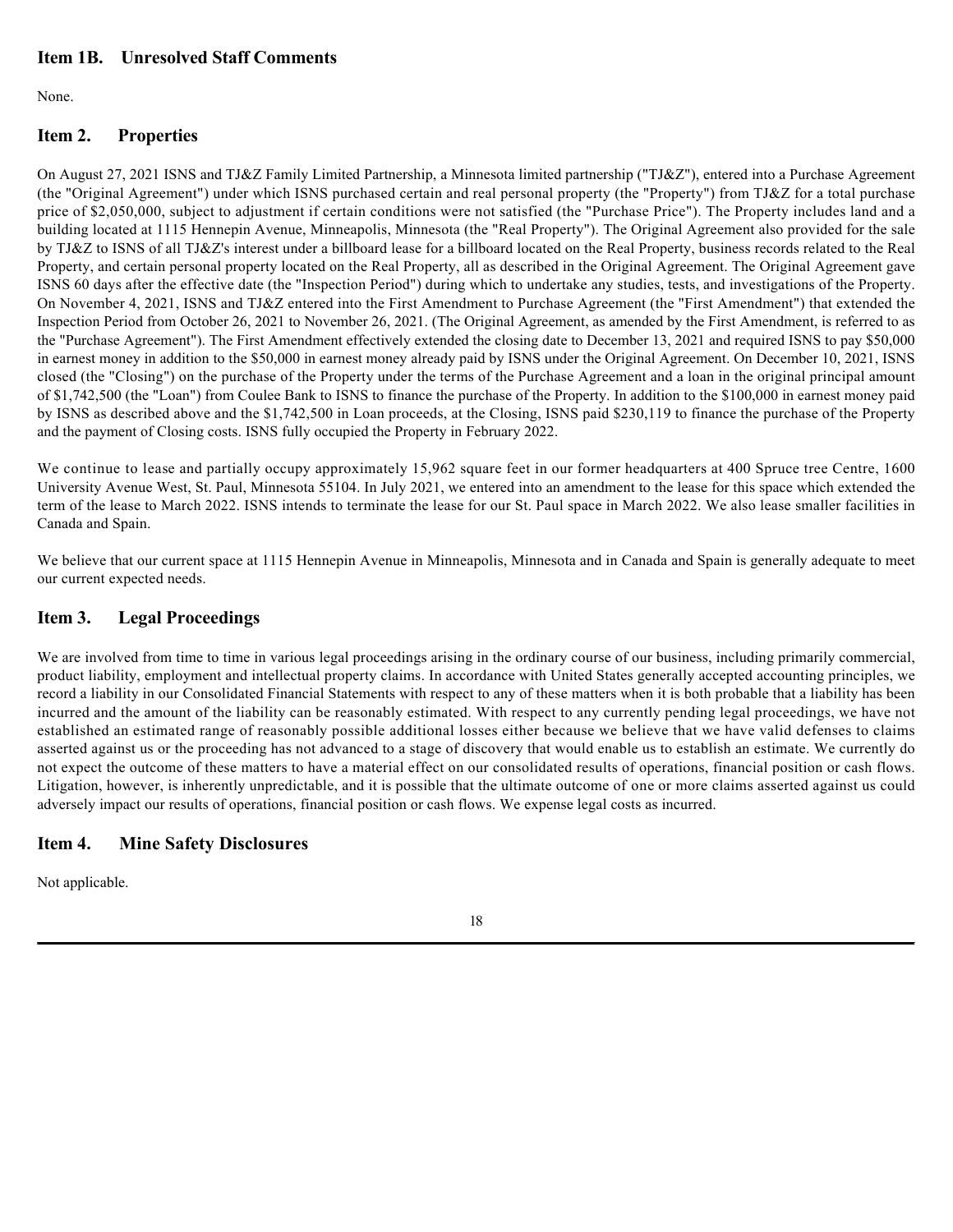# <span id="page-21-0"></span>**[PART II](file:///C:/BackGroundJobs/LiveBackgroundServices/PublishPkgNEW/App_Data/HTML/1e1f32b4-53b6-44a4-b414-231e3a02ea6c/Main.htm#)**

# <span id="page-21-1"></span>**[Item 5. Market for Registrant's Common Equity, Related Stockholder Matters and Issuer Purchases of Equity](file:///C:/BackGroundJobs/LiveBackgroundServices/PublishPkgNEW/App_Data/HTML/1e1f32b4-53b6-44a4-b414-231e3a02ea6c/Main.htm#) Securities**

#### *Market Information*

Our common stock is traded on The Nasdaq Capital Market under the symbol "AATC."

#### *Shareholders*

As of February 28, 2022, there were 25 holders of record of our common stock. The number of holders of record is based upon the actual number of holders registered at such date and does not include holders of shares in "street names" or persons, partnerships, associates, corporations, or other entities identified in security position listings maintained by depositories.

#### *Dividends*

On April 28, 2021, the Board of Directors of the Company approved a cash dividend of \$0.12 per share to shareholders of record on the close of business on May 10, 2021, which was paid to shareholders on May 20, 2021.

On August 10, 2021, the Board of Directors of the Company approved a cash dividend of \$0.12 per share to shareholders of record on the close of business on August 23, 2021, which was paid to shareholders on August 30, 2021.

On November 9, 2021, the Board of Directors of the Company approved a cash dividend of \$0.12 per share to shareholders of record on the close of business on November 22, 2021, which is payable to shareholders on November 29, 2021.

On February 2, 2022, the Board of Directors of the Company approved a cash dividend of \$0.12 per share to shareholders of record on the close of business on February 21, 2022, which was payable to shareholders on February 28, 2022.

### <span id="page-21-2"></span>**Item 6.** *[\[Reserved\]](file:///C:/BackGroundJobs/LiveBackgroundServices/PublishPkgNEW/App_Data/HTML/1e1f32b4-53b6-44a4-b414-231e3a02ea6c/Main.htm#)*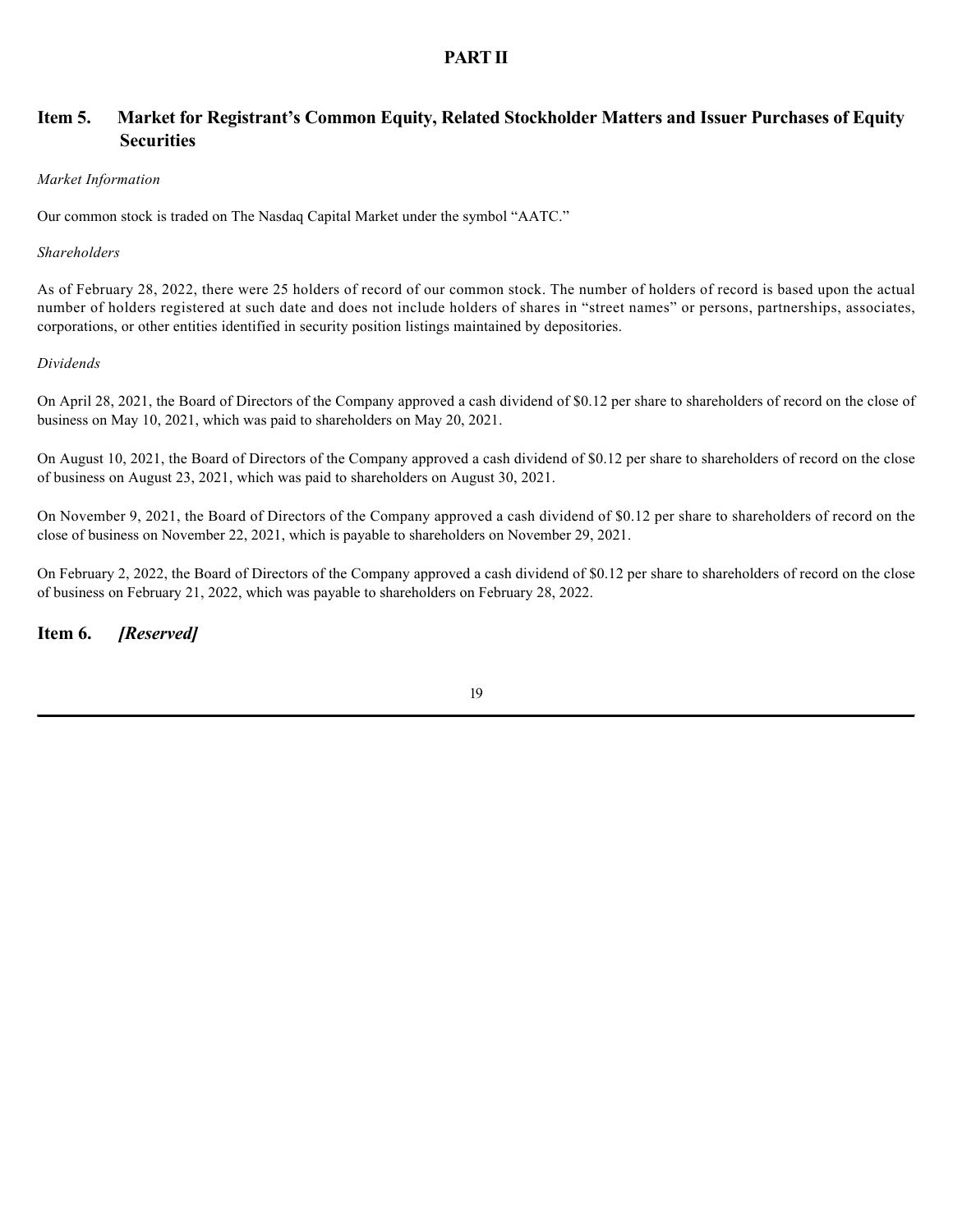# <span id="page-22-0"></span>**[Item 7. Management's Discussion and Analysis of Financial Condition and Results of Operations](file:///C:/BackGroundJobs/LiveBackgroundServices/PublishPkgNEW/App_Data/HTML/1e1f32b4-53b6-44a4-b414-231e3a02ea6c/Main.htm#)**

*The following discussion and analysis of our financial condition and results of operations should be read in conjunction with the Selected Financial Data and our Consolidated Financial Statements and the accompanying Notes to Consolidated Financial Statements included elsewhere in this Annual Report on Form 10-K. Our actual results could differ materially from those anticipated in the forward-looking statements included in this discussion as a result of certain factors, including, but not limited to, those discussed in "Risk Factors" included elsewhere in this Annual Report on Form 10-K.*

*General*. We are a leading provider of above-ground detection products and solutions for the intelligent transportation systems ("ITS") industry. Our family of products, which we market as Autoscope video or video products and RTMS radar or radar products ("RTMS"), provides end users with the tools needed to optimize traffic flow and enhance driver safety. Our technology analyzes signals from sophisticated sensors and transmits the information to management systems and controllers or directly to users. Our products provide users with complete solutions for the intersection and transportation markets.

Our technology is a process in which software, rather than humans, examines outputs from various types of sophisticated sensors to determine what is happening in a field of view. In the ITS industry, this process is a critical component of managing congestion and traffic flow. In many cities, it is not possible to build roads, bridges and highways quickly enough to accommodate the increasing congestion levels. During 2020, congestion levels decreased significantly as a result of COVID-19 related government lockdowns, although automobile travel has rebounded in many areas, causing congestion levels to begin returning to previous levels (per INRIX 2020 Global Traffic scorecard). In 2021, on average, United States commuters lost 36 hours a year in congestion, which costs an average of \$564 per driver in wasted time (per INRIX 2021 Global Traffic scorecard). We believe this growing use of vehicles will make our ITS solutions increasingly necessary to complement existing and new roadway infrastructure to manage traffic flow and optimize throughput.

We believe our solutions are technically superior to those of our competitors because they have a higher level of accuracy, limit the occurrence of false detection, are generally easier to install with lower costs of ownership, work effectively in a multitude of light and weather conditions, and provide end users the ability to manage inputs from a variety of sensors for a number of tasks. It is our view that the technical advantages of our products make our solutions well suited for use in ITS markets.

We believe the strength of our distribution channels positions us to increase the penetration of our technology-driven solutions in the marketplace. We market our Autoscope video products in the United States, Mexico, Canada and the Caribbean through an exclusive agreement with Econolite Control Products, Inc. ("Econolite"), which we believe is the leading distributor of ITS intersection control products in these markets.

We market the RTMS radar systems to a network of distributors in North America, the Caribbean and Latin America. On a limited basis, we sell directly to the end user in these geographic areas. We market our Autoscope video and RTMS radar products outside of the United States, Mexico, Canada and the Caribbean through a combination of distribution and direct sales channels through our office in Spain. Our end users primarily include governmental agencies and municipalities.

The following discussion of year-to-year trends in financial statement results under "Management's Discussion and Analysis of Financial Condition and Results of Operations" aligns with the financial statement presentation described above.

#### *Trends and Challenges in Our Business*

We believe the expected growth in our business can be attributed primarily to the following global trends:

- worsening traffic caused by increased numbers of vehicles in metropolitan areas without corresponding expansions of road infrastructure and the need to automate safety, security and access applications for automobiles and trucks, which has increased demand for our products;
- advances in information technology, which have made our products easier to market and implement;
- the continued funding allocations for centralized traffic management services and automated enforcement schemes, which have increased the ability of our primary end users to implement our products; and
- general increases in the cost-effectiveness of electronics, which make our products more affordable for end users.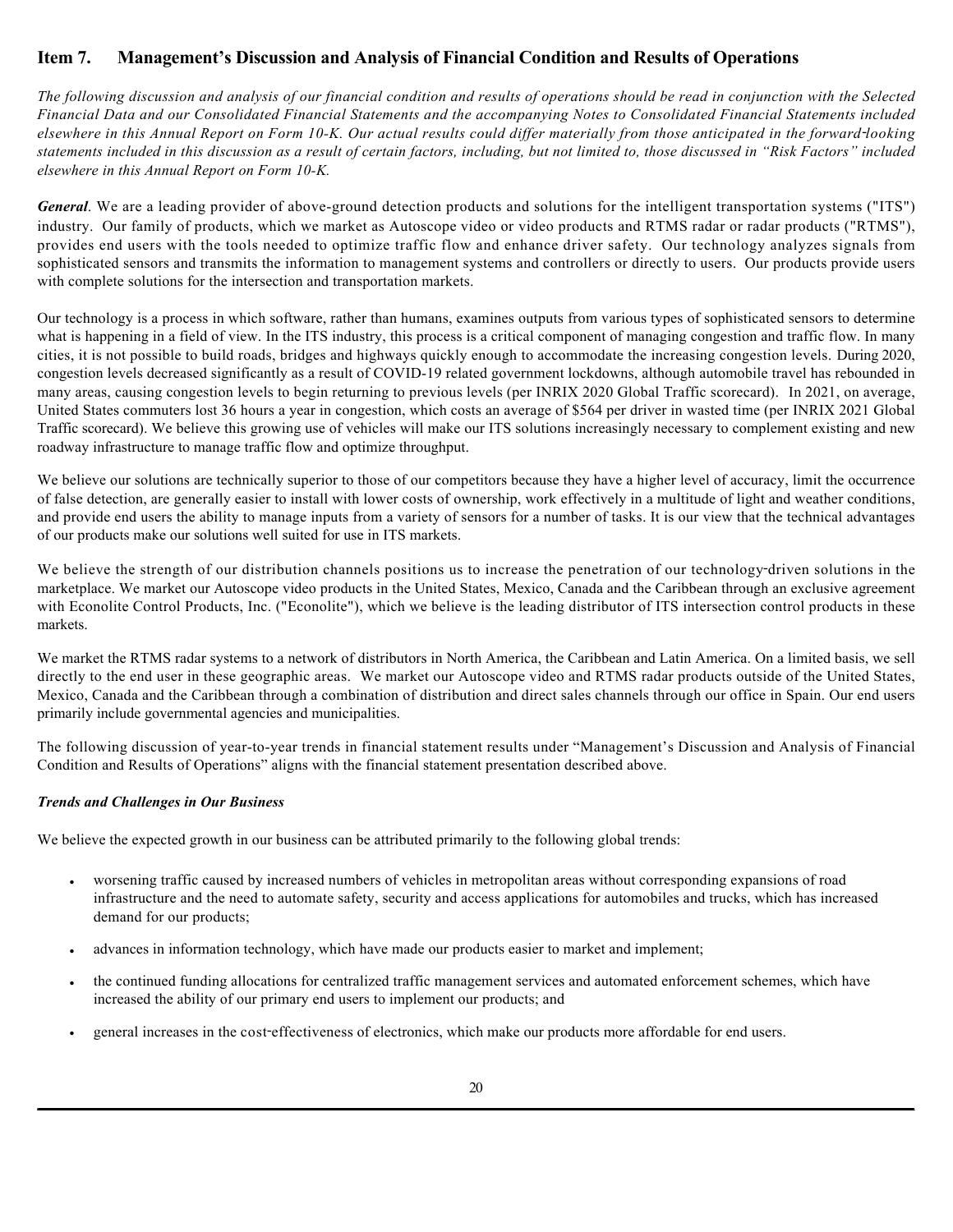We believe our continued growth primarily depends upon:

- continued adoption and governmental funding of ITS and other automated applications for traffic control, safety and enforcement in developed countries;
- a propensity by traffic engineers to implement lower cost technology-based solutions rather than civil engineering solutions such as widening roadways;
- countries in the developing world adopting above-ground detection technology, such as video or radar, instead of in-pavement loop technology to manage traffic;
- our ability to develop new products that provide increasingly accurate information and enhance the end users' ability to cost-effectively manage traffic and environmental issues; and
- value created through strategic acquisitions and partnerships that can leverage the reputation, assets and talents within the Company.

Because the majority of our end users are governmental entities, we are faced with challenges related to potential delays in purchase decisions by those entities and changes in budgetary constraints. These contingencies could result in significant fluctuations in our revenue between periods. The ongoing economic environment in Europe and the United States is further adding to the unpredictability of purchase decisions, creating more delays than usual and decreasing governmental budgets, and it is likely to continue to affect our revenue.

#### *Key Financial Terms and Metrics*

*Revenue*. We derive revenue from two sources: (1) royalties received from Econolite for sales of the Autoscope video systems in the United States, Mexico, Canada and the Caribbean and (2) revenue received from the direct sales of our RTMS radar systems and our Autoscope video systems in Europe and Asia. Autoscope video royalties are calculated using a profit sharing model where the gross profits on sales of product made through Econolite are shared equally with Econolite. This royalty arrangement has the benefit of decreasing our cost of revenues and our selling, marketing and product support expenses because these costs and expenses are borne primarily by Econolite. Although this royalty model has a positive impact on our gross margin, it also negatively impacts our total revenue, which would be higher if all the sales made by Econolite were made directly by us. The royalty arrangement is exclusive under a long-term agreement.

*Cost of Revenue*. Software amortization is the sole cost of revenue related to royalties, as virtually all manufacturing, warranty and related costs are incurred by Econolite. Cost of revenue related to product sales consists primarily of the amount charged by our third party contractors to manufacture hardware platforms, which is influenced mainly by the cost of electronic components. The cost of revenue also includes logistics costs, estimated expenses for product warranties, restructuring costs and inventory reserves. The key metric that we follow is achieving certain gross margin percentages on product sales by geographic region and to a lesser extent by product line.

*Operating Expenses*. Our operating expenses fall into three categories: (1) selling, marketing and product support; (2) general and administrative; and (3) research and development. Selling, marketing and product support expenses consist of various costs related to sales and support of our products, including salaries, benefits and commissions paid to our personnel; commissions paid to third parties; travel, trade show and advertising costs; second-tier technical support for Econolite; and general product support, where applicable. General and administrative expenses consist of certain corporate and administrative functions that support the development and sales of our products and provide an infrastructure to support future growth. These expenses include management, supervisory and staff salaries and benefits, legal and auditing fees, travel, rent and costs associated with being a public company, such as board of director fees, listing fees and annual reporting expenses. Research and development expenses consist mainly of salaries and benefits for our engineers and third party costs for consulting and prototyping. We measure all operating expenses against our annually approved budget, which is developed with achieving a certain operating margin as a key focus. Also included in operating expenses are any restructuring costs.

*Non*‑*GAAP Operating Measure.* We provide certain non-GAAP financial information as supplemental information to financial measures calculated and presented in accordance with U.S. GAAP (Generally Accepted Accounting Principles in the United States). This non-GAAP information excludes the impact of depreciating fixed assets and amortizing intangible assets and may exclude other non-recurring items. Management believes that this presentation facilitates the comparison of our current operating results to historical operating results. Management uses this non-GAAP information to evaluate short-term and long-term operating trends in our core operations. Non-GAAP information is not prepared in accordance with GAAP and should not be considered a substitute for or an alternative to GAAP financial measures and may not be computed the same as similarly titled measures used by other companies.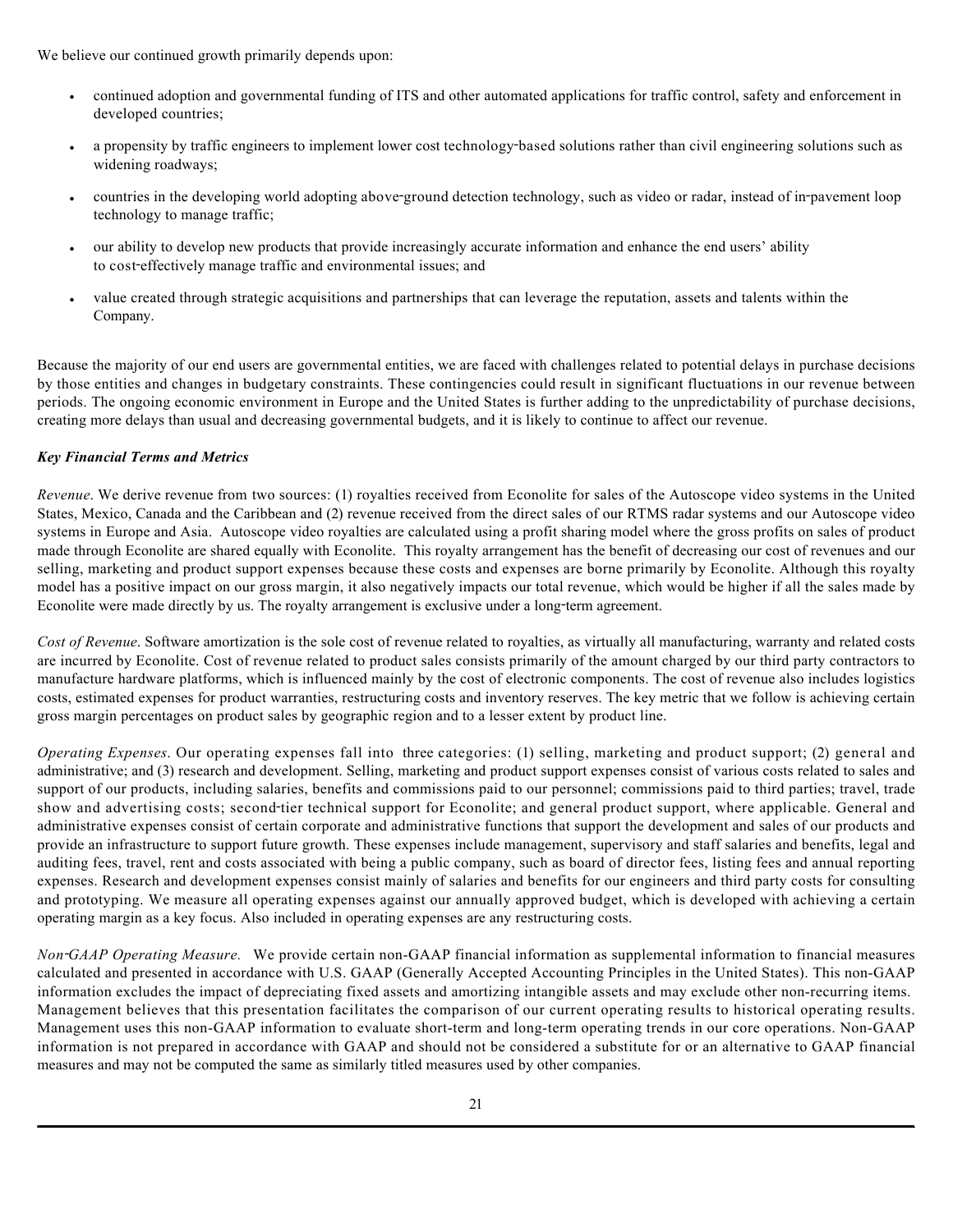The table below reconciles non-GAAP income from income from operations, which is a non-GAAP financial measure, to comparable GAAP financial measures (in thousands):

|                                             | <b>Years Ended December 31,</b> |  |       |  |  |  |
|---------------------------------------------|---------------------------------|--|-------|--|--|--|
|                                             | 2021                            |  | 2020  |  |  |  |
| Income from operations                      | 2,273                           |  | 608   |  |  |  |
| Adjustments to reconcile to non-GAAP income |                                 |  |       |  |  |  |
| Amortization of intangible assets           | 780                             |  | 736   |  |  |  |
| Depreciation                                | 148                             |  | 224   |  |  |  |
| Non-GAAP operating income                   | 3,201                           |  | 1.568 |  |  |  |

*Seasonality*. Our quarterly revenues and operating results have varied significantly in the past due to the seasonality of our business. Our first quarter generally is the weakest due to weather conditions that make roadway construction more difficult in parts of North America, Europe and northern Asia. We expect such seasonality to continue for the foreseeable future. Additionally, our international revenues regularly contain individually significant sales. This can result in significant variations of revenue between periods. Accordingly, we believe that quarter-to-quarter comparisons of our financial results should not be relied upon as an indication of our future performance. No assurance can be given that we will be able to achieve or maintain profitability on a quarterly or annual basis in the future.

*Segments*. We currently operate in two reportable segments: Intersection and Highway. Autoscope video is our machine-vision product line, and revenue consists of royalties (all of which are received from Econolite), as well as a portion of international product sales. Video products are normally sold in the Intersection segment. The RTMS radar is our radar product line, and revenue consists of sales to external customers. Radar products are normally sold in the Highway segment. As a result of business model changes and modifications in how we manage our business, we may reevaluate our segment definitions in the future.

The following tables set forth selected financial information for each of our reportable segments (in thousands):

|                                   | For the year ended December 31, 2021 |              |  |         |       |        |  |  |
|-----------------------------------|--------------------------------------|--------------|--|---------|-------|--------|--|--|
|                                   |                                      | Intersection |  | Highway | Total |        |  |  |
| Revenue                           | S                                    | 9.323        |  | 3.919   | P     | 13,242 |  |  |
| Gross profit                      |                                      | 8,421        |  | 1.814   |       | 10,235 |  |  |
| Amortization of intangible assets |                                      | 400          |  | 380     |       | 780    |  |  |
| Intangible assets                 |                                      | 1.461        |  | 1,405   |       | 2,866  |  |  |

|                                   | For the year ended December 31, 2020 |       |   |         |       |        |  |  |
|-----------------------------------|--------------------------------------|-------|---|---------|-------|--------|--|--|
|                                   | Intersection                         |       |   | Highway | Total |        |  |  |
| Revenue                           | S                                    | 9.301 | S | 3,872   | S     | 13,173 |  |  |
| Gross profit                      |                                      | 8,401 |   | 1,987   |       | 10,388 |  |  |
| Amortization of intangible assets |                                      | 367   |   | 369     |       | 736    |  |  |
| Intangible assets                 |                                      | 1,376 |   | 1,785   |       | 3,161  |  |  |

22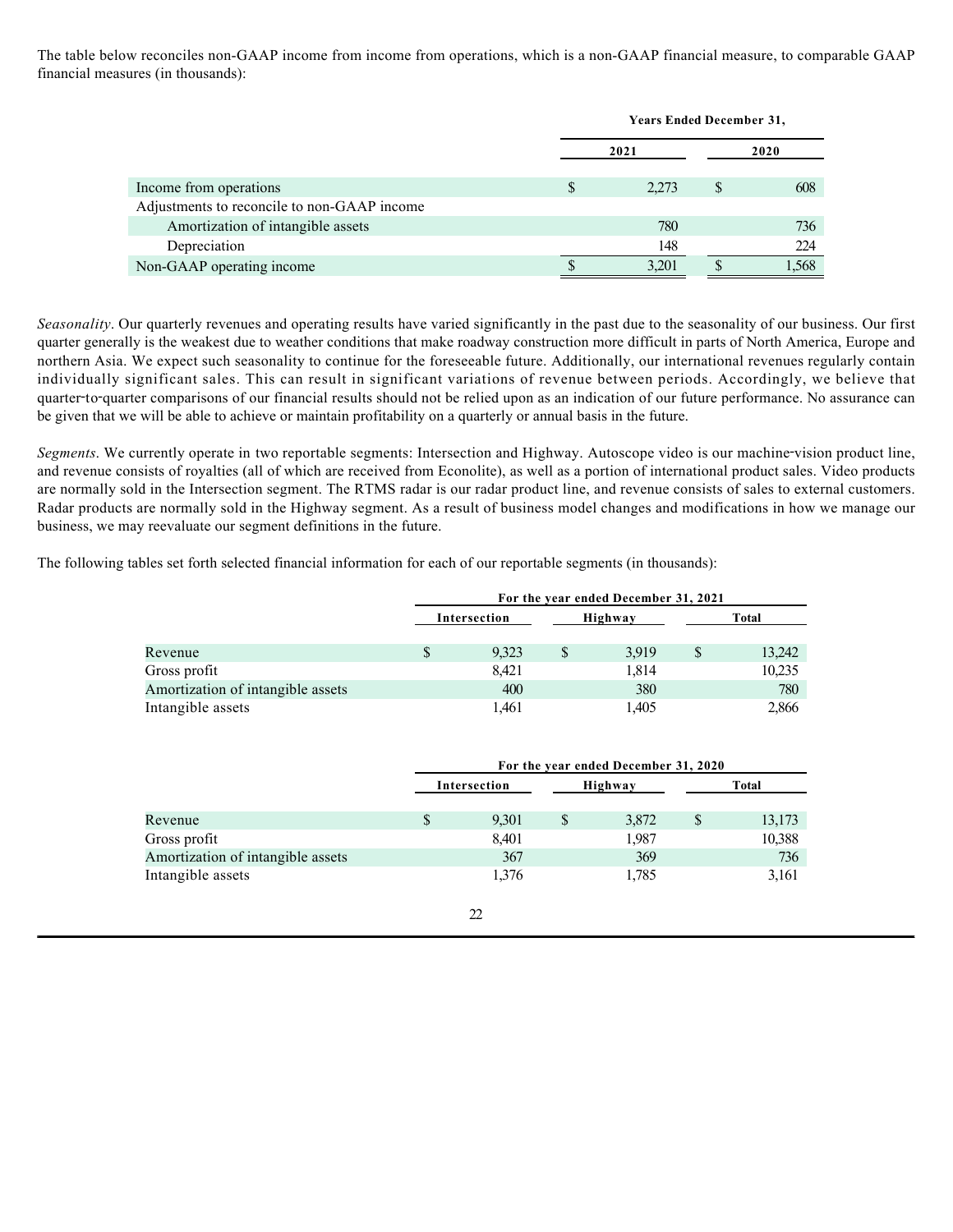#### **Results of Operations**

The following table sets forth, for the periods indicated, certain consolidated statements of operations data as a percent of total revenue and gross profit on product sales and royalties as a percentage of international sales and royalties, respectively.

|                                        | <b>Years Ended December 31,</b> |          |
|----------------------------------------|---------------------------------|----------|
|                                        | 2021                            | 2020     |
| Product sales                          | 35.6%                           | $36.7\%$ |
| Royalties                              | 64.4                            | 63.3     |
| Total revenue                          | 100.0                           | 100.0    |
| Gross profit - product sales           | 44.6                            | 49.9     |
| Gross profit - royalties               | 95.3                            | 95.6     |
| Selling, marketing and product support | 16.1                            | 19.3     |
| General and administrative             | 27.2                            | 29.6     |
| Research and development               | 16.7                            | 25.3     |
| Income from operations                 | 17.3                            | 4.6      |
| Income tax expense (benefit)           | 6.8                             | (3.5)    |
| Net income                             | 17.4                            | 8.1      |

*Year Ended December 31, 2021 Compared to Year Ended December 31, 2020*. Total revenue remained unchanged at \$13.2 million in 2021 compared to 2020. Royalty income increased to \$8.5 million in 2021 compared to \$8.3 million in 2020, an increase of 2.3% Product sales decreased to \$4.7 million in 2021 from \$4.8 million in 2020, a decrease of 2.5%. The decrease in product sales was primarily the result of labor shortages causing installation delays and impacting project timing.

Revenue for the Intersection segment remained unchanged at \$9.3 million in 2021 compared to 2020.

Revenue for the Highway segment remained unchanged at \$3.9 million in 2021 compared to 2020.

Gross profit for product sales decreased to 44.6% in 2021 from 49.9% in 2020. Product sales gross profit in 2021 decreased \$308,000 or 12.8% compared to the prior year. The decrease in product sales gross profit is primarily the result of COVID-19 related challenges that continued to impact regions throughout the year, as well as labor shortages that caused installation delays and impacted project timing. Product sales gross profit for the Highway product lines has historically been lower than gross profit for the Intersection product lines and therefore the mix of the product lines sold in any given period can result in varying gross profit. Additionally, the geographic sales mix of our product sales can influence margins, as products sold in some jurisdictions have lower margins.

Gross profit for royalty sales decreased to 95.3% in 2021 compared to 95.6% in 2020. Gross profit for royalties in 2021 increased \$155,000 or 1.9% compared to the prior year. The decrease in royalty gross profit percent is primarily the result of increased amortization costs associated with the release of pedestrian detection software.

Selling, marketing and product support expense decreased to \$2.1 million, or 16.1% of total revenue, in 2021 compared to \$2.5 million, or 19.3% of total revenue, in 2020. The decrease in selling, marketing, and product support expense is primarily the result of decreased headcount.

General and administrative expense decreased to \$3.6 million, or 27.2% of total revenue, in 2021 compared to \$3.9 million, or 29.6% of total revenue, in 2020. A portion of expense during 2020 consisted of expenses for legal and outside consulting costs related to the efforts around exploring strategic alternatives to maximize shareholder value that we announced in January 2020. In light of then current market conditions, including the effects of the COVID-19 pandemic, the strategic review process was terminated in October 2020.

Research and development expense decreased to \$2.2 million, or 16.7% of total revenue, in 2021, from \$3.3 million, or 25.3% of total revenue, in 2020. The decrease is due to increased capitalized software development costs in 2021 of \$485,000 compared to capitalized software costs of \$22,000 in 2020. After normalizing for software development costs, overall research and development expenditures decreased in 2021 compared to 2020 due to decreased headcount.

Income tax expense of \$905,000 was recorded for the year ended December 31, 2021 compared to income tax benefit of \$462,000 for the year ended December 31, 2020. The increase in income tax expense is due to higher pre-tax income in 2021 compared to 2020 and increased research and development tax credits and other adjustments, recognized in 2020.

Consolidated net income was \$2.3 million, or \$0.43 per basic and diluted share, in 2021 compared to \$1.1 million, or \$0.20 per basic and diluted share, in 2020.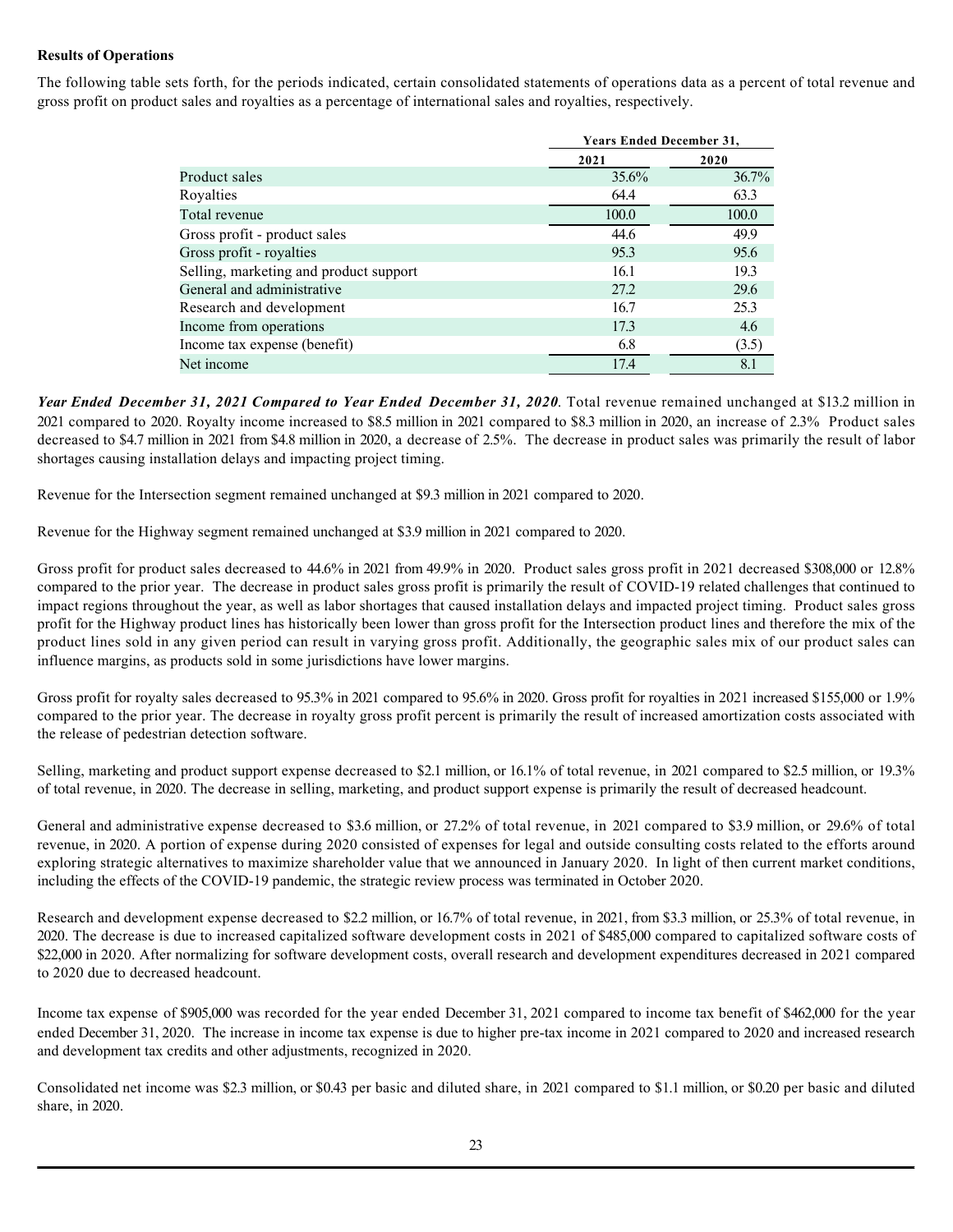#### **Liquidity and Capital Resources**

At December 31, 2021, we had \$8.2 million in cash and cash equivalents compared to \$8.6 million at December 31, 2020.

Net cash provided by operating activities remained constant at \$2.6 million in 2021 compared to 2020. Net cash provided by operating activities in 2021 remained unchanged compared to the prior year, primarily because the increase in net income was offset by increased inventory levels, forgiveness of our Paycheck Protection Program Loan (as described below), and a decrease in the accounts payable at December 31, 2021 compared to the prior year. To minimize any unforeseen supply chain delays, the Company built up finished goods inventory in 2021.

Net cash used for investing activities was \$2.6 million in 2021, compared to net cash used for investing activities of \$151,000 in 2020. The increase in the amount of net cash used for investing activities in 2021 compared to the prior year is primarily the result of increased capitalized internal software development costs when compared to 2020 and the increase in cash used to purchase property and equipment, including the purchase of the Property in December 2021.

Net cash used for financing activities was \$229,000 in 2021 compared to net cash provided by financing activities of \$918,000 in 2020. The decrease in net cash provided by financing activities is attributed to the funding of \$924,000 we received from the United States Small Business Administration (SBA) in the form of the Paycheck Protection Program loan (the "PPP Loan") in 2020, as well as cash dividends paid to shareholders during 2021, offset by the \$1,742,500 in Loan proceeds from financing the purchase of the Property in December 2021.

On December 10, 2021, in the Closing, ISNS closed on the purchase of the Property under the terms of the Purchase Agreement and the Loan in the original principal amount of \$1,742,500 from Coulee Bank (the "Bank") to ISNS to finance the purchase of the Property.

The principal documents evidencing the Loan (the "Loan Documents"), all of which are dated as of December 10, 2021, and their principal terms are as follows:

- The Business Loan Agreement (the "Loan Agreement") contains standard representations and warranties by ISNS to the Bank, affirmative agreements and covenants by ISNS, and agreements by ISNS not to take certain actions. Upon the occurrence of an event of default under the Loan Agreement, all indebtedness of ISNS to the Bank immediately will become due and payable, all without notice of any kind to ISNS. In addition, upon a default, the Bank will have all the rights and remedies provided in the Loan Documents or available at law, in equity, or otherwise.
- The Loan is evidenced by a Promissory Note (the "Note") in the original principal amount of \$1,742,500 with a term of five years and which bears interest at the fixed annual rate of 3.950% unless ISNS defaults under the terms of the Note, in which case a higher interest rate will go into effect calculated as provided in the Note. The Note is payable in 59 consecutive monthly payments of principal and interest of \$10,566, with the first payment due on January 10, 2022 and one final payment consisting of the balance of the entire remaining principal amount together with all accrued and unpaid interest, estimated at \$1,438,256, due and payable on December 10, 2026.
- Under the Mortgage granted by ISNS to the Bank (the "Mortgage"), ISNS mortgaged and conveyed to the Bank, with power of sale, all of ISNS's right, title, and interest in and to the Real Property.
- As provided in the Assignment of Rents between ISNS and the Bank (the "Assignment"), ISNS has granted to the Bank a continuing security interest in all of ISNS's right, title, and interest in and to the rents from the Real Property. The Assignment provides that unless and until the Bank exercises its right to collect the rents as provided in the Assignment and so long as there is no default under the Assignment, ISNS may remain in possession and control of and operate and manage the Real Property and collect the rents.

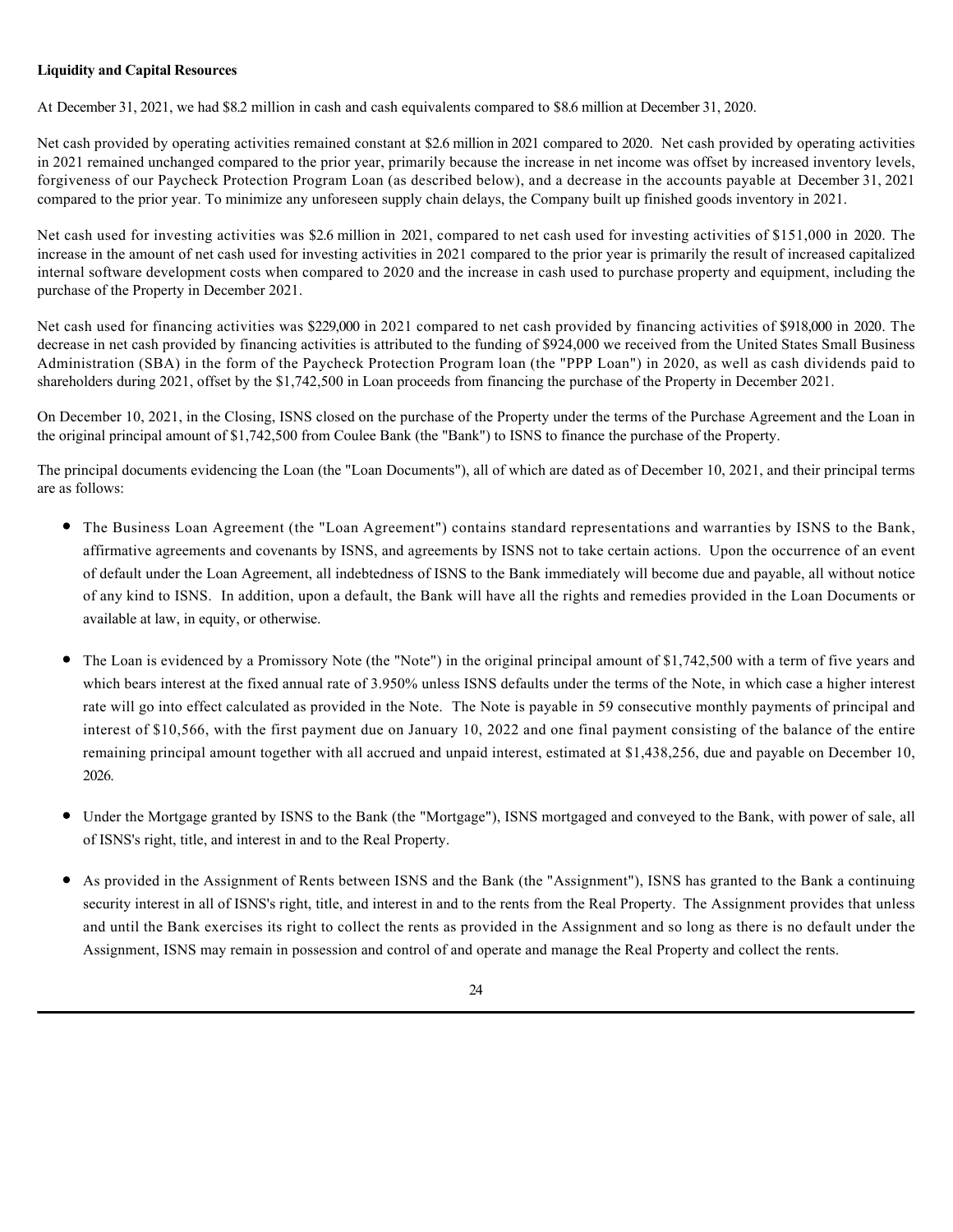The events of default under all of the Loan Documents are similar. As of December 31, 2021, ISNS was in compliance with all of its applicable covenants under the Loan Documents.

The above description of the Loan Documents is qualified in its entirety by reference to the Loan Agreement, the Note, the Mortgage, and the Assignment which are filed as Exhibit 10.22, Exhibit 10.23, Exhibit 10.24, and Exhibit 10.25, respectively, with this Annual Report on Form 10-K and are incorporated herein by reference.

We believe that cash and cash equivalents on hand at December 31, 2021, along with the cash provided by operating activities, will satisfy our projected working capital needs, investing activities, and other cash requirements for the foreseeable future.

#### **Off**‑**Balance Sheet Arrangements**

We do not participate in transactions or have relationships or other arrangements with an unconsolidated entity, including special purpose and similar entities or other off-balance sheet arrangements.

#### **Critical Accounting Policies**

Our Consolidated Financial Statements included elsewhere in this Annual Report on Form 10-K are prepared in accordance with U.S. generally accepted accounting principles ("GAAP"), which require us to make estimates and assumptions in certain circumstances that affect amounts reported. In preparing these financial statements, management has made its best estimates and judgments of certain amounts, giving due consideration to materiality. We believe that of our significant accounting policies, the following are particularly important to the portrayal of our results of operations and financial position, may require the application of a higher level of judgment by our management, and as a result, are subject to an inherent degree of uncertainty. For further information, see Note 1 of our Notes to the Consolidated Financial Statements included in Item 8 of this Annual Report on Form 10‑K

*Revenue Recognition and Allowance for Doubtful Accounts*. We are required to comply with a variety of technical accounting requirements in order to achieve consistent and accurate revenue recognition. Royalty income is recognized based on sales shipped or delivered to our customers as reported to us by Econolite. Revenue is recognized when both product ownership and the risk of loss have transferred to the customer and we have no remaining obligations. Allowances for doubtful accounts are estimated by management based on an evaluation of potential losses related to customer receivable balances. We determine the allowance based on historical write-off experience in the industry, regional economic data, and an evaluation of specific customer accounts for risk of loss. We review our allowance for doubtful accounts monthly. Account balances are charged off against the allowance when we believe it is probable the receivable will not be recovered. We do not have any off-balance sheet credit exposure related to our customers. The establishment of this allowance requires the use of judgment and assumptions regarding the potential for losses on receivable balances. Although management considers these balances adequate and proper, changes in economic conditions in specific markets in which we operate could have an effect on reserve balances required.

*Warranty Liabilities*. The estimated cost to service warranty and customer service claims is included in cost of sales. This estimate is based on historical trends of warranty claims. We regularly assess and adjust the estimate of accrued warranty claims by updating claims rates for actual trends and projected claim costs. Our warranty liability contains uncertainties because our warranty obligations cover an extended period of time. While these liability levels are based on historical warranty experience, they may not reflect the actual claims that will occur over the upcoming warranty period, and additional warranty reserves may be required. A revision of estimated claim rates or the projected cost of materials and freight associated with sending replacement parts to customers could have a material adverse effect on future results of operations.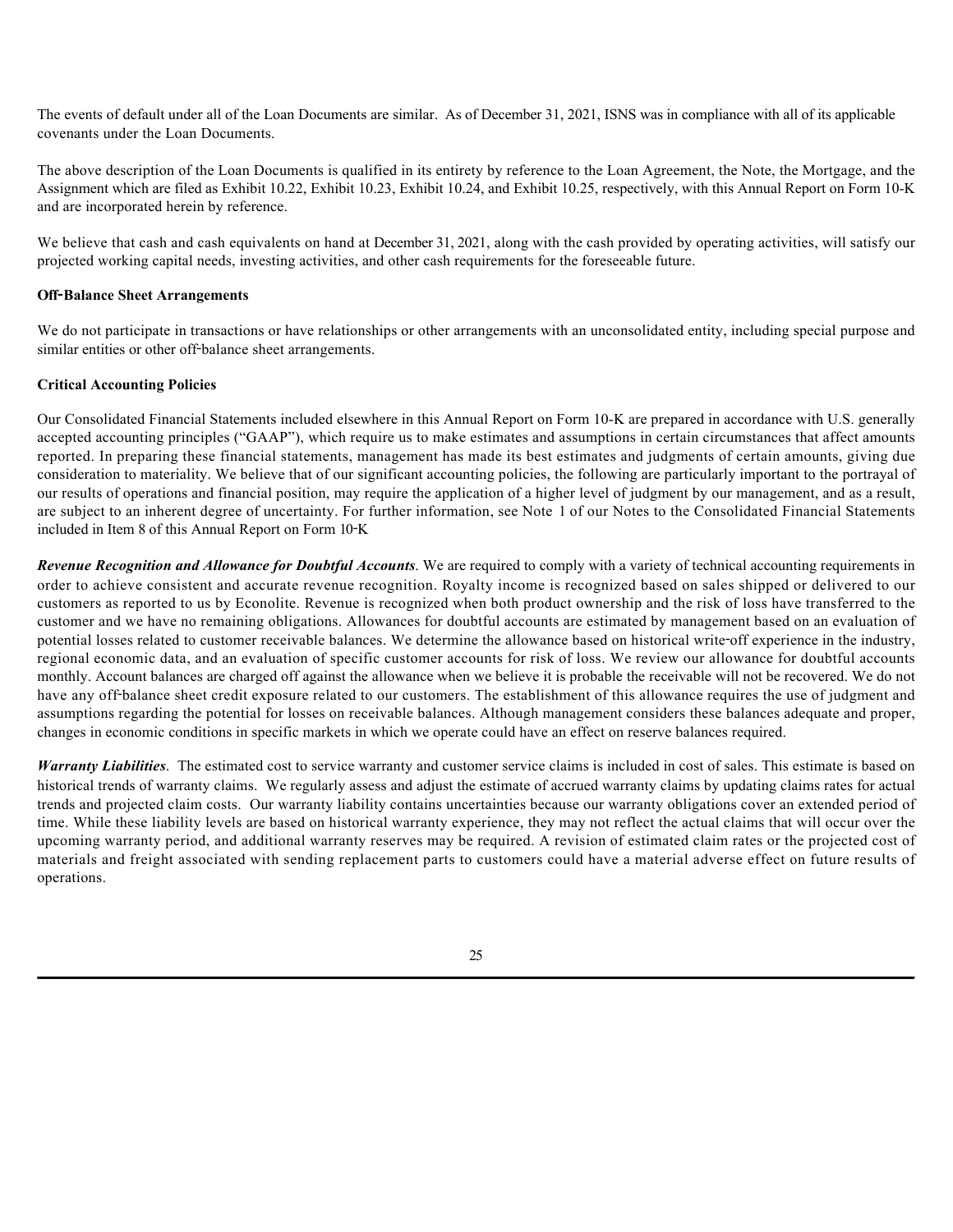*Software Development Costs*. We incur costs associated with the development of software to be sold, leased, or otherwise marketed. Software development costs are expensed as incurred until technological feasibility has been established, at which time future costs incurred are capitalized until the product is available for general release to the public. A significant amount of judgment and estimation is required to assess when technological feasibility is established as well as in the ongoing assessment of the recoverability of capitalized costs. In evaluating the recoverability of capitalized software costs, we compare expected product performance, utilizing forecasted revenue amounts, to the total costs incurred to date and estimates of additional costs to be incurred. If revised forecasted product revenue is less than, and/or revised forecasted costs are greater than, the previously forecasted amounts, the net realizable value may be lower than previously estimated, which could result in recognition of an impairment charge in the period in which such a determination is made.

*Impairment of Long-Lived Assets*. We review the carrying value of long-lived assets or asset groups, such as property and equipment and intangibles subject to amortization, when events or changes in circumstances such as asset utilization, physical change, legal factors, or other matters indicate that the carrying value may not be recoverable. When this review indicates the carrying value of an asset or asset group exceeds the sum of the undiscounted cash flows expected to result from the use and eventual disposition of the asset or asset group, we recognize an asset impairment charge against operations. The amount of the impairment loss recorded is the amount by which the carrying value of the impaired asset or asset group exceeds its fair value.

Our impairment loss calculations contain uncertainties because they require management to make assumptions and to apply judgment to identify events or changes in circumstances indicating the carrying value of assets may not be recoverable, estimate future cash flows, estimate asset fair values, and select a discount rate that reflects the risk inherent in future cash flows. Expected cash flows may not be realized, which could cause long‑lived assets to become impaired in future periods and could have a material adverse effect on future results of operations.

*Income Taxes*. We record a tax provision for the anticipated tax consequences of the reported results of operations. Deferred tax assets and liabilities are measured using the currently enacted tax rates that apply to taxable income in effect for the years in which those deferred tax assets and liabilities are expected to be realized or settled. We record a valuation allowance to reduce deferred tax assets to the amount that is believed more likely than not to be realized. We believe it is more likely than not that forecasted income, including income that may be generated as a result of certain tax planning strategies, together with the tax effects of the deferred tax liabilities, will be sufficient to fully recover the remaining net realizable value of our deferred tax assets. If all or part of the net deferred tax assets are determined not to be realizable in the future, an adjustment to the valuation allowance would be charged to earnings in the period such determination is made. In addition, the calculation of tax liabilities involves significant judgment in estimating the impact of uncertainties in the application of complex tax laws. Resolution of these uncertainties in a manner inconsistent with management's expectations could have a material impact on our financial condition and operating results.

## <span id="page-28-0"></span>**[Item 7A. Quantitative and Qualitative Disclosures About Market Risk](file:///C:/BackGroundJobs/LiveBackgroundServices/PublishPkgNEW/App_Data/HTML/1e1f32b4-53b6-44a4-b414-231e3a02ea6c/Main.htm#)**

#### **Foreign Currency Exchange Risk**

Approximately 15% to 25% of our revenue has historically been derived from shipments to customers outside of the United States, and a large portion of this revenue is denominated in currencies other than the U.S. dollar. Our international subsidiaries have functional currencies other than our U.S. dollar reporting currency and, occasionally, transact business in currencies other than their functional currencies. These non-functional currency transactions expose us to market risk on assets, liabilities and cash flows recognized on these transactions.

The strengthening of the U.S. dollar relative to foreign currencies decreases the value of foreign currency-denominated revenue and earnings when translated into U.S. dollars. Conversely, a weakening of the U.S. dollar increases the value of foreign currency-denominated revenue and earnings. A 10% adverse change in foreign currency rates, if we have not properly hedged, could have a material effect on our results of operations or financial position.

# <span id="page-28-1"></span>**[Item 8. Financial Statements and Supplementary Data](file:///C:/BackGroundJobs/LiveBackgroundServices/PublishPkgNEW/App_Data/HTML/1e1f32b4-53b6-44a4-b414-231e3a02ea6c/Main.htm#)**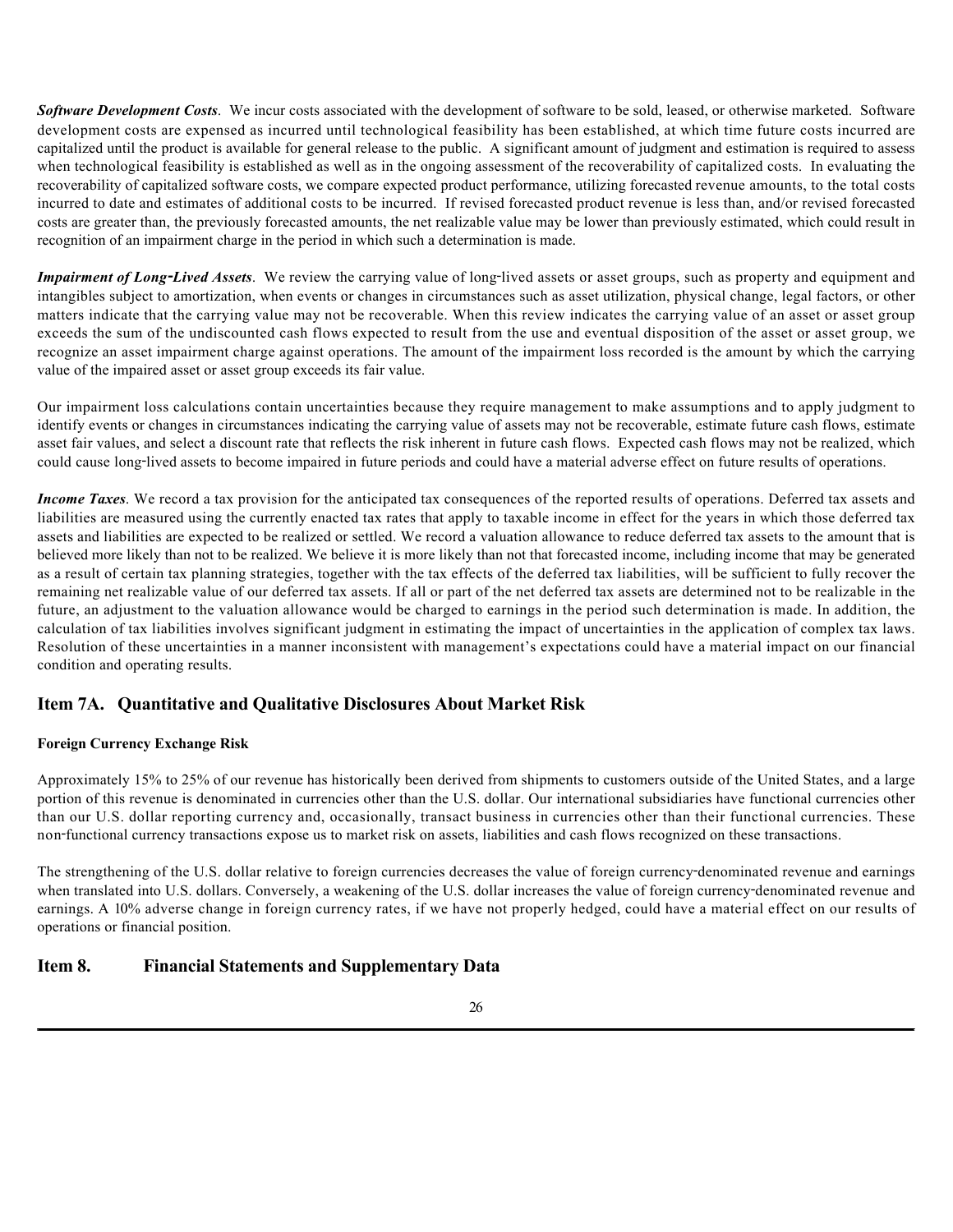## **AUTOSCOPE TECHNOLOGIES CORPORATION CONSOLIDATED BALANCE SHEETS (in thousands, except share data)**

|                                                                                      | December 31, |         |                      |            |
|--------------------------------------------------------------------------------------|--------------|---------|----------------------|------------|
|                                                                                      |              | 2021    |                      | 2020       |
| <b>ASSETS</b>                                                                        |              |         |                      |            |
| Current assets:                                                                      |              |         |                      |            |
| Cash and cash equivalents                                                            | \$           | 8,229   | \$                   | 8,605      |
| Accounts receivable, net of allowance for doubtful accounts of \$18 and \$2,         |              |         |                      |            |
| respectively                                                                         |              | 2,369   |                      | 2,261      |
| Inventories                                                                          |              | 1,429   |                      | 770        |
| Prepaid expenses and other current assets                                            |              | 355     |                      | 480        |
| Total current assets                                                                 |              | 12,382  |                      | 12,116     |
| Property and equipment:                                                              |              |         |                      |            |
| Furniture and fixtures                                                               |              | 136     |                      | 154        |
| Leasehold improvements                                                               |              | 6       |                      | $\sqrt{6}$ |
| Equipment                                                                            |              | 994     |                      | 1,215      |
| Real property                                                                        |              | 2,059   |                      |            |
|                                                                                      |              | 3,195   |                      | 1,375      |
| Accumulated depreciation                                                             |              | 958     |                      | 1,072      |
|                                                                                      |              | 2,237   |                      | 303        |
|                                                                                      |              |         |                      |            |
| Intangible assets, net                                                               |              | 2,866   |                      | 3,161      |
| Deferred income taxes                                                                |              | 4,824   |                      | 5,708      |
| Operating lease asset, net                                                           |              | 58      |                      | 136        |
| <b>TOTAL ASSETS</b>                                                                  | $\mathbb{S}$ | 22,367  | $\sqrt{\frac{2}{3}}$ | 21,424     |
|                                                                                      |              |         |                      |            |
| <b>LIABILITIES AND SHAREHOLDERS' EQUITY</b>                                          |              |         |                      |            |
| Current liabilities:                                                                 |              |         |                      |            |
| Accounts payable                                                                     | \$           | 236     | \$                   | 547        |
| Deferred revenue                                                                     |              | 107     |                      | 37         |
| Warranty                                                                             |              | 128     |                      | 141        |
| Accrued compensation                                                                 |              | 132     |                      | 148        |
| Operating lease obligation                                                           |              | 59      |                      | 126        |
| Short-term debt                                                                      |              | 56      |                      | 349        |
| Other current liabilities                                                            |              | 181     |                      | 124        |
| Total current liabilities                                                            |              | 899     |                      | 1,472      |
|                                                                                      |              |         |                      |            |
| Non-current liabilities                                                              |              |         |                      |            |
| Operating lease obligation                                                           |              |         |                      | $8\,$      |
| Long-term debt, net                                                                  |              | 1,674   |                      | 574        |
|                                                                                      |              |         |                      |            |
| <b>TOTAL LIABILITIES</b>                                                             |              | 2,573   |                      | 2,054      |
| Commitments and contingencies (Note 16)                                              |              |         |                      |            |
| Shareholders' equity                                                                 |              |         |                      |            |
| Preferred stock, \$.01 par value; 5,000,000 shares authorized, none issued or        |              |         |                      |            |
| outstanding                                                                          |              |         |                      |            |
| Common stock, \$.01 par value; 20,000,000 shares authorized, 5,378,857 and 5,352,626 |              |         |                      |            |
| issued and outstanding, respectively                                                 |              | 54      |                      | 54         |
| Additional paid-in capital                                                           |              | 25,167  |                      | 24,968     |
| Accumulated other comprehensive loss                                                 |              | (288)   |                      | (150)      |
| Accumulated deficit                                                                  |              | (5,139) |                      | (5,502)    |
| Total shareholders' equity                                                           |              | 19,794  |                      | 19,370     |
| TOTAL LIABILITIES AND SHAREHOLDERS' EQUITY                                           | $\mathbb{S}$ | 22,367  | $\mathbb{S}$         | 21,424     |
|                                                                                      |              |         |                      |            |

*See accompanying notes to the consolidated financial statements.*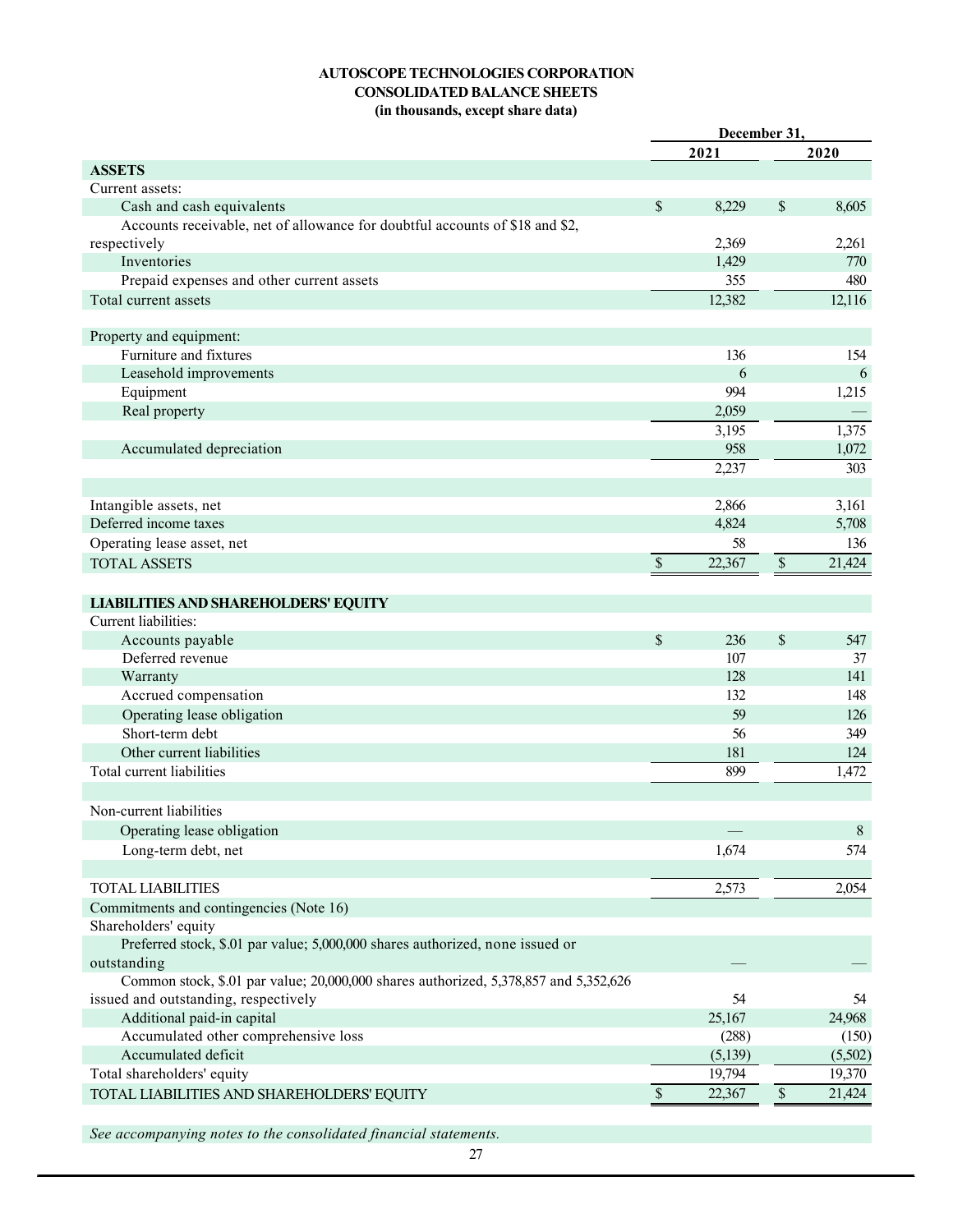#### **AUTOSCOPE TECHNOLOGIES CORPORATION CONSOLIDATED STATEMENTS OF OPERATIONS (in thousands, except per share data)**

|                                                       |              | Years ended December 31, |             |        |
|-------------------------------------------------------|--------------|--------------------------|-------------|--------|
|                                                       |              | 2021                     |             | 2020   |
| Revenue:                                              |              |                          |             |        |
| Product sales                                         | $\mathbb{S}$ | 4,710                    | \$          | 4,829  |
| Royalties                                             |              | 8,532                    |             | 8,344  |
|                                                       |              | 13,242                   |             | 13,173 |
| Cost of revenue:                                      |              |                          |             |        |
| Product sales                                         |              | 2,607                    |             | 2,418  |
| Royalties                                             |              | 400                      |             | 367    |
|                                                       |              | 3,007                    |             | 2,785  |
| Gross profit                                          |              | 10,235                   |             | 10,388 |
|                                                       |              |                          |             |        |
| Operating expenses:                                   |              |                          |             |        |
| Selling, marketing and product support                |              | 2,127                    |             | 2,546  |
| General and administrative                            |              | 3,621                    |             | 3,898  |
| Research and development                              |              | 2,214                    |             | 3,336  |
|                                                       |              | 7,962                    |             | 9,780  |
| Income from operations                                |              | 2,273                    |             | 608    |
| Other income                                          |              | 927                      |             |        |
| Interest income (expense)                             |              |                          |             | (7)    |
| Income from operations before income taxes            |              | 3,200                    |             | 601    |
| Income tax expense (benefit)                          |              | 905                      |             | (462)  |
| Net income                                            | $\mathbb S$  | 2,295                    | $\mathbb S$ | 1,063  |
| Net income per share:                                 |              |                          |             |        |
| <b>Basic</b>                                          | $\mathbb S$  | 0.43                     | \$          | 0.20   |
| Diluted                                               | \$           | 0.43                     | \$          | 0.20   |
|                                                       |              |                          |             |        |
| Weighted average number of common shares outstanding: |              |                          |             |        |
| <b>Basic</b>                                          |              | 5,342                    |             | 5,296  |
| Diluted                                               |              | 5,358                    |             | 5,316  |
|                                                       |              |                          |             |        |

*See accompanying notes to the consolidated financial statements.*

# 28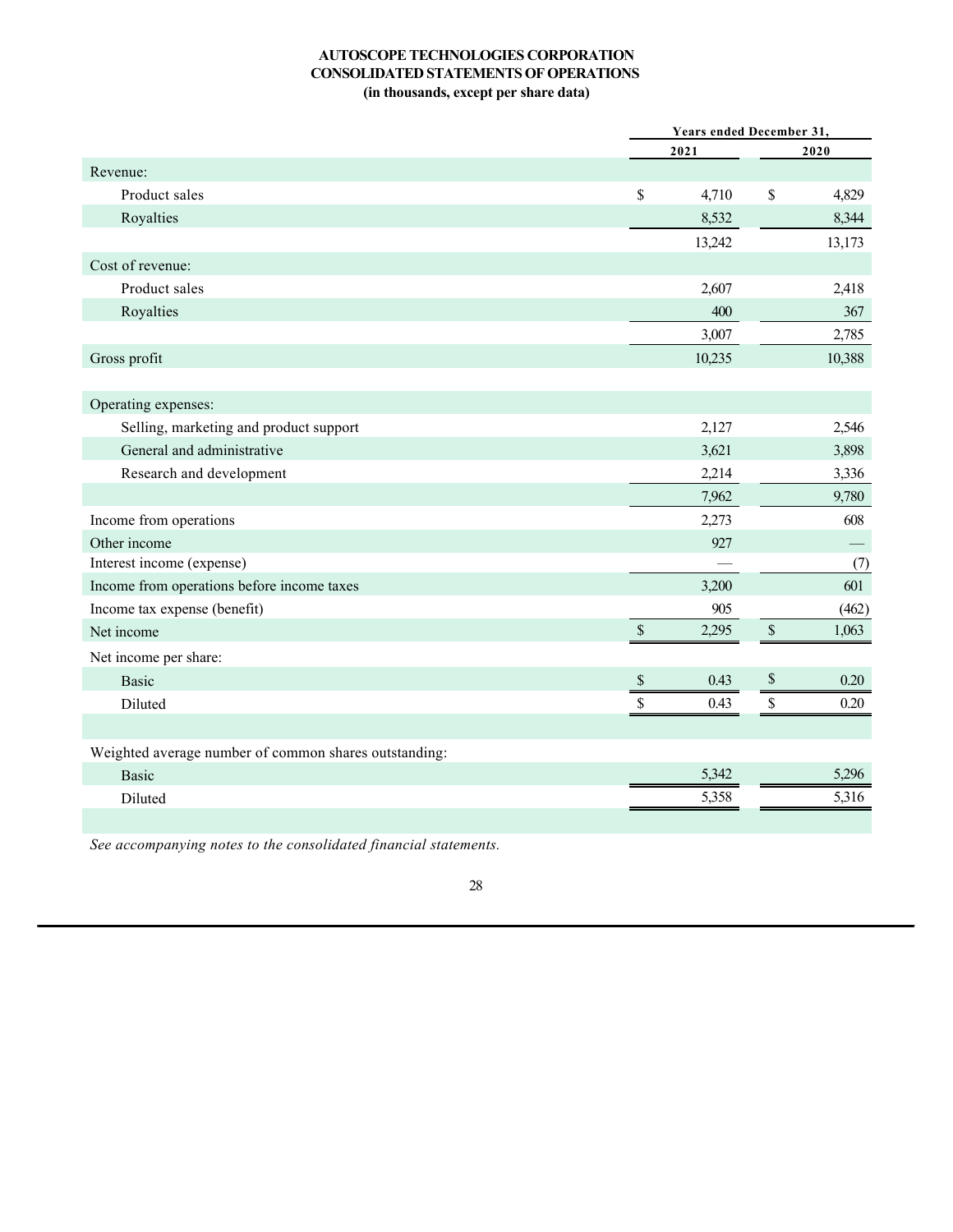#### **AUTOSCOPE TECHNOLOGIES CORPORATION CONSOLIDATED STATEMENTS OF COMPREHENSIVE INCOME (in thousands)**

|                                         | Years ended December 31, |       |  |       |  |
|-----------------------------------------|--------------------------|-------|--|-------|--|
|                                         |                          | 2021  |  | 2020  |  |
| Net income                              |                          | 2.295 |  | 1,063 |  |
| Other comprehensive income:             |                          |       |  |       |  |
| Foreign currency translation adjustment |                          | (138) |  | 156   |  |
| Comprehensive income                    |                          | 2.157 |  | 1.219 |  |

*See accompanying notes to the consolidated financial statements.*

## 29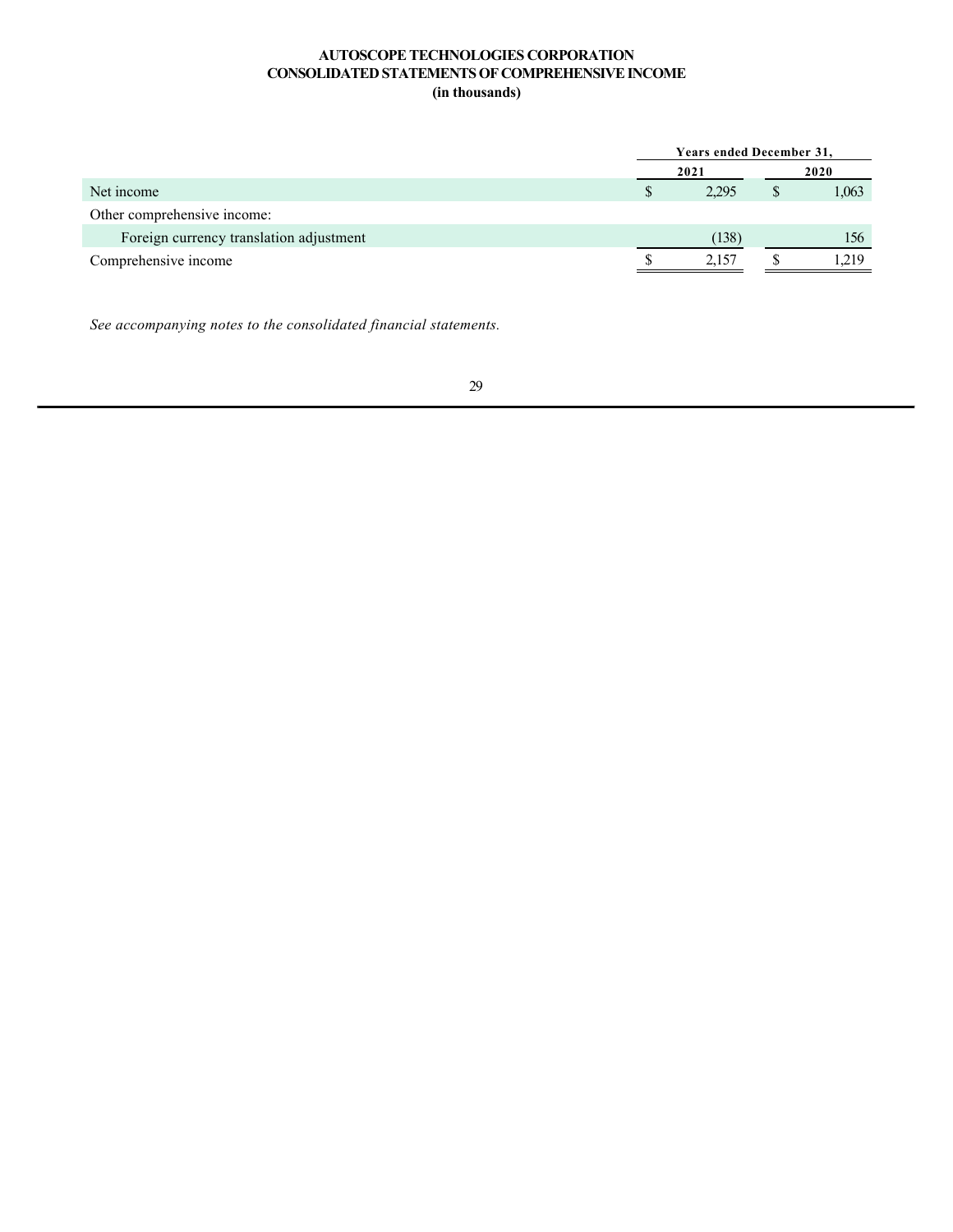#### **AUTOSCOPE TECHNOLOGIES CORPORATION CONSOLIDATED STATEMENTS OF CASH FLOW (in thousands)**

|                                                                                   | Years ended December 31, |         |    |       |
|-----------------------------------------------------------------------------------|--------------------------|---------|----|-------|
|                                                                                   |                          | 2021    |    | 2020  |
| <b>Operating activities:</b>                                                      |                          |         |    |       |
| Net income                                                                        | \$                       | 2,295   | \$ | 1,063 |
|                                                                                   |                          |         |    |       |
| Adjustments to reconcile net income to net cash provided by operating activities: |                          |         |    |       |
| Depreciation                                                                      |                          | 148     |    | 224   |
| Software amortization                                                             |                          | 780     |    | 736   |
| Stock-based compensation                                                          |                          | 226     |    | 224   |
| Deferred income tax benefit                                                       |                          | 884     |    | (489) |
| Forgiveness of PPP loan                                                           |                          | (931)   |    |       |
| Loss on disposal of assets                                                        |                          | 4       |    | 5     |
| Changes in operating assets and liabilities:                                      |                          |         |    |       |
| Accounts receivable, net                                                          |                          | (108)   |    | 865   |
| Inventories                                                                       |                          | (659)   |    | 10    |
| Prepaid expenses and other current assets                                         |                          | 125     |    | (16)  |
| Accounts payable                                                                  |                          | (310)   |    | 187   |
| Accrued expenses and other current liabilities                                    |                          | 108     |    | (249) |
| Net cash provided by operating activities                                         |                          | 2,562   |    | 2,560 |
|                                                                                   |                          |         |    |       |
| <b>Investing activities:</b>                                                      |                          |         |    |       |
| Capitalized software development costs                                            |                          | (485)   |    | (22)  |
| Purchases of property and equipment                                               |                          | (2,087) |    | (129) |
| Net cash used for investing activities                                            |                          | (2,572) |    | (151) |
|                                                                                   |                          |         |    |       |
| <b>Financing activities:</b>                                                      |                          |         |    |       |
| Dividends paid                                                                    |                          | (1,932) |    |       |
| Proceeds from PPP loan                                                            |                          |         |    | 924   |
| Stock for tax withholding                                                         |                          | (35)    |    | (6)   |
| Proceeds from long-term debt                                                      |                          | 1,743   |    |       |
| Deferred finance fees                                                             |                          | (13)    |    |       |
| Proceeds from stock options exercised                                             |                          | 8       |    |       |
| Net cash provided by (used for) financing activities                              |                          | (229)   |    | 918   |
|                                                                                   |                          |         |    |       |
| Effect of exchange rate changes on cash                                           |                          | (137)   |    | 160   |
| Increase (decrease) in cash and cash equivalents                                  |                          | (376)   |    | 3,487 |
|                                                                                   |                          |         |    |       |
| Cash and cash equivalents at beginning of period                                  |                          | 8,605   |    | 5,118 |
| Cash and cash equivalents at end of period                                        | $\mathbb{S}$             | 8,229   | \$ | 8,605 |
|                                                                                   |                          |         |    |       |
| <b>Non-Cash investing and financing activities:</b>                               |                          |         |    |       |
| Purchase of property and equipment in accounts payable                            | \$                       |         | \$ | 1     |

*See accompanying notes to the consolidated financial statements.*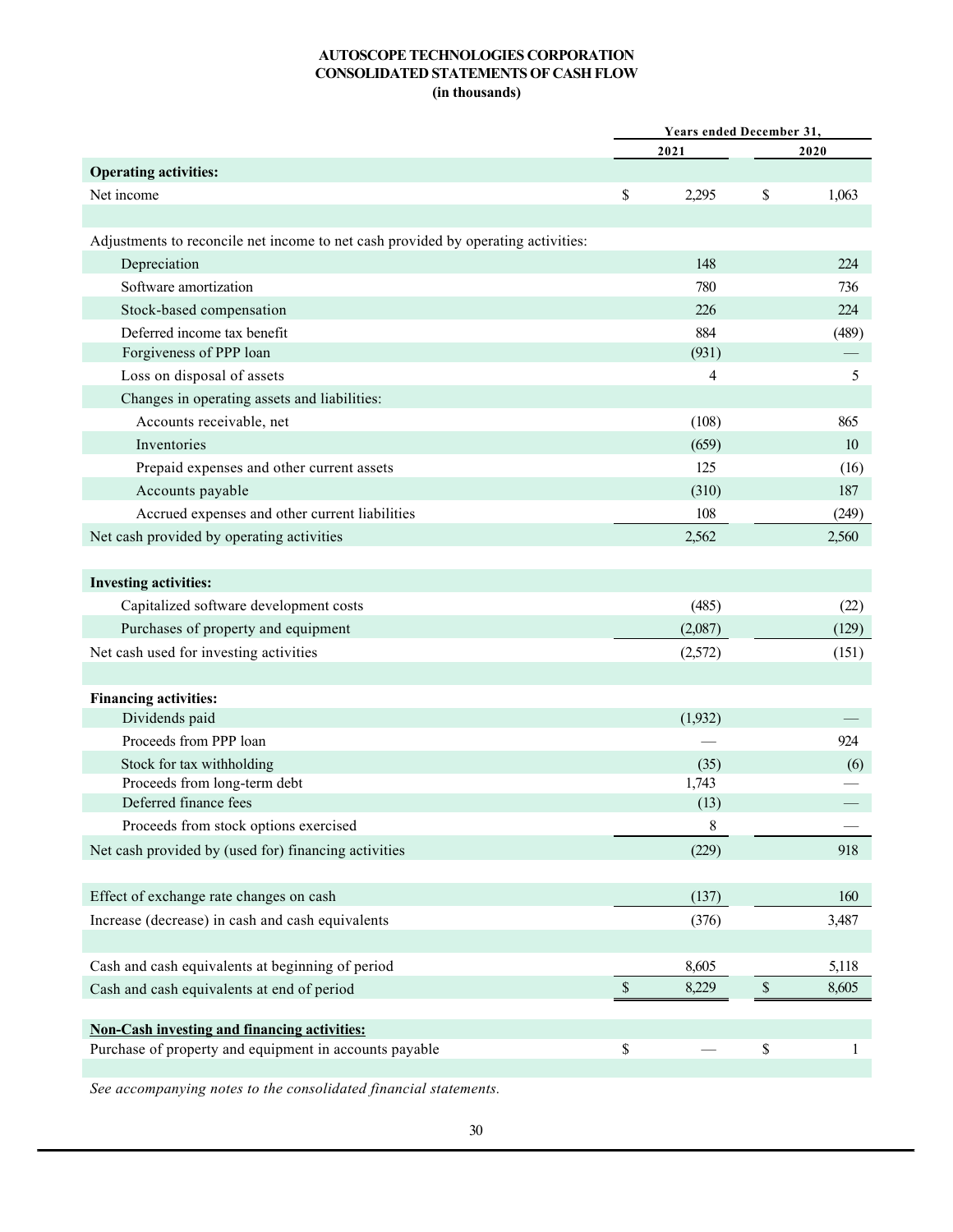#### **AUTOSCOPE TECHNOLOGIES CORPORATION CONSOLIDATED STATEMENTS OF SHAREHOLDERS' EQUITY (in thousands, except share data)**

|                                         |               |               |              |    |                   |              | Accumulated |                           |    |              |
|-----------------------------------------|---------------|---------------|--------------|----|-------------------|--------------|-------------|---------------------------|----|--------------|
|                                         |               |               |              |    | <b>Additional</b> |              | Other       |                           |    |              |
|                                         | <b>Shares</b> |               | Common       |    | Paid-In           |              |             | Comprehensive Accumulated |    |              |
|                                         | <b>Issued</b> |               | <b>Stock</b> |    | Capital           |              | Loss        | deficit                   |    | <b>Total</b> |
|                                         |               |               |              |    |                   |              |             |                           |    |              |
|                                         |               |               |              |    |                   |              |             |                           |    |              |
| Balance, December 31, 2019              | 5,322,849     | $\mathcal{S}$ | 53           | \$ | 24,751            | $\mathbb{S}$ | (306)       | $\$$<br>$(6,565)$ \$      |    | 17,933       |
| Stock-based compensation                | 31,455        |               | $\mathbf{1}$ |    | 223               |              |             |                           |    | 224          |
| Stock for tax withholding               | (1,678)       |               |              |    | (6)               |              |             |                           |    | (6)          |
| Comprehensive income:                   |               |               |              |    |                   |              |             |                           |    |              |
| Foreign currency translation adjustment |               |               |              |    |                   |              | 156         |                           |    | 156          |
| Net income                              |               |               |              |    |                   |              |             | 1,063                     |    | 1,063        |
|                                         |               |               |              |    |                   |              |             |                           |    |              |
| Balance, December 31, 2020              | 5,352,626     | <sup>S</sup>  | 54           | S  | 24,968            | S            | (150)       | \$<br>(5,502)             | -S | 19,370       |
| Stock-based compensation                | 31,233        |               |              |    | 226               |              |             |                           |    | 226          |
| Stock for tax withholding               | (7,002)       |               |              |    | (35)              |              |             |                           |    | (35)         |
| Stock options exercised                 | 2,000         |               |              |    | 8                 |              |             |                           |    | 8            |
| Dividend declared                       |               |               |              |    |                   |              |             | (1,932)                   |    | (1,932)      |
| Comprehensive income:                   |               |               |              |    |                   |              |             |                           |    |              |
| Foreign currency translation adjustment |               |               |              |    |                   |              | (138)       |                           |    | (138)        |
| Net income                              |               |               |              |    |                   |              |             | 2,295                     |    | 2,295        |
|                                         |               |               |              |    |                   |              |             |                           |    |              |
| Balance, December 31, 2021              | 5,378,857     | S             | 54           | \$ | 25,167            | S            | (288)       | (5,139)<br>\$             | S  | 19,794       |

*See accompanying notes to the consolidated financial statements.*

31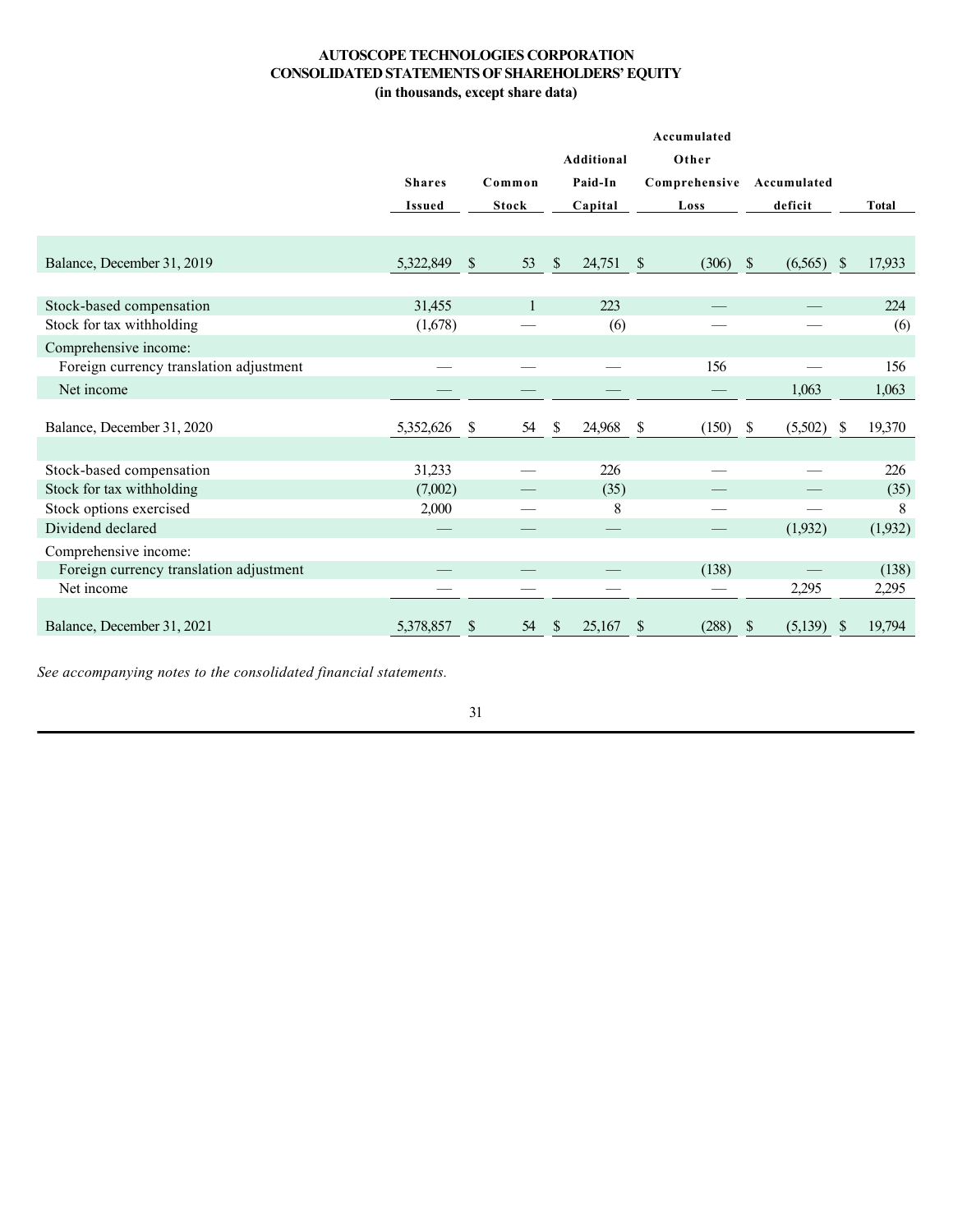December 31, 2021

#### **1. DESCRIPTION OF BUSINESS AND SIGNIFICANT ACCOUNTING POLICIES**

#### DESCRIPTION OF BUSINESS

On July 21, 2021, a holding company reorganization was completed (the "Reorganization") in which Image Sensing Systems, Inc. ("ISNS") became a wholly-owned subsidiary of the new parent company named "Autoscope Technologies Corporation" ("Autoscope"), which became the successor issuer to ISNS. As a result of the Reorganization, Autoscope replaced ISNS as the public company trading on the Nasdaq Stock Market under the ticker symbol "AATC," and outstanding shares of ISNS's common stock automatically converted into shares of common stock of Autoscope. As used in this Annual Report Form 10-K, the "Company", "we", "us" and "our" or its management or business at any time before the effective date of the Reorganization refer to those of ISNS as the predecessor company and its wholly-owned subsidiaries and thereafter to Autoscope and its wholly-owned subsidiaries, except as otherwise specified or to the extent the context otherwise indicates.

The Company develops and markets video and radar processing products for use in applications such as intersection control, highway, bridge and tunnel traffic management and traffic data collection. We sell our products primarily to distributors and also receive royalties under a license agreement with a manufacturer/distributor for certain of our products. Our products are used primarily by governmental entities.

#### CONSOLIDATION

The Consolidated Financial Statements include the accounts of Autoscope Technologies Corporation and its wholly-owned subsidiary ISNS and its following wholly-owned subsidiaries: Image Sensing Systems HK Limited (ISS HK) in Hong Kong; Image Sensing Systems (Shenzhen) Limited (ISS WOFE) in China; Image Sensing Systems Spain SLU (ISS Spain) in Spain; ISS Image Sensing Systems Canada Limited (ISS Canada) in Canada; and Autoscope Technologies India Private Limited (Autoscope India) in India. All significant inter-company transactions and balances have been eliminated.

#### REVENUE RECOGNITION

We recognize revenue when control of the promised goods or services is transferred to customers in an amount that reflects the consideration we expect to be entitled to in exchange for those goods or services.

We determine revenue recognition through the following steps:

- Identification of a contract, or contracts, with a customer;
- Identification of performance obligations in the contract;
- Determination of the transaction price;
- Allocation of the transaction price to the performance obligations in the contract; and
- Recognition of revenue when, or as, we satisfy a performance obligation.

Revenue disaggregated by revenue source for the years ended December 31, 2021 and 2020 consists of the following (in thousands); revenue excludes sales and usage-based taxes where it has been determined that we are acting as a pass-through agent:

|               |    | <b>Years Ended December 31,</b> |    |        |  |  |  |
|---------------|----|---------------------------------|----|--------|--|--|--|
|               |    | 2021                            |    | 2020   |  |  |  |
| Product sales | P  | 4.710                           | \$ | 4,829  |  |  |  |
| Royalties     |    | 8,532                           |    | 8,344  |  |  |  |
| Total revenue | ۵D | 13,242                          |    | 13,173 |  |  |  |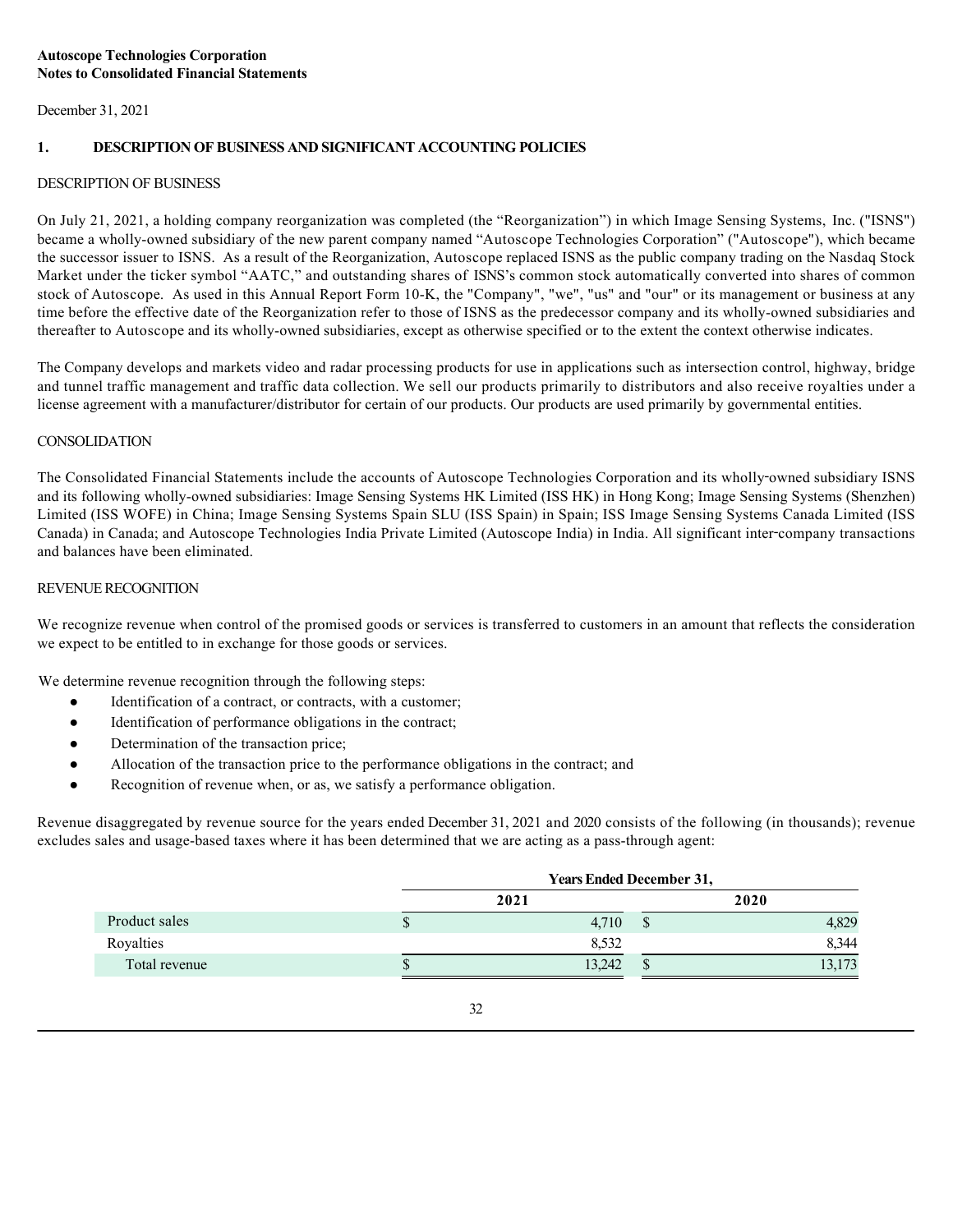#### Product Sales:

Product revenue is generated from the direct sales of our RTMS radar systems worldwide and our Autoscope video systems in Europe and Asia. Revenue is recognized when control of the promised goods or services is transferred to our customers in an amount that reflects the consideration we expect to be entitled to in exchange for those goods or services.

Certain product sales may contain multiple performance obligations for revenue recognition purposes. Multiple performance obligations may include the hardware, software, installation services, training, support, and extended warranties. In arrangements where we have multiple performance obligations, the transaction price is allocated to each performance obligation using the relative stand-alone selling price. We generally determine stand-alone selling prices based on the observable stand-alone prices charged to customers. For performance obligations without observable stand-alone prices charged to customers, we evaluate the adjusted market assessment approach and the expected cost plus margin approach to estimate the stand-alone selling prices.

Revenue for services such as maintenance, repair, and technical support is recognized either as the service is performed or ratably over the defined contractual period for service maintenance contracts. From time to time our payment terms may vary by the type and location of our customer and the products or services offered. Revenue for extended warranties is deferred until the coverage period and then recognized ratably over the extended warranty term.

We record deferred revenues when cash payments are received or due in advance of our performance, including amounts which are refundable. The term between invoicing and when payment is due is not significant. For certain products or services and customer types, we require payment before the products or services are delivered to the customer.

We record provisions against sales revenue for estimated returns and allowances in the period when the related revenue is recorded based on historical sales returns and changes in end user demand.

#### Royalties:

Econolite Control Products, Inc. ("Econolite") is our licensee that sells our Autoscope video system products in the United States, Mexico, Canada and the Caribbean. The royalty of approximately 50% of the gross profit on licensed products is recognized when the products are shipped or delivered by Econolite to its customers.

#### Practical Expedients and Exemptions:

We generally expense sales commissions when incurred because the amortization periods would have been one year or less. These costs are recorded within sales and marketing expense.

We do not disclose the value of unsatisfied performance obligations for (i) contracts with an original expected length of one year or less and (ii) contracts for which we recognize revenue at the amount to which we have the right to invoice for services performed.

#### SHIPPING AND HANDLING

Freight revenue billed to customers is reported within revenue on the Consolidated Statements of Operations, and expenses incurred for shipping products to customers are reported within cost of revenue on the Consolidated Statements of Operations.

#### CASH AND CASH EQUIVALENTS

We consider all highly liquid investments with an original maturity of three months or less when purchased to be cash equivalents. Cash equivalents, both inside and outside the United States, are invested in money market funds and bank deposits in local currency denominations. Cash located in foreign banks was \$201,000 and \$715,000 at December 31, 2021 and 2020, respectively. We hold our cash and cash equivalents with financial institutions and, at times, the amounts of our balances may be in excess of deposit insurance limits.

#### ACCOUNTS RECEIVABLE

We grant credit to customers in the normal course of business and generally do not require collateral from domestic customers. When deemed appropriate, receivables from customers outside the United States are supported by letters of credit from financial institutions. Management performs on‑going credit evaluations of customers. The allowance for doubtful accounts is based on management's assessment of the collectability of specific customer accounts and includes consideration of the credit worthiness and financial condition of those specific customers. We record an allowance to reduce receivables to the amount that is reasonably believed to be collectible and consider factors such as the financial condition of the customer and the aging of the receivables. If there is a deterioration of a customer's financial condition, if we become aware of additional information related to the credit worthiness of a customer, or if future actual default rates on trade receivables in general differ from those currently anticipated, we may have to adjust our allowance for doubtful accounts, which would affect earnings in the period the adjustments were made.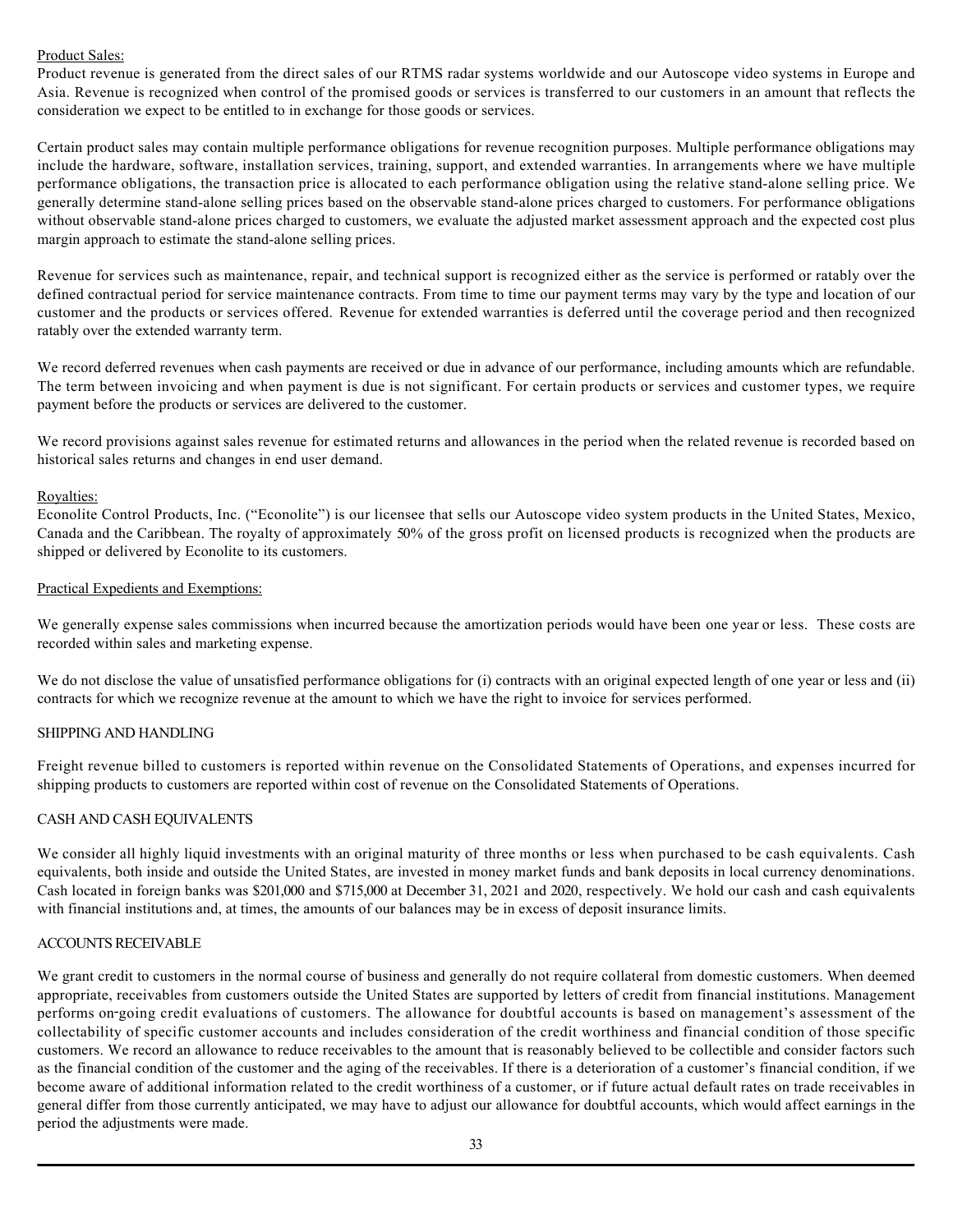#### **INVENTORIES**

Inventories are primarily electronic components and finished goods and are valued at the lower of cost or net realizable value determined under the first-in, first-out accounting method.

#### PROPERTY AND EQUIPMENT

Property and equipment are stated at cost. Additions, replacements, and improvements are capitalized at cost, while maintenance and repairs are charged to operations as incurred. Depreciation is recorded using the straight‑line method over the estimated useful lives of the assets and by accelerated methods for income tax purposes. Leasehold improvements are depreciated over the shorter of the estimated useful lives of the assets or the contractual term of the lease, with consideration of lease renewal options if renewal appears probable. Useful lives of the furniture and fixtures, leasehold improvements, and equipment range from three to seven years. The useful life of the real property is 30 years.

On August 27, 2021 (the "Effective Date"), ISNS, and TJ&Z Family Limited Partnership, a Minnesota limited partnership ("TJ&Z"), entered into a Purchase Agreement (the "Original Agreement") under which ISNS purchased certain real and personal property (the "Property") from TJ&Z for a total purchase price of \$2,050,000, subject to adjustments if certain conditions were not satisfied (the "Purchase Price"). The Property includes land and a building located at 1115 Hennepin Avenue, Minneapolis, Minnesota (the "Real Property"). The Agreement also provides for the sale by TJ&Z to ISNS of all of TJ&Z's interest under a billboard lease for a billboard located on the Real Property, business records related to the Real Property, and certain personal property located on the Real Property, all as described in the Original Agreement. The Original Agreement gave ISNS 60 days after the Effective Date (the "Inspection Period") during which to undertake any studies, tests, investigations, and inspections of the Property. Effective as of October 26, 2021, ISNS and TJ&Z entered into the First Amendment to Purchase Agreement (the "First Amendment") that, among other things, extended the Inspection Period from October 26, 2021 to November 26, 2021, as to certain conditions only. (The Original Agreement as amended by the First Amendment, is referred to as the "Purchase Agreement"). The First Amendment effectively extended the closing date to December 13, 2021, and required ISNS to pay \$50,000 in earnest money in addition to the \$50,000 in earnest money already paid by ISNS under the Purchase Agreement. On December 10, 2021, ISNS closed (the "Closing") on the purchase of the Property under the terms of the Purchase Agreement and a loan in the original principal amount of \$1,742,500 (the "Loan") from Coulee Bank to ISNS to finance the purchase of the Property. In addition to the \$100,000 in earnest money paid by ISNS as described above and the \$1,742,500 in Loan proceeds, at the Closing, ISNS paid \$230,119 to finance the purchase of the Property and the payment of Closing costs. ISNS fully occupied the Property in February 2022.

The foregoing description of the Original Agreement and the First Amendment does not purport to be complete and is qualified in its entirety by reference to the full text of the Purchase Agreement and First Amendment filed as Exhibit 10.17 and Exhibit 10.18, respectively, to this Annual Report on Form 10-K and incorporated herein by reference

#### INCOME TAXES

We record a tax provision for the anticipated tax consequences of the reported results of operations. Deferred tax assets and liabilities are measured using the currently enacted tax rates that apply to taxable income in effect for the years in which those deferred tax assets and liabilities are expected to be realized or settled. We record a valuation allowance to reduce deferred tax assets to the amount that is believed more likely than not to be realized. We believe it is more likely than not that forecasted income, including income that may be generated as a result of certain tax planning strategies, together with the tax effects of the deferred tax liabilities, will be sufficient to fully recover the remaining net realizable value of deferred tax assets. If all or part of the net deferred tax assets are determined not to be realizable in the future, an adjustment to the valuation allowance would be charged to earnings in the period such determination is made. In addition, the calculation of tax liabilities involves significant judgment in estimating the impact of uncertainties in the application of complex tax laws. Resolution of these uncertainties in a manner inconsistent with management's expectations could have a material impact on our financial condition and operating results. We recognize penalties and interest expense related to unrecognized tax benefits in income tax expense.

#### INTANGIBLE ASSETS

We capitalize certain software development costs related to software to be sold, leased, or otherwise marketed. Capitalized software development costs include purchased materials, services, internal labor and other costs associated with the development of new products and services. Software development costs are expensed as incurred until technological feasibility has been established, at which time future costs incurred are capitalized until the product is available for general release to the public. Based on our product development process, technological feasibility is generally established once product and detailed program designs have been completed, uncertainties related to high-risk development issues have been resolved through coding and testing, and we have established that the necessary skills, hardware, and software technology are available for production of the product. Once a software product is available for general release to the public, capitalized development costs associated with that product will begin to be amortized to cost of sales over the product's estimated economic selling life, using the greater of straight-line or a method that results in cost recognition in future periods that is consistent with the anticipated timing of product revenue recognition.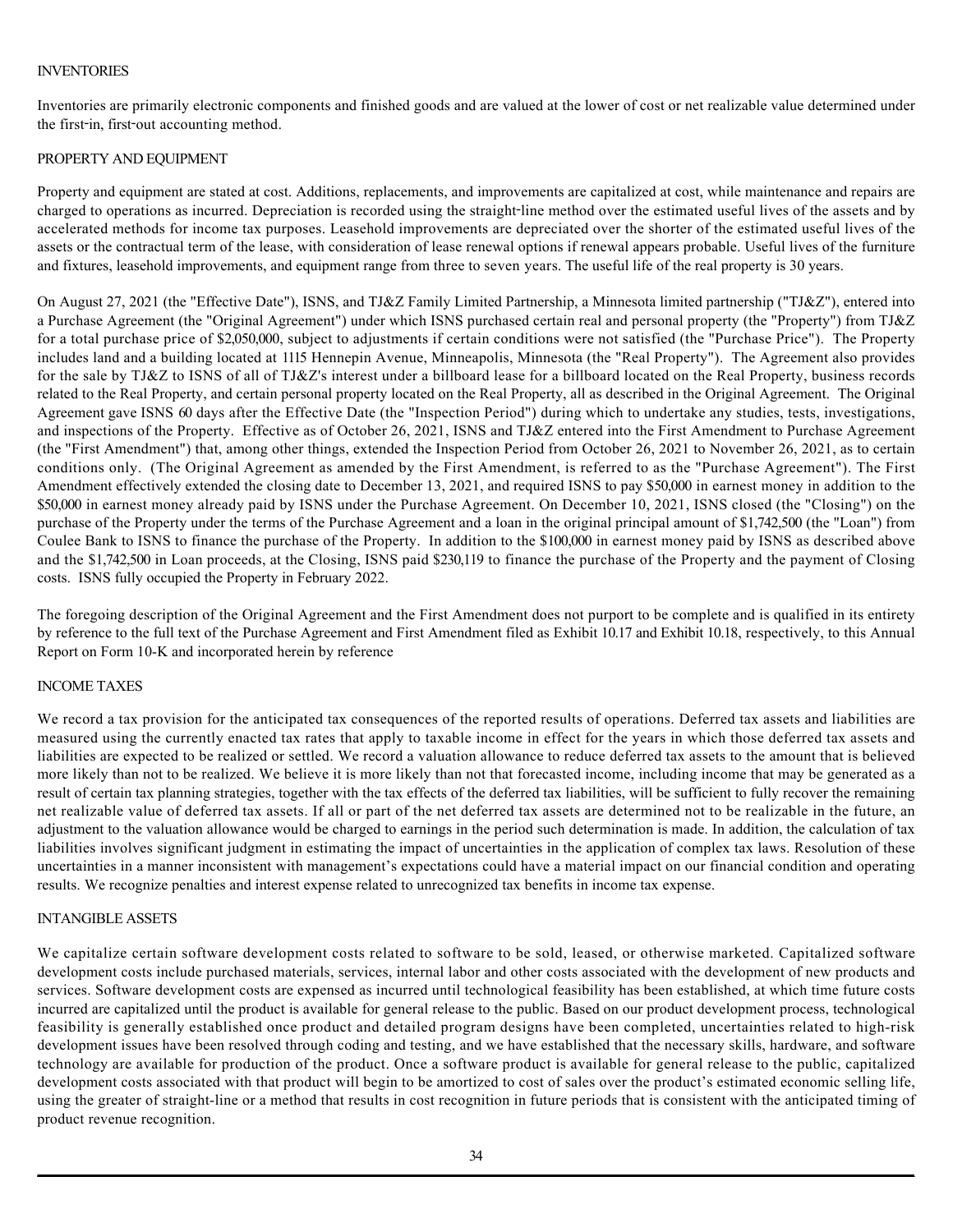Capitalized software development costs are subject to an ongoing assessment of recoverability, which is impacted by estimates and assumptions of future revenues and expenses for these software products, as well as other factors such as changes in product technologies. Any portion of unamortized capitalized software development costs that are determined to be in excess of net realizable value have been expensed in the period in which such a determination is made. Subsequent to reaching technological feasibility for certain software products, we capitalized approximately \$485,000 and \$22,000 of software development costs during the years ended December 31, 2021 and 2020, respectively.

Intangible assets with finite lives are amortized on a straight-line basis over the expected period to be benefited by future cash flows and reviewed for impairment. At both December 31, 2021 and 2020, there were no indefinite-lived intangible assets.

#### IMPAIRMENT OF LONG‑LIVED ASSETS

We review the carrying value of long-lived assets or asset groups, such as property and equipment and intangibles subject to amortization, when events or changes in circumstances such as asset utilization, physical change, legal factors, or other matters indicate that the carrying value may not be recoverable. When this review indicates the carrying value of an asset or asset group exceeds the sum of the undiscounted cash flows expected to result from the use and eventual disposition of the asset or asset group, we recognize an asset impairment charge against operations. The amount of the impairment loss recorded is the amount by which the carrying value of the impaired asset or asset group exceeds its fair value. No such impairment losses were recorded during the years ended December 31, 2021 and 2020.

#### RESEARCH AND DEVELOPMENT

Research and development costs associated with new products are charged to operations in the period incurred.

#### WARRANTIES

We generally provide a two- to three-year warranty on product sales. We record estimated warranty costs at the time of sale and accrue for specific items at the time that their existence is known and the amounts are determinable. We estimate warranty costs using standard quantitative measures based on historical warranty claim experience and an evaluation of specific customer warranty issues. In addition, warranty provisions are recognized for certain nonrecurring product claims that are individually significant.

#### FOREIGN CURRENCY

The financial position and results of operations of our foreign subsidiaries are measured using local currency as the functional currency. Assets and liabilities are translated using fiscal period-end exchange rates, and statements of operations are translated using average exchange rates applicable to each period, with the resulting translation adjustments recorded as a separate component of shareholders' equity under "Accumulated other comprehensive loss." Gains and losses from foreign currency transactions are recognized in the Consolidated Statements of Operations.

#### NET INCOME PER SHARE

Basic income per share excludes dilution and is computed by dividing net income attributable to common shareholders by the weighted-average number of common shares outstanding during the period. Diluted income per share includes potentially dilutive common shares consisting of stock options and restricted stock using the treasury stock method. Under the treasury stock method, shares associated with certain stock options have been excluded from the diluted weighted average shares outstanding calculation because the exercise of those options would lead to a net reduction in common shares outstanding. As a result, stock options to acquire 2,000 and 15,320 weighted common shares have been excluded from the diluted weighted shares outstanding calculation for the years ended December 31, 2021 and 2020, respectively, because the exercise prices were greater than the average market price of the common shares during the period and were excluded from the calculation of diluted net income per share.

#### LOSS CONTINGENCIES

We establish an accrual for loss contingencies when it is both probable that an asset has been impaired or a liability has been incurred and the amount of the loss can be reasonably estimated. When loss contingencies are not probable and cannot be reasonably estimated, we do not establish an accrual. However, when there is at least a reasonable possibility that a loss has been incurred, but it is not probable or reasonably estimated, we disclose the nature of the loss contingency and an estimate of the possible loss or range of loss as applicable. Any adjustment made to a loss contingency accrual during an accounting period affects the earnings of the period.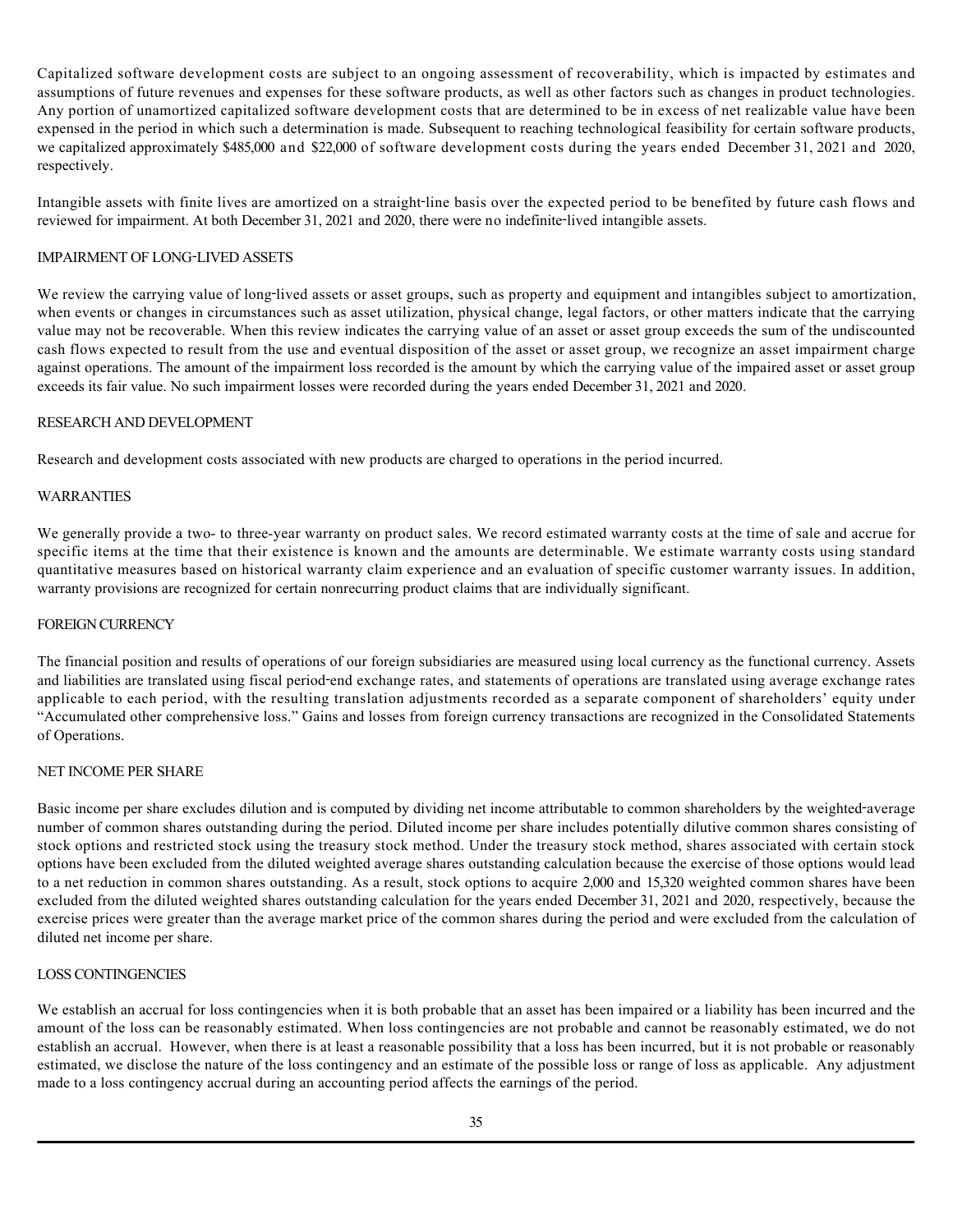#### USE OF ESTIMATES

The preparation of financial statements in accordance with U.S. generally accepted accounting principles ("GAAP") requires management to make estimates and assumptions that affect the reported amounts of assets and liabilities, the disclosure of contingent assets and liabilities as of the date of the financial statements, and the reported amounts of revenue and expense during the reporting period. Predicting future events is inherently an imprecise activity and, as such, requires the use of judgment. Ultimate results could differ from those estimates. Changes in these estimates will be reflected in the financial statements in future periods. Significant estimates include warranty reserves, allowance for doubtful accounts, inventory reserves, and the valuation of deferred tax assets.

#### STOCK‑BASED COMPENSATION

We measure the cost of employee services received in exchange for the award of equity instruments based on the fair value of the award at the date of grant and recognize the cost over the period during which an employee is required to provide services in exchange for the award. Stock options or awards are granted at exercise prices equal to the closing market price of our stock on the day before the date of grant.

For purposes of determining the estimated fair value of stock options, we utilize a Black-Scholes option pricing model, which requires the input of certain assumptions requiring management judgment. Because our employee stock option awards have characteristics significantly different from those of traded options, and because changes in the input assumptions can materially affect fair value estimates, existing models may not provide a reliable single measure of the fair value of employee stock options. Management will continue to assess the assumptions and methodologies used to calculate estimated fair value of stock-based compensation. Circumstances may change and additional data may become available over time that could result in changes to these assumptions and methodologies and thereby materially impact the fair value determination of future grants of stock-based payment awards. If factors change and we employ different assumptions in future periods, the compensation expense recorded may differ significantly from the stock‑based compensation expense recorded in the current period.

#### RECENT ACCOUNTING PRONOUNCEMENTS

#### *Accounting pronouncements recently adopted*

In August 2018, the Financial Accounting Standards Board ("FASB") issued ASU No. 2018-13, "Fair Value Measurements (Topic 820)" ("ASU 2018-13'). ASU 2018-13 eliminates, amends and adds disclosure requirements for fair value measurements. The standard is required to be adopted for annual periods beginning after December 15, 2019, including interim periods within that annual period, which is our fiscal year 2020. We adopted these changes as of January 1, 2020; however, there are no required changes that apply to our fair value measurements disclosures.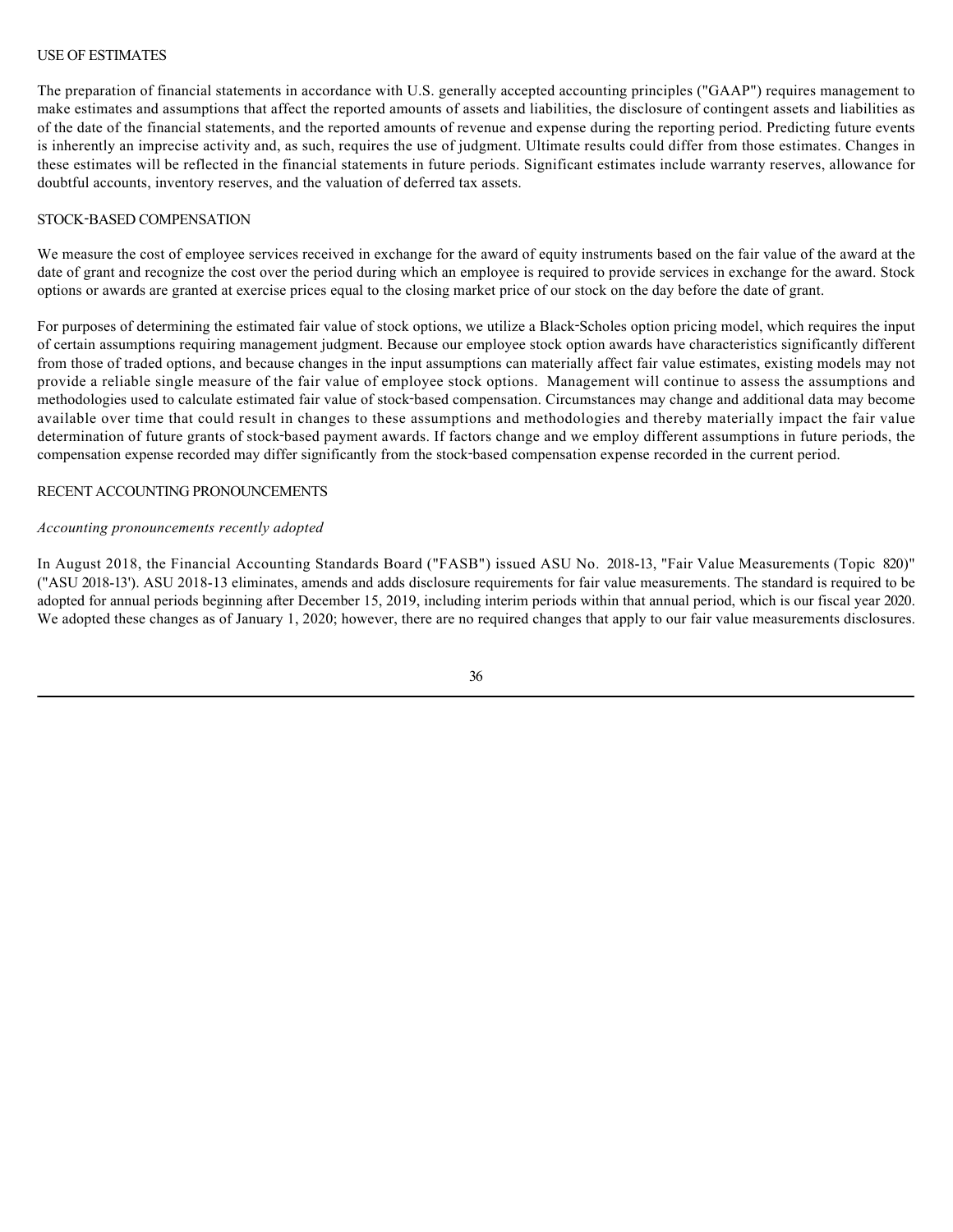### **2. FAIR VALUE MEASUREMENTS**

The guidance for fair value measurements establishes the authoritative definition of fair value, sets out a framework for measuring fair value, and outlines the required disclosures regarding fair value measurements. Fair value is the price that would be received to sell an asset or paid to transfer a liability (an exit price) in the principal or most advantageous market for the asset or liability in an orderly transaction between market participants at the measurement date. We use a three-tier fair value hierarchy based upon observable and non-observable inputs as follows:

- Level 1 observable inputs such as quoted prices in active markets;
- Level 2 inputs, other than the quoted prices in active markets, that are observable either directly or indirectly; and
- Level 3 – unobservable inputs in which there is little or no market data, which require the reporting entity to develop its own assumptions.

#### *Assets and Liabilities that are Measured at Fair Value on a Recurring Basis*

The fair value hierarchy requires the use of observable market data when available. In instances in which the inputs used to measure fair value fall into different levels of the fair value hierarchy, the fair value measurement has been determined based on the lowest level input that is significant to the fair value measurement in its entirety. Our assessment of the significance of a particular item to the fair value measurement in its entirety requires judgment, including the consideration of inputs specific to the asset or liability.

#### *Financial Instruments not Measured at Fair Value*

Certain of our financial instruments are not measured at fair value and are recorded at carrying amounts approximating fair value, based on their short-term nature or variable interest rate. These financial instruments include cash and cash equivalents, accounts receivable, accounts payable and other current financial assets and liabilities.

#### **3. INVENTORIES**

Inventories consisted of the following (in thousands):

|                |   | December 31, |   |      |  |  |
|----------------|---|--------------|---|------|--|--|
|                |   | 2021         |   | 2020 |  |  |
| Finished goods | S | 1,205        | D | 661  |  |  |
| Components     |   | 224          |   | 109  |  |  |
| Total          | S | .429         |   | 770  |  |  |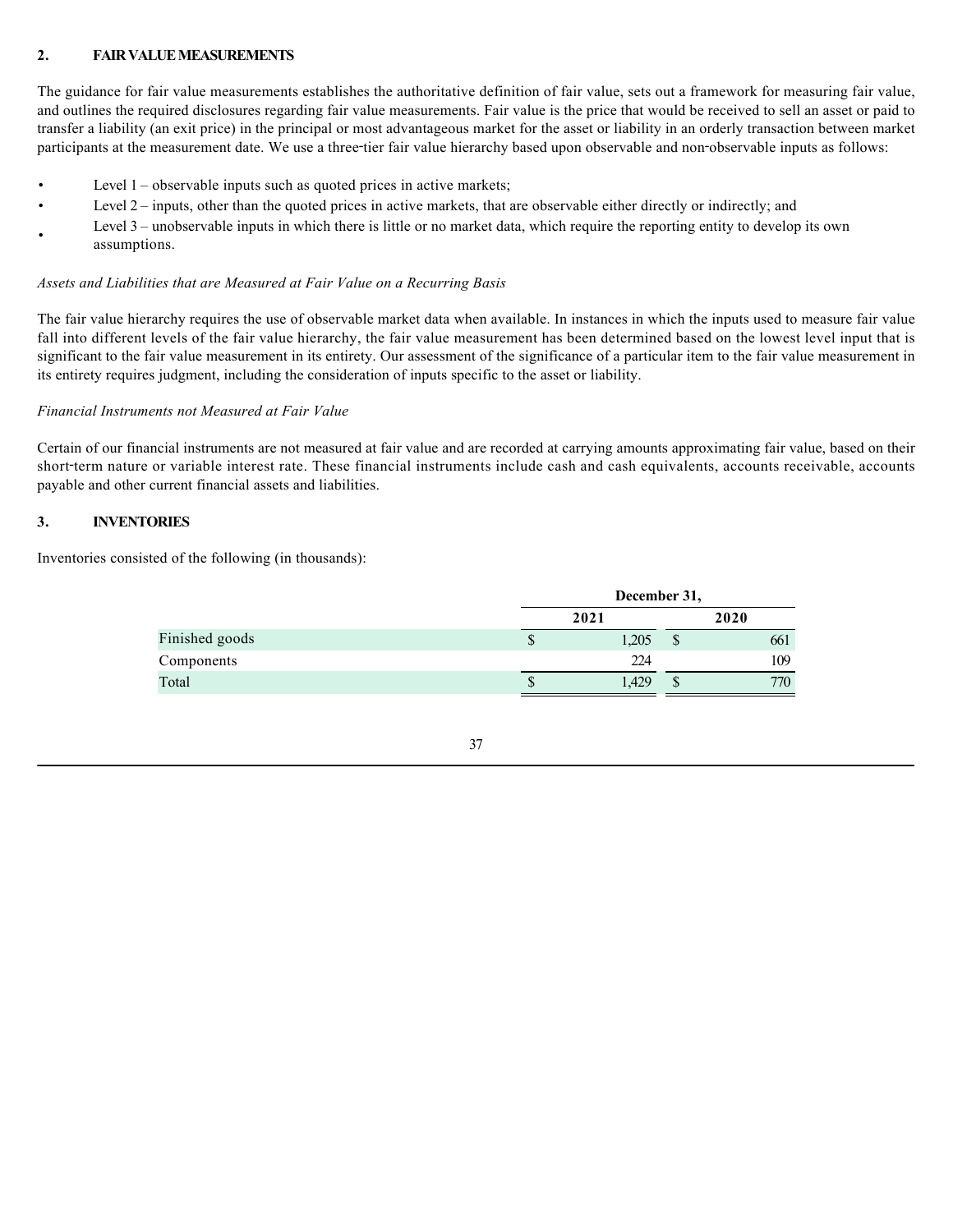## **4. OPERATING LEASES**

The Company is subject to various non-cancelable operating leases for office space and IT equipment expiring at various dates through November 2022. These leases do not have significant rent escalation, holidays, concessions, leasehold improvement incentives, or other buildout clauses. Further, the leases do not contain contingent rent provisions.

Most of these leases include an option to renew. The exercise of lease renewal options is typically at our sole discretion; therefore, the majority of renewals to extend the lease terms are not included in our right-of-use ("ROU") assets and lease liabilities because they are not reasonably certain of exercise. We regularly evaluate the renewal options and, when they are reasonably certain of exercise, we include the renewal period in our lease term.

Because most of our leases do not provide an implicit rate, we use our incremental borrowing rate in determining the present value of the lease payments. The incremental borrowing rate represents an estimate of the interest rate we would incur at lease commencement to borrow an amount equal to the lease payments on a collateralized basis over the term of a lease. We used incremental borrowing rates as of January 1, 2019 for operating leases that commenced prior to that date. We have a centrally managed treasury function; therefore, based on the applicable lease terms and the current economic environment, we apply a portfolio approach for determining the incremental borrowing rate.

The cost components of our operating leases were as follows (in thousands) for the years ended December 31:

|                       | 2021 | 2020 |
|-----------------------|------|------|
| Operating lease costs | 212  | 247  |
| Variable lease costs  | 194  | 284  |
| Total                 | 406  |      |

Variable lease costs consist primarily of property taxes, insurance, and common area or other maintenance costs for our leased facilities and equipment, which are paid based on actual costs incurred by the lessor.

Maturities for our lease liabilities for all operating leases were as follows (in thousands) as of December 31, 2021:

| <b>Total</b>                       |  |
|------------------------------------|--|
| 2022                               |  |
| 2023 and thereafter                |  |
| Total lease payments               |  |
| Less: Interest                     |  |
| Present value of lease liabilities |  |

The weighted average remaining lease terms and discount rates for all of our operating leases were as follows as of December 31, 2021:

|                                               | December 31,<br>2021 |
|-----------------------------------------------|----------------------|
| Remaining lease term and discount rate:       |                      |
| Weighted average remaining lease term (years) | 0.34                 |
| Weighted average discount rate                | 4.75%                |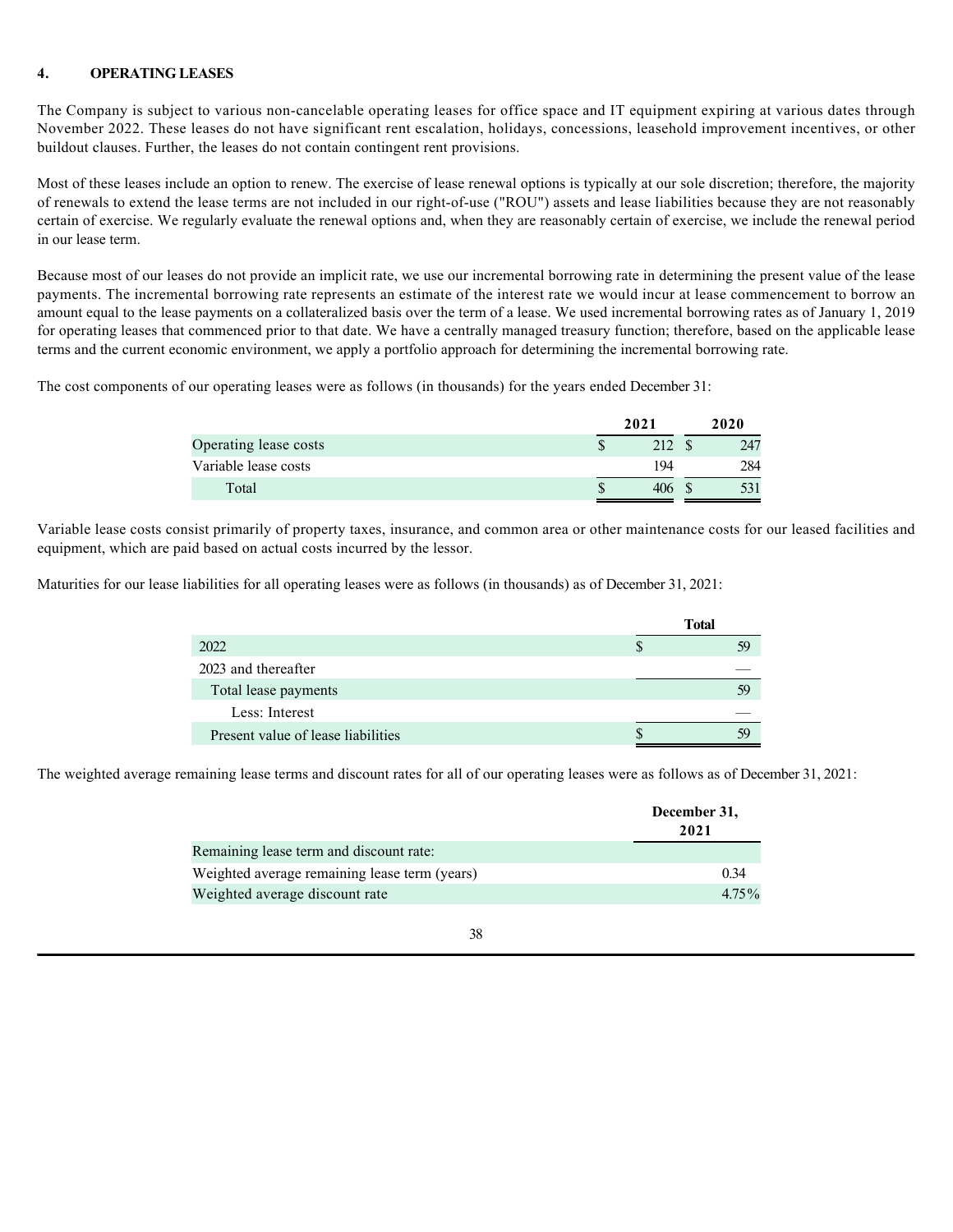Cash paid for amounts included in the measurement of operating lease liabilities was \$210,000 and \$250,000 for the years ended December 31, 2021 and 2020, respectively, and this amount is included in operating activities in the Consolidated Statements of Cash Flows. There were no operating lease assets obtained in exchange for new operating lease liabilities for the years ended December 31, 2021 and 2020, except that during the quarter ended June 30, 2020, we agreed to a one-year extension of our office space which increased operating lease assets and liabilities by \$194,000, and, during the three months ended September 30, 2021, ISNS entered into Amendment XV to Office Lease Agreement (the "Amendment"), which increased operating lease assets and liabilities by \$134,000.

On July 28, 2021, ISNS and Spruce Tree Centre L.L.P. entered into the Amendment, which amended the original Office Lease Agreement dated as of November 24, 1998 by and between ISNS and Spruce Tree (the "Original Lease"), as such Original Lease was subsequently amended (as so amended, the "Lease"). The Amendment was signed by Spruce Tree on July 28, 2021. The Lease term was to expire on July 31, 2021. The Amendment, which was effective August 1, 2021, extends the term of the Lease to March 31, 2022. In addition, the Amendment increases the monthly rent from \$16,660 to \$16,960 for the period from August 1, 2021 through March 31, 2022.

The following is a schedule of minimum future rental income (in thousands) on the operating lease related to the billboard located on the Real Property as of December 31, 2021.

|                                    | <b>Total</b> |     |
|------------------------------------|--------------|-----|
| 2022                               | J            | 38  |
| 2023                               |              | 38  |
| 2024                               |              | 38  |
| 2025                               |              | 38  |
| 2026                               |              | 38  |
| 2027 and thereafter                |              | 38  |
| Total minimum future rental income |              | 228 |

The operating lease related to the billboard located on the Real Property was for an initial term of seven years, through December 31, 2027. The lease automatically renews on an annual basis thereafter, cancellable by either party.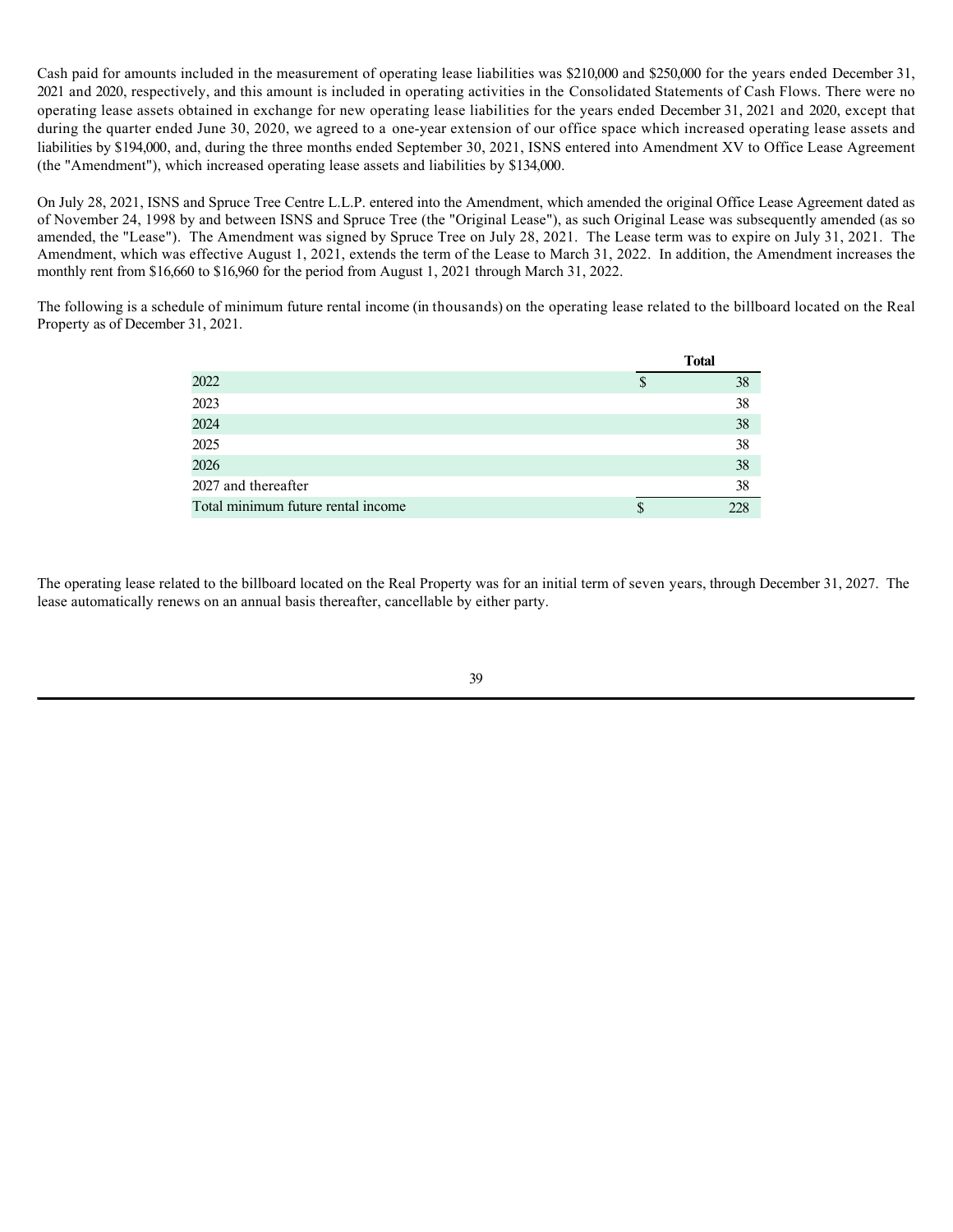## **5. INTANGIBLE ASSETS**

Intangible assets include capitalized software development costs consisting of the following (dollars in thousands):

|                                       | December 31, 2021 |                             |  |                             |  |                                 |                                                         |
|---------------------------------------|-------------------|-----------------------------|--|-----------------------------|--|---------------------------------|---------------------------------------------------------|
|                                       |                   | Gross<br>Carrying<br>Amount |  | Accumulated<br>Amortization |  | <b>Net</b><br>Carrying<br>Value | Weighted<br>Average<br><b>Useful Life</b><br>(in Years) |
| Wrong Way development costs           |                   | 228                         |  | (228)                       |  |                                 |                                                         |
| Vision development costs              |                   | 3,107                       |  | (1,953)                     |  | 1,154                           | 8.0                                                     |
| Echo development costs                |                   | 1,852                       |  | (506)                       |  | 1,346                           | 7.0                                                     |
| IntellitraffiQ development costs      |                   | 468                         |  | (409)                       |  | 59                              | 4.0                                                     |
| Software development in process costs |                   | 307                         |  |                             |  | 307                             |                                                         |
|                                       |                   | 5,962                       |  | (3,096)                     |  | 2,866                           | 6.6                                                     |

|                                  | December 31, 2020           |       |                             |          |                                 |       |                                                         |  |
|----------------------------------|-----------------------------|-------|-----------------------------|----------|---------------------------------|-------|---------------------------------------------------------|--|
|                                  | Gross<br>Carrying<br>Amount |       | Accumulated<br>Amortization |          | <b>Net</b><br>Carrying<br>Value |       | Weighted<br>Average<br><b>Useful Life</b><br>(in Years) |  |
| Wrong Way development costs      | \$                          | 228   | \$                          | (228)    | \$                              |       |                                                         |  |
| Vision development costs         |                             | 2,929 |                             | (1, 553) |                                 | 1,376 | 8.0                                                     |  |
| Echo development costs           |                             | 1,852 |                             | (242)    |                                 | 1,610 | 7.0                                                     |  |
| IntellitraffiQ development costs |                             | 468   |                             | (293)    |                                 | 175   | 4.0                                                     |  |
|                                  |                             | 5,477 | \$                          | (2,316)  |                                 | 3,161 | 7.3                                                     |  |

The estimated future amortization expense related to other intangible assets for the next five fiscal years is as follows (dollars in thousands):

|                             | Amortization   |           |
|-----------------------------|----------------|-----------|
|                             | <b>Expense</b> |           |
| 2022                        | \$             | 743       |
| 2023                        |                | 685       |
| 2024                        |                | 580       |
| 2025                        |                | 265       |
| 2026<br>2027 and thereafter |                | 265<br>22 |

The above amortization expense relates to various capitalized costs related to software development. Future amortization amounts presented above are estimates. Actual future amortization expense may be different due to future acquisitions, impairments, changes in amortization periods, or other factors.

In accordance with GAAP, we performed an assessment of recoverability on our software development costs, which is impacted by estimates and assumptions of future revenue and expenses for these products, as well as other factors such as changes in product technologies. We determined that the amount of the estimated undiscounted cash flows is greater than the asset carrying value, and there were no impairment triggers as of December 31, 2021.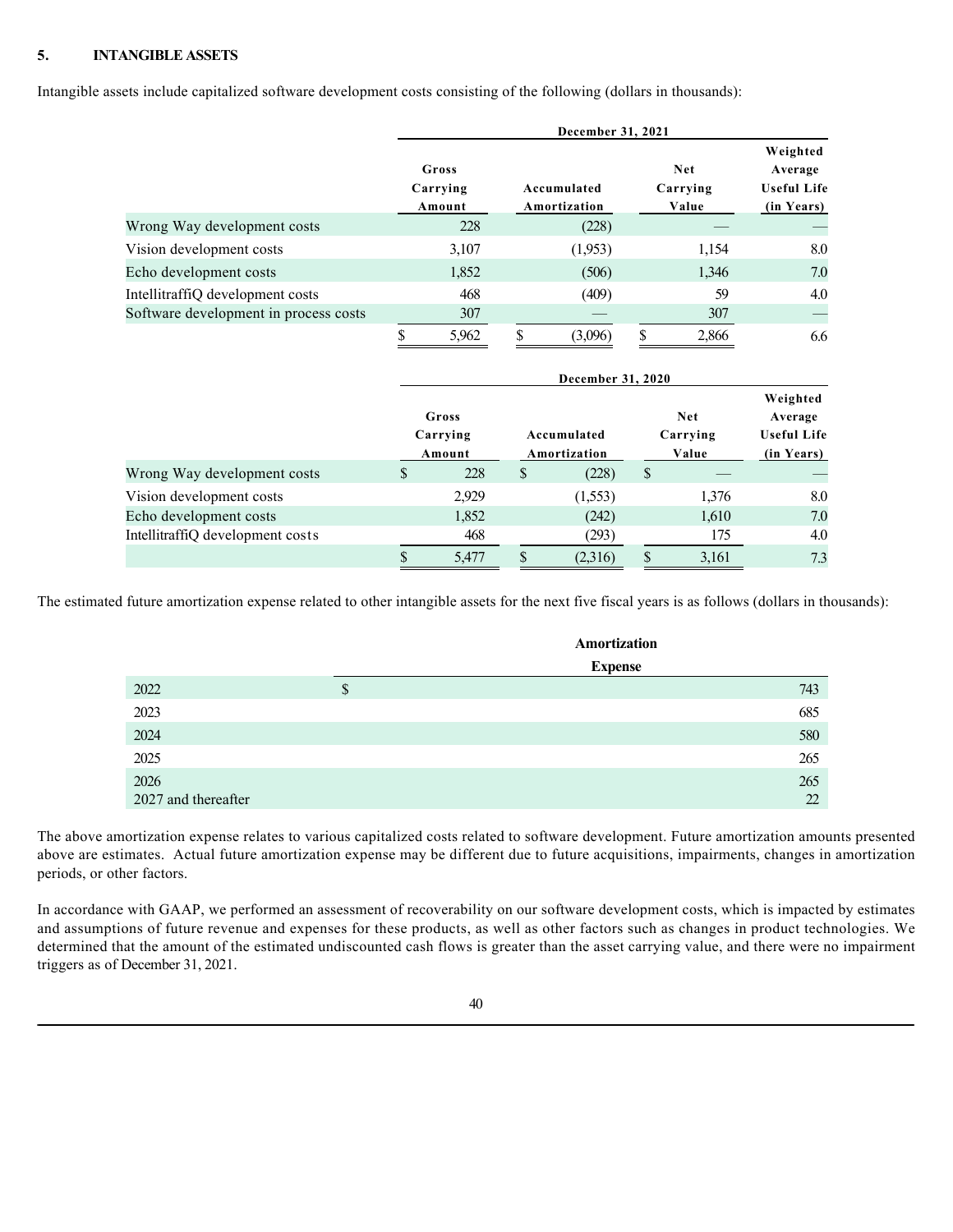## **6. WARRANTIES**

Warranty liability and related activity consisted of the following (in thousands):

|                                       | Years ended December 31, |      |      |       |  |
|---------------------------------------|--------------------------|------|------|-------|--|
|                                       | 2021                     |      | 2020 |       |  |
|                                       |                          |      |      |       |  |
| Beginning balance                     | \$                       | 141  | D    | 313   |  |
| Warranty provisions                   |                          | 41   |      | 35    |  |
| Warranty claims                       |                          | (47) |      | (63)  |  |
| Adjustments to preexisting warranties |                          |      |      | (144) |  |
| Ending balance                        |                          | 128  |      | 141   |  |

## **7. INCOME TAXES**

The components of income before income taxes were as follows (in thousands):

|                                            | Years ended December 31, |       |  |      |  |
|--------------------------------------------|--------------------------|-------|--|------|--|
|                                            |                          | 2021  |  | 2020 |  |
| Income from operations before income taxes |                          |       |  |      |  |
| Domestic                                   |                          | 3,158 |  | 609  |  |
| Foreign                                    |                          | 42    |  | (8)  |  |
| Total                                      |                          | 3,200 |  | 601  |  |

The components of income tax expense (benefit) were as follows (in thousands):

|                                    |               | Years ended December 31, |               |                |  |
|------------------------------------|---------------|--------------------------|---------------|----------------|--|
|                                    | 2021          |                          | 2020          |                |  |
|                                    |               |                          |               |                |  |
| Current:                           |               |                          |               |                |  |
| Federal                            | \$            |                          | \$            | $\mathfrak{D}$ |  |
| State                              |               | 17                       |               | $\overline{2}$ |  |
| Foreign                            |               | 3                        |               | 22             |  |
|                                    | <sup>\$</sup> | 20                       | $\mathcal{S}$ | 26             |  |
|                                    |               |                          |               |                |  |
| Deferred:                          |               |                          |               |                |  |
| Federal                            | \$            | 894                      | \$            | (461)          |  |
| State                              |               | 49                       |               | (33)           |  |
| Foreign                            |               | (58)                     |               | 6              |  |
|                                    |               | 885                      |               | (488)          |  |
| Total income tax expense (benefit) | S             | 905                      | S             | (462)          |  |
|                                    |               |                          |               |                |  |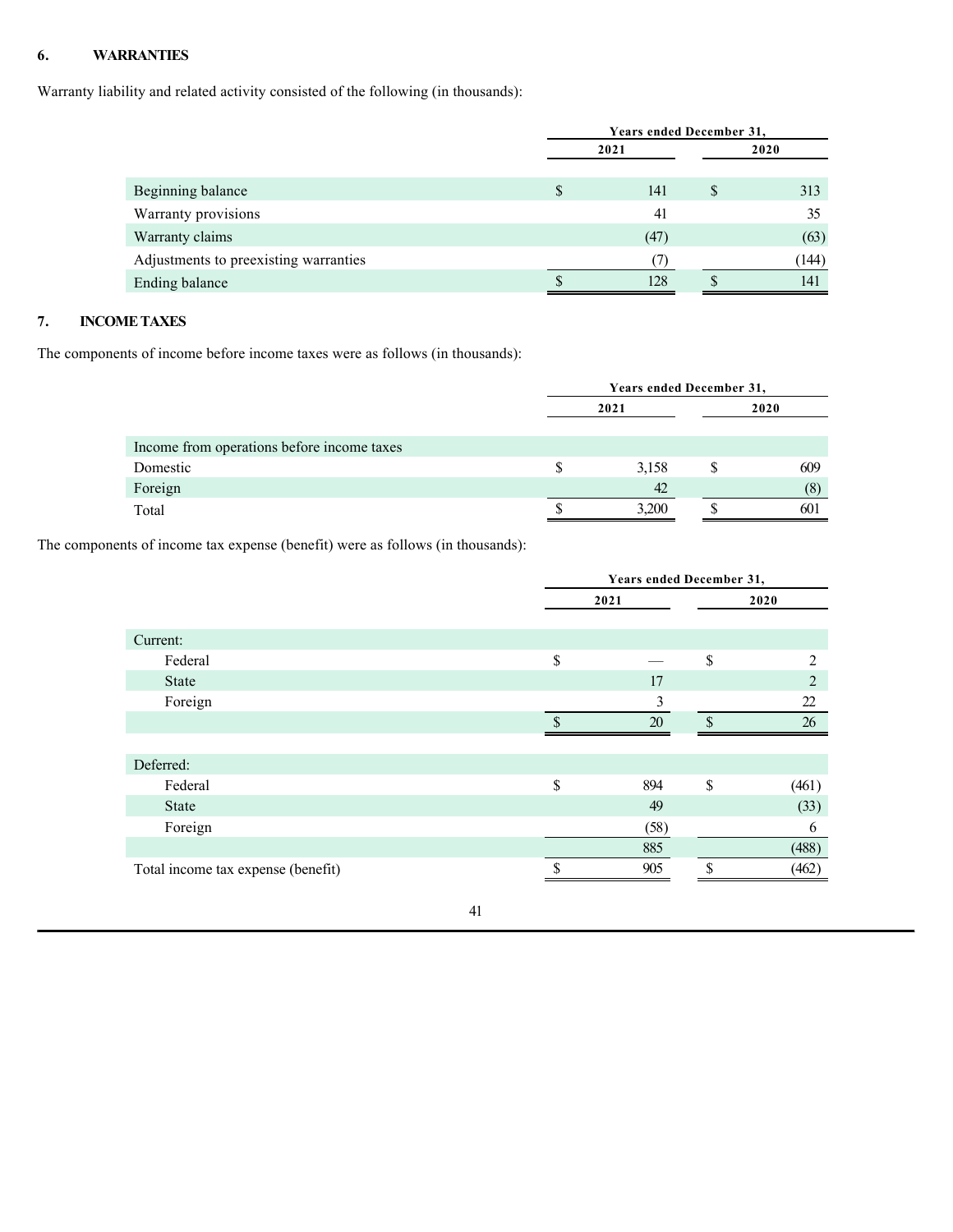A reconciliation from the federal statutory income tax provision to our effective tax expense (benefit) is as follows (in thousands):

|                                                             | Years ended December 31, |       |      |       |
|-------------------------------------------------------------|--------------------------|-------|------|-------|
|                                                             |                          | 2021  | 2020 |       |
|                                                             |                          |       |      |       |
| United States federal tax statutory rate                    | S                        | 686   | S    | 143   |
| State taxes, net of federal benefit                         |                          | (37)  |      | (31)  |
| Changes in valuation allowances against deferred tax assets |                          | (132) |      |       |
| Research and development tax credits                        |                          | (24)  |      | (125) |
| Foreign provision different than U.S. tax rate              |                          | 31    |      | 6     |
| PPP loan forgiveness                                        |                          | (196) |      |       |
| Nondeductible expenses                                      |                          | 43    |      | (137) |
| Deferred true-up                                            |                          | 295   |      | (226) |
| Write off of attributes from disposed entity                |                          | 279   |      |       |
| Other                                                       |                          | (40)  |      | (92)  |
| Total                                                       |                          | 905   |      | (462) |

A summary of the deferred tax assets and liabilities is as follows (in thousands):

|                                    | December 31,   |      |         |  |  |
|------------------------------------|----------------|------|---------|--|--|
|                                    | 2021           | 2020 |         |  |  |
|                                    |                |      |         |  |  |
| Deferred tax assets (liabilities): |                |      |         |  |  |
| Accrued compensation and benefits  | \$<br>6        | \$   |         |  |  |
| Inventory reserves                 | 5              |      | 3       |  |  |
| Allowance for doubtful accounts    | 14             |      |         |  |  |
| Prepaid expenses and other         | (35)           |      | (52)    |  |  |
| Warranty reserves                  | $\overline{2}$ |      | 15      |  |  |
| Intangible and other assets        | (267)          |      | (158)   |  |  |
| Net operating loss carryforwards   | 3,757          |      | 4,756   |  |  |
| Property, equipment and other      | 3              |      | (10)    |  |  |
| Research and development credit    | 2,951          |      | 2,890   |  |  |
| Total deferred tax asset:          | 6,436          |      | 7,451   |  |  |
| Less: valuation allowance          | (1,612)        |      | (1,743) |  |  |
| Total deferred tax assets:         | 4,824          | \$   | 5,708   |  |  |

As of December 31, 2021, the Company had sustained a significant accumulated tax loss. The net operating loss ("NOL") carry forward in the United States and Canada as of December 31, 2021 was \$16.7 million and \$246,000, respectively.

On a quarterly basis, the Company evaluates all positive and negative evidence in determining if the valuation allowance is fairly stated. The valuation allowance of \$1.6 million and \$1.7 million at December 31, 2021 and 2020, respectively, relates to state and foreign net operating losses, U.S. federal and state research and development credits, and foreign tax credits that are not more likely than not to be utilized.

In accordance with Accounting Standards Codification ("ASC") 740‑30, *Income Taxes,* we have not recognized a deferred tax liability for the undistributed earnings of certain of our foreign operations because those subsidiaries have invested or will invest the undistributed earnings indefinitely. It is impractical for us to determine the amount of unrecognized deferred tax liabilities on these indefinitely reinvested earnings. Deferred taxes are recorded for earnings of foreign operations when we determine that such earnings are no longer indefinitely reinvested.

During 2021, the Company identified an error related to the 2020 income tax provision which resulted in the income tax benefit to be overstated by approximately \$224,000 for the year ended December 31, 2020. The error was corrected during the fourth quarter of 2021, resulting in the income tax expense for the year ended December 31, 2021 to be overstated by a corresponding \$224,000. The error relates to the accounting for the tax benefits of certain operating losses of the Company's ISS HK foreign entity. Management has determined the error was not material to either the 2021 or 2020 consolidated financial statements.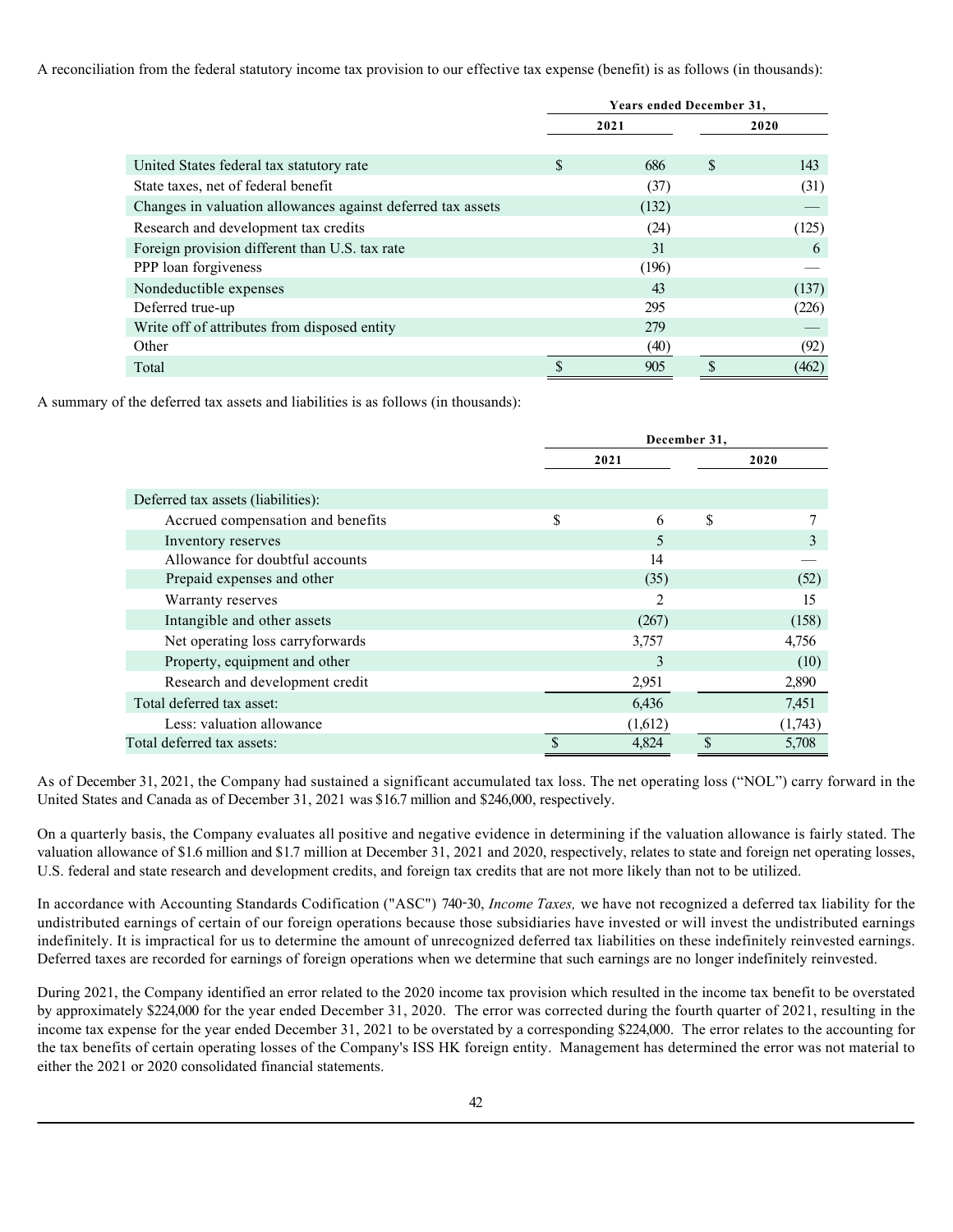The Company had recognized no material uncertain tax positions as of December 31, 2021. The Company files income tax returns in the U.S federal jurisdiction and various state and foreign jurisdictions. With few exceptions, the Company is no longer subject to U.S federal or state and local income tax examinations by tax authorities for years before 2018. It is difficult to predict the final timing and resolution of any particular uncertain tax position. Based on the Company's assessment of many factors, including past experience and complex judgments about future events, the Company does not currently anticipate significant changes in its uncertain tax positions over the next 12 months.

### **8. LICENSING**

We have licensed the exclusive right to manufacture and market the Autoscope video technology in the United States, Mexico, Canada and the Caribbean to Econolite, and we receive royalties from Econolite on sales of systems in those territories as well as in non-exclusive territories as allowed from time to time. We may terminate our agreement with Econolite if a minimum annual sales level is not met or if Econolite fails to make royalty payments as required by the agreement. The agreement's term expires in 2031, unless terminated by either party upon three years' notice.

We recognized royalty income from this agreement of \$8.5 million and \$8.3 million in 2021 and 2020, respectively.

## **9. SIGNIFICANT CUSTOMERS AND CONCENTRATION OF CREDIT RISK**

Royalty revenue from Econolite comprised 64% and 63% of revenue in the years ended December 31, 2021 and 2020, respectively. Accounts receivable from Econolite were \$1.4 million and \$1.8 million at December 31, 2021 and 2020, respectively. Major disruptions in the manufacturing and distribution of our products by Econolite or the inability of Econolite to make payments on its accounts receivable with us could have a material adverse effect on our business, financial condition and results of operations. At December 31, 2021, Econolite comprised 60% of our accounts receivable compared to 78% at December 31, 2020.

Product revenue from four of the Company's major customers other than Econolite comprised 16% and 17% of revenue in the years ended December 31, 2021 and 2020, respectively. Accounts receivable from these customers were \$352,000 and \$274,000 at December 31, 2021 and 2020, respectively. Major disruptions in the distribution of our products by these customers or the inability to make payments on their accounts receivable with us could have a material adverse effect on our business, financial condition and results of operations. At December 31, 2021, the accounts receivable of these customers comprised more than 15% of accounts receivable.

### **10. RETIREMENT SAVINGS PLANS**

Substantially all of our employees in the United States are eligible to participate in our qualified defined contribution 401(k) plan. Participants may elect to have a specified portion of their salary contributed to the plan, and we may make discretionary contributions to the plan. We made contributions totaling \$72,000 and \$94,000 to the plan for 2021 and 2020, respectively.

<sup>43</sup>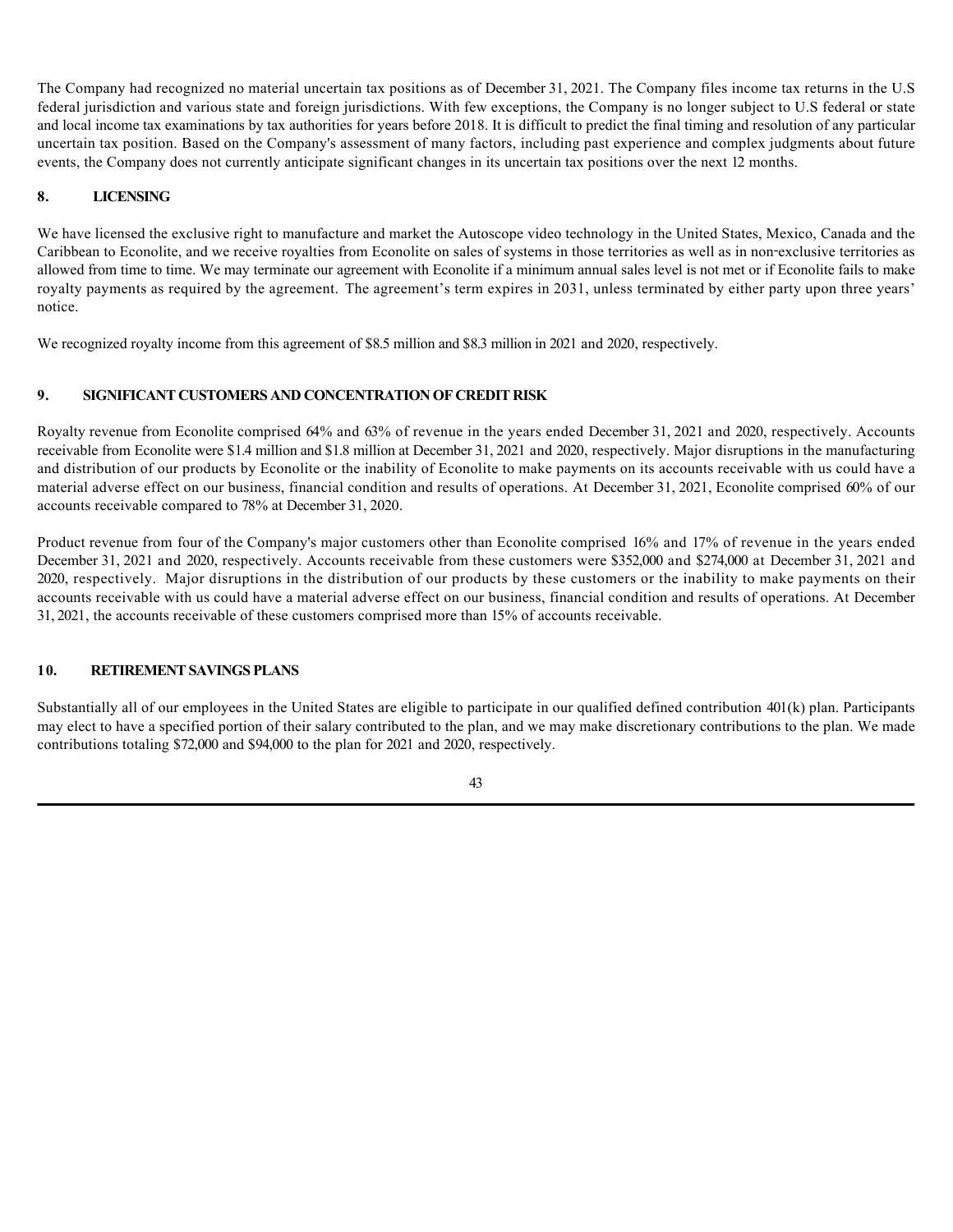#### **11. STOCK-BASED COMPENSATION**

We compensate officers, directors, key employees and consultants with stock-based compensation under the Image Sensing Systems, Inc. 2014 Stock Option and Incentive Plan (the "2014 Plan"), which was approved by our shareholders and is administered under the supervision of our Board of Directors. The Image Sensing Systems, Inc. 2005 Stock Incentive Plan (the "2005 Plan") expired in 2015, although there are options to purchase 15,000 shares outstanding under the 2005 Plan that were issued before the 2005 Plan expired. The 2014 Plan and the 2005 Plan and awards granted under the 2014 Plan and the 2005 Plan were assumed by Autoscope in the Reorganization. Stock option awards are granted at exercise prices equal to the closing price of our stock on the day before the date of grant. Generally, options vest proportionally over periods of three to five years from the dates of the grant, beginning one year from the date of grant, and have a contractual term of nine to 10 years.

Compensation expense, net of estimated forfeitures, is recognized ratably over the vesting period. Stock-based compensation expense included in general and administrative expense for the years ended December 31, 2021 and 2020 was \$226,000 and \$224,000, respectively. At December 31, 2021, 245,504 shares were available for grant under the 2014 Plan.

#### *Stock Options*

The following tables summarize stock option activity:

|                                          | For the year ended December 31, 2021 |               |                                                           |                                                                       |               |                                               |
|------------------------------------------|--------------------------------------|---------------|-----------------------------------------------------------|-----------------------------------------------------------------------|---------------|-----------------------------------------------|
|                                          | Number of<br><b>Shares</b>           |               | Weighted<br>Average<br><b>Exercise Price</b><br>per Share | Weighted<br>Average<br>Remaining<br>Contractual<br>Term (in<br>years) |               | Aggregate<br><b>Intrinsic</b><br><b>Value</b> |
| Options outstanding at December 31, 2020 | 15,000                               | <sup>\$</sup> | 4.76                                                      | 2.94                                                                  | <sup>\$</sup> | 2,700                                         |
| Granted                                  |                                      | S             |                                                           |                                                                       | S             |                                               |
| Exercised                                | (2,000)                              | <sup>\$</sup> | 4.22                                                      |                                                                       | S             |                                               |
| Expired                                  |                                      | S             |                                                           |                                                                       | S             |                                               |
| Forfeited                                | (1,000)                              | -S            | 4.22                                                      |                                                                       | S             |                                               |
|                                          |                                      |               |                                                           |                                                                       |               |                                               |
| Options outstanding at December 31, 2021 | 12,000                               | <sup>\$</sup> | 4.90                                                      | 1.13                                                                  | <sup>\$</sup> | 19,860                                        |
| Options exercisable at December 31, 2021 | 12,000                               | \$            | 4.90                                                      | 1.13                                                                  | S             | 19,860                                        |

|                                          | For the year ended December 31, 2020 |               |                                                           |                                                                       |               |                                        |
|------------------------------------------|--------------------------------------|---------------|-----------------------------------------------------------|-----------------------------------------------------------------------|---------------|----------------------------------------|
|                                          | Number of<br><b>Shares</b>           |               | Weighted<br>Average<br><b>Exercise Price</b><br>per Share | Weighted<br>Average<br>Remaining<br>Contractual<br>Term (in<br>years) |               | Aggregate<br><b>Intrinsic</b><br>Value |
| Options outstanding at December 31, 2019 | 16,000                               | <sup>\$</sup> | 4.73                                                      | 3.97                                                                  | $\mathcal{S}$ | 3,505                                  |
| Granted                                  |                                      | \$            |                                                           |                                                                       | S             |                                        |
| Exercised                                |                                      | \$            |                                                           |                                                                       | \$            |                                        |
| Expired                                  |                                      | \$            |                                                           |                                                                       | S             |                                        |
| Forfeited                                | (1,000)                              | <sup>\$</sup> | 4.22                                                      |                                                                       | S             |                                        |
|                                          |                                      |               |                                                           |                                                                       |               |                                        |
| Options outstanding at December 31, 2020 | 15,000                               | <sup>\$</sup> | 4.76                                                      | 2.94                                                                  | <sup>\$</sup> | 2,700                                  |
| Options exercisable at December 31, 2020 | 15,000                               | S             | 4.76                                                      | 2.94                                                                  | \$            | 2,700                                  |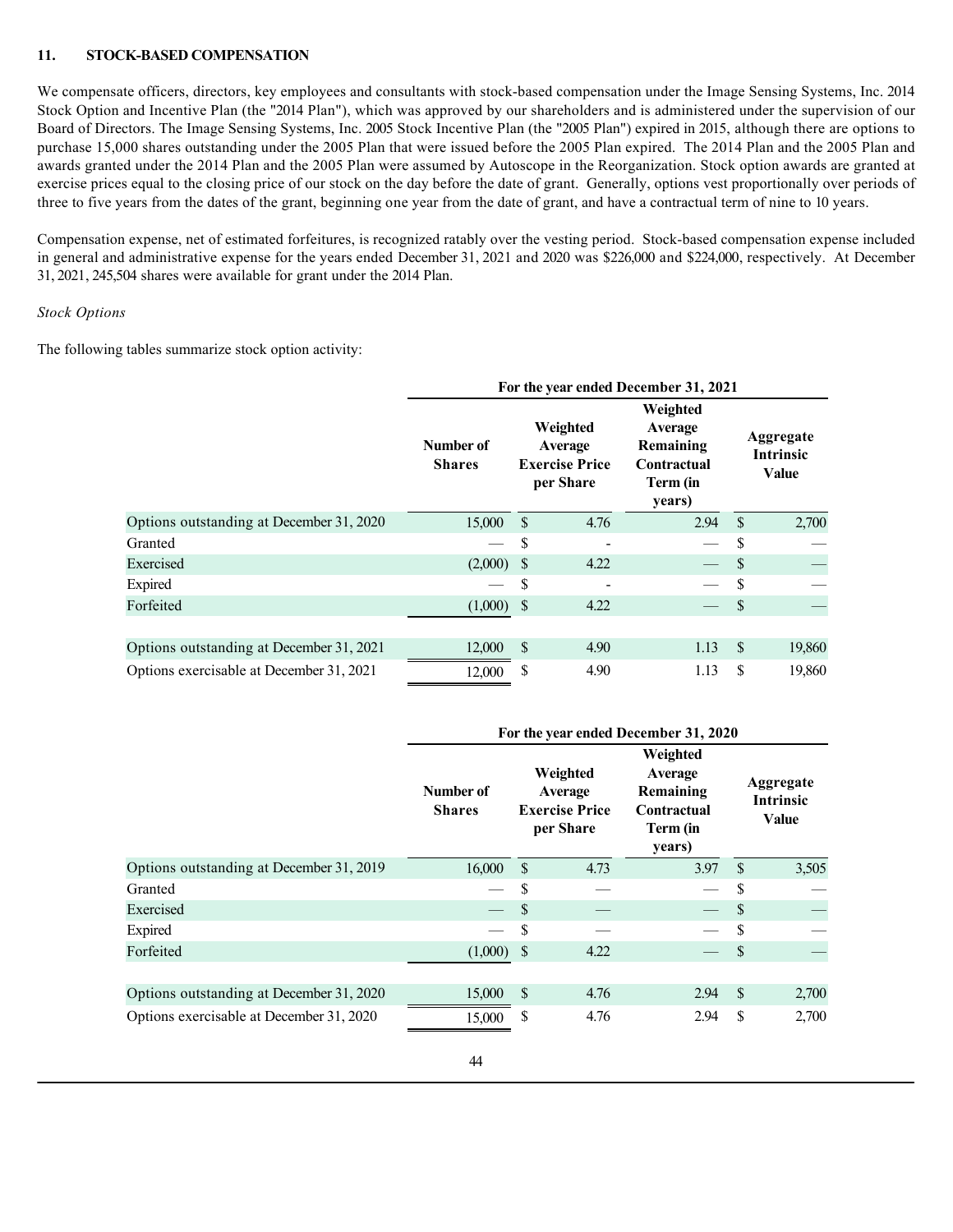We recognized no stock-based compensation related to stock options during the years ended December 31, 2021 and 2020.

At December 31, 2021, there was no unrecognized stock option expense related to non-vested stock options.

The fair value of stock options granted under stock-based compensation programs has been estimated as of the date of each grant using the multiple option form of the Black‑Scholes valuation model, based on the grant price and assumptions regarding the expected grant life, stock price volatility, dividends, and risk-free interest rates. Each vesting period of an option award is valued separately, with this value being recognized evenly over the vesting period. No options were granted for the years ended December 31, 2021 and 2020.

#### *Restricted Stock and Stock Awards*

Restricted stock awards are granted under the 2014 Plan at the discretion of the Compensation Committee of our Board of Directors. We issue restricted stock awards to executive officers and key consultants. These awards may contain certain performance conditions or time-based vesting criteria. The restricted stock awards granted to executive officers vest if the various performance or time-based metrics are met. Stockbased compensation is recognized for the number of awards expected to vest at the end of the period and is expensed beginning on the grant date through the end of the vesting period. At the time of vesting, the recipients of common stock may request to receive a net of the number of shares required for employee withholding taxes, which can be withheld up to the relevant jurisdiction's maximum statutory rate. Stock awards granted to consultants are recognized over the performance period based on the stock price on the date when the consultant's performance is complete.

We also issue stock awards as a portion of the annual retainer for each director on a quarterly basis. The stock awards are fully vested at the time of issuance. Compensation expense related to stock awards is determined on the grant date based on the publicly-quoted fair market value of our common stock and is charged to earnings on the grant date.

The following table summarizes restricted stock award activity for 2021 and 2020:

|                                         | 2021                       |               |                                                               | 2020                       |   |                                                        |
|-----------------------------------------|----------------------------|---------------|---------------------------------------------------------------|----------------------------|---|--------------------------------------------------------|
|                                         | Number of<br><b>Shares</b> |               | Weighted<br><b>Average Grant</b><br><b>Date Fair</b><br>Value | Number of<br><b>Shares</b> |   | Weighted<br><b>Average Grant</b><br>Date Fair<br>Value |
| Awards outstanding at beginning of year | 33,330 \$                  |               | 4.52                                                          | 58,961 \$                  |   | 4.32                                                   |
| Granted                                 | 31,233                     | <sup>\$</sup> | 6.40                                                          | 31,455 \$                  |   | 3.97                                                   |
| Vested                                  | $(45,966)$ \$              |               | 5.31                                                          | $(57,086)$ \$              |   | 4.01                                                   |
| Forfeited                               |                            | \$            |                                                               |                            | S |                                                        |
|                                         |                            |               |                                                               |                            |   |                                                        |
| Awards outstanding at end of year       | 18,597                     | S             | 5.72                                                          | 33,330                     |   | 4.52                                                   |

As of December 31, 2021, the total stock-based compensation expense related to non-vested awards not yet recognized was \$54,000, which is expected to be recognized over a weighted average period of 1.8 years. During the years ended December 31, 2021 and 2020, we recognized \$226,000 and \$224,000, respectively, of stock-based compensation expense related to restricted stock awards.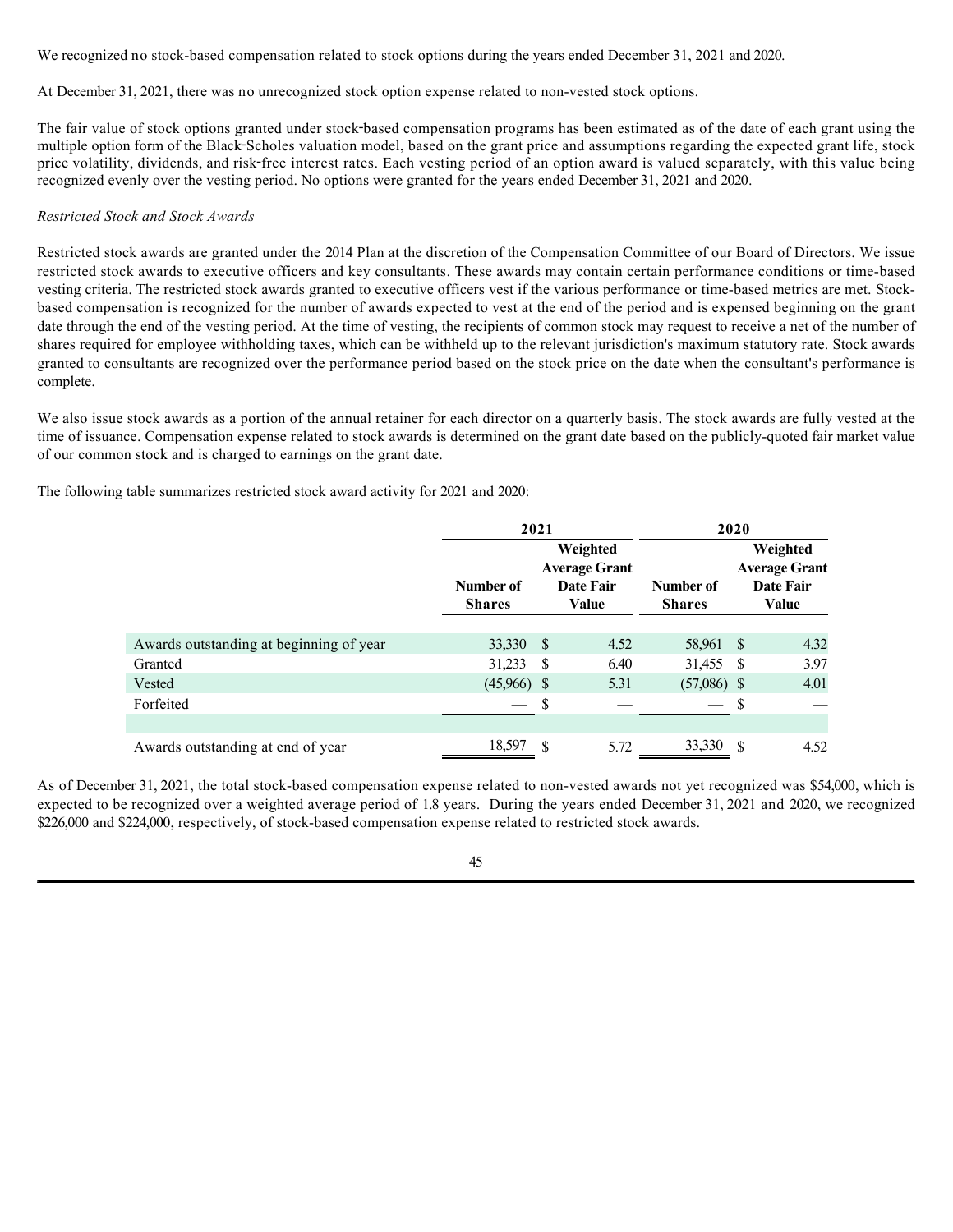## **12. INCOME PER COMMON SHARE**

Net income per share is computed by dividing net income by the daily weighted average number of common shares outstanding during the applicable periods. Diluted net income per share includes the potentially dilutive effect of common shares subject to outstanding stock options and restricted stock awards using the treasury stock method. Under the treasury stock method, shares subject to certain outstanding stock options and restricted stock awards have been excluded from the diluted weighted average shares outstanding calculation because the exercise of those options or the vesting of those restricted stock awards would lead to a net reduction in common shares outstanding. As a result, stock options to acquire 2,000 and 15,320 weighted common shares have been excluded from the diluted weighted shares outstanding for the years ended December 31, 2021 and December 31, 2020, respectively.

A reconciliation of net income per share is as follows (in thousands, except per share data):

|                                                                 | <b>Years ended December 31,</b> |       |   |       |
|-----------------------------------------------------------------|---------------------------------|-------|---|-------|
|                                                                 |                                 | 2021  |   | 2020  |
| Numerator:                                                      |                                 |       |   |       |
| Net income                                                      | \$                              | 2.295 | S | 1,063 |
| Denominator:                                                    |                                 |       |   |       |
| Weighted average common shares outstanding                      |                                 | 5,342 |   | 5,296 |
| Dilutive potential common shares                                |                                 | 16    |   | 20    |
| Shares used in diluted net income per common share calculations |                                 | 5,358 |   | 5,316 |
| Basic net income per common share                               |                                 | 0.43  |   | 0.20  |
| Diluted net income per common share                             |                                 | 0.43  |   | 0.20  |

## **13. RESTRUCTURING AND EXIT ACTIVITIES**

In the third quarter of 2016, in order to streamline our operating and cost structure, we initiated the closure of our wholly-owned subsidiaries, Image Sensing Systems HK Limited (ISS HK) in Hong Kong; Image Sensing Systems (Shenzhen) Limited (ISS WOFE) in China. During 2020, we initiated the closure of Image Sensing Systems EMEA (ISS UK) and Image Sensing Systems Holdings Limited (ISS Holdings). At September 30, 2021, Image Sensing Systems (Shenzhen) Limited was fully closed. We incurred \$28,000 of legal entity closure costs in 2021 compared to \$69,000 in 2020.

In the second quarter of 2021, the Company began the process of forming a subsidiary in Chennai, India. Autoscope Technologies India Private Limited ("Autoscope India") was legally formed on October 14, 2021. Autoscope India's operations will solely focus on research and development.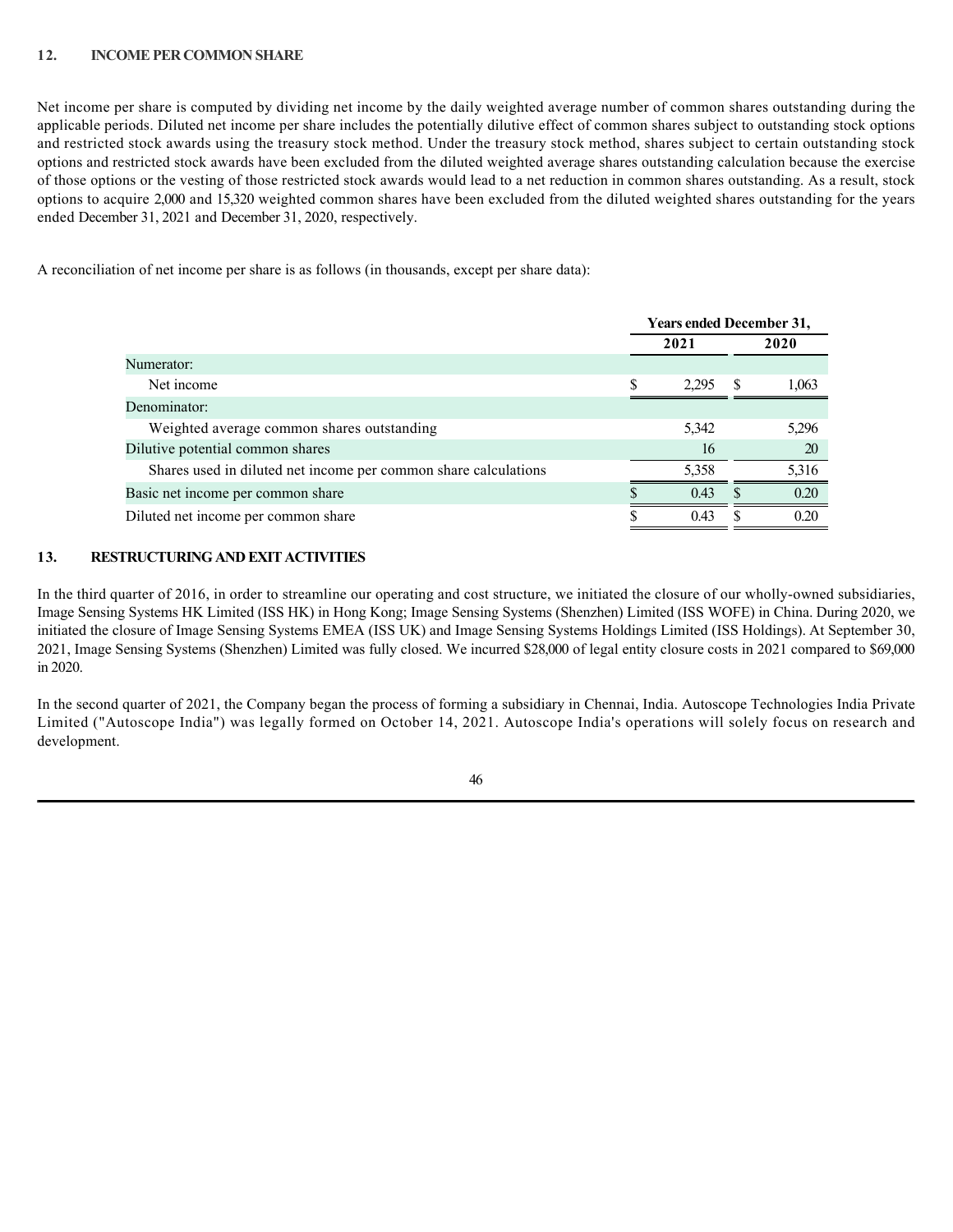#### **14. SEGMENT INFORMATION**

The Company's Chief Executive Officer and management regularly review financial information for the Company's discrete operating segments. Based on similarities in the economic characteristics, nature of products and services, production processes, type or class of customer served, method of distribution and regulatory environments, the operating segments have been aggregated for financial statement purposes and categorized into two reportable segments: Intersection and Highway.

Autoscope video is our machine-vision product line, and revenue consists of royalties (all of which are received from Econolite), as well as a portion of international product sales. Video products are normally sold in the Intersection segment. RTMS is our radar product line, and revenue consists of international and North American product sales. Radar products are normally sold in the Highway segment. All segment revenues are derived from external customers.

Operating expenses and total assets are not allocated to the segments for internal reporting purposes. Due to the changes in how we manage our business, we may reevaluate our segment definitions in the future.

The following tables set forth selected financial information for each of our reportable segments (in thousands):

|                                   |   | For the year ended December 31, 2021 |   |         |    |        |  |
|-----------------------------------|---|--------------------------------------|---|---------|----|--------|--|
|                                   |   | Intersection                         |   | Highway |    | Total  |  |
|                                   |   |                                      |   |         |    |        |  |
| Revenue                           | P | 9,323                                | S | 3.919   | \$ | 13,242 |  |
| Gross profit                      |   | 8,421                                |   | 1,814   |    | 10,235 |  |
| Amortization of intangible assets |   | 400                                  |   | 380     |    | 780    |  |
| Intangible assets                 |   | 1,461                                |   | 1,405   |    | 2,866  |  |

|                                   | For the year ended December 31, 2020 |  |                |    |        |  |
|-----------------------------------|--------------------------------------|--|----------------|----|--------|--|
|                                   | Intersection                         |  | <b>Highway</b> |    | Total  |  |
|                                   |                                      |  |                |    |        |  |
| Revenue                           | 9.301                                |  | 3,872          | \$ | 13,173 |  |
| Gross profit                      | 8,401                                |  | 1.987          |    | 10,388 |  |
| Amortization of intangible assets | 367                                  |  | 369            |    | 736    |  |
| Intangible assets                 | 1,376                                |  | 1,785          |    | 3,161  |  |

We derived the following percentages of our net revenues from the following geographic regions:

|                        |       | For the years ended December 31, |
|------------------------|-------|----------------------------------|
|                        | 2021  | 2020                             |
| Asia Pacific           | $1\%$ | $2\%$                            |
| Europe and Middle East | 12%   | 14%                              |
| North America          | 87%   | 84%                              |

No countries other than the United States had revenue in excess of 10% of our total revenue during any periods presented. The aggregate net book value of long-lived assets held outside of the United States, not including intangible assets, was \$10,000 and \$12,000 at December 31, 2021 and 2020, respectively.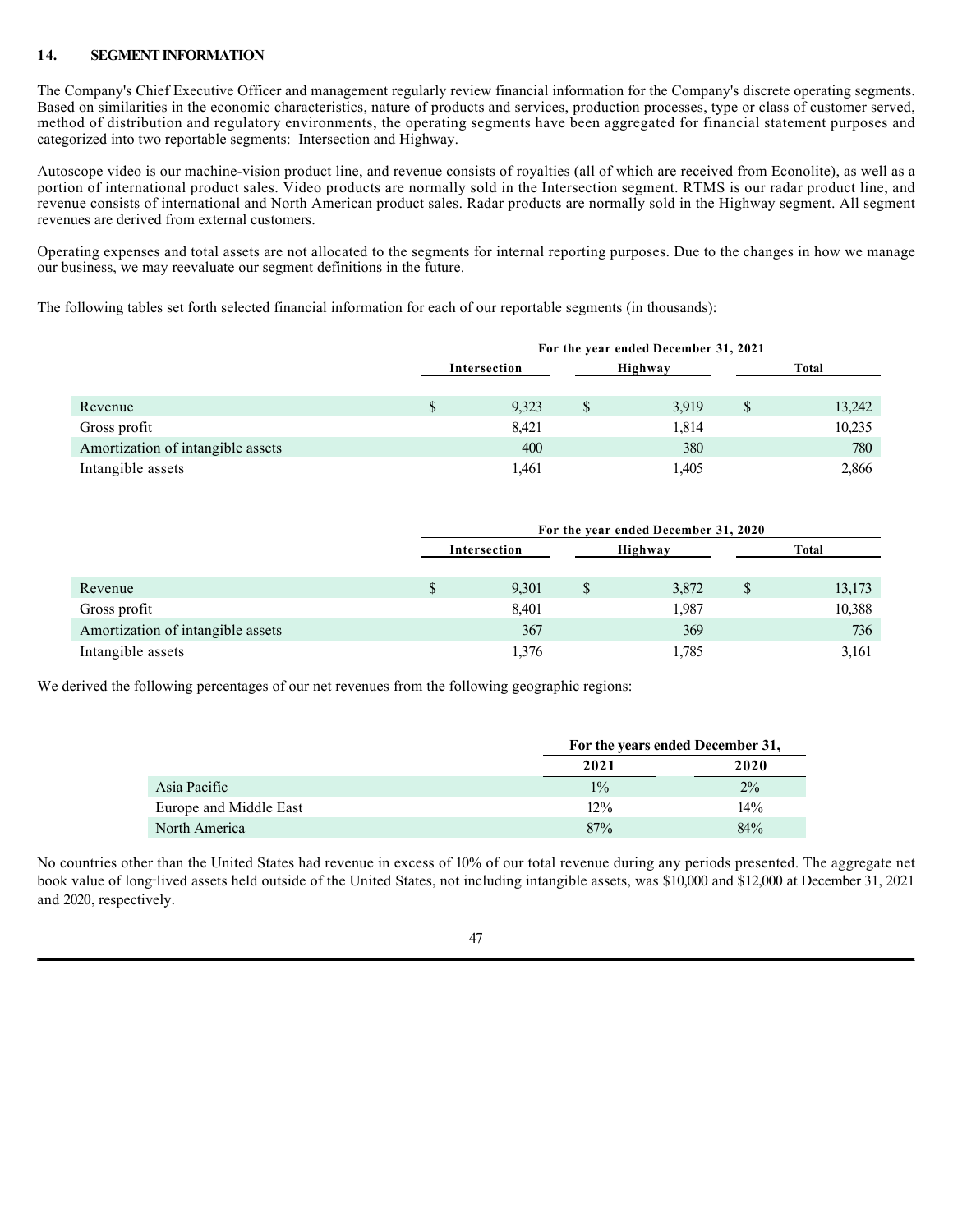## **15. LONG-TERM DEBT**

#### *Paycheck Protection Program Loan*

Under the Paycheck Protection Program ("PPP"), the United States Small Business Administration ("SBA") approved the Company's application to receive a loan in the amount of \$923,700 (the "PPP Loan"). The PPP was established under the congressionally approved Coronavirus Aid, Relief, and Economic Security Act (the "CARES Act") and is administered by the SBA. The PPP Loan to the Company was made through BMO Harris Bank N.A. (the "Lender"). On April 21, 2020, the Company's Board of Directors approved the PPP Loan, and the Company signed the promissory note (the "Note") evidencing the PPP Loan, which is dated as of April 17, 2020. The Lender distributed the \$923,700 of proceeds of the PPP Loan to the Company on April 22, 2020.

The term of the PPP loan was 24 months after the date of the Note (the "Maturity Date"). The annual interest rate on the PPP Loan was 1.00%. No payments of principal or interest were due during the six months beginning on the date of the Note (the "Deferred Period"). The Company's obligations under the Note were not secured by a security interest in the Company's assets. The Note required the Lender's consent if the Company wanted to reorganize, merge, consolidate, or otherwise change its ownership or structure. The Note contained customary events of default by the Company relating to, among other things, payment defaults and the breach of representations and warranties or other provisions of the Note. Upon a default by the Company under the Note, the Lender could accelerate the Company's obligations under the Note and pursue its rights against the Company under applicable law, including by filing suit and obtaining a judgment against the Company.

Under the terms of the CARES Act, PPP loan recipients can apply for and be granted forgiveness for all or a portion of loans made under the PPP after 24 weeks if the recipients use the PPP loan proceeds for eligible purposes, including payroll costs, mortgage interest, rent or utility costs and meet other requirements regarding, among other things, the maintenance of employment and compensation levels. As of December 31, 2020, the Company had not recognized any forgiveness of this PPP Loan. On February 2, 2021, the Company was notified by the Lender that the Lender had received payment in full of the PPP Loan from the United States government, and the Company's PPP Loan had been forgiven. The Company recognized the amount of the loan principal and accrued interest forgiven totaling approximately \$931,000 as other nonoperating income in the first quarter of 2021.

The foregoing description of the Note does not purport to be complete and is qualified in its entirety by reference to the full text of the Note filed as Exhibit 10.14 to this Annual Report on Form 10-K and incorporated herein by reference.

#### *Real Property Bank Loan*

On December 10, 2021, ISNS entered into a Business Loan Agreement (the "Loan Agreement") with Coulee Bank (the "Bank") and issued a promissory note to the Bank (the "Note") in the original principal amount of \$1,742,500 (the "Loan") to finance the purchase of the Property at 1115 Hennepin Avenue, Minneapolis, Minnesota (the "Real Property").

The Note has a term of five years and bears interest at the fixed annual rate of 3.950% unless ISNS defaults under the terms of the Note, in which case a higher interest rate will go into effect calculated as provided in the Note. The Note is payable in 59 consecutive monthly payments of principal and interest of \$10,566, with the first payment due on January 10, 2022 and one final payment consisting of the balance of the entire remaining principal amount together with all accrued and unpaid interest, estimated at \$1,438,256, due and payable on December 10, 2026. There is no prepayment penalty unless ISNS finances the Loan with another lender, in which case ISNS would be obligated to pay a prepayment penalty to the Bank equal to 1% of the unpaid principal.

Upon the occurrence of an event of default under the Loan Agreement, all indebtedness of ISNS to the Bank immediately will become due and payable, all without notice of any kind to ISNS, except that in the case of an event of default of the type described in the "Insolvency" subsection of the Loan Agreement, such acceleration will be automatic and not optional. In addition, upon a default, the Bank will have all the rights and remedies provided in the or available at law, in equity, or otherwise.

Under the Mortgage granted by ISNS to the Bank (the "Mortgage") dated as of December 10, 2021, ISNS mortgaged and conveyed to the Bank, with power of sale, all of ISNS's right, title, and interest in and to the Real Property, together with all existing or subsequently erected or affixed buildings and all improvements and fixtures; and all easements, rights of way, and appurtenances. The events of default under the Mortgage are similar to those under the Loan Agreement and the Note and are in addition to those under the Loan Agreement and the Note.

As provided in the Assignment of Rents between ISNS and the Bank (the "Assignment") dated as of December 10, 2021, ISNS granted to the Bank a continuing security interest in, and conveyed to the Bank, all of ISNS's right, title, and interest in and to the rents from the Real Property. The Assignment provides that unless and until the Bank exercises its right to collect the rents as provided in the Assignment and so long as there is no default under the Assignment, ISNS may remain in possession and control of and operate and manage the Real Property and collect the rents. The events of default under the Assignment are similar to those under the Loan Agreement, the Note, and the Mortgage and are in addition to those under the Loan Agreement, the Note, and the Mortgage. Other than the lease for the billboards on the Real Property, which TJ&Z assigned to ISNS, there are currently no tenants in the Real Property and no leases or other similar agreements with prospective tenants contemplated.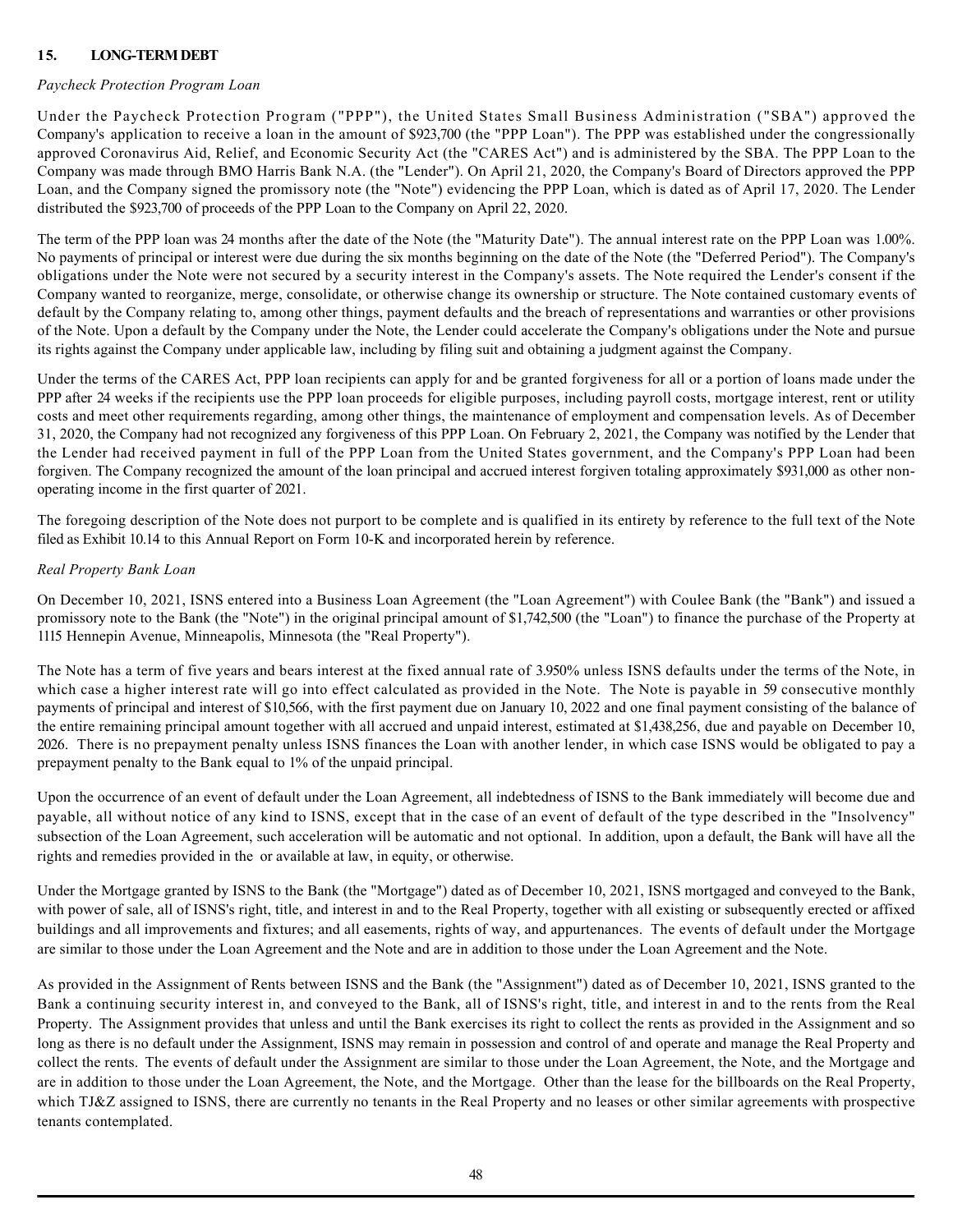In connection with the Loan, the Company incurred and capitalized approximately \$13,000 of debt issuance costs which will be amortized as additional interest expense over the life of the loan and are presented as a reduction to the long-term debt balance.

#### *Long-term Debt Maturities*

Maturities of long-term debt, excluding deferred debt issuance costs, for the next five fiscal years are as follows (dollars in thousands):

| <b>Long-term Debt</b> |
|-----------------------|
| <b>Maturities</b>     |
| \$<br>58              |
| 60                    |
| 63                    |
| 66                    |
| 1,496                 |
|                       |

The above descriptions of the Loan Agreement, the Note, the Mortgage, and the Assignment do not purport to be complete and are qualified in their entirety by reference to the full text of the Loan Agreement, the Note, and Mortgage, and the Assignment filed as Exhibit 10.22, Exhibit 10.23, Exhibit 10.24, and Exhibit 10.25 to this Annual Report on Form 10-K and incorporated herein by reference.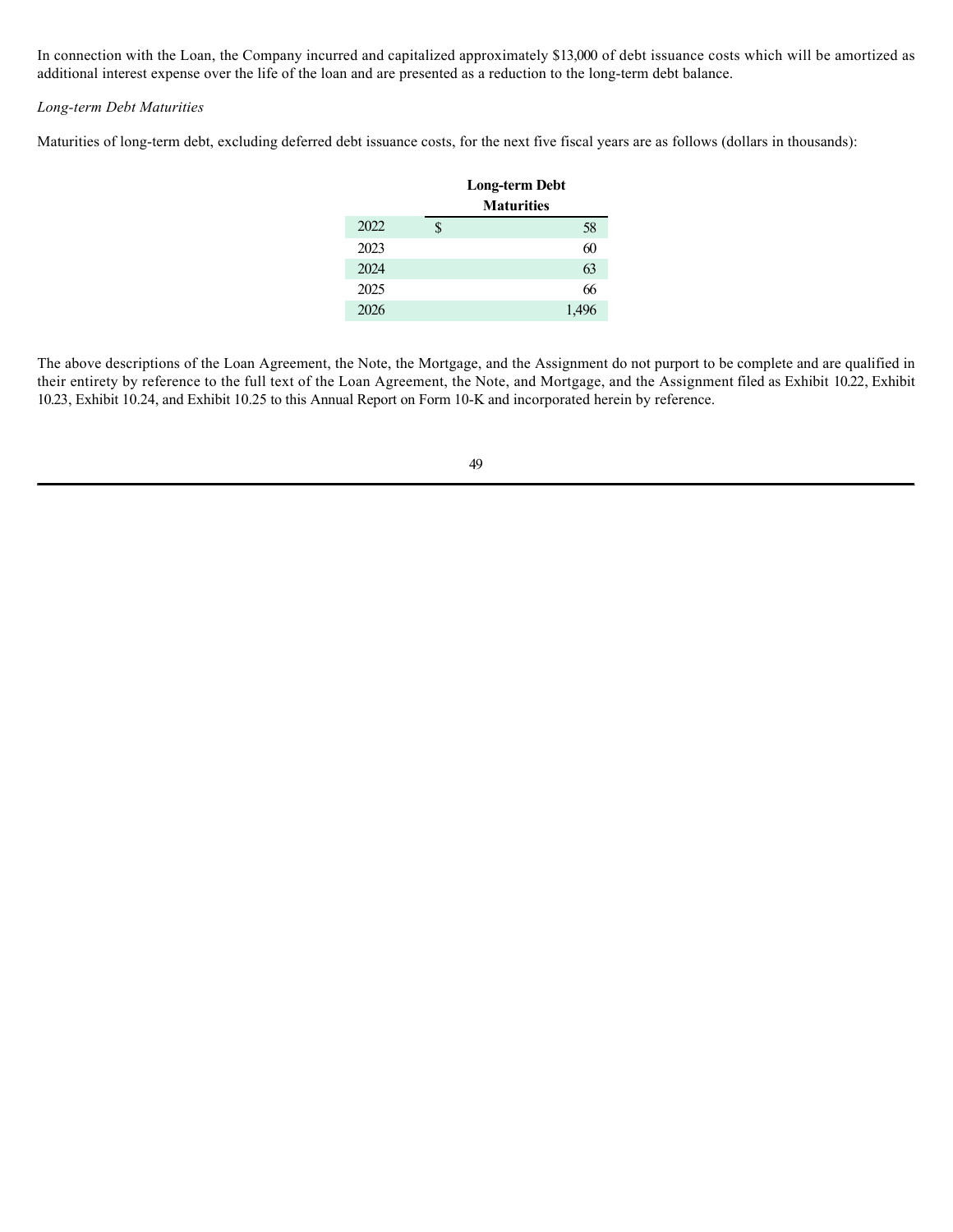#### **16. COMMITMENTS AND CONTINGENCIES**

#### *Litigation*

We are involved from time to time in various legal proceedings arising in the ordinary course of our business, including primarily commercial, product liability, employment and intellectual property claims. In accordance with GAAP, we record a liability in our Consolidated Financial Statements with respect to any of these matters when it is both probable that a liability has been incurred and the amount of the liability can be reasonably estimated. With respect to any currently pending legal proceedings, we have not established an estimated range of reasonably possible additional losses either because we believe that we have valid defenses to claims asserted against us or the proceeding has not advanced to a stage of discovery that would enable us to establish an estimate. We currently do not expect the outcome of these matters to have a material effect on our consolidated results of operations, financial position or cash flows. Litigation, however, is inherently unpredictable, and it is possible that the ultimate outcome of one or more claims asserted against us could adversely impact our results of operations, financial position or cash flows. We expense legal costs as incurred.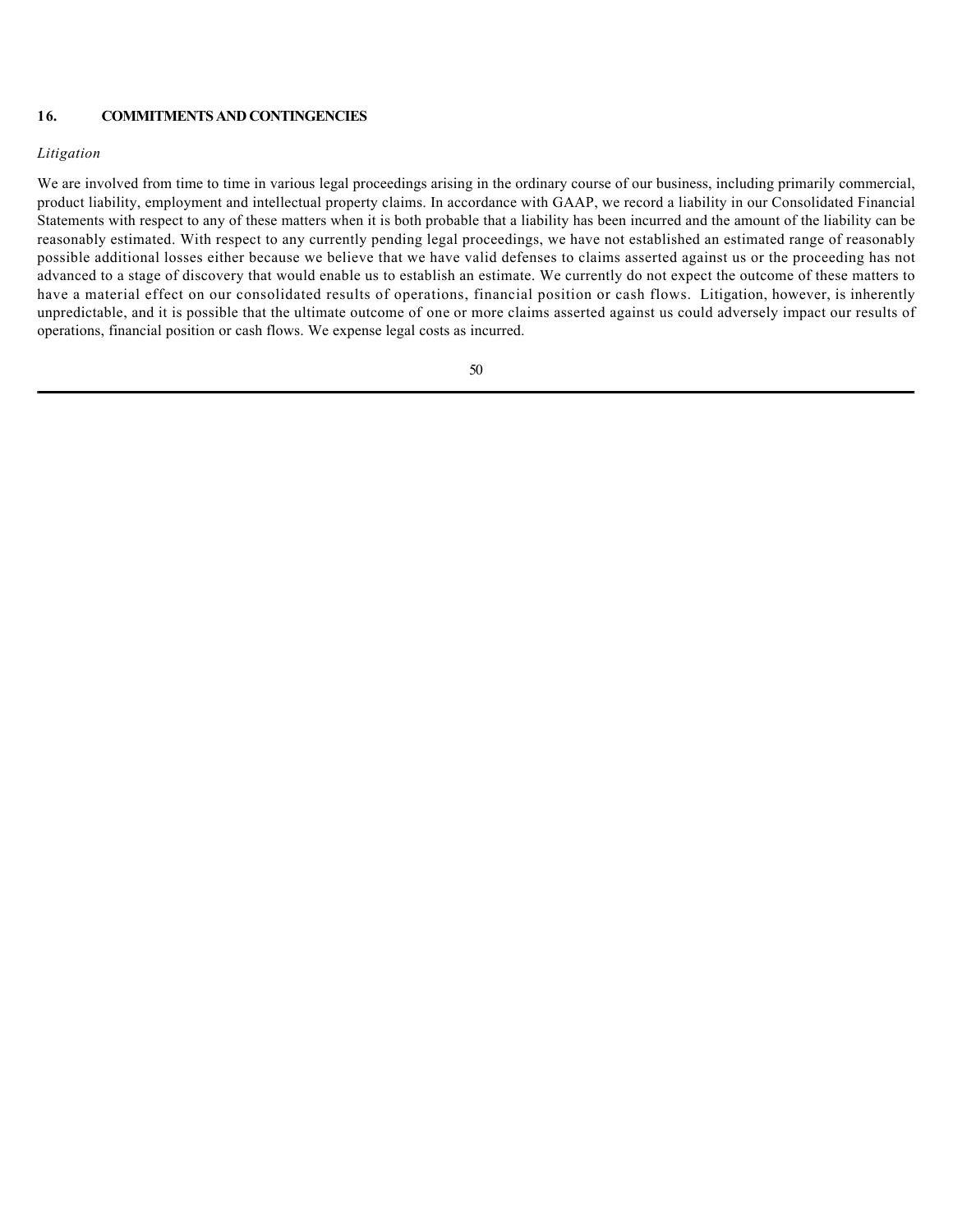## REPORT OF INDEPENDENT REGISTERED PUBLIC ACCOUNTING FIRM

## To the Board of Directors and Shareholders of Autoscope Technologies Corporation

#### **Opinion on the Consolidated Financial Statements**

We have audited the accompanying consolidated balance sheets of Autoscope Technologies Corporation (the Company) as of December 31, 2021 and 2020, and the related consolidated statements of operations, comprehensive income, shareholders' equity, and cash flows for each of the years in the two-year period ended December 31, 2021, and the related notes (collectively referred to as the consolidated financial statements). In our opinion, the consolidated financial statements present fairly, in all material respects, the financial position of the Company as of December 31, 2021 and 2020, and the results of its operations and its cash flows for each of the years in the two-year period ended December 31, 2021, in conformity with accounting principles generally accepted in the United States of America .

#### **Basis for Opinion**

These consolidated financial statements are the responsibility of the Company's management. Our responsibility is to express an opinion on the Company's consolidated financial statements based on our audits. We are a public accounting firm registered with the Public Company Accounting Oversight Board (United States) (PCAOB) and are required to be independent with respect to the Company in accordance with the U.S. federal securities laws and the applicable rules and regulations of the Securities and Exchange Commission and the PCAOB.

We conducted our audits in accordance with the standards of the PCAOB. Those standards require that we plan and perform the audit to obtain reasonable assurance about whether the consolidated financial statements are free of material misstatement, whether due to error or fraud. The Company is not required to have, nor were we engaged to perform, an audit of its internal control over financial reporting. As part of our audits, we are required to obtain an understanding of internal control over financial reporting but not for the purpose of expressing an opinion on the effectiveness of the Company's internal control over financial reporting. Accordingly, we express no such opinion.

Our audits included performing procedures to assess the risks of material misstatement of the consolidated financial statements, whether due to error or fraud, and performing procedures that respond to those risks. Such procedures included examining, on a test basis, evidence regarding the amounts and disclosures in the consolidated financial statements. Our audits also included evaluating the accounting principles used and significant estimates made by management, as well as evaluating the overall presentation of the consolidated financial statements. We believe that our audits provide a reasonable basis for our opinion.

### **Critical Audit Matters**

Critical audit matters are matters arising from the current period audit of the consolidated financial statements that were communicated or required to be communicated to the audit committee and that (1) relate to accounts or disclosures that are material to the financial statements and (2) involved our especially challenging, subjective, or complex judgments. We determined that there were no critical audit matters.

#### /s/ Boulay PLLP

We have served as the Company's auditor since 2016.

Minneapolis, Minnesota March 22, 2022

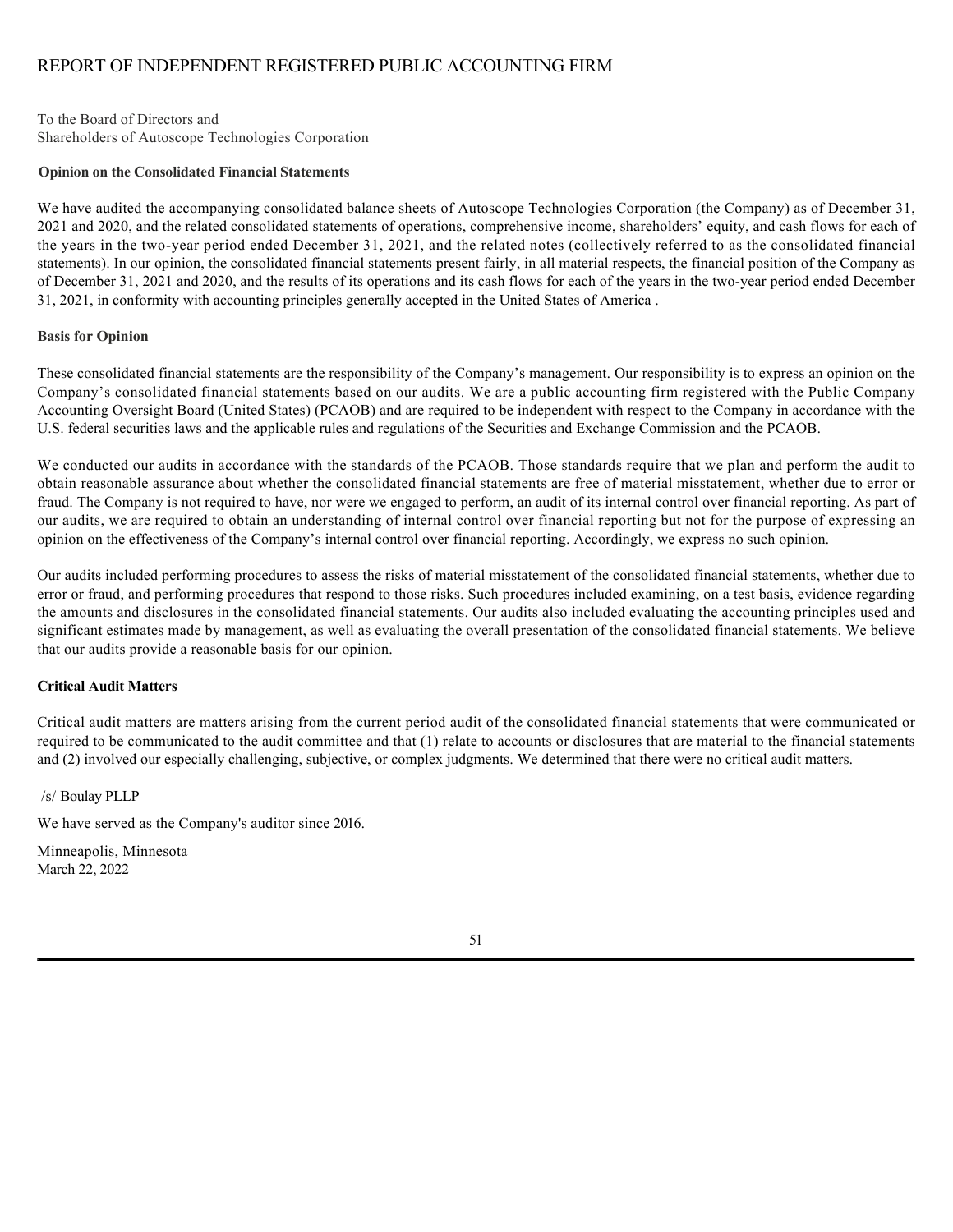## **[Item 9. Changes in and Disagreements with Accountants on Accounting and Financial Disclosure](#TOC)**

#### None.

## **[Item 9A. Controls and Procedures](#TOC)**

#### *Evaluation of disclosure controls and procedures*

We maintain disclosure controls and procedures (as defined in Rules 13a-15(e) and 15d-15(e) under the Securities Exchange Act of 1934, as amended ("Exchange Act")), that are designed to reasonably ensure that information required to be disclosed by us in the reports we file or submit under the Exchange Act is recorded, processed, summarized and reported within the time periods specified in the rules and forms of the Securities and Exchange Commission and that such information is accumulated and communicated to our management, including our principal executive officer and principal financial officer, or persons performing similar functions, as appropriate to allow timely decisions regarding required disclosure. Under the supervision and with the participation of our management, including our Chief Executive Officer and Chief Financial Officer, we evaluated the effectiveness of the design and operation of our disclosure controls and procedures. Based upon that evaluation, the Chief Executive Officer and Chief Financial Officer concluded that, as of the end of the period covered by this Annual Report on Form 10-K, our disclosure controls and procedures were effective.

#### *Management's report on internal control over financial reporting*

Our management is responsible for establishing and maintaining adequate internal control over financial reporting. Our internal control over financial reporting is a process designed to provide reasonable assurance regarding the reliability of financial reporting and the preparation of financial statements for external purposes in accordance with generally accepted accounting principles in the United States of America. Our internal control over financial reporting includes those policies and procedures that (i) pertain to the maintenance of records that, in reasonable detail, accurately and fairly reflect our transactions and dispositions of our assets; (ii) provide reasonable assurance that transactions are recorded as necessary to permit preparation of the financial statements in accordance with generally accepted accounting principles in the United States of America and that our receipts and expenditures are being made only in accordance with authorizations of our management and directors; and (iii) provide reasonable assurance regarding prevention or timely detection of unauthorized acquisition, use or disposition of our assets that could have a material effect on the financial statements.

Internal control over financial reporting cannot provide absolute assurance of achieving financial reporting objectives because of its inherent limitations. Internal control over financial reporting is a process that involves human diligence and is subject to lapses in judgment or breakdowns resulting from human failures. Internal control over financial reporting also can be circumvented by collusion or improper management override. Because of such limitations, there is a risk that material misstatements may not be prevented or detected on a timely basis by internal control over financial reporting. However, these inherent limitations are known features of the financial reporting process. Therefore, it is possible to design into the process safeguards to reduce, although not eliminate, these risks.

Because of its inherent limitations, internal control over financial reporting may not prevent or detect all misstatements. Further, projections of any evaluation of effectiveness to future periods are subject to the risk that controls may become inadequate because of changes in conditions or that the degree of compliance with the policies or procedures may deteriorate.

Management assessed the effectiveness of our internal control over financial reporting as of December 31, 2021. In making this assessment, management used the criteria set forth by the Committee of Sponsoring Organizations of the Treadway Commission (COSO) in "Internal Control —Integrated Framework 2013". Based on this assessment, management has concluded that our internal control over financial reporting was effective as of December 31, 2021.

#### *Changes in internal control over financial reporting*

During the most recent fiscal quarter covered by this Annual Report on Form 10-K, there has been no change in our internal control over financial reporting (as defined in Rule 13a-15(f) and 15d-15(f) under the Exchange Act) that has materially affected, or is reasonably likely to materially affect, our internal control over financial reporting.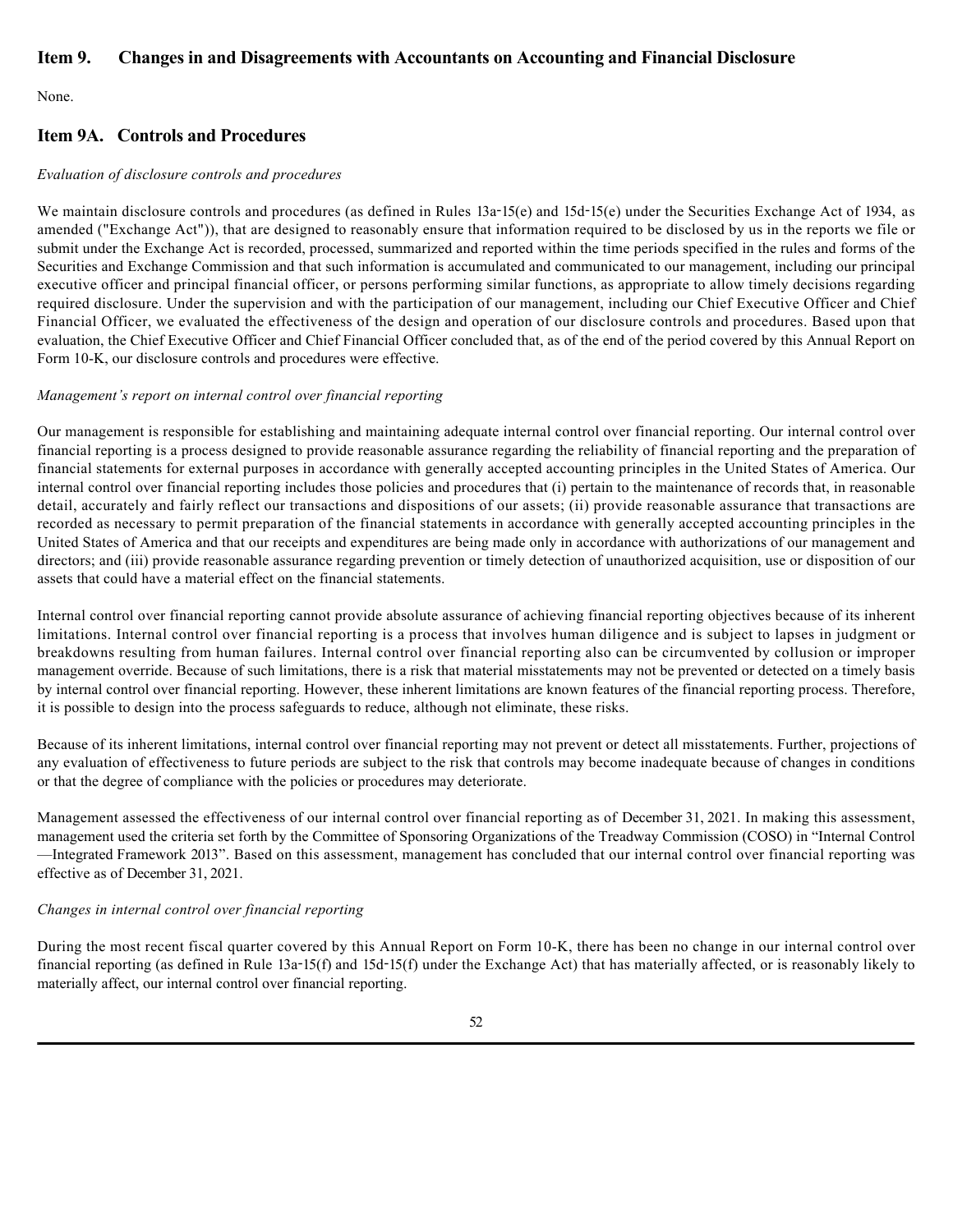## **[Item 9B. Other Information](#TOC)**

None.

## **[Item 9C. Disclosure Regarding Foreign Jurisdictions that Prevent Inspections](file:///C:/BackGroundJobs/LiveBackgroundServices/PublishPkgNEW/App_Data/HTML/1e1f32b4-53b6-44a4-b414-231e3a02ea6c/Main.htm#)**

Not Applicable.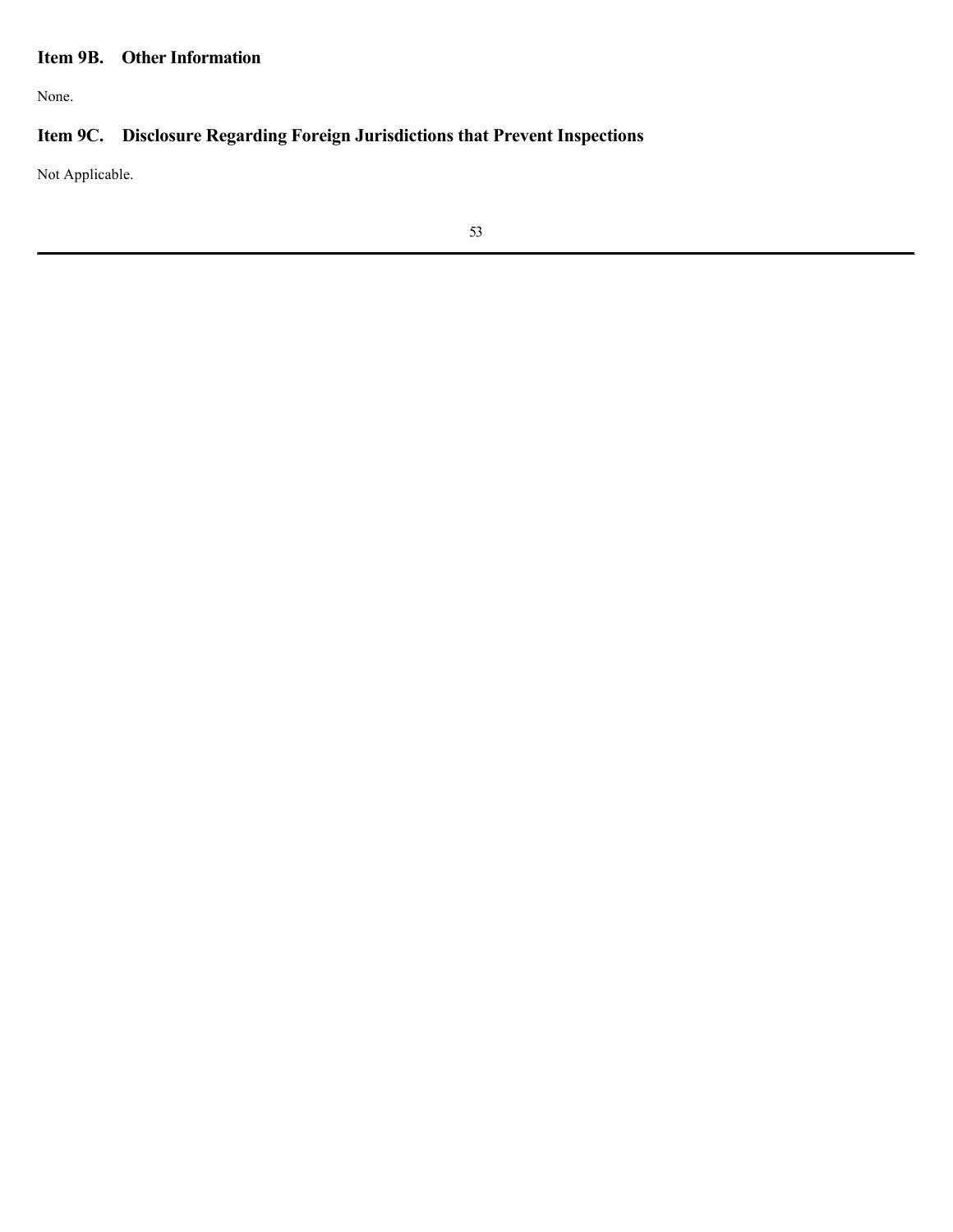## **[PART III](#TOC)**

## **[Item 10. Directors, Executive Officers and Corporate Governance](#TOC)**

We have adopted a Code of Ethics which applies to our principal executive, accounting and financial officers. The Code of Ethics is published on our website at www.imagesensing.com. Any amendments to the Code of Ethics and waivers of the Code of Ethics for our principal executive, accounting and financial officers will be published on our website.

The sections entitled "Proposal 1 ‑ Election of Directors," "Audit Committee" and, if applicable, "Delinquent Section 16(a) Reports" in our definitive proxy statement for our 2022 annual meeting of shareholders are incorporated into this Annual Report on Form 10-K by reference.

## **[Item 11. Executive Compensation](#TOC)**

The sections entitled "Executive Compensation" and "Director Compensation - 2021" in our definitive proxy statement for the 2022 annual meeting of shareholders are incorporated into this Annual Report on Form 10‑K by reference.

## **[Item 12. Security Ownership of Certain Beneficial Owners and Management and Related Stockholder Matters](#TOC)**

#### *Equity Compensation Plan Information*

The following table provides information as of December 31, 2021 about our shares of common stock subject to outstanding awards or available for future awards under our equity compensation plans and arrangements.

| <b>Plan Category</b>                                  | Number of securities to<br>be issued upon exercise<br>of outstanding options,<br>warrants and rights |   | Weighted-<br>average exercise<br>price of outstanding<br>options, warrants and<br>rights | Number of securities remaining<br>available for future issuance<br>under equity compensation plans<br>(excluding securities reflected in<br>the first column) $(1)$ |
|-------------------------------------------------------|------------------------------------------------------------------------------------------------------|---|------------------------------------------------------------------------------------------|---------------------------------------------------------------------------------------------------------------------------------------------------------------------|
| Equity compensation plans<br>approved by shareholders | 12.000                                                                                               | S | 4.90                                                                                     | 245,504                                                                                                                                                             |

(1) The 245,504 shares available for grant under the 2014 Stock Option and Incentive Plan may become the subject of future awards in the form of stock options, stock appreciation rights, restricted stock, performance awards or other stock-based awards.

The section entitled "Security Ownership of Certain Beneficial Owners and Management" in our definitive proxy statement for the 2022 annual meeting of shareholders is incorporated into this Annual Report on Form 10‑K by reference.

## **[Item 13. Certain Relationships and Related Transactions, and Director Independence](#TOC)**

The section entitled "Certain Relationships and Related Transactions" in our definitive proxy statement for the 2022 annual meeting of shareholders is incorporated into this Annual Report on Form 10-K by reference.

## **[Item 14. Principal Accountant Fees and Services](#TOC)**

The sections entitled "Audit Fees," "Audit-Related Fees," "Tax Fees," "All Other Fees" and "Policy on Audit Committee Pre-Approval of Audit and Permissible Non‑Audit Services Provided by Our Independent Registered Public Accounting Firm" in our definitive proxy statement for our 2022 annual meeting of shareholders are incorporated into this Annual Report on Form 10‑K by reference.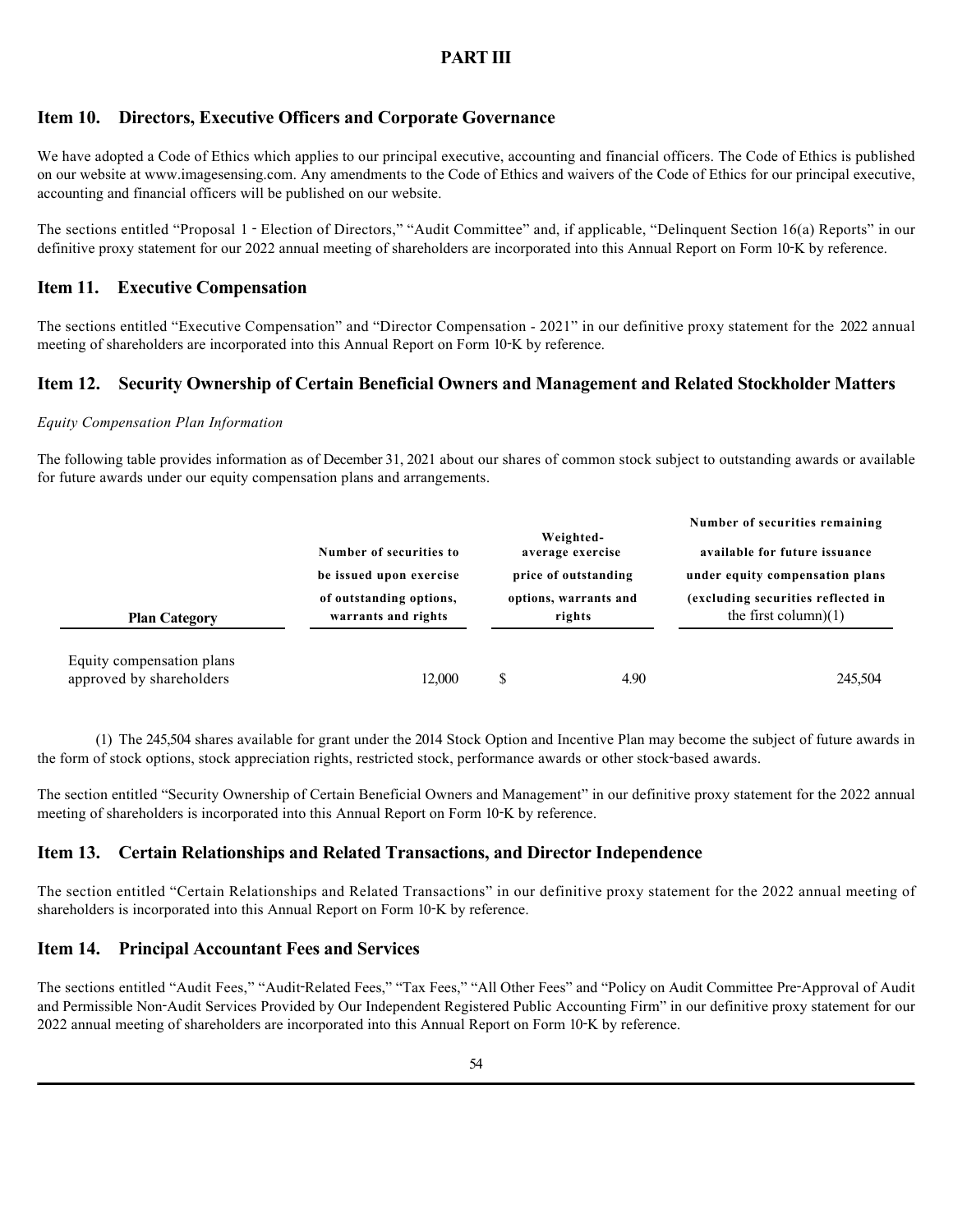## **[PART IV](#TOC)**

## **[Item 15. Exhibits and Financial Statement Schedules](#TOC)**

- (a) Documents filed as part of this report:
	- 1. *Financial statements*

The following Consolidated Financial Statements are included in Part II, Item 8. "Financial Statements and Supplementary Data":

Consolidated Balance Sheets as of December 31, 2021 and 2020 Consolidated Statements of Operations for the years ended December 31, 2021 and 2020 Consolidated Statements of Comprehensive Income for the years ended December 31, 2021 and 2020 Consolidated Statements of Cash Flow for the years ended December 31, 2021 and 2020 Consolidated Statements of Shareholders' Equity for the years ended December 31, 2021 and 2020 Notes to Consolidated Financial Statements Report of Independent Registered Public Accounting Firm

2. *Financial Statement Schedules:*

All financial statement schedules have been omitted because they are not required.

3. *Exhibits Required to be Filed by Item 601 of Regulation S-K:*

The information called for by this item is incorporated herein by reference to the Exhibit Index in this Annual Report on Form 10-K.

## **[Item 16. Form 10-K Summary](#TOC)**

None.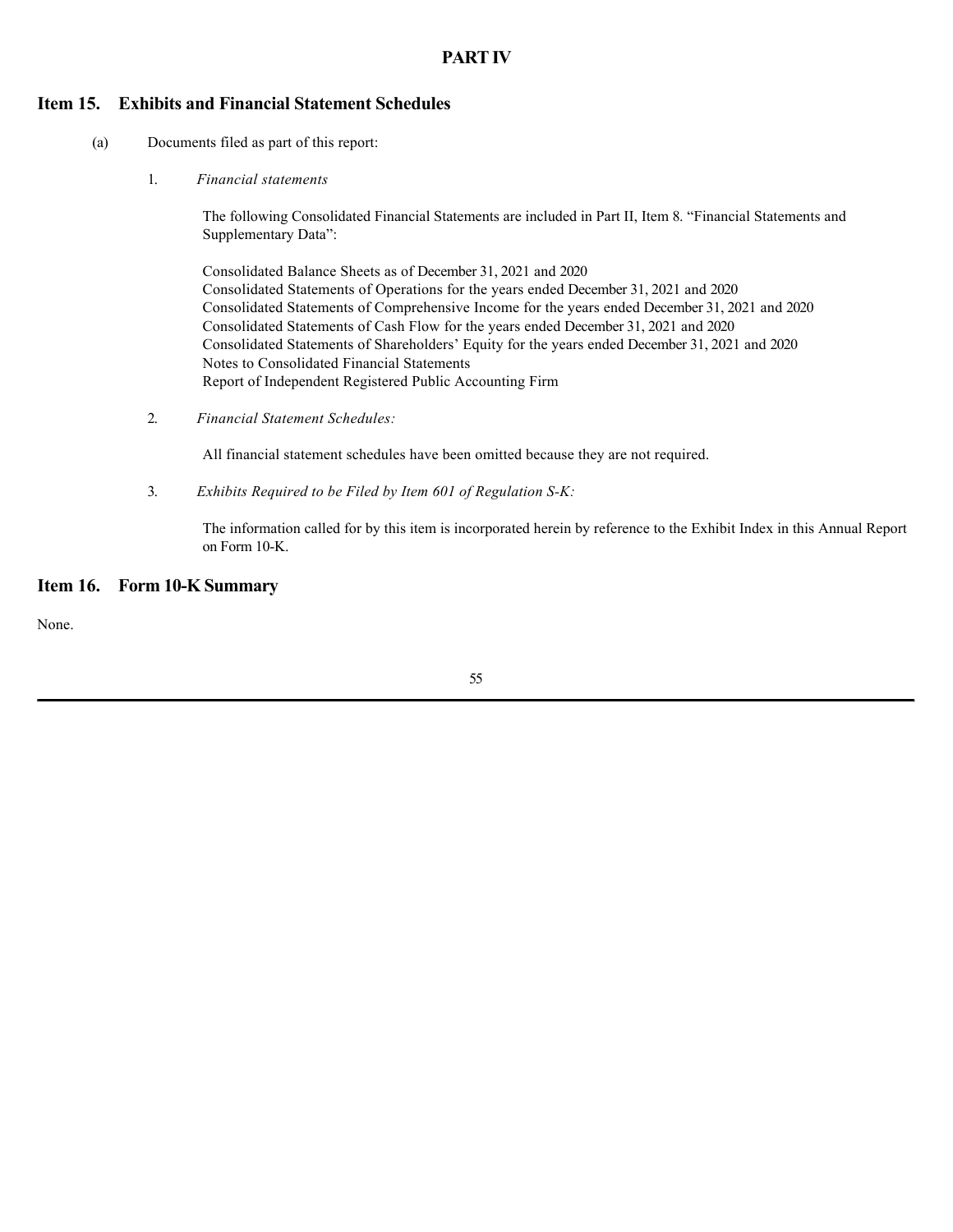#### **[Signatures](file:///C:/BackGroundJobs/LiveBackgroundServices/PublishPkgNEW/App_Data/HTML/1e1f32b4-53b6-44a4-b414-231e3a02ea6c/Main.htm#)**

Pursuant to the requirements of Section 13 or 15(d) of the Securities Exchange Act of 1934, the registrant has duly caused this report to be signed on its behalf by the undersigned, thereunto duly authorized.

#### **Autoscope Technologies Corporation**

/s/ Andrew T. Berger Date: March 22, 2022

Andrew T. Berger President and Chief Executive Officer (Principal Executive Officer)

Each person whose signature to this Annual Report on Form 10‑K appears below hereby constitutes and appoints Andrew T. Berger and Frank G. Hallowell, and each of them, as his true and lawful attorney-in-fact and agent, with full power of substitution, to sign on his behalf individually and in the capacity stated below and to perform any acts necessary to be done in order to file all amendments to this Annual Report on Form 10‑K, and any and all instruments or documents filed as part of or in connection with this Annual Report on Form 10‑K or any amendments hereto, and each of the undersigned does hereby ratify and confirm all that said attorney-in-fact and agent, or his substitutes, shall do or cause to be done by virtue hereof.

Pursuant to the requirements of the Securities Exchange Act of 1934, this report has been signed below by the following persons on behalf of the registrant and in the capacities and on the dates indicated:

| /s/ Andrew T. Berger                       | Date: March 22, 2022 |
|--------------------------------------------|----------------------|
| Andrew T. Berger                           |                      |
| President and Chief Executive Officer      |                      |
| (Principal Executive Officer)              |                      |
|                                            |                      |
| /s/ Frank G. Hallowell                     | Date: March 22, 2022 |
| Frank G. Hallowell                         |                      |
| <b>Chief Financial Officer</b>             |                      |
| (Principal Financial Officer and Principal |                      |
| Accounting Officer)                        |                      |
|                                            |                      |
| /s/ Andrew T. Berger                       | Date: March 22, 2022 |
| Andrew T. Berger                           |                      |
| Executive Chairman of the Board of         |                      |
| Directors                                  |                      |
|                                            |                      |
| /s/ James W. Bracke                        | Date: March 22, 2022 |
| James W. Bracke                            |                      |
| Director                                   |                      |
|                                            |                      |
| /s/ Geoffrey C. Davis                      | Date: March 22, 2022 |
| Geoffrey C. Davis                          |                      |
| Director                                   |                      |
|                                            |                      |
| /s/ Joseph P. Daly                         | Date: March 22, 2022 |
| Joseph P. Daly                             |                      |
| Lead Independent Director of the Board     |                      |
| of Directors                               |                      |
|                                            |                      |
| /s/ Ezekiel J. Kruglick                    | Date: March 22, 2022 |
| Ezekiel J. Kruglick                        |                      |
|                                            |                      |
| Director                                   |                      |
|                                            |                      |
| /s/ Brian J. VanDerBosch                   | Date: March 22, 2022 |
| Brian J. VanDerBosch                       |                      |
|                                            |                      |
| Director                                   |                      |
|                                            | 56                   |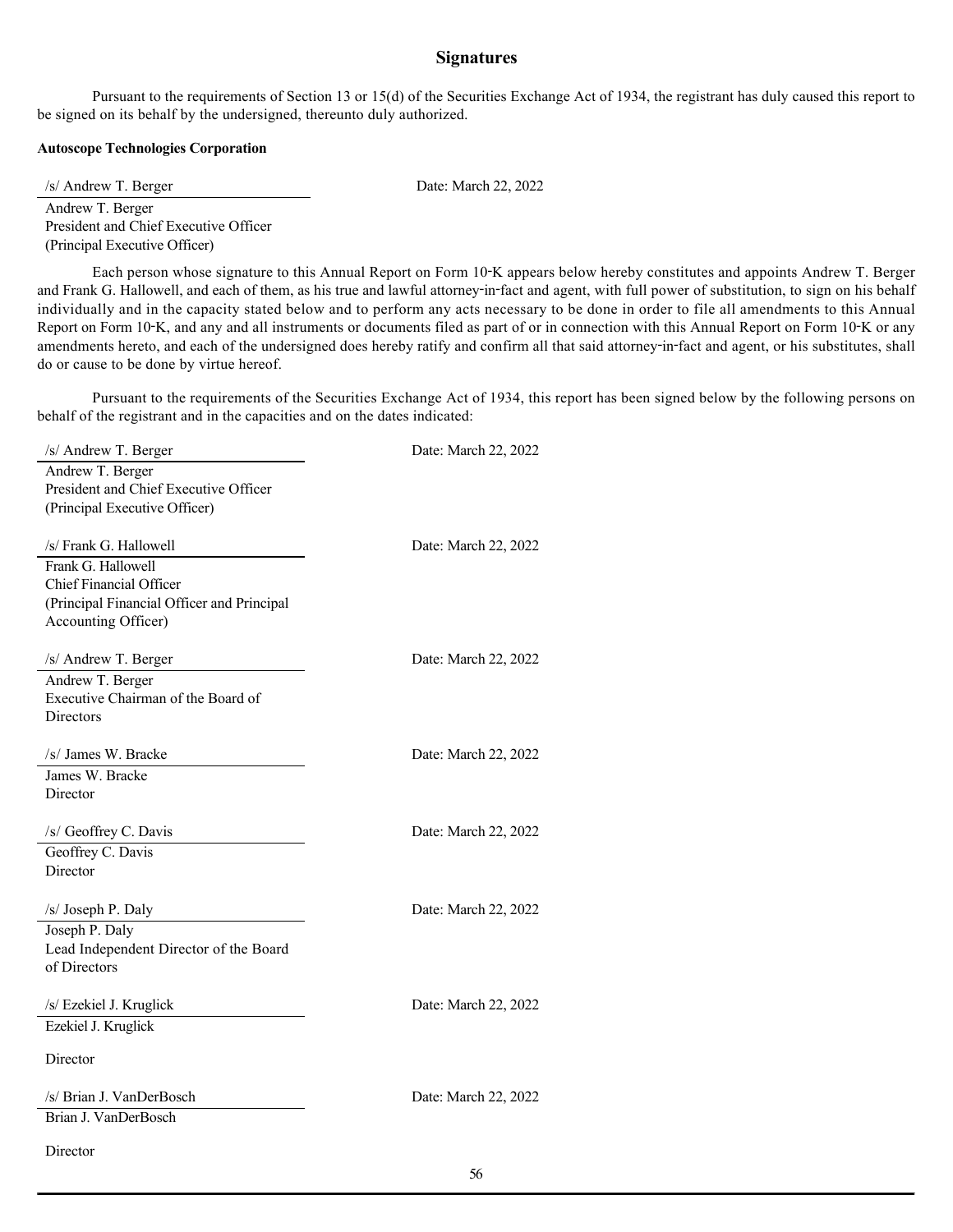## **[Exhibit Index](file:///C:/BackGroundJobs/LiveBackgroundServices/PublishPkgNEW/App_Data/HTML/1e1f32b4-53b6-44a4-b414-231e3a02ea6c/Main.htm#)**

| Exhibit No. | Description                                                                                                                                                                                                                                                                                                                                                                                                          |
|-------------|----------------------------------------------------------------------------------------------------------------------------------------------------------------------------------------------------------------------------------------------------------------------------------------------------------------------------------------------------------------------------------------------------------------------|
| 2.1         | Agreement and Plan of Merger dated as of July 20, 2021 by and among Image Sensing Systems, Inc.,<br>Autoscope Technologies Corporation, and Spruce Tree MergerCo. Inc., incorporated by reference to Exhibit<br>2.1 to the Current Report on Form 8-K dated July 21, 2021 filed by Autoscope Technologies Corporation (File<br>No. 0-26056) (the "Form 8-K12B").                                                     |
| 3.1         | Restated Articles of Incorporation of Autoscope Technologies Corporation, including Certificate of<br>Designation of Series A Junior Participating Preferred Stock of Autoscope Technologies Corporation,<br>incorporated by reference to Exhibit 3.1 to the Quarterly Report on Form 10-Q for the quarter ended June 30,<br>2021 filed on August 12, 2021 (File No. 0-26056) (the "Second Quarter 2021 Form 10-Q"). |
| 3.2         | Bylaws of Autoscope Technologies Corporation, incorporated by reference to Exhibit 3.2 to the Form 8-<br><b>K12B.</b>                                                                                                                                                                                                                                                                                                |
| 4.1         | Specimen Stock Certificate of Autoscope Technologies Corporation, incorporated by reference to Exhibit 4.2<br>to the Form 8-K12B.                                                                                                                                                                                                                                                                                    |
| 4.2         | Amended and Restated Rights Agreement dated July 21, 2021 among Autoscope Technologies Corporation,<br>Continental Stock Transfer & Trust Company, as rights agent, and, only with respect to Section 37 thereof,<br>Image Sensing Systems, Inc., incorporated by reference to Exhibit 4.1 on the Form 8-K12B.                                                                                                       |
| 4.3         | Description of Registrant's Securities (filed herewith).                                                                                                                                                                                                                                                                                                                                                             |
| $10.1***$   | Form of Distributor Agreement, incorporated by reference to Exhibit 10.1 to the Registration Statement on<br>Form SB-2 of Image Sensing Systems, Inc. (Registration No. 33-90298C) filed on March 15, 1995, as amended<br>(the "Registration Statement").                                                                                                                                                            |
| 10.2        | <u>Amendment VII to Office Lease Agreement dated April 26, 2007 by and between Image Sensing Systems and</u><br>Spruce Tree Centre L.L.P., incorporated by reference to Exhibit 10.11 to the Annual Report on Form 10-K for<br>the year ended December 31, 2007 filed by Image Sensing Systems, Inc. (File No. 0-26056) (the "2007 Form<br>$10-K$ ").                                                                |
| 10.3        | Modification to Manufacturing, Distributing and Technology License Agreement dated September 1, 2000 by<br>and between Image Sensing Systems, Inc. and Econolite Control Products, Inc. ("Econolite"), incorporated<br>by reference to Exhibit 10.12 to the 2007 Form 10-K.                                                                                                                                          |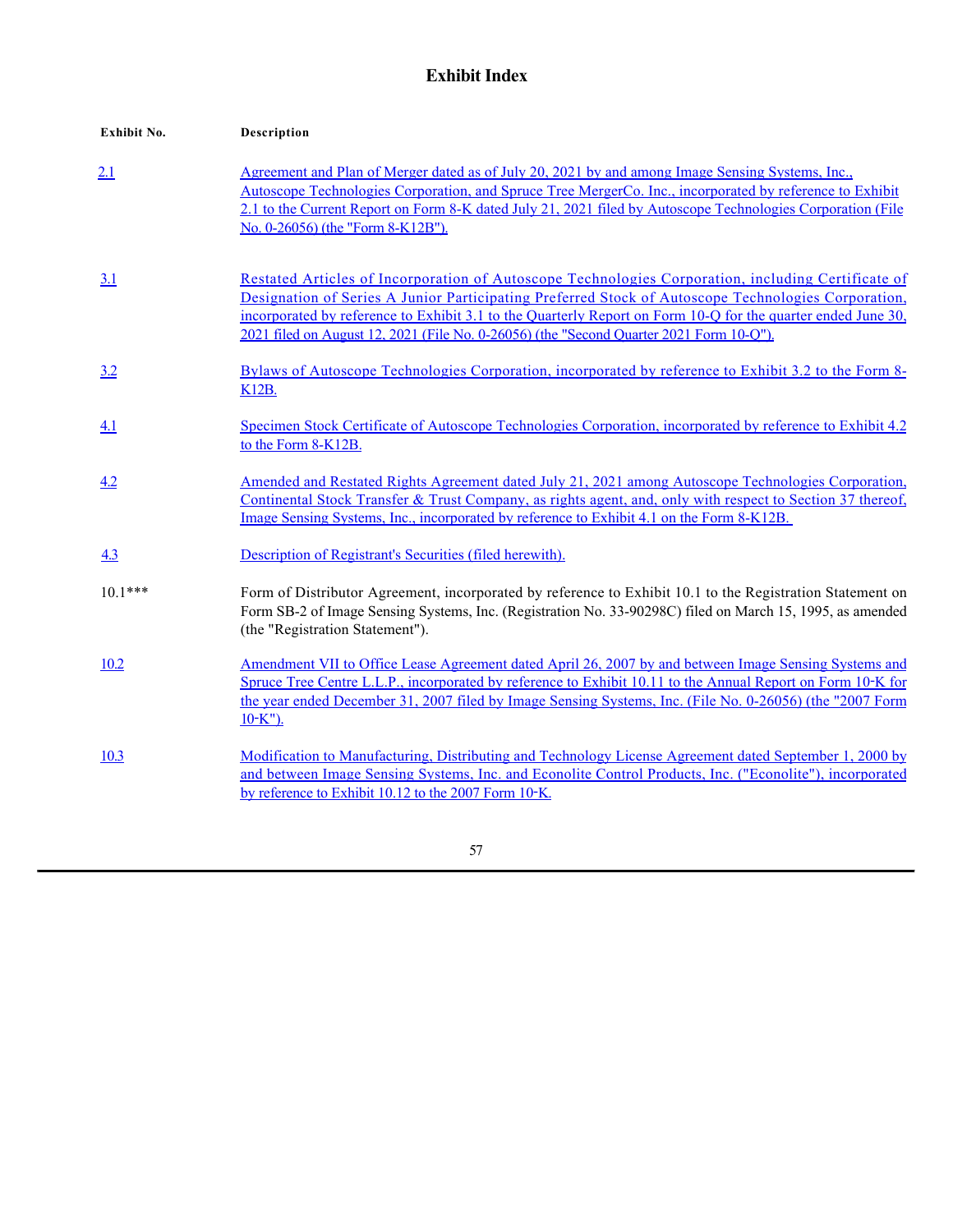| $10.4***$   | Manufacturing, Distributing and Technology License Agreement dated June 11, 1991 by and between Image<br>Sensing Systems, Inc. and Econolite, incorporated by reference to Exhibit 10.1 to the Registration Statement.                                                                                                                                     |
|-------------|------------------------------------------------------------------------------------------------------------------------------------------------------------------------------------------------------------------------------------------------------------------------------------------------------------------------------------------------------------|
| 10.5        | <u>Extension and Second Modification to License Agreement dated July 13, 2001 by and between Image</u><br>Sensing Systems, Inc. and Econolite, incorporated by reference to Exhibit 10.12 to the Annual Report on<br>Form 10-KSB for the year ended December 31, 2001 filed by Image Sensing Systems, Inc. (File No. 0-26056)<br>(the "2001 Form 10-KSB"). |
| 10.6        | Office Lease Agreement dated November 24, 1998 by and between Image Sensing Systems, Inc. and Spruce<br>Tree Centre L.L.P., incorporated by reference to Exhibit 10.18 to the Annual Report on Form 10-KSB for the<br>year ended December 31, 1998 filed by Image Sensing Systems, Inc.(File No. 0-26056).                                                 |
| 10.7        | <u>Production Agreement dated February 14, 2002 by and among Image Sensing Systems, Inc., Wireless</u><br>Technology, Inc. and Econolite, incorporated by reference to Exhibit 10.20 to the 2001 Form 10-KSB.                                                                                                                                              |
| <u>10.8</u> | Extension and Third Modification to Manufacturing Distributing and Technology License Agreement dated<br>July 3, 2008 by and between Image Sensing Systems, Inc. and Econolite, incorporated by reference to Exhibit<br>10.1 to the Current Report on Form 8-K dated July 3, 2008 filed by Image Sensing Systems, Inc. (File No. 0-<br>26056).             |
| 10.9        | Fourth Modification to Manufacturing, Distributing and Technology License Agreement dated as of<br>December 15, 2011 by and between Image Sensing Systems, Inc. and Econolite, incorporated by reference to<br>Exhibit 10.1 to the Current Report on Form 8-K dated December 15, 2011 filed by Image Sensing Systems, Inc.<br>(File No. 0-26056).          |
| $10.10**$   | Amendment XIII to Office Lease Agreement by and between Spruce Tree Centre L. L. P. and Image Sensing<br>Systems, Inc. dated as of February 18, 2014, incorporated by reference to Exhibit 10.26 to the Annual Report<br>on Form 10-K for the year ended December 31, 2013 filed by Image Sensing Systems, Inc. (File No. 0-26056).                        |
| $10.11*$    | Image Sensing Systems, Inc. 2014 Stock Option and Incentive Plan, incorporated by reference to Exhibit A to<br>the Proxy Statement dated April 17, 2014 filed by Image Sensing Systems, Inc. (File No. 0-26056).                                                                                                                                           |
| $10.12*$    | Employment Agreement dated as of June 27, 2016 between Image Sensing Systems, Inc. and Chad A. Stelzig,<br>incorporated by reference to Exhibit 10.1 to the Current Report on Form 8-K dated June 24, 2016 filed by<br>Image Sensing Systems, Inc. (File No. 0-26056).                                                                                     |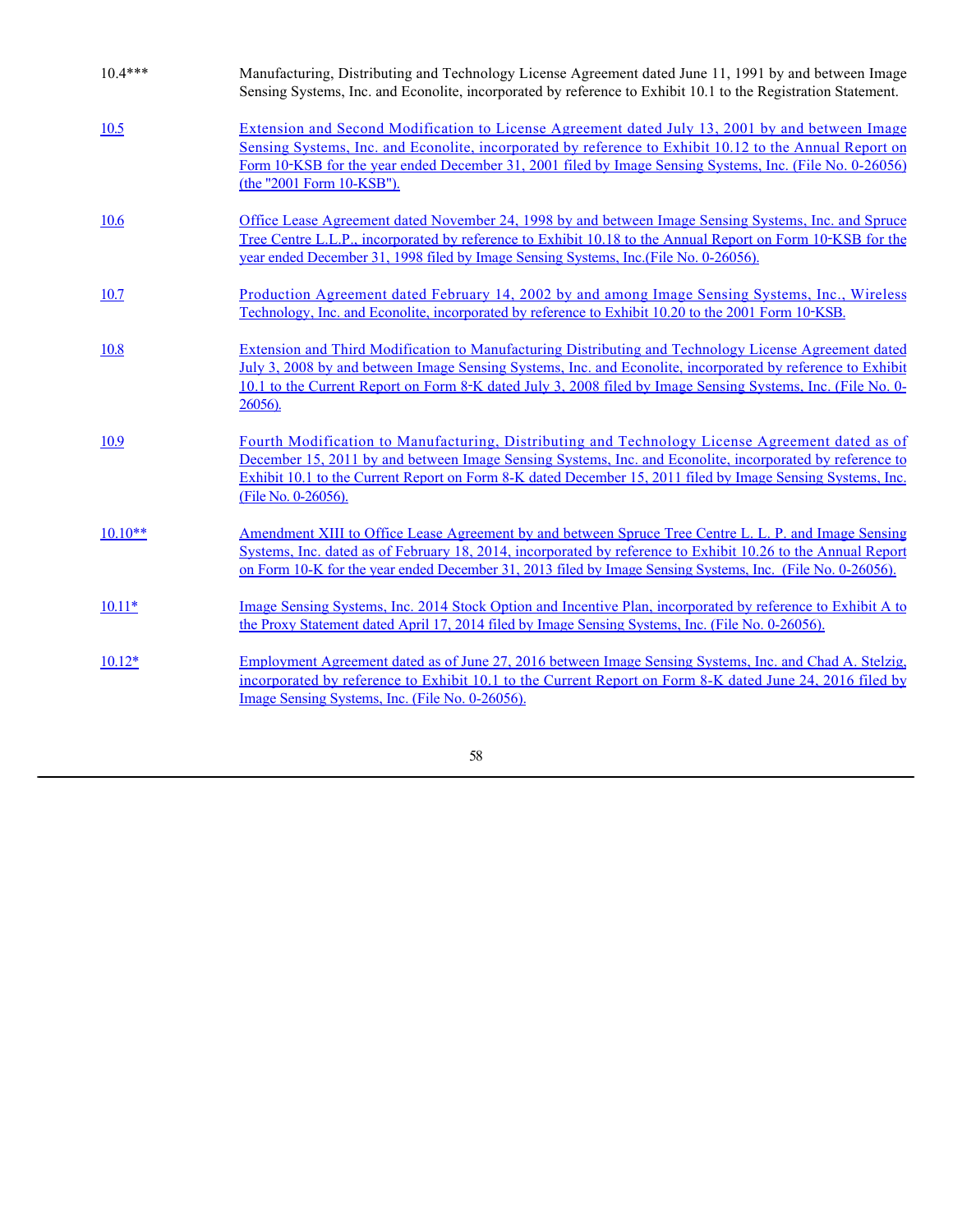| $10.13*$ | <u>Employment Agreement dated as of April 29, 2019 by and between Image Sensing Systems, Inc. and Frank G.</u><br>Hallowell, incorporated by reference to Exhibit 10.1 to the Current Report on Form 8-K dated April 29, 2019<br>filed by Image Sensing Systems, Inc. (File No. 0-26056).                                           |
|----------|-------------------------------------------------------------------------------------------------------------------------------------------------------------------------------------------------------------------------------------------------------------------------------------------------------------------------------------|
| 10.14    | Promissory Note, between BMO Harris Bank N.A. and Image Sensing Systems, Inc., dated as of April 17,<br>2020, incorporated by reference to Exhibit 10.1 to the Current Report on Form 8-K dated April 21, 2020 filed by<br>Image Sensing Systems, Inc. (File No. 0-26056).                                                          |
| 10.15    | Amendment XIV to Office Lease Agreement between Spruce Tree Centre L. L. P. and Image Sensing Systems,<br>Inc. dated as of June 17, 2020, incorporated by reference to Exhibit 10.1 to the Current Report on Form 8-K<br>dated June 23, 2020 filed by Image Sensing Systems, Inc. (File No. 0-26056).                               |
| 10.16    | <u>Amendment XV to Office Lease Agreement by and between Spruce Tree Centre L.L.P. and Image Sensing</u><br>Systems, Inc. dated as of July 28, 2021, incorporated by reference to Exhibit 10.1 to the Current Report on<br>Form 8-K dated July 30, 2021 filed by Autoscope Technologies Corporation (File No. 0-26056).             |
| 10.17    | Purchase Agreement dated August 27, 2021 between Image Sensing Systems, Inc. and T&Z Family Limited<br>Partnership, incorporated by reference to the Current Report on Form 8-K dated September 2, 2021 filed by<br>Autoscope Technologies Corporation (File No. 0-26056).                                                          |
| 10.18    | First Amendment to Purchase Agreement dated as of October 26, 2021 between Image Sensing Systems, Inc.<br>and T&Z Family Limited Partnership, incorporated by reference to Exhibit 10.2 to the Current Report on Form<br>8-K dated November 9, 2021 filed by Autoscope Technologies Corporation (File No. 0-26056).                 |
| 10.19    | Assignment and Assumption Agreement dated as of July 21, 2021 by and between Image Sensing Systems,<br>Inc. and Autoscope Technologies Corporation, incorporated by reference to Exhibit 10.1 to the Form 8-K12B<br>(File No. 0-26056).                                                                                             |
| $10.20*$ | <u>Employment Agreement dated February 1, 2022 among Autoscope Technologies Corporation, Image Sensing</u><br>Systems, Inc. and Francis (Frank) G. Hallowell, incorporated by reference to Exhibit 10.1 to the Current Report<br>on Form 8-K dated February 1, 2022 filed by Autoscope Technologies Corporation (File No. 0-26056). |
| $10.21*$ | Form of Stock Option Agreement for Autoscope Technologies Corporation, incorporated by reference to<br>Exhibit 10.2 to the Current Report on Form 8-K dated February 1, 2022 filed by Autoscope Technologies<br>Corporation (File No. 0-26056).                                                                                     |
| 10.22    | Business Loan Agreement dated as of December 10, 2021 between Image Sensing Systems, Inc. and Coulee<br>Bank, incorporated by reference to Exhibit 10.3 to the Current Report on Form 8-K dated December 16, 2021<br>filed by Autoscope Technologies Corporation (File No. 0-26056).                                                |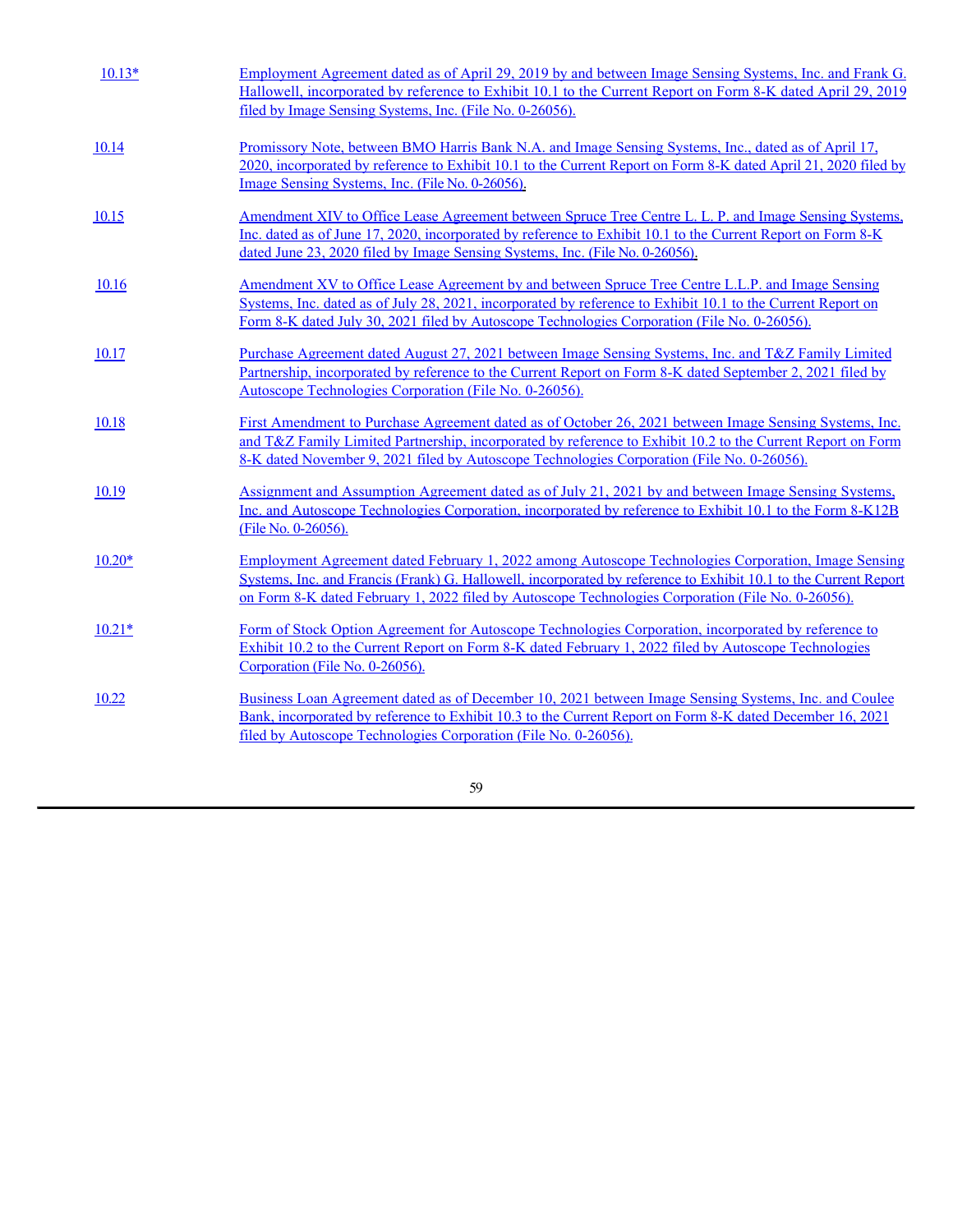| 10.23    | Promissory Note dated as of December 10, 2021 between Image Sensing Systems, Inc. and Coulee Bank,<br>incorporated by reference to Exhibit 10.4 to the Current Report on Form 8-K dated December 16, 2021 filed by<br>Autoscope Technologies Corporation (File No. 0-26056).                                            |
|----------|-------------------------------------------------------------------------------------------------------------------------------------------------------------------------------------------------------------------------------------------------------------------------------------------------------------------------|
| 10.24    | Mortgage dated as of December 10, 2021 between Image Sensing Systems, Inc. and Coulee Bank,<br>incorporated by reference to Exhibit 10.5 to the Current Report on Form 8-K dated December 16, 2021 filed by<br>Autoscope Technologies Corporation (File No. 0-26056).                                                   |
| 10.25    | Assignment of Rents dated as of December 10, 2021 between Image Sensing Systems, Inc. and Coulee Bank,<br>incorporated by reference to Exhibit 10.6 to the Current Report on Form 8-K dated December 16, 2021 filed by<br>Autoscope Technologies Corporation (File No. 0-26056).                                        |
| $10.26*$ | Image Sensing Systems, Inc. 2005 Stock Incentive Plan, incorporated by reference to Appendix A to the<br>Proxy Statement filed by Image Sensing Systems, Inc. on April 19, 2005 (File No. 0-26056).                                                                                                                     |
| 21       | List of Subsidiaries of Autoscope Technologies Corporation (filed herewith).                                                                                                                                                                                                                                            |
| 23.1     | Consent of Independent Registered Public Accounting Firm (filed herewith).                                                                                                                                                                                                                                              |
| 24       | Power of Attorney (included on signature page).                                                                                                                                                                                                                                                                         |
| 31.1     | Certification of Chief Executive Officer Pursuant to Section 302 of the Sarbanes-Oxley Act of 2002 (filed<br>herewith).                                                                                                                                                                                                 |
| 31.2     | Certification of Chief Financial Officer Pursuant to Section 302 of the Sarbanes-Oxley Act of 2002 (filed<br>herewith).                                                                                                                                                                                                 |
| 32.1     | Certification of Chief Executive Officer Pursuant to Section 906 of the Sarbanes-Oxley Act of 2002 (filed<br>herewith).                                                                                                                                                                                                 |
| 32.2     | Certification of Chief Financial Officer Pursuant to Section 906 of the Sarbanes-Oxley Act of 2002 (filed<br>herewith).                                                                                                                                                                                                 |
| 99.1     | Extension of Modification to Manufacturing, Distributing and Technology License Agreement dated May 31,<br>2002 by and between Image Sensing Systems, Inc. and Econolite, incorporated by reference to Exhibit 99.2 to<br>the 2007 Form 10-K.                                                                           |
| 99.2     | Letter agreement dated June 19, 1997 by and between Image Sensing Systems, Inc. and Econolite,<br>incorporated by reference to Exhibit 99.3 to the 2007 Form 10-K.                                                                                                                                                      |
| 99.3     | License and Distribution Agreement dated January 2, 2011 by and among Image Sensing Systems, Inc.,<br>Econolite and Econolite Canada Inc., incorporated by reference to Exhibit 99.3 to the Annual Report on Form<br>10-K for the year ended December 31, 2011 filed by Image Sensing Systems, Inc. (File No. 0-26056). |

\* Management contract or compensatory plan or arrangement.

\*\*\* Paper filing

<sup>\*\*</sup> Portions of this exhibit are treated as confidential pursuant to a request for confidential treatment filed by Image Sensing Systems, Inc. with the SEC.

Copies of all exhibits not attached will be furnished without charge upon written request to the Company at the address set forth on the cover page of this Annual Report on Form 10-K.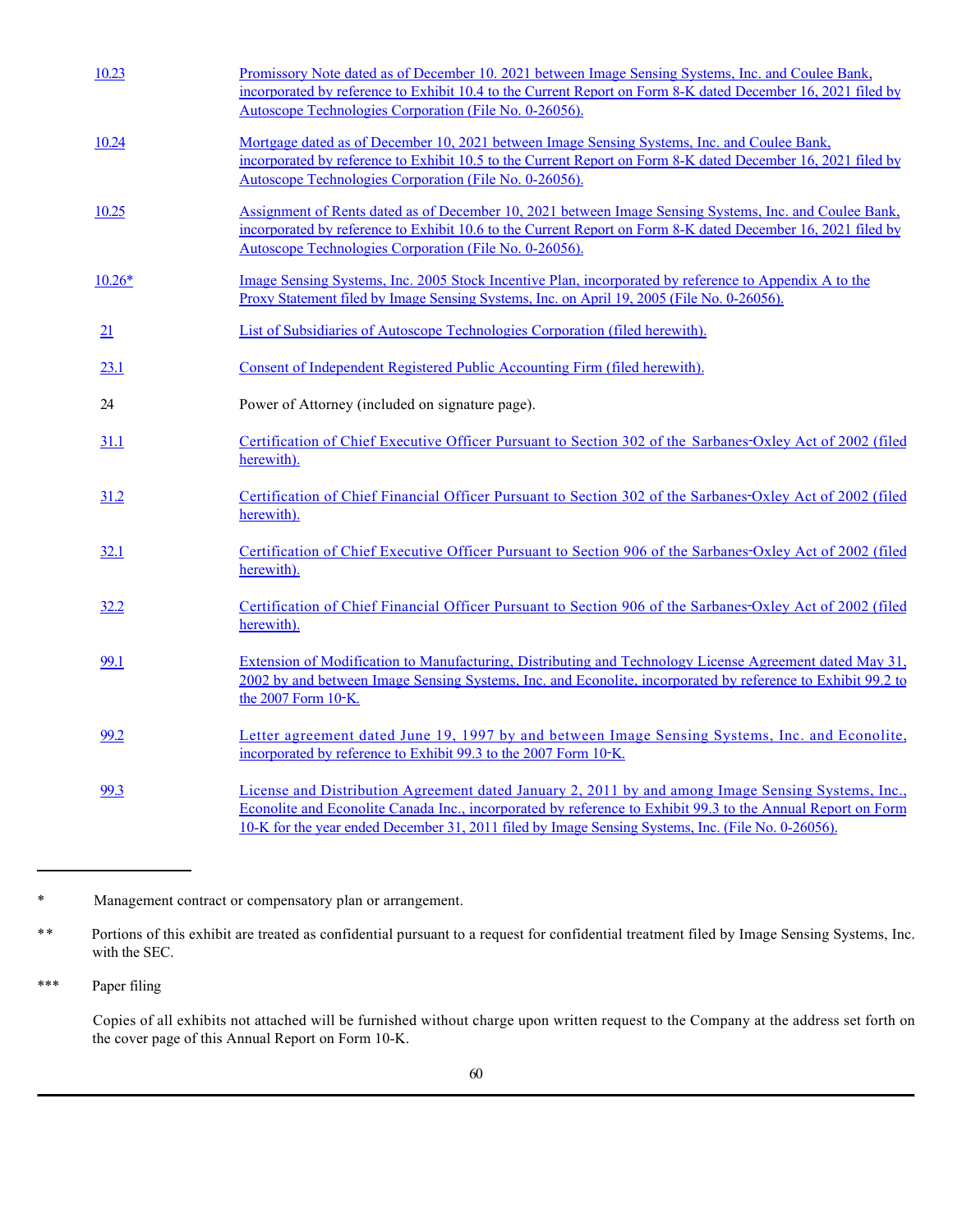## **Description of Securities of Autoscope Technologies Corporation Registered Under Section 12 of the Securities Exchange Act of 1934**

Autoscope Technologies Corporation ("Autoscope," "we," "us," or "our") has two classes of securities registered under the Securities Exchange Act of 1934, as amended: our common stock, \$0.01 par value per share (the "Common Stock"), and our preferred stock purchase rights (the "Rights") to purchase specified fractions of our Series A Junior Participating Preferred Stock, par value \$0.01 per share (the "Series A Preferred Stock").

 The following description of our Common Stock, the Rights, and the Series A Preferred Stock is a summary and is subject to, and is qualified in its entirety by reference to, our Restated Articles of Incorporation (the "Articles"), including the Certificate of Designation of Series A Junior Participating Preferred Stock included therein (the "Certificate of Designation") (incorporated by reference to Exhibit 3.1 to our Current Report on Form 8-K filed with the Securities and Exchange Commission on July 21, 2021 (the "Form 8-K12B"); our Bylaws (the "Bylaws") (incorporated by reference to Exhibit 3.2 to the Form 8-K12B); the Amended and Restated Rights Agreement dated as of July 21, 2021 by and among Autoscope, Continental Stock Transfer & Trust Company and, only with respect to Section 37 thereof, Image Sensing Systems, Inc. (the "Rights Agreement") (incorporated by reference to Exhibit 4.1 to the Form 8-K12B); and the applicable provisions of the Minnesota Business Corporation Act, Chapter 302A of the Minnesota Statutes (the "MBCA"). We encourage you to read our Articles, our Bylaws, the Rights Agreement, and the applicable provisions of the MBCA for additional information.

#### **Authorized Capital Stock**

 Our Articles authorize us to issue a total of 25,000,000 shares of capital stock, consisting of 20,000,000 shares of Common Stock and 5,000,000 shares of preferred stock, \$0.01 par value per share.

#### **Common Stock**

#### *Voting Rights*

The holders of shares of our Common Stock are entitled to one vote per share on all matters to be voted on by shareholders. Directors are elected by a plurality of the votes cast by shareholders present in person or represented by proxy at a meeting of the shareholders of Autoscope and entitled to vote on the election of directors. Except as otherwise provided by applicable law, our Articles, or our Bylaws, every matter other than the election of directors will be decided by the affirmative vote of a majority of the votes cast by shareholders present in person or represented by proxy at the shareholders meeting at which a quorum is present and entitled to vote on such matter. As provided in our Articles, holders of shares of our Common Stock are not entitled to cumulate their votes in the election of directors or with respect to any matter submitted to a vote of the shareholders.

#### *Dividends*

The holders of our Common Stock are entitled to receive dividends declared by our Board of Directors (the "Board") out of funds legally available for the payment of dividends under the MBCA, subject to the rights, if any, of the holders of our preferred stock.

#### *Liquidation*

Upon any liquidation, dissolution or winding up of our business, the holders of Common Stock are entitled to share equally in all assets available for distribution after payment of all liabilities and provision for the liquidation preference of any shares of preferred stock then outstanding.

#### *Rights and Preferences*

The holders of our Common Stock have no preemptive rights and no rights to convert their Common Stock into any other securities. There are also no redemption or sinking fund provisions applicable to our Common Stock.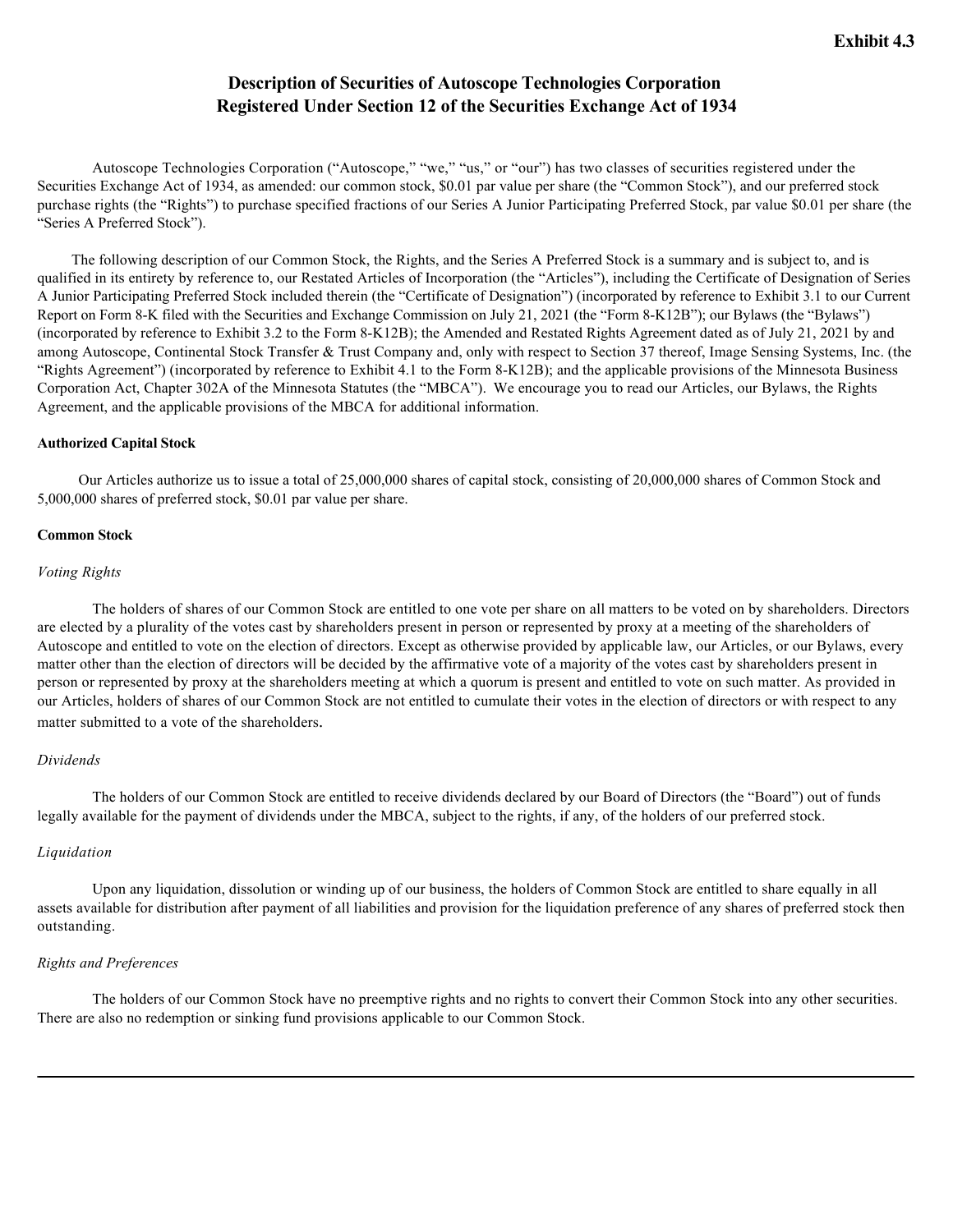#### *Listing and Transfer Agent*

Our Common Stock is traded on The Nasdaq Capital Market under the trading symbol "AATC." The transfer agent for our Common Stock is Continental Stock Transfer & Trust Company.

#### **Preferred Stock**

The Board has the authority, without further action by our shareholders, to issue up to 5,000,000 shares of our preferred stock, \$0.01 par value per share, in one or more classes or series and to fix the rights, preferences, privileges and restrictions of the preferred stock. These rights, preferences, and privileges could include dividend rights, conversion rights, voting rights, terms of redemption, liquidation preferences, sinking fund terms, and the number of shares constituting, or the designation of, such class or series, any or all of which may be greater than the rights of Common Stock. The issuance of our preferred stock could adversely affect the voting power of holders of Common Stock and the likelihood that such holders will receive dividend payments and payments upon our liquidation. In addition, the issuance of shares of preferred stock could have the effect of delaying, deferring or preventing a change in control of Autoscope or other corporate action.

The Certificate of Designation included in the Articles sets forth the rights, powers and preferences of our Series A Preferred Stock, as described below. In addition, we have issued Rights to purchase specified fractions of Series A Preferred Stock. For more information about the Rights, see "Rights to Purchase Series A Preferred Stock" below.

In addition, see "Anti-Takeover Effects of Provisions of Our Articles, Bylaws, and Minnesota Law" below.

#### *Series A Preferred Stock*

#### Amount

Under the Certificate of Designation, we may issue 50,000 shares of Series A Preferred Stock. As of February 28, 2022, there were no shares of Series A Preferred Stock outstanding.

#### Ranking

The Series A Preferred Stock will rank junior to all other series of any other class of Autoscope's preferred stock as to the payment of dividends and the distribution of assets unless the terms of any such series provide otherwise.

#### Dividends and Distributions; Adjustment

Subject to the rights of the holders of any shares of any series of our preferred stock (or any similar stock) ranking prior and superior to the Series A Preferred Stock with respect to dividends, the holders of shares of Series A Preferred Stock, in preference to the holders of Common Stock and of any other junior stock of Autoscope, will be entitled to receive, when, as and if declared by the Board out of funds legally available for that purpose, quarterly dividends payable in cash on the last day of March, June, September, and December in each year (each such date being referred to herein as a "Quarterly Dividend Payment Date"), commencing on the first Quarterly Dividend Payment Date after the first issuance of a share or fraction of a share of Series A Preferred Stock, in an amount per share (rounded to the nearest cent) equal to the greater of (1) \$1.00 or (2) subject to the provision for adjustment described below, 1,000 times the aggregate per share amount of all cash dividends, and 1,000 times the aggregate per share amount (payable in kind) of all non-cash dividends or other distributions, other than a dividend payable in shares of Common Stock or a subdivision of the outstanding shares of Common Stock (by reclassification or otherwise), declared on the Common Stock since the immediately preceding Quarterly Dividend Payment Date or, with respect to the first Quarterly Dividend Payment Date, since the first issuance of any share or fraction of a share of Series A Preferred Stock. If Autoscope at any time declares or pays any dividend on the Common Stock payable in shares of Common Stock, or effects a subdivision or combination or consolidation of the outstanding shares of Common Stock (by reclassification or otherwise than by payment of a dividend in shares of Common Stock) into a greater or lesser number of shares of Common Stock, then, in each such case, the amount to which holders of shares of Series A Preferred Stock were entitled immediately before such event under clause (2) of the preceding sentence will be adjusted by multiplying such amount by a fraction, the numerator of which is the number of shares of Common Stock outstanding immediately after such event and the denominator of which is the number of shares of Common Stock that were outstanding immediately before such event.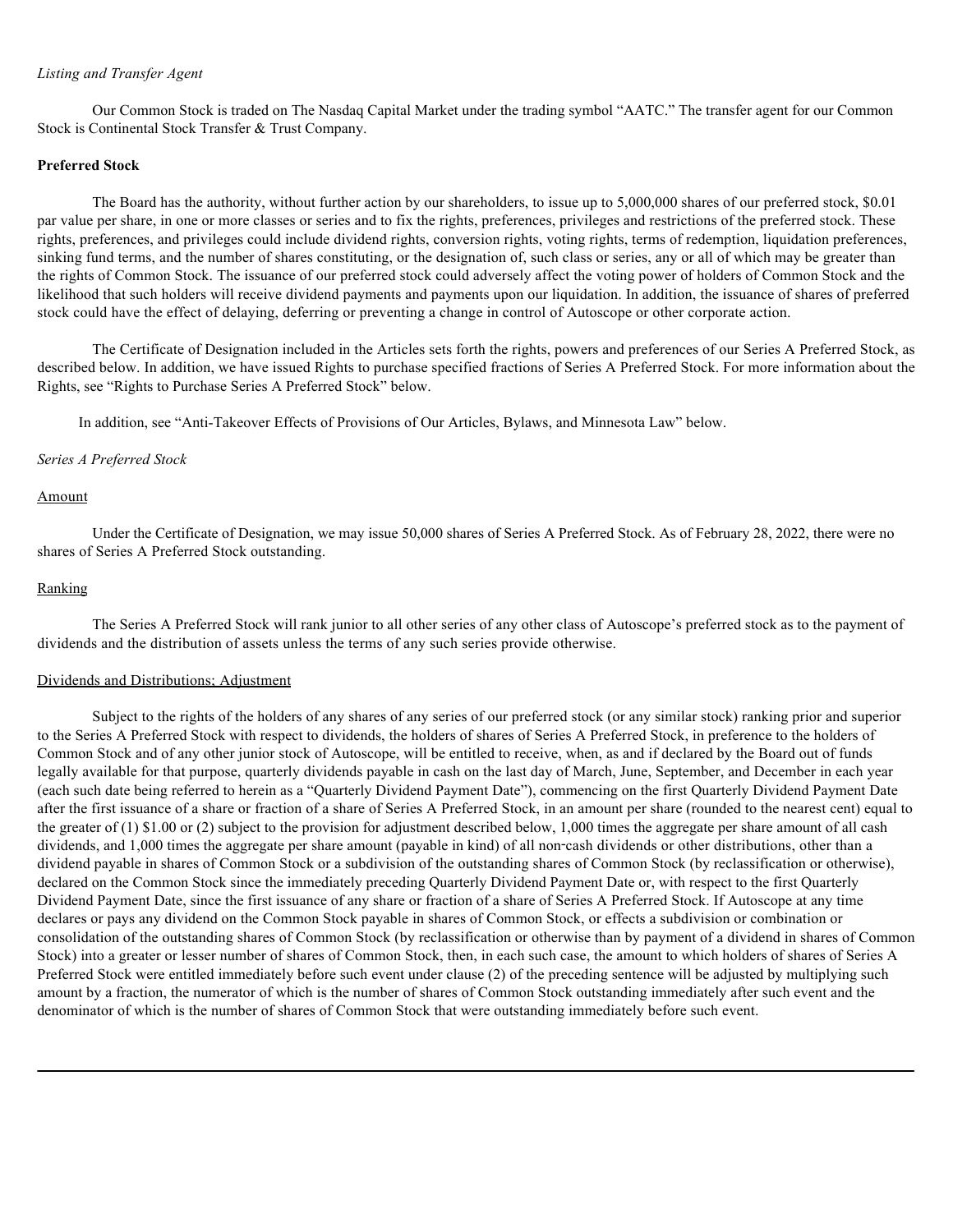We will be required to declare a dividend or distribution on the Series A Preferred Stock as provided in the foregoing paragraph immediately after we declare a dividend or distribution on the Common Stock (other than dividends payable in shares of Common Stock).

Dividends will begin to accrue and be cumulative on outstanding shares of Series A Preferred Stock from the Quarterly Dividend Payment Date next preceding the date of issue of such shares, unless the date of issue of such shares is before the record date for the first Quarterly Dividend Payment Date, in which case dividends on such shares will begin to accrue from the date of issue of such shares, or unless the date of issue is a Quarterly Dividend Payment Date or is a date after the record date for the determination of holders of shares of Series A Preferred Stock entitled to receive a quarterly dividend and before such Quarterly Dividend Payment Date, in either of which events such dividends will begin to accrue and be cumulative from such Quarterly Dividend Payment Date. Accrued but unpaid dividends will not bear interest. Dividends paid on the shares of Series A Preferred Stock in an amount less than the total amount of such dividends at the time accrued and payable on such shares will be allocated pro rata on a share-by-share basis among all such shares at the time outstanding. The Board may fix a record date for the determination of holders of shares of Series A Preferred Stock entitled to receive payments of a dividend or distribution declared on the shares of Series A Preferred Stock, which record date will be not more than 60 days before the date fixed for the payment of the dividend or distribution.

#### Voting Rights; Adjustment

Subject to the provision for adjustment set forth in the next sentence, each share of Series A Preferred Stock will entitle its holder to 1,000 votes on all matters submitted to a vote of the shareholders of Autoscope. If Autoscope declares or pays any dividend on the Common Stock payable in shares of Common Stock, or effects a subdivision or combination or consolidation of the outstanding shares of Common Stock (by reclassification or otherwise than by payment of a dividend in shares of Common Stock) into a greater or lesser number of shares of Common Stock, then, in each such case, the number of votes per share to which holders of shares of Series A Preferred Stock were entitled immediately before such event will be adjusted by multiplying such number by a fraction, the numerator of which is the number of shares of Common Stock outstanding immediately after such event and the denominator of which is the number of shares of Common Stock that were outstanding immediately before such event. Except as otherwise provided in the Certificate of Designation, in any other certificate of designation creating a series of Autoscope's preferred stock or any similar stock, or by law, the holders of shares of Series A Preferred Stock and the holders of shares of Common Stock and any other capital stock of Autoscope having general voting rights will vote together as one class on all matters submitted to a vote of shareholders of Autoscope.

#### Certain Restrictions on Dividends

Whenever quarterly dividends or other dividends or distributions payable on the Series A Preferred Stock as described above are in arrears, Autoscope will be restricted in its ability to declare or pay dividends on, redeem, purchase or otherwise acquire for consideration, or make other distributions of shares of stock ranking junior to, or on parity with, the Series A Preferred Stock (subject to specified exceptions for stock ranking on a parity with the Series A Preferred Stock). In such event, Autoscope will also be restricted in its ability to purchase shares of Series A Preferred Stock.

#### Distribution Upon Liquidation of Dissolution

Upon any liquidation, dissolution or winding up of Autoscope, no distribution will be made (1) to the holders of shares of stock ranking junior (either as to dividends or upon liquidation, dissolution or winding up) to the Series A Preferred Stock unless, prior thereto, the holders of shares of Series A Preferred Stock have received \$1,000 per share, plus an amount equal to any accrued and unpaid dividends and distributions thereon, whether or not declared, to the date of such payment, provided that the holders of shares of Series A Preferred Stock will be entitled to receive an aggregate amount per share, subject to the provision for adjustment set forth in the next sentence, equal to 1,000 times the aggregate amount to be distributed per share to holders of shares of Common Stock; or (2) to the holders of shares of stock ranking on a parity (either as to dividends or upon liquidation, dissolution, or winding up) with the Series A Preferred Stock, except distributions made ratably on the Series A Preferred Stock and all such parity stock in proportion to the total amounts to which the holders of all such shares are entitled upon such liquidation, dissolution, or winding up. If Autoscope declares or pays any dividend on the Common Stock payable in shares of Common Stock, or effects a subdivision or combination or consolidation of the outstanding shares of Common Stock (by reclassification or otherwise than by payment of a dividend in shares of Common Stock) into a greater or lesser number of shares of Common Stock, then, in each such case, the aggregate amount to which holders of shares of Series A Preferred Stock were entitled immediately before such event under the proviso in clause (1) of the preceding sentence will be adjusted by multiplying such amount by a fraction, the numerator of which is the number of shares of Common Stock outstanding immediately after such event and the denominator of which is the number of shares of Common Stock that were outstanding immediately before such event.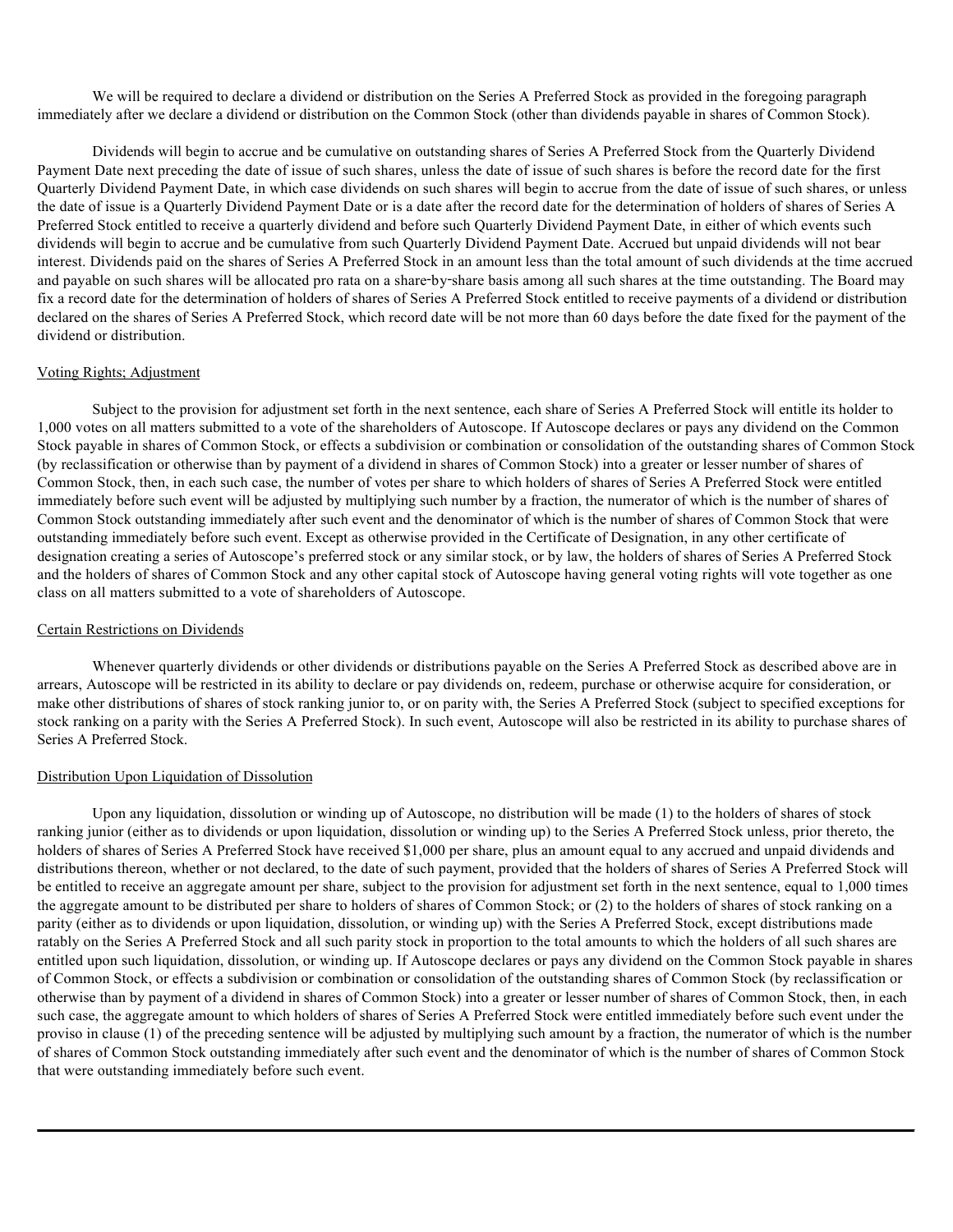#### Exchange Upon Consolidation or Merger

If Autoscope enters into any consolidation, merger, combination, or other transaction in which shares of Common Stock are exchanged for or changed into other stock or securities, cash, and/or any other property, then each share of Series A Preferred Stock will be similarly exchanged or changed into an amount per share, subject to the provision for adjustment set forth in the next sentence, equal to 1,000 times the aggregate amount of stock, securities, cash and/or any other property (payable in kind) into which or for which each share of Common Stock is changed or exchanged. If Autoscope declares or pays any dividend on the Common Stock payable in shares of Common Stock, or effects a subdivision or combination or consolidation of the outstanding shares of Common Stock (by reclassification or otherwise than by payment of a dividend in shares of Common Stock) into a greater or lesser number of shares of Common Stock, then the amount set forth in the preceding sentence with respect to the exchange or change of shares of Series A Preferred Stock will be adjusted by multiplying such amount by a fraction, the numerator of which is the number of shares of Common Stock outstanding immediately after such event and the denominator of which is the number of shares of Common Stock that were outstanding immediately before such event.

## Redemption; Sinking Fund

The shares of Series A Preferred Stock will not be redeemable. There is no sinking fund provision that applies to the Series A Preferred Stock.

#### Amendments

Our Articles (including the Certificate of Designation) may not be amended in any manner which would materially alter or change the powers, preferences or special rights of the Series A Preferred Stock so as to affect them adversely without the affirmative vote of the holders of at least two-thirds of the outstanding shares of Series A Preferred Stock, voting together as a single class.

#### **Rights to Purchase Series A Preferred Stock**

We are a party to the Rights Agreement with Continental Transfer & Trust Company, as rights agent. Effective on July 21, 2021, immediately after the merger of Image Sensing Systems, Inc. ("ISNS") with and into Spruce Tree MergerCo, Inc. (the "Merger"), by which ISNS became a wholly-owned subsidiary of Autoscope, the Board authorized and declared a dividend distribution of one Right, initially representing the right to purchase from Autoscope one one-thousandth of a share of Series A Preferred Stock, for each share of Common Stock outstanding on July 21, 2021 immediately after the effective time of the Merger on July 21, 2021, to the shareholders of record at the close of business on that date. The Rights Agreement will expire on June 4, 2022 at 6:00 p.m., Eastern time. On March 1, 2022, the Board adopted the First Amendment to Amended and Restated Rights Agreement (the "First Amendment") to extend the expiration date of the Rights Agreement to the earlier of (1) 6:00 p.m., Eastern time, on June 4, 2024; (2) the time at which the Rights are redeemed or exchanged under the Rights Agreement; (3) the repeal of Section 382 of the Code or any successor statute or any other change if the Board determines that the Rights Agreement is no longer necessary or desirable for the preservation of the Tax Benefits; or (4) the time at which the Board determines that the Tax Benefits are fully utilized or no longer available. The First Amendment is to be considered and voted on by Autoscope's shareholders at the meeting of Autoscope's shareholders scheduled for May 2022.

The Rights Agreement helps to preserve the value of certain deferred tax benefits of Autoscope, including those generated by net operating losses (collectively, the "Tax Benefits"). As of December 31, 2021, we estimate that we had U.S. federal net operating loss carryforwards of \$16.7 million. Unless otherwise restricted, we believe that we will be able to carry forward a significant amount of these net operating loss carryforwards and any other Tax Benefits, and so these Tax Benefits could be a substantial asset to us. If we experience an ownership change for purposes of Section 382 of the United States Internal Revenue Code (the "Code"), however, our ability to use our Tax Benefits will be substantially limited. These limitations could require us to pay U.S. federal income taxes earlier than would otherwise be required if such limitations were not in effect and could cause the Tax Benefits to expire unused, in each case reducing or eliminating the benefit of the Tax Benefits.

In general terms, the Rights Agreement works by imposing a significant penalty upon any person or group that acquires 4.99% or more of the outstanding shares of Autoscope's Common Stock without the approval of the Board. Autoscope's ability to use the Tax Benefits would be substantially limited if it were to experience an "ownership change" as defined under Section 382 of the Code. In general, an ownership change would occur if there is a greater than 50‑percentage point change in ownership of securities by shareholders owning (or deemed to own under Section 382 of the Code) five percent or more of a corporation's securities over a rolling three‑year period. The Rights Agreement reduces the likelihood that changes in Autoscope's investor base have the unintended effect of limiting Autoscope's use of its Tax Benefits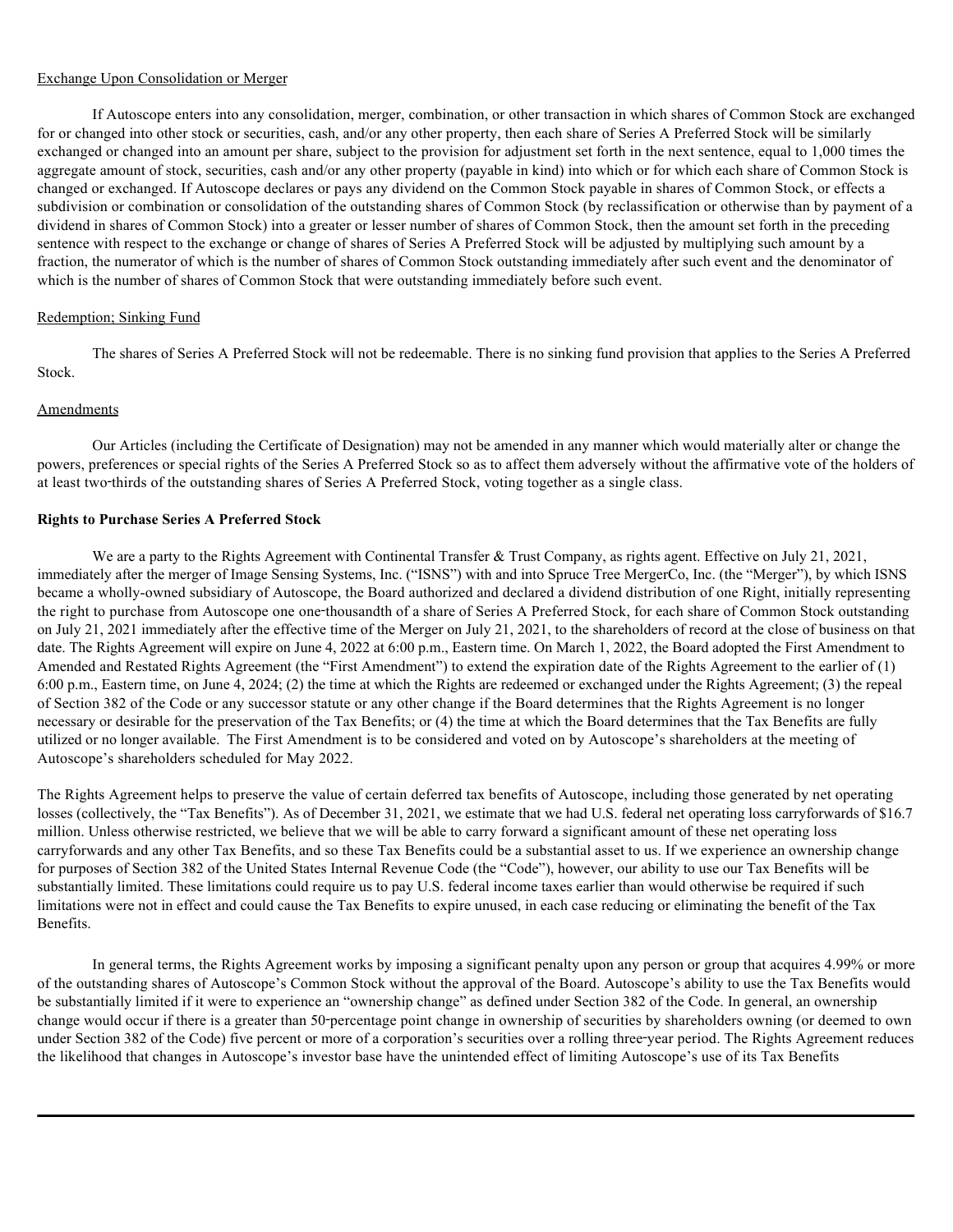#### *Exercise of Rights*

Before the "Distribution Date" (as defined below), the Rights are not exercisable, and they are evidenced by and traded with the stock certificates for the shares of Common Stock (or, with respect to any uncertificated shares of Common Stock registered in book entry form, by notation in book entry).

On or after the Distribution Date, each Right would initially entitle the holder to purchase one one‑thousandth of a share of Series A Preferred Stock for an initial purchase price of \$25.00 per share, which is subject to adjustment (the "Purchase Price").

The Rights will separate from the Common Stock and become exercisable following (1) the 10th business day (or such later date as may be determined by the Board) after the public announcement that an "Acquiring Person" (as defined below) has acquired beneficial ownership of 4.99% or more of the outstanding shares of Common Stock or (2) the 10th business day (or such later date as may be determined by the Board) after a person or group announces a tender or exchange offer that would result in ownership by a person or group of 4.99% or more of Autoscope's Common Stock. The date on which the Rights separate from the shares of Autoscope's Common Stock and become exercisable is the "Distribution Date."

#### *Definition of "Acquiring Person"*

An "Acquiring Person" is a person or group that, together with affiliates and associates of such person or group, acquires beneficial ownership of 4.99% or more of Autoscope's Common Stock, other than (1) an "Exempt Person" (as defined below); (2) any shareholder that, as of the time of the first public announcement of the Rights Agreement, beneficially owned 4.99% or more of Autoscope's Common Stock (unless and until such person thereafter acquires any additional shares of Common Stock, subject to certain exceptions); (3) a person who becomes an Acquiring Person solely as a result of Autoscope repurchasing shares of its Common Stock; and (4) certain shareholders who inadvertently buy shares in excess of 4.99% of the shares of Common Stock and who thereafter reduce the percentage of the shares they own below 4.99%. An "Exempt Person" is defined as Autoscope; its subsidiaries and their respective employee benefit plans; and any person that the Board has affirmatively determined, in its sole discretion, before the Distribution Date, in light of the intent and purposes of the Rights Agreement or other circumstances facing Autoscope, will not be deemed an Acquiring Person.

#### *Flip*‑*In*

If an Acquiring Person acquires beneficial ownership of 4.99% or more of the outstanding shares of Autoscope's Common Stock, all holders of Rights may purchase, for the Purchase Price, a number of shares of Common Stock (or, in certain circumstances, cash, property or other securities of Autoscope) having a then-current market value equal to twice the Purchase Price, based on the market price of the Common Stock before such acquisition. However, the Rights are not exercisable following the occurrence of such an event until the Rights are no longer redeemable by Autoscope, as described below.

After the occurrence of an event described in the preceding paragraph, all Rights that are or, under certain circumstances specified in the Rights Agreement, were beneficially owned by an Acquiring Person or certain of its transferees will be null and void.

#### *Flip Over*

If, after an Acquiring Person obtains 4.99% or more of the outstanding shares of Autoscope's Common Stock, Autoscope merges into another entity, an acquiring entity merges into Autoscope, or Autoscope sells or transfers more than 50% of its assets, cash flow or earning power, then each Right (except for Rights that have previously been voided as described above) will entitle its holder to purchase, for the Purchase Price, a number of shares of stock of the Acquiring Person engaging in the transaction having a then-current market value equal to twice the Purchase Price, based on the market price of the Acquiring Person's stock before such transaction.

#### *Exchange*

After a person or group becomes an Acquiring Person, but before an Acquiring Person beneficially owns 50% of the outstanding shares of Autoscope's Common Stock, the Board may extinguish the Rights (except for Rights that have previously been voided as set forth above), in whole or in part, by exchanging two shares of Common Stock or an equivalent security for each Right. In certain circumstances, Autoscope may elect to exchange the Rights for cash or other securities of Autoscope having a value approximately equal to two shares of Common Stock.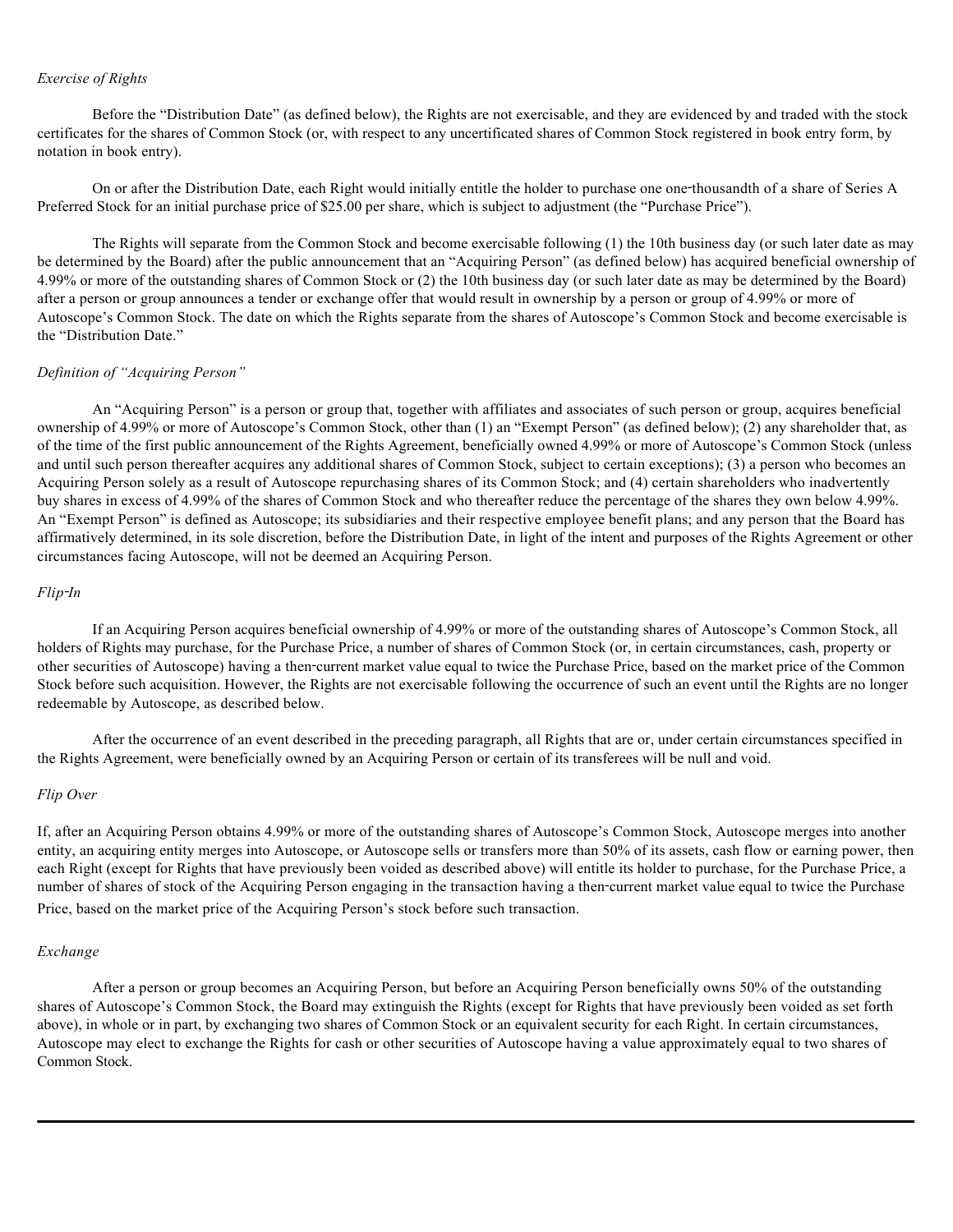#### *Term and Expiration*

The Rights expire on the earliest of (1) 6:00 p.m., Eastern time, on June 4, 2022 if such extension (as evidenced by the First Amendment) is not approved by the holders of at least a majority of shares of Autoscope's common stock present in person or represented by proxy and voting on the approval of the First Amendment at a meeting of our shareholders held before that time on June 4, 2022; (2) 6:00 p.m., Eastern time, on June 4, 2024, if the shareholders approve the First Amendment at our shareholders meeting held before 6:00 p.m., Eastern time, on June 4, 2022; (3) the time at which the Rights are redeemed or exchanged under the Rights Agreement; (4) the repeal of Section 382 of the Code or any successor statute or any other change if the Board determines that the Rights Agreement is no longer necessary or desirable for the preservation of the Tax Benefits; or (5) the time at which the Board determines that the Tax Benefits are fully utilized or no longer available.

#### *Redemption*

The Board may redeem the Rights for \$0.001 per Right (payable in cash, shares of Autoscope's Common Stock, or other consideration deemed appropriate by the Board) at any time before a person becomes an Acquiring Person. When the Board redeems the Rights, the Rights will terminate, and the only right of the holders of the Rights will be to receive the \$0.001 redemption price. The redemption price will be adjusted if Autoscope undertakes a stock dividend or a stock split of its Common Stock.

#### *Anti*‑*Dilution Provisions*

The Board may adjust the Purchase Price, the number of shares of Series A Preferred Stock issuable, and the number of outstanding Rights to prevent dilution that may occur from a stock dividend, a stock split, or a reclassification of Autoscope's Series A Preferred Stock or shares of Common Stock.

With certain exceptions, no adjustments to the Purchase Price will be made until the cumulative adjustments amount to at least 1% of the Purchase Price. No fractional share of Series A Preferred Stock will be issued and, in lieu thereof, an adjustment in cash will be made based on the current market price of the Series A Preferred Stock.

#### *Amendments*

The terms of the Rights and the Rights Agreement may be amended in any respect without the consent of the holders of the Rights on or before the Distribution Date. After the Distribution Date, the terms of the Rights and the Rights Agreement may be amended without the consent of the holders of Rights in order to cure any ambiguities, to shorten or lengthen any time period set forth in the Rights Agreement, or to make changes that do not adversely affect the interests of holders of the Rights.

#### *Shareholder Rights; Taxes*

Until a Right is exercised, the holder of the Right does not have any rights as a shareholder of Autoscope, including voting rights and the right to receive dividends. The distribution of Rights should not be taxable for federal income tax purposes. However, following any occurrence of an event that renders the Rights exercisable or upon any redemption of the Rights, shareholders may recognize taxable income.

#### **Anti-Takeover Effects of Provisions of Our Articles, Bylaws, and Minnesota Law**

#### *Rights Agreement*

As described above, the Rights Agreement, is designed to protect shareholder value by mitigating the likelihood of an "ownership change" that would result in significant limitations to our ability to use our net operating losses or other Tax Benefits to offset future income. The rights plan provides, subject to certain exceptions, that if any person or group acquires 4.99% or more of our outstanding shares of Common Stock, there would be a triggering event potentially resulting in significant dilution in the voting power and economic ownership of that person or group. Existing shareholders who owned 4.99% or more of our outstanding Common Stock as of the date the Rights Agreement was adopted will trigger a dilutive event only if they acquire an additional 1% of the outstanding shares of our Common Stock. For more information about the Rights and the Rights Agreement, see "Rights to Purchase Series A Preferred Stock."

#### *Minnesota Law*

We are subject to the anti-takeover provisions of section 302A.671 of the MBCA. This provision generally limits the voting rights of a shareholder acquiring at least 20% of the voting shares of a corporation in an attempted takeover or otherwise becoming a substantial shareholder unless holders of a majority of the voting power of the disinterested shares approve full voting rights for such substantial shareholder, with certain exceptions.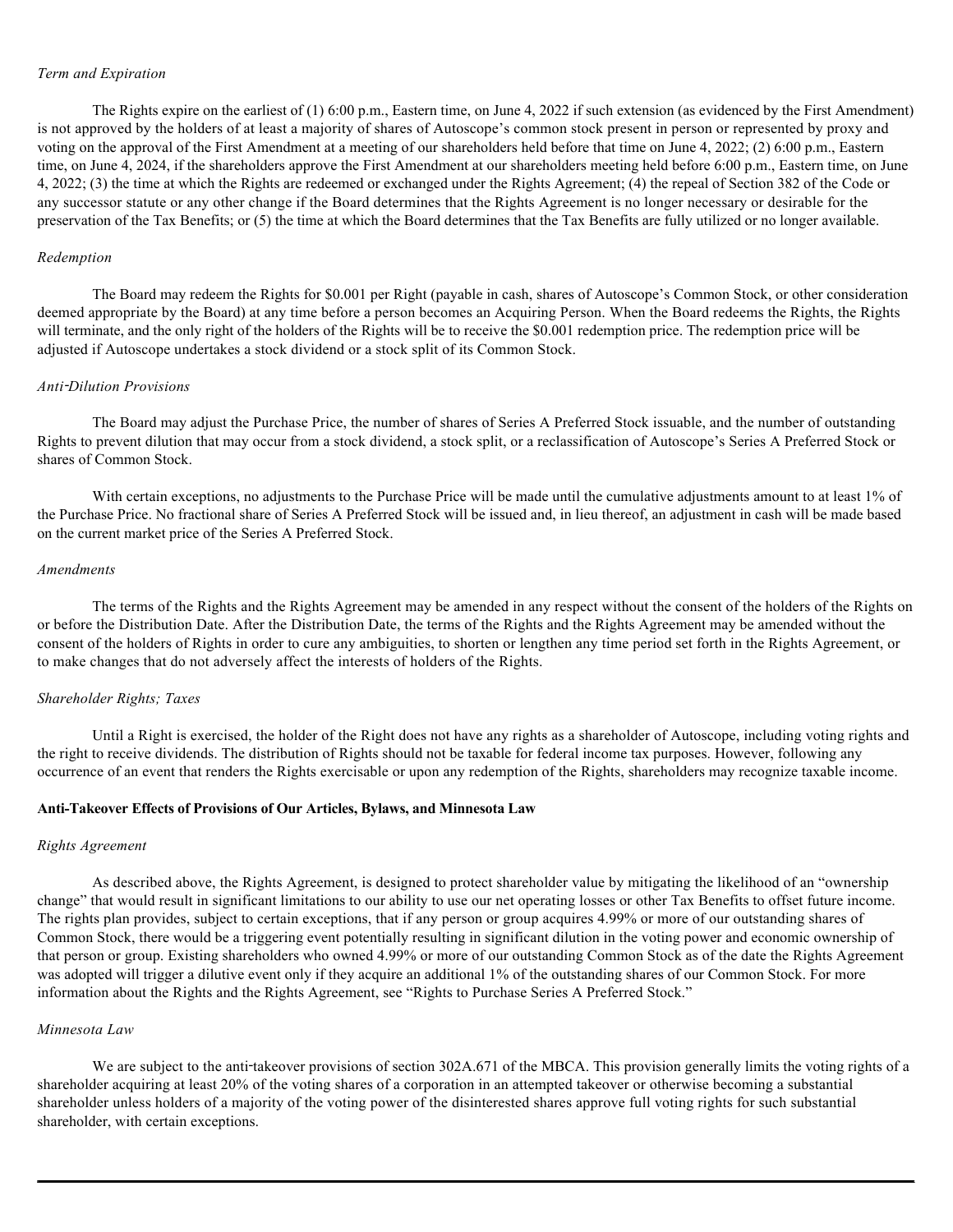Section 302A.673 of the MBCA generally prohibits a public Minnesota corporation from engaging in a business combination with an interested shareholder for a period of four years after the date of the transaction in which the person became an interested shareholder unless before the date of the transaction, a committee of the board of directors of the corporation consisting of one or more disinterested directors or, if the board has no disinterested directors, by three or more disinterested persons selected by the board, approved either the business combination or the transaction which resulted in the shareholder becoming an interested shareholder. As used in section 302A.673, a business combination includes:

- any merger or consolidation involving Autoscope or its subsidiary and the interested shareholder;
- any exchange under a plan of exchange of shares or other securities of Autoscope or its subsidiary or money, or other property for shares, other securities, money or property of the interested shareholder;
- any sale, lease, exchange, mortgage, pledge, transfer, or other disposition involving the interested shareholder of assets of Autoscope having an aggregate market value equal to 10% or more of the aggregate market value of all of the assets of Autoscope;
- the issuance or transfer by the Company of shares of the Company that have an aggregate market value equal to at least 5% of the aggregate market value of all of the outstanding shares of the Company to the interested shareholder;
- Autoscope's adoption of any plan or proposal for its liquidation or dissolution proposed by or on behalf of the interested shareholder;
- any reclassification of securities or recapitalization of Autoscope proposed by or on behalf of the interested shareholder that has the effect of increasing the proportionate share of any class or series of voting shares of Autoscope that is owned by the interested shareholders; or
- the receipt by the interested shareholder of the benefit of any loans, advances, guarantees, pledges, or other financial assistance provided by or through Autoscope.

In general, as used in section 302A.673, an interested shareholder is defined in section 302A.011, subdivision 49 as any entity or person beneficially owning, directly or indirectly, 10% or more of the outstanding voting stock of the Company, or an affiliate or associate of the Company that, at any time within the four-year period immediately before the date in question, was the beneficial owner, directly or indirectly, of 10% or more of the outstanding voting stock of Autoscope.

## *Articles of Incorporation*

Certain provisions of our Articles may delay or discourage transactions involving an actual or potential change in our control or change in our management, including transactions in which shareholders might otherwise receive a premium for their shares, or transactions that our shareholders might otherwise deem to be in their best interests. Therefore, these provisions could adversely affect the price of our Common Stock. Among other things, our Articles

- · permit our Board to authorize and issue shares of preferred stock without prior shareholder approval, commonly referred to as "blank check" preferred stock, with any rights, preferences and privileges as the Board may designate, including the right to approve an acquisition or other change in our control;
- provide that the authorized number of directors may be increased by resolution of the Board;
- · provide that all vacancies, including newly-created directorships, may, except as otherwise required by law, be filled by the affirmative vote of a majority of directors then in office, even if less than a quorum; and
- · do not provide for cumulative voting rights (therefore allowing the holders of a majority of the shares of Common Stock entitled to vote in any election of directors to elect all of the directors standing for election).

### *Limitation on Liability of Directors and Indemnification*

Our Articles limit the liability of our directors to the fullest extent permitted by the MBCA. Section 302A.251, subdivision 4 of the MBCA provides that a director's personal liability to Autoscope or its shareholders for monetary damages for breach of fiduciary duty may be eliminated, except for liability due to:

- breach of the duty of loyalty to Autoscope or its shareholders;
- acts or omissions not in good faith or that involve intentional misconduct or a knowing violation of law;
- the unlawful payment of dividends or redemption of shares as provided in section 302A.559 of the MBCA or civil liability for securities violations under section 80A.76 of the Minnesota Statutes; or
- transactions from which our directors derived an improper personal benefit.

These limitations of liability do not apply to liabilities arising under federal securities laws and do not affect the availability of equitable remedies such as injunctive relief or rescission.

Our Bylaws provide that we will indemnify and advance expenses to our directors, officers and persons serving in any other capacity at our request to the fullest extent permitted by Minnesota law. Section 302A.521 of the MBCA also permits us to secure insurance on behalf of any officer, director, employee or other agent for any liability arising out of his or her actions in connection with their services to us. We maintain a directors' and officers' liability insurance policy.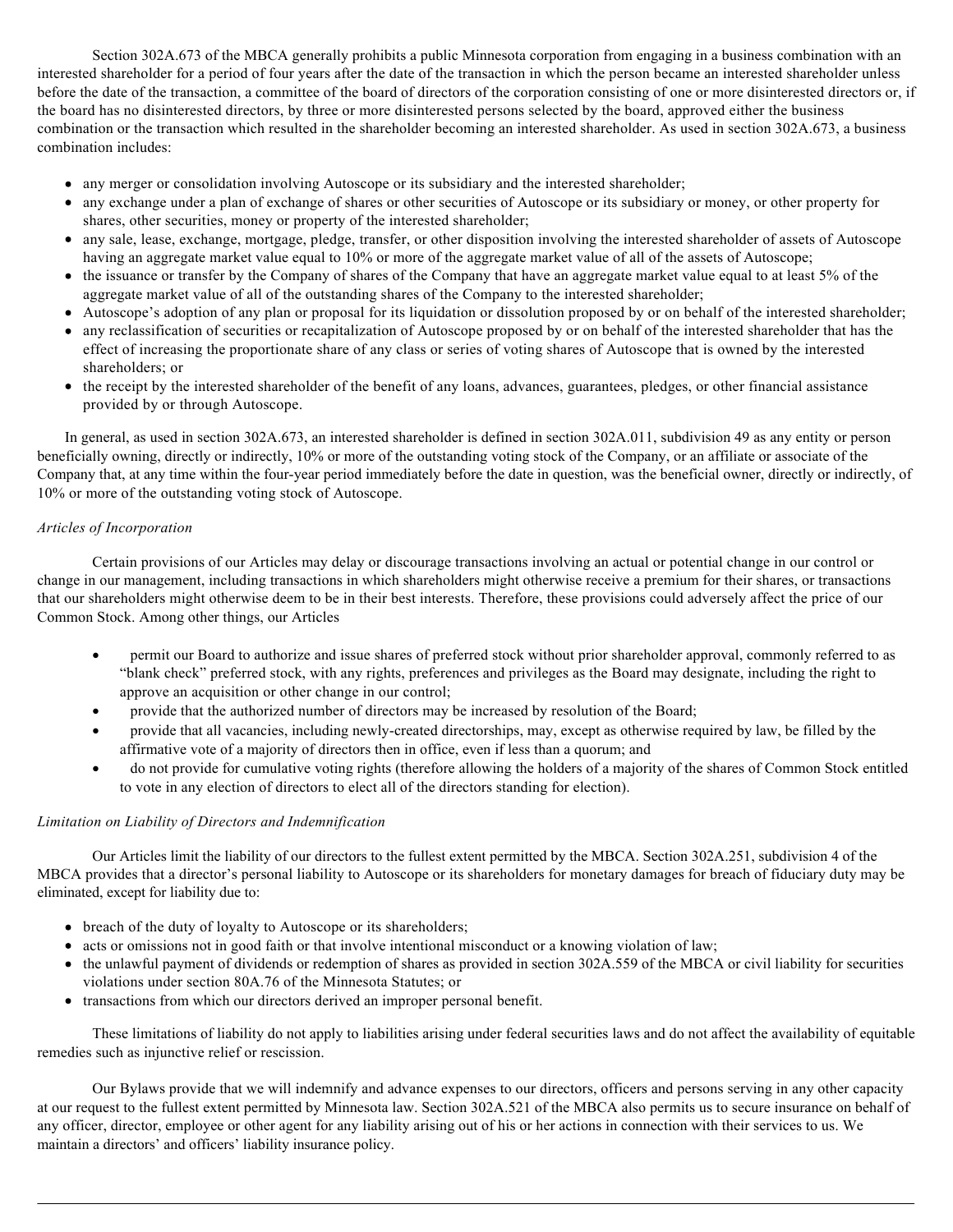# **List of Subsidiaries of Autoscope Technologies Corporation**

| <b>Name of Subsidiaries</b>                  | Jurisdiction of Incorporation or Organization           |
|----------------------------------------------|---------------------------------------------------------|
| Image Sensing Systems, Inc.                  | <b>United States</b>                                    |
|                                              |                                                         |
| Autoscope Technologies India Private Limited | India                                                   |
| Image Sensing Systems HK Limited             | Hong Kong Special Administrative Region of the People's |
|                                              | Republic of China                                       |
| Image Sensing Systems (Shenzhen) Limited     | China (PRC)                                             |
|                                              |                                                         |
| Image Sensing Systems Spain SLU              | Spain                                                   |
| Image Sensing Systems Canada Ltd.            | Canada                                                  |
|                                              |                                                         |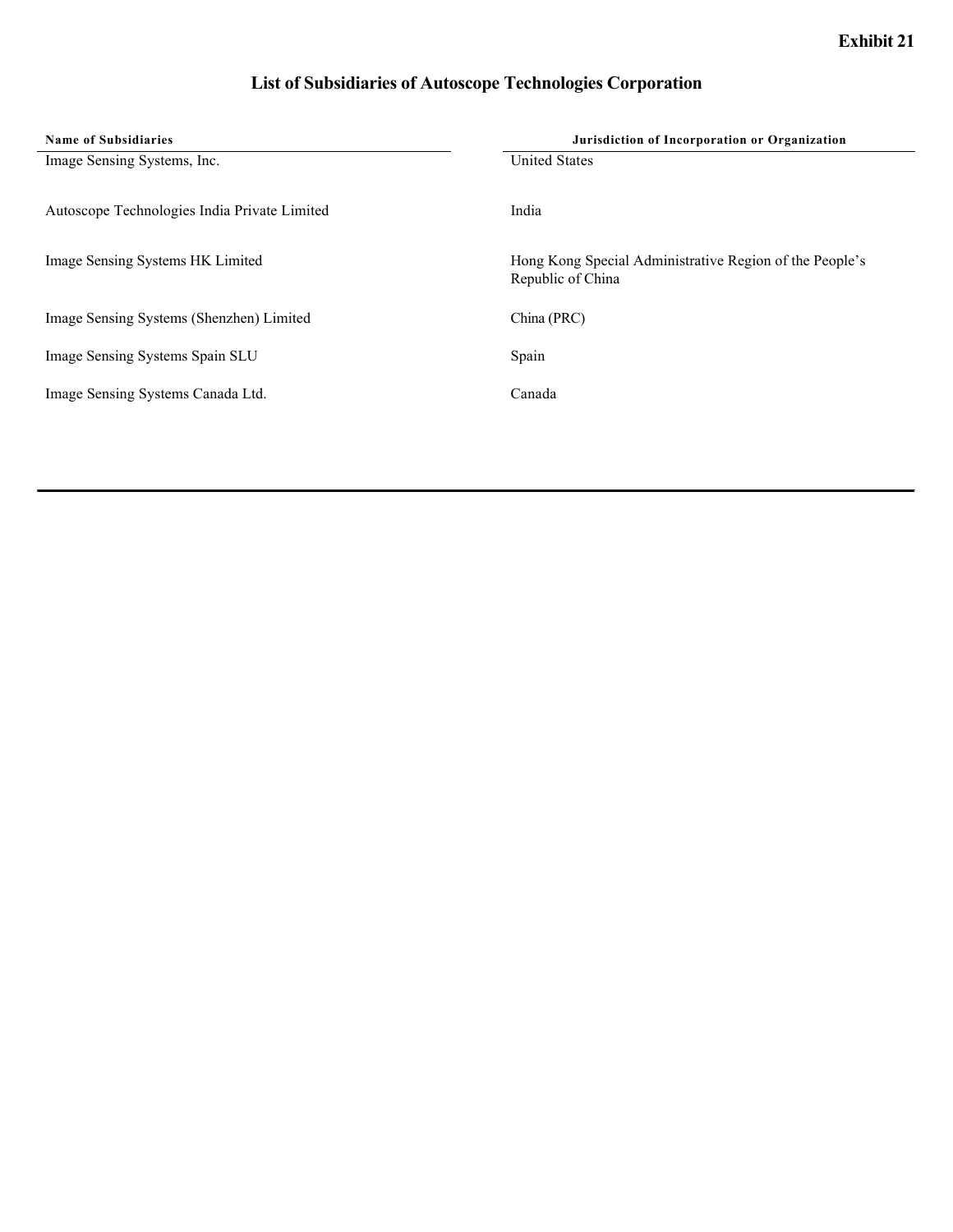## **CONSENT OF INDEPENDENT REGISTERED PUBLIC ACCOUNTING FIRM**

We have issued our report, dated March 22, 2022, with respect to the consolidated financial statements included in the Annual Report of Autoscope Technologies Corporation on the Form 10-K for the year ended December 31, 2021. We hereby consent to the incorporation by reference of said report in the Registration Statements of Autoscope Technologies Corporation on Forms S-3 (File No. 333-162810 and File No. 333-41706) and on Forms S-8 (File No. 333-231701, File No. 333-256372, File No. 333-167496, File No. 333-165303, File No. 333-152117, File No. 333- 142449, File No. 333-82546, File No. 333-86169, and File No. 333-09289).

/s/ Boulay PLLP

Minneapolis, Minnesota March 22, 2022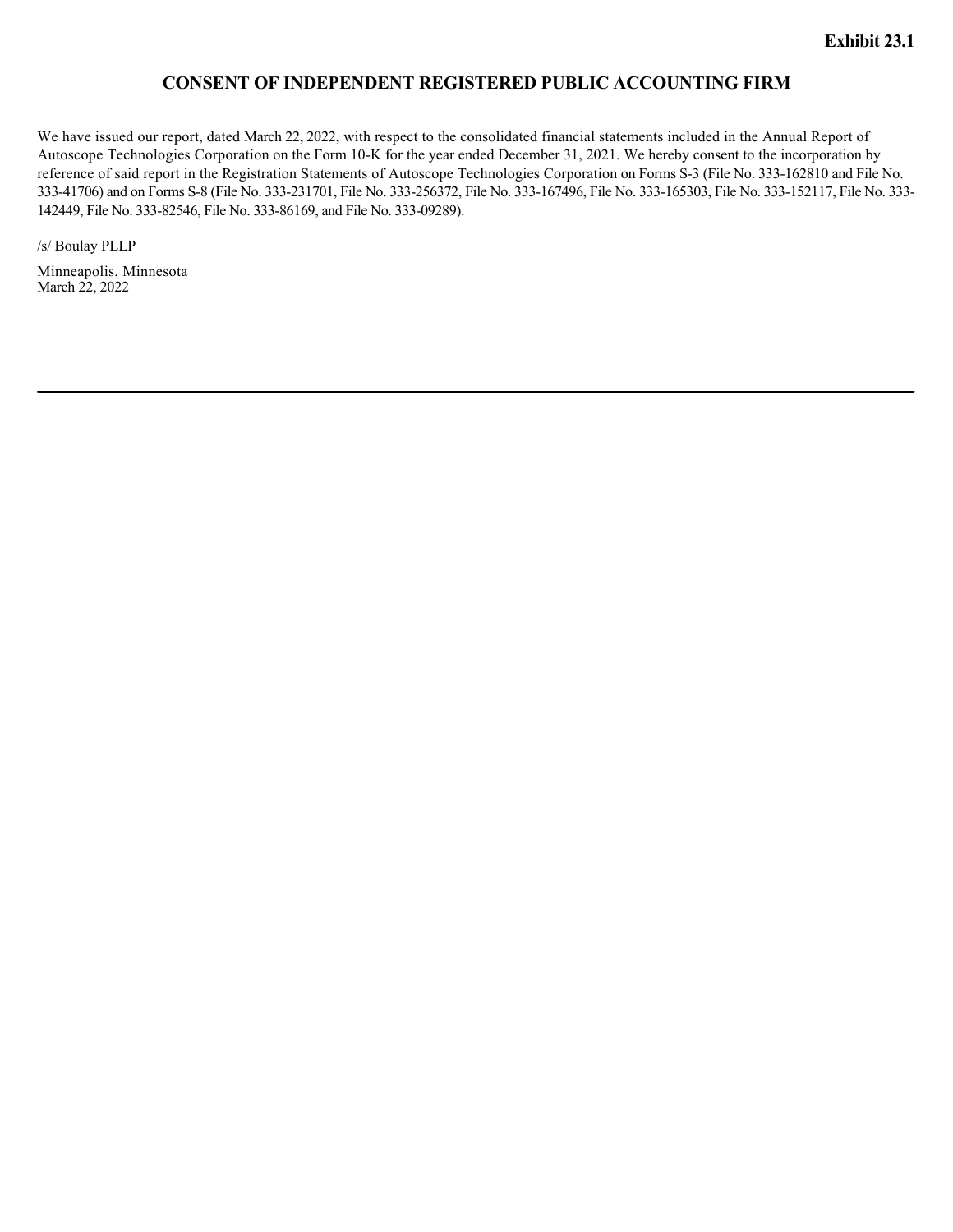## **SECTION 302 OF THE SARBANES**‑**OXLEY ACT OF 2002**

I, Andrew T. Berger, certify that:

1. I have reviewed this annual report on Form 10‑K of Autoscope Technologies Corporation;

2. Based on my knowledge, this report does not contain any untrue statement of a material fact or omit to state a material fact necessary to make the statements made, in light of the circumstances under which such statements were made, not misleading with respect to the period covered by this report;

3. Based on my knowledge, the financial statements, and other financial information included in this report, fairly present in all material respects the financial condition, results of operations and cash flows of the registrant as of, and for, the periods presented in this report;

4. The registrant's other certifying officer and I are responsible for establishing and maintaining disclosure controls and procedures (as defined in Exchange Act Rules 13a‑15(e) and 15d‑15(e)) and internal control over financial reporting (as defined in Exchange Act Rules  $13a-15(f)$  and  $15d-15(f)$  for the registrant and have:

(a) Designed such disclosure controls and procedures, or caused such disclosure controls and procedures to be designed under our supervision, to ensure that material information relating to the registrant, including its consolidated subsidiaries, is made known to us by others within those entities, particularly during the period in which this report is being prepared;

(b) Designed such internal control over financial reporting, or caused such internal control over financial reporting to be designed under our supervision, to provide reasonable assurance regarding the reliability of financial reporting and the preparation of financial statements for external purposes in accordance with generally accepted accounting principles;

(c) Evaluated the effectiveness of the registrant's disclosure controls and procedures and presented in this report our conclusions about the effectiveness of the disclosure controls and procedures, as of the end of the period covered by this report based on such evaluation; and

(d) Disclosed in this report any change in the registrant's internal control over financial reporting that occurred during the registrant's most recent fiscal quarter (the registrant's fourth fiscal quarter in the case of an annual report) that has materially affected, or is reasonably likely to materially affect, the registrant's internal control over financial reporting; and

5. The registrant's other certifying officer and I have disclosed, based on our most recent evaluation of internal control over financial reporting, to the registrant's auditors and the audit committee of the registrant's board of directors (or persons performing the equivalent functions):

(a) All significant deficiencies and material weaknesses in the design or operation of internal control over financial reporting which are reasonably likely to adversely affect the registrant's ability to record, process, summarize and report financial information; and

(b) Any fraud, whether or not material, that involves management or other employees who have a significant role in the registrant's internal control over financial reporting.

Date: March 22, 2022

/s/ Andrew T. Berger Name: Andrew T. Berger Title: President and Chief Executive Officer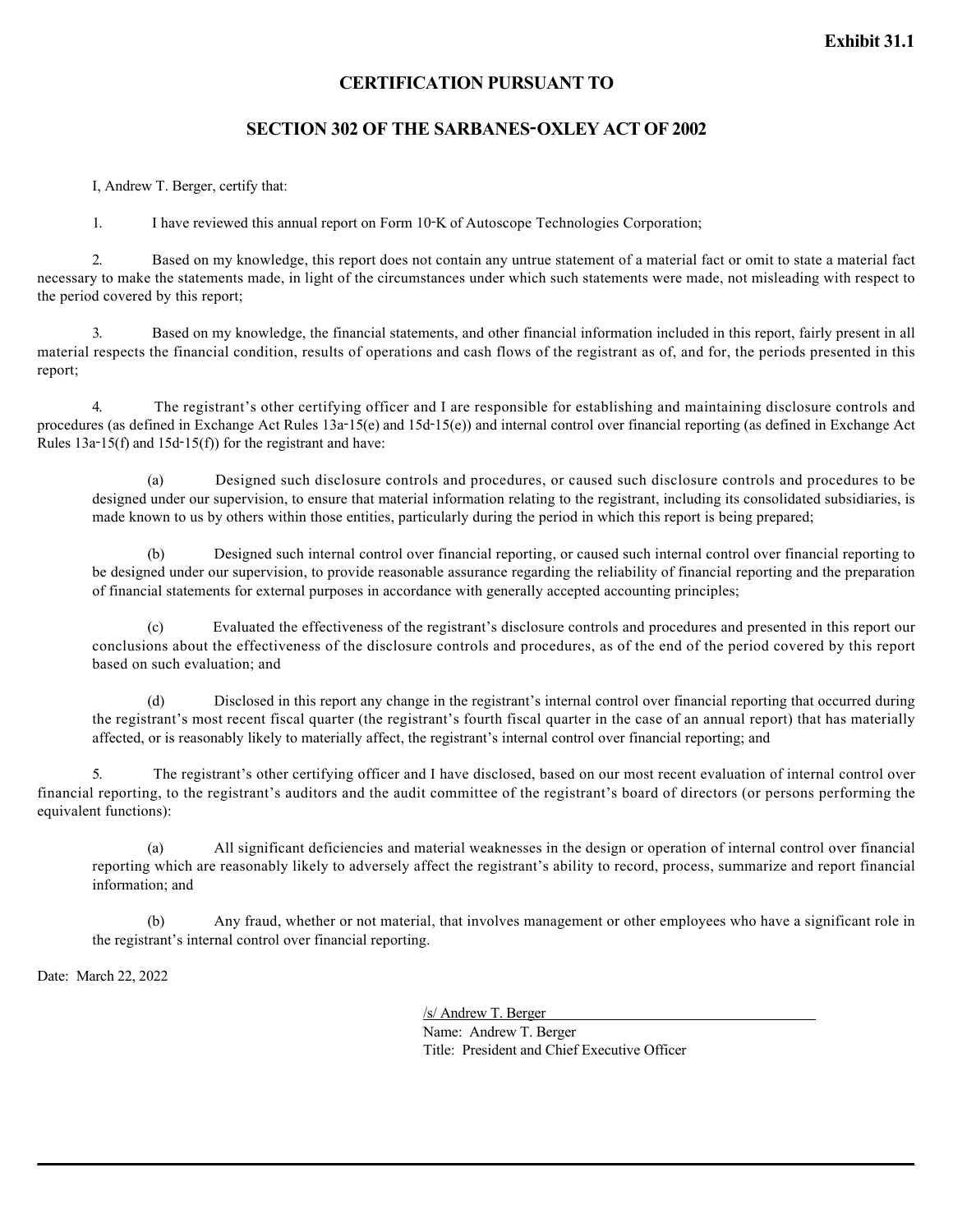## **SECTION 302 OF THE SARBANES**‑**OXLEY ACT OF 2002**

I, Frank G. Hallowell, certify that:

1. I have reviewed this annual report on Form 10‑K of Autoscope Technologies Corporation;

2. Based on my knowledge, this report does not contain any untrue statement of a material fact or omit to state a material fact necessary to make the statements made, in light of the circumstances under which such statements were made, not misleading with respect to the period covered by this report;

3. Based on my knowledge, the financial statements, and other financial information included in this report, fairly present in all material respects the financial condition, results of operations and cash flows of the registrant as of, and for, the periods presented in this report;

4. The registrant's other certifying officer and I are responsible for establishing and maintaining disclosure controls and procedures (as defined in Exchange Act Rules 13a‑15(e) and 15d‑15(e)) and internal control over financial reporting (as defined in Exchange Act Rules  $13a-15(f)$  and  $15d-15(f)$  for the registrant and have:

(a) Designed such disclosure controls and procedures, or caused such disclosure controls and procedures to be designed under our supervision, to ensure that material information relating to the registrant, including its consolidated subsidiaries, is made known to us by others within those entities, particularly during the period in which this report is being prepared;

(b) Designed such internal control over financial reporting, or caused such internal control over financial reporting to be designed under our supervision, to provide reasonable assurance regarding the reliability of financial reporting and the preparation of financial statements for external purposes in accordance with generally accepted accounting principles;

(c) Evaluated the effectiveness of the registrant's disclosure controls and procedures and presented in this report our conclusions about the effectiveness of the disclosure controls and procedures, as of the end of the period covered by this report based on such evaluation; and

(d) Disclosed in this report any change in the registrant's internal control over financial reporting that occurred during the registrant's most recent fiscal quarter (the registrant's fourth fiscal quarter in the case of an annual report) that has materially affected, or is reasonably likely to materially affect, the registrant's internal control over financial reporting; and

5. The registrant's other certifying officer and I have disclosed, based on our most recent evaluation of internal control over financial reporting, to the registrant's auditors and the audit committee of the registrant's board of directors (or persons performing the equivalent functions):

(a) All significant deficiencies and material weaknesses in the design or operation of internal control over financial reporting which are reasonably likely to adversely affect the registrant's ability to record, process, summarize and report financial information; and

(b) Any fraud, whether or not material, that involves management or other employees who have a significant role in the registrant's internal control over financial reporting.

Date: March 22, 2022

/s/ Frank G. Hallowell Name: Frank G. Hallowell Title: Chief Financial Officer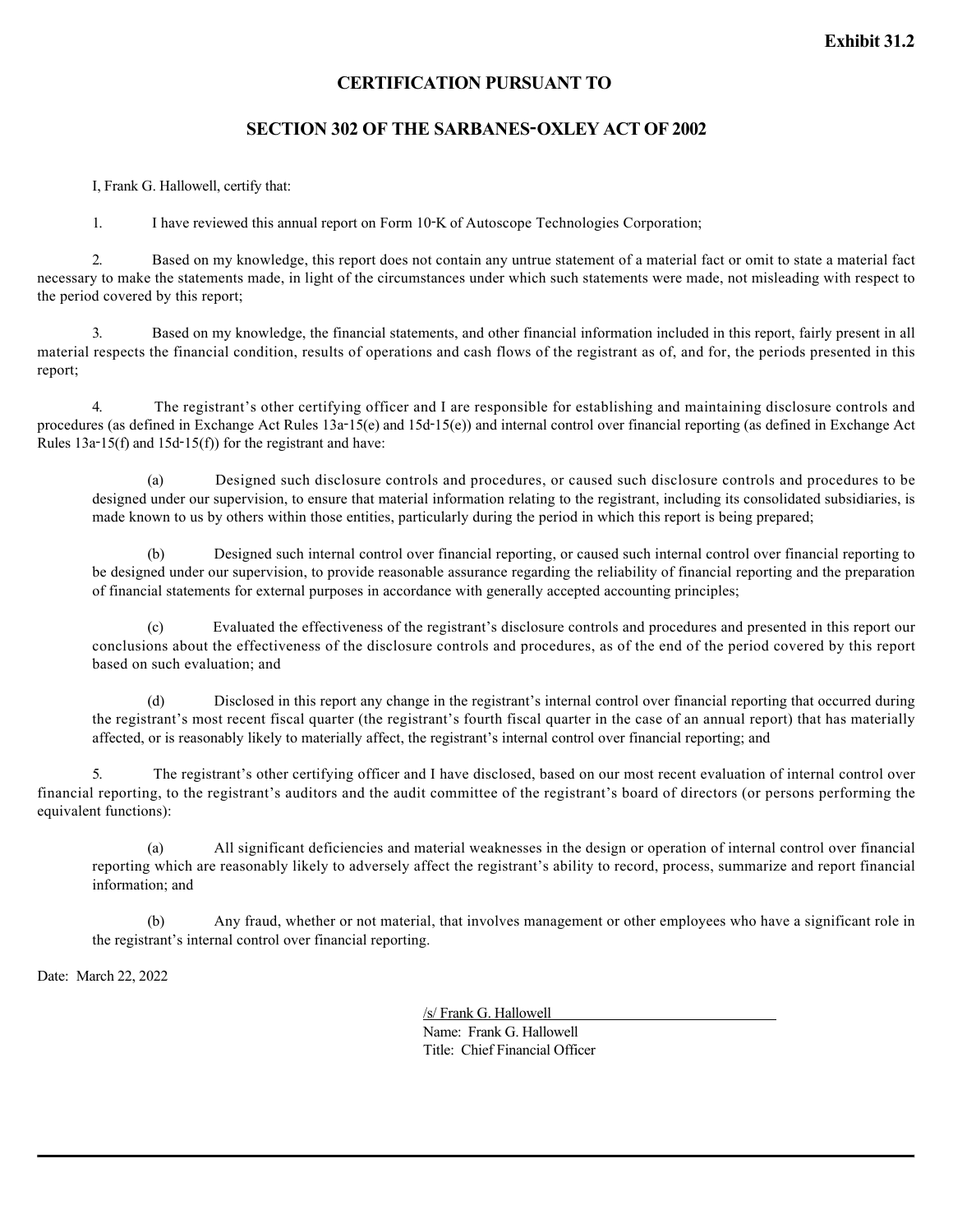# **18 U.S.C. §1350,**

### **AS ADOPTED PURSUANT TO**

# **SECTION 906 OF THE SARBANES**‑**OXLEY ACT OF 2002**

In connection with the Annual Report on Form 10-K of Autoscope Technologies Corporation (the "Company") for the fiscal year ended December 31, 2021, as filed with the Securities and Exchange Commission (the "Report"), I, Andrew T. Berger, President, Chief Executive Officer of the Company, certify, pursuant to 18 U.S.C. §1350, as adopted pursuant to Section 906 of the Sarbanes-Oxley Act of 2002, that:

- 1. The Report fully complies with the requirements of Section 13(a) or 15(d) of the Securities Exchange Act of 1934; and
- 2. The information contained in the Report fairly presents, in all material respects, the financial condition and results of operations of the Company.

/s/ Andrew T. Berger Andrew T. Berger President and Chief Executive Officer March 22, 2022